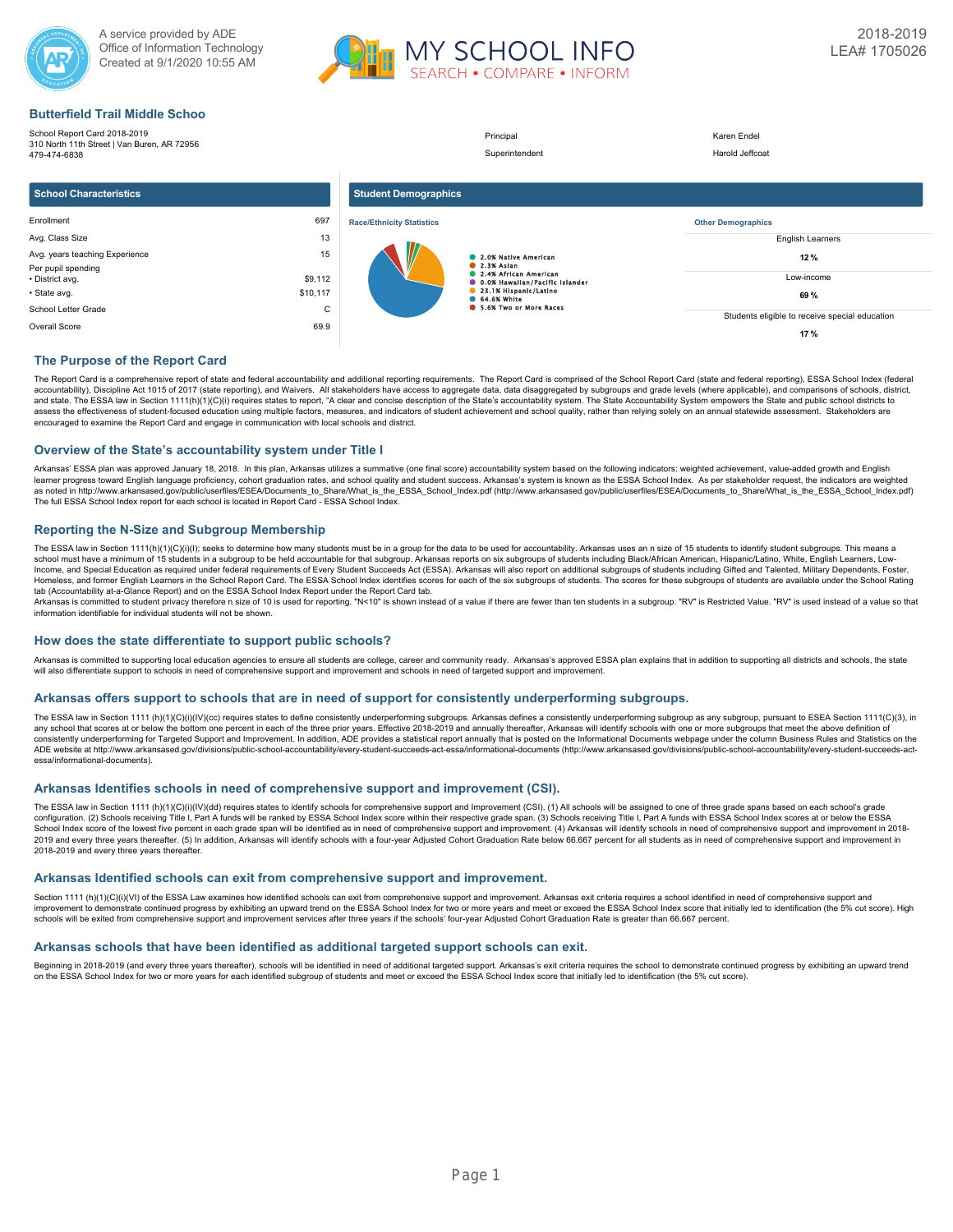



| Ruttorfield Trail Middle Schoo - 1705 |  |  |
|---------------------------------------|--|--|

| <b>MODULE: Achievement</b>                                                                                                                                                                                             |                          |                       |        |        |                  |                              |                                                        |                                                  |
|------------------------------------------------------------------------------------------------------------------------------------------------------------------------------------------------------------------------|--------------------------|-----------------------|--------|--------|------------------|------------------------------|--------------------------------------------------------|--------------------------------------------------|
|                                                                                                                                                                                                                        | % Tested<br>2018-2019    | In Need<br>of Support | Close  | Ready  | <b>Exceeding</b> | Ready or<br><b>Exceeding</b> | <b>District</b><br>Avg<br>Ready or<br><b>Exceeding</b> | <b>State Avg</b><br>Ready or<br><b>Exceeding</b> |
| <b>All Grades All Students Reading</b>                                                                                                                                                                                 |                          |                       |        |        |                  |                              |                                                        |                                                  |
| All Students Percentage of Students                                                                                                                                                                                    | $\overline{\phantom{a}}$ | 35.31                 | 25.14  | 24.44  | 15.11            | 39.55                        | $\overline{\phantom{a}}$                               | 41.27                                            |
| 6th Grade English Language Arts (ELA)                                                                                                                                                                                  |                          |                       |        |        |                  |                              |                                                        |                                                  |
| All Students Percentage of Students                                                                                                                                                                                    | 100.00                   | 45.76                 | 19.07  | 19.92  | 15.25            | 35.17                        | 43.26                                                  | 46.13                                            |
| All Students Number of Students                                                                                                                                                                                        |                          | 108                   | 45     | 47     | 36               | 83                           |                                                        |                                                  |
| African American                                                                                                                                                                                                       | 100.00                   | 40.00                 | 60.00  | 0.00   | 0.00             | 0.00                         | 16.67                                                  | 24.73                                            |
| Hispanic                                                                                                                                                                                                               | 100.00                   | 44.26                 | 19.67  | 19.67  | 16.39            | 36.07                        | 40.00                                                  | 39.28                                            |
| Caucasian                                                                                                                                                                                                              | 100.00                   | 47.06                 | 16.34  | 20.92  | 15.69            | 36.60                        | 45.57                                                  | 54.69                                            |
| Economically Disadvantaged                                                                                                                                                                                             | 100.00                   | 49.15                 | 19.21  | 16.95  | 14.69            | 31.64                        | 36.93                                                  | 36.16                                            |
| Non-Economically Disadvantaged                                                                                                                                                                                         | 100.00                   | 35.59                 | 18.64  | 28.81  | 16.95            | 45.76                        | 53.76                                                  | 65.70                                            |
| <b>Students with Disabilities</b>                                                                                                                                                                                      | 100.00                   | 87.80                 | 9.76   | 2.44   | 0.00             | 2.44                         | 11.69                                                  | 11.37                                            |
| <b>Students without Disabilities</b>                                                                                                                                                                                   | 100.00                   | 36.92                 | 21.03  | 23.59  | 18.46            | 42.05                        | 49.61                                                  | 51.59                                            |
| Students with the most significant cognitive disabilities who take an alternate assessment: Number (Percent)                                                                                                           |                          |                       |        |        |                  | $0(0.00\%)$                  |                                                        |                                                  |
| Current English Learners (EL)                                                                                                                                                                                          | 100.00                   | 59.57                 | 21.28  | 10.64  | 8.51             | 19.15                        | 27.54                                                  | 33.99                                            |
| Non-English Learners (includes Former EL Monitored 1-4 years)                                                                                                                                                          | 100.00                   | 42.33                 | 18.52  | 22.22  | 16.93            | 39.15                        | 46.04                                                  | 47.68                                            |
| Former English Learner (Monitored 1-4 years)                                                                                                                                                                           | 100.00                   | 25.00                 | 0.00   | 25.00  | 50.00            | 75.00                        | 80.00                                                  | 64.19                                            |
| Recently Arrived English Learners (RAEL) Excluded from Accountability Indicators: Number (Percent)                                                                                                                     |                          |                       |        |        |                  | $2(0.95\%)$                  |                                                        |                                                  |
| Homeless                                                                                                                                                                                                               | 100.00                   | 85.71                 | 0.00   | 14.29  | 0.00             | 14.29                        | 22.22                                                  | 30.30                                            |
| Children in Foster Care                                                                                                                                                                                                | 100.00                   | 0.00                  | 100.00 | 0.00   | 0.00             | 0.00                         | 0.00                                                   | 22.99                                            |
| Children with Parent that is Military Connected                                                                                                                                                                        | 100.00                   | 0.00                  | 100.00 | 0.00   | 0.00             | 0.00                         | 0.00                                                   | 62.61                                            |
| Gifted and Talented                                                                                                                                                                                                    | 100.00                   | 0.00                  | 0.00   | 25.00  | 75.00            | 100.00                       | 95.35                                                  | 91.31                                            |
| <b>Female Students</b>                                                                                                                                                                                                 | 100.00                   | 39.81                 | 15.74  | 24.07  | 20.37            | 44.44                        | 51.74                                                  | 52.40                                            |
| Male Students                                                                                                                                                                                                          | 100.00                   | 50.78                 | 21.88  | 16.41  | 10.94            | 27.34                        | 36.68                                                  | 40.14                                            |
| Migrant                                                                                                                                                                                                                | 100.00                   | 77.78                 | 22.22  | 0.00   | 0.00             | 0.00                         | 0.00                                                   | 23.05                                            |
| N<10 is shown instead of a value if there are fewer than ten students is a subgroup. RV is Restricted Value. RV is used instead of a value so that information identifiable for individual students will not be shown. |                          |                       |        |        |                  |                              |                                                        |                                                  |
| <b>6th Grade Mathematics</b>                                                                                                                                                                                           |                          |                       |        |        |                  |                              |                                                        |                                                  |
| All Students Percentage of Students                                                                                                                                                                                    | 100.00                   | 14.83                 | 30.93  | 37.29  | 16.95            | 54.24                        | 57.17                                                  | 53.22                                            |
| All Students Number of Students                                                                                                                                                                                        |                          | 35                    | 73     | 88     | 40               | 128                          |                                                        |                                                  |
| African American                                                                                                                                                                                                       | 100.00                   | 0.00                  | 40.00  | 60.00  | 0.00             | 60.00                        | 41.67                                                  | 27.74                                            |
| Hispanic                                                                                                                                                                                                               | 100.00                   | 14.75                 | 34.43  | 29.51  | 21.31            | 50.82                        | 55.56                                                  | 49.31                                            |
| Caucasian                                                                                                                                                                                                              | 100.00                   | 15.69                 | 29.41  | 40.52  | 14.38            | 54.90                        | 56.88                                                  | 62.23                                            |
| Economically Disadvantaged                                                                                                                                                                                             | 100.00                   | 16.95                 | 32.77  | 35.59  | 14.69            | 50.28                        | 52.61                                                  | 43.79                                            |
| Non-Economically Disadvantaged                                                                                                                                                                                         | 100.00                   | 8.47                  | 25.42  | 42.37  | 23.73            | 66.10                        | 64.74                                                  | 71.73                                            |
| Students with Disabilities                                                                                                                                                                                             | 100.00                   | 41.46                 | 41.46  | 14.63  | 2.44             | 17.07                        | 14.29                                                  | 15.01                                            |
| <b>Students without Disabilities</b>                                                                                                                                                                                   | 100.00                   | 9.23                  | 28.72  | 42.05  | 20.00            | 62.05                        | 65.80                                                  | 59.24                                            |
| Students with the most significant cognitive disabilities who take an alternate assessment: Number (Percent)                                                                                                           |                          |                       |        |        |                  | $0(0.00\%)$                  |                                                        |                                                  |
| Current English Learners (EL)                                                                                                                                                                                          | 100.00                   | 23.40                 | 36.17  | 21.28  | 19.15            | 40.43                        | 50.72                                                  | 46.69                                            |
| Non-English Learners (includes Former EL Monitored 1-4 years)                                                                                                                                                          | 100.00                   | 12.70                 | 29.63  | 41.27  | 16.40            | 57.67                        | 58.31                                                  | 54.05                                            |
| Former English Learner (Monitored 1-4 years)                                                                                                                                                                           | 100.00                   | 0.00                  | 25.00  | 25.00  | 50.00            | 75.00                        | 80.00                                                  | 72.24                                            |
| Recently Arrived English Learners (RAEL) Excluded from Accountability Indicators: Number (Percent)                                                                                                                     |                          |                       |        |        |                  | $2(0.95\%)$                  |                                                        |                                                  |
| Homeless                                                                                                                                                                                                               | 100.00                   | 57.14                 | 28.57  | 14.29  | 0.00             | 14.29                        | 22.22                                                  | 36.86                                            |
| Children in Foster Care                                                                                                                                                                                                | 100.00                   | 0.00                  | 0.00   | 100.00 | 0.00             | 100.00                       | 50.00                                                  | 32.57                                            |
| Children with Parent that is Military Connected                                                                                                                                                                        | 100.00                   | 0.00                  | 0.00   | 100.00 | 0.00             | 100.00                       | 100.00                                                 | 73.53                                            |
| Gifted and Talented                                                                                                                                                                                                    | 100.00                   | 0.00                  | 0.00   | 30.00  | 70.00            | 100.00                       | 97.67                                                  | 91.43                                            |
| Female Students                                                                                                                                                                                                        | 100.00                   | 12.04                 | 32.41  | 39.81  | 15.74            | 55.56                        | 58.21                                                  | 55.38                                            |
| Male Students                                                                                                                                                                                                          | 100.00                   | 17.19                 | 29.69  | 35.16  | 17.97            | 53.13                        | 56.37                                                  | 51.16                                            |
| Migrant                                                                                                                                                                                                                | 100.00                   | 22.22                 | 44.44  | 22.22  | 11.11            | 33.33                        | 30.00                                                  | 38.76                                            |

N<10 is shown instead of a value if there are fewer than ten students is a subgroup. RV is Restricted Value. RV is used instead of a value so that information identifiable for individual students will not be shown.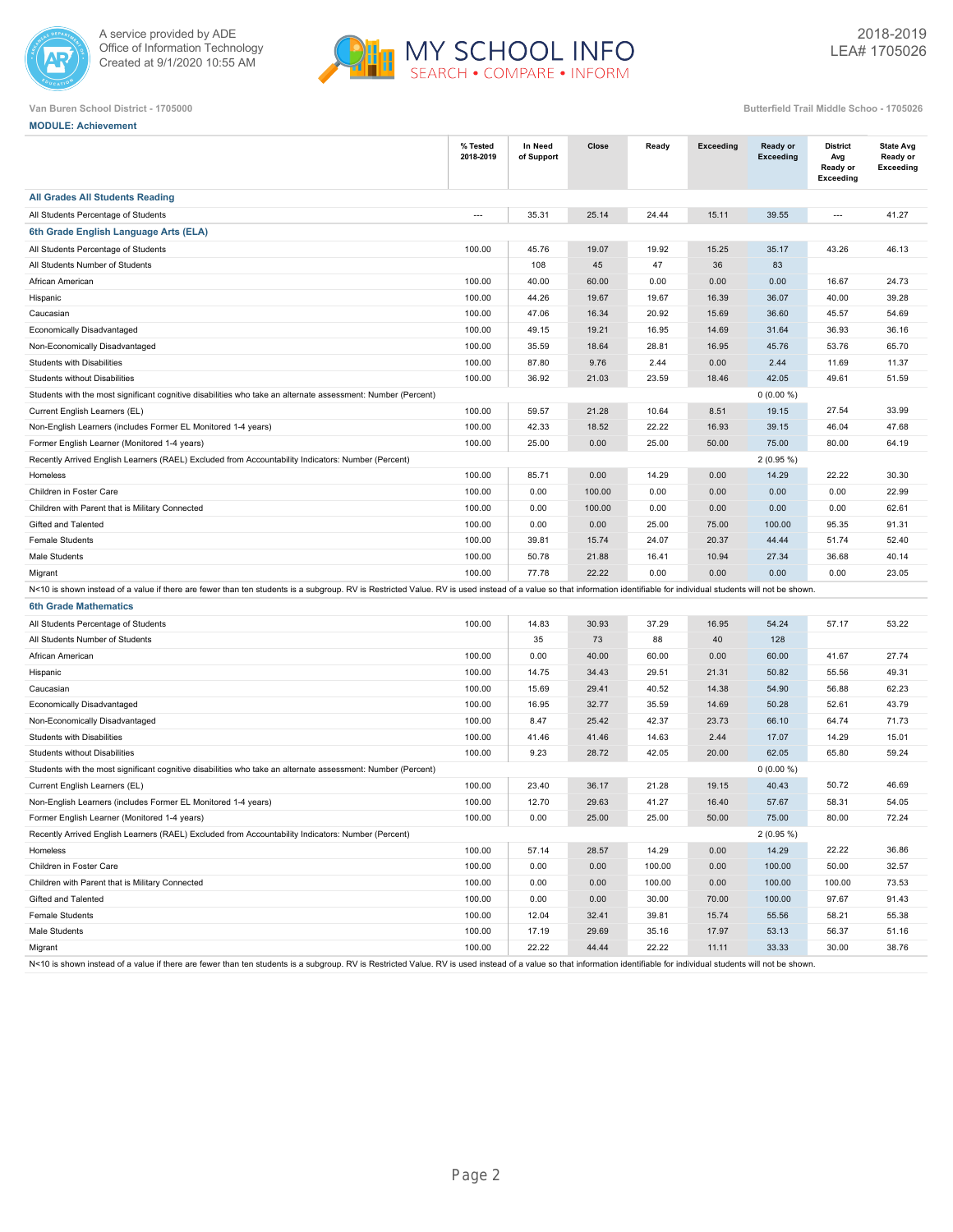



**MODULE: Achievement**

|                                                                                                                                                                                                                        | % Tested<br>2018-2019 | In Need<br>of Support | Close          | Ready          | <b>Exceeding</b>         | <b>Ready or</b><br><b>Exceeding</b> | <b>District</b><br>Avg<br>Ready or<br>Exceeding | <b>State Avg</b><br>Ready or<br>Exceeding |
|------------------------------------------------------------------------------------------------------------------------------------------------------------------------------------------------------------------------|-----------------------|-----------------------|----------------|----------------|--------------------------|-------------------------------------|-------------------------------------------------|-------------------------------------------|
| <b>6th Grade Science</b>                                                                                                                                                                                               |                       |                       |                |                |                          |                                     |                                                 |                                           |
| All Students Percentage of Students                                                                                                                                                                                    | 100.00                | 39.41                 | 20.34          | 25.42          | 14.83                    | 40.25                               | 42.83                                           | 45.57                                     |
| All Students Number of Students                                                                                                                                                                                        |                       | 93                    | 48             | 60             | 35                       | 95                                  |                                                 |                                           |
| African American                                                                                                                                                                                                       | 100.00                | 80.00                 | 20.00          | 0.00           | 0.00                     | 0.00                                | 16.67                                           | 20.95                                     |
| Hispanic                                                                                                                                                                                                               | 100.00                | 40.98                 | 26.23          | 11.48          | 21.31                    | 32.79                               | 32.22                                           | 37.21                                     |
| Caucasian                                                                                                                                                                                                              | 100.00                | 37.91                 | 18.95          | 30.72          | 12.42                    | 43.14                               | 44.95                                           | 55.55                                     |
| Economically Disadvantaged                                                                                                                                                                                             | 100.00                | 44.07                 | 20.34          | 20.90          | 14.69                    | 35.59                               | 37.63                                           | 35.56                                     |
| Non-Economically Disadvantaged                                                                                                                                                                                         | 100.00                | 25.42                 | 20.34          | 38.98          | 15.25                    | 54.24                               | 51.45                                           | 65.20                                     |
| Students with Disabilities                                                                                                                                                                                             | 100.00                | 82.93                 | 9.76           | 7.32           | 0.00                     | 7.32                                | 9.09                                            | 12.85                                     |
| Students without Disabilities                                                                                                                                                                                          | 100.00                | 30.26                 | 22.56          | 29.23          | 17.95                    | 47.18                               | 49.61                                           | 50.71                                     |
| Students with the most significant cognitive disabilities who take an alternate assessment: Number (Percent)                                                                                                           |                       |                       |                |                |                          | $0(0.00\%)$                         |                                                 |                                           |
| Current English Learners (EL)                                                                                                                                                                                          | 100.00                | 51.06                 | 27.66          | 6.38           | 14.89                    | 21.28                               | 24.64                                           | 32.48                                     |
| Non-English Learners (includes Former EL Monitored 1-4 years)                                                                                                                                                          | 100.00                | 36.51                 | 18.52          | 30.16          | 14.81                    | 44.97                               | 46.04                                           | 47.23                                     |
| Former English Learner (Monitored 1-4 years)                                                                                                                                                                           | 100.00                | 25.00                 | 0.00           | 0.00           | 75.00                    | 75.00                               | 80.00                                           | 58.14                                     |
| Recently Arrived English Learners (RAEL) Excluded from Accountability Indicators: Number (Percent)                                                                                                                     |                       |                       |                |                |                          | $2(0.95\%)$                         |                                                 |                                           |
| Homeless                                                                                                                                                                                                               | 100.00                | 57.14                 | 42.86          | 0.00           | 0.00                     | 0.00                                | 0.00                                            | 28.38                                     |
| Children in Foster Care                                                                                                                                                                                                | 100.00                | 0.00                  | 0.00           | 100.00         | 0.00                     | 100.00                              | 50.00                                           | 26.29                                     |
| Children with Parent that is Military Connected                                                                                                                                                                        | 100.00                | 0.00                  | 100.00         | 0.00           | 0.00                     | 0.00                                | 0.00                                            | 65.55                                     |
| Gifted and Talented                                                                                                                                                                                                    | 100.00                | 0.00                  | 5.00           | 25.00          | 70.00                    | 95.00                               | 93.02                                           | 89.55                                     |
| Female Students                                                                                                                                                                                                        | 100.00                | 37.96                 | 17.59          | 28.70          | 15.74                    | 44.44                               | 43.78                                           | 46.39                                     |
| Male Students                                                                                                                                                                                                          | 100.00                | 40.63                 | 22.66          | 22.66          | 14.06                    | 36.72                               | 42.08                                           | 44.78                                     |
| Migrant                                                                                                                                                                                                                | 100.00                | 33.33                 | 55.56          | 11.11          | 0.00                     | 11.11                               | 10.00                                           | 23.35                                     |
| N<10 is shown instead of a value if there are fewer than ten students is a subgroup. RV is Restricted Value. RV is used instead of a value so that information identifiable for individual students will not be shown. |                       |                       |                |                |                          |                                     |                                                 |                                           |
| 7th Grade English Language Arts (ELA)                                                                                                                                                                                  |                       |                       |                |                |                          |                                     |                                                 |                                           |
| All Students Percentage of Students                                                                                                                                                                                    | 99.57                 | 33.33                 | 20.09          | 21.37          | 25.21                    | 46.58                               | 52.86                                           | 46.14                                     |
| All Students Number of Students                                                                                                                                                                                        |                       | 78                    | 47             | 50             | 59                       | 109                                 |                                                 |                                           |
| African American                                                                                                                                                                                                       | 100.00                | 50.00                 | 16.67          | 16.67          | 16.67                    | 33.33                               | 35.71                                           | 24.05                                     |
| Hispanic                                                                                                                                                                                                               | 100.00                | 33.93                 | 21.43          | 25.00          | 19.64                    | 44.64                               | 45.45                                           | 40.14                                     |
| Caucasian                                                                                                                                                                                                              | 99.28                 | 35.04                 | 17.52          | 19.71          | 27.74                    | 47.45                               | 54.61                                           | 54.10                                     |
| Economically Disadvantaged                                                                                                                                                                                             | 100.00                | 39.49                 | 23.57          | 19.75          | 17.20                    | 36.94                               | 41.95                                           | 36.26                                     |
| Non-Economically Disadvantaged                                                                                                                                                                                         | 98.72                 | 20.78                 | 12.99          | 24.68          | 41.56                    | 66.23                               | 70.00                                           | 63.87                                     |
| Students with Disabilities                                                                                                                                                                                             | 100.00                | 89.74                 | 10.26          | 0.00           | 0.00                     | 0.00                                | 5.56                                            | 9.86                                      |
| Students without Disabilities                                                                                                                                                                                          | 99.49                 | 22.05                 | 22.05          | 25.64          | 30.26                    | 55.90                               | 62.19                                           | 51.78                                     |
| Students with the most significant cognitive disabilities who take an alternate assessment: Number (Percent)                                                                                                           |                       |                       |                |                |                          | $0(0.00\%)$                         |                                                 |                                           |
| Current English Learners (EL)                                                                                                                                                                                          | 100.00                | 30.00                 | 32.50          | 25.00          | 12.50                    | 37.50                               | 35.85                                           | 34.23                                     |
| Non-English Learners (includes Former EL Monitored 1-4 years)                                                                                                                                                          | 99.49                 | 34.02                 | 17.53          | 20.62          | 27.84                    | 48.45                               | 55.21                                           | 47.58                                     |
| Former English Learner (Monitored 1-4 years)                                                                                                                                                                           | 100.00                | 36.36                 | 18.18          | 22.73          | 22.73                    | 45.45                               | 47.83                                           | 64.38                                     |
| Recently Arrived English Learners (RAEL) Excluded from Accountability Indicators: Number (Percent)                                                                                                                     |                       |                       |                |                |                          | 1(0.47%)                            |                                                 |                                           |
| Homeless                                                                                                                                                                                                               | 100.00                | 0.00                  | 50.00          | 50.00          | 0.00                     | 50.00                               | 60.00                                           | 29.35                                     |
| Children in Foster Care                                                                                                                                                                                                | 100.00                | 100.00                | 0.00           | 0.00           | 0.00                     | 0.00                                | 0.00                                            | 28.95                                     |
| Children with Parent that is Military Connected                                                                                                                                                                        | $\sim$                | $\overline{a}$        | $\overline{a}$ | $\overline{a}$ | $\overline{\phantom{a}}$ | $\overline{a}$                      | 100.00                                          | $\overline{\phantom{a}}$                  |
| Gifted and Talented                                                                                                                                                                                                    | 100.00                | 0.00                  | 0.00           | 16.67          | 83.33                    | 100.00                              | 98.33                                           | 90.09                                     |
| Female Students                                                                                                                                                                                                        | 100.00                | 23.58                 | 21.95          | 19.51          | 34.96                    | 54.47                               | 61.50                                           | 54.93                                     |
| Male Students                                                                                                                                                                                                          | 99.11                 | 44.14                 | 18.02          | 23.42          | 14.41                    | 37.84                               | 43.60                                           | 37.79                                     |
| Migrant                                                                                                                                                                                                                | 100.00                | 33.33                 | 66.67          | 0.00           | 0.00                     | 0.00                                | 0.00                                            | 21.37                                     |
| N<10 is shown instead of a value if there are fewer than ten students is a subgroup. RV is Restricted Value. RV is used instead of a value so that information identifiable for individual students will not be shown. |                       |                       |                |                |                          |                                     |                                                 |                                           |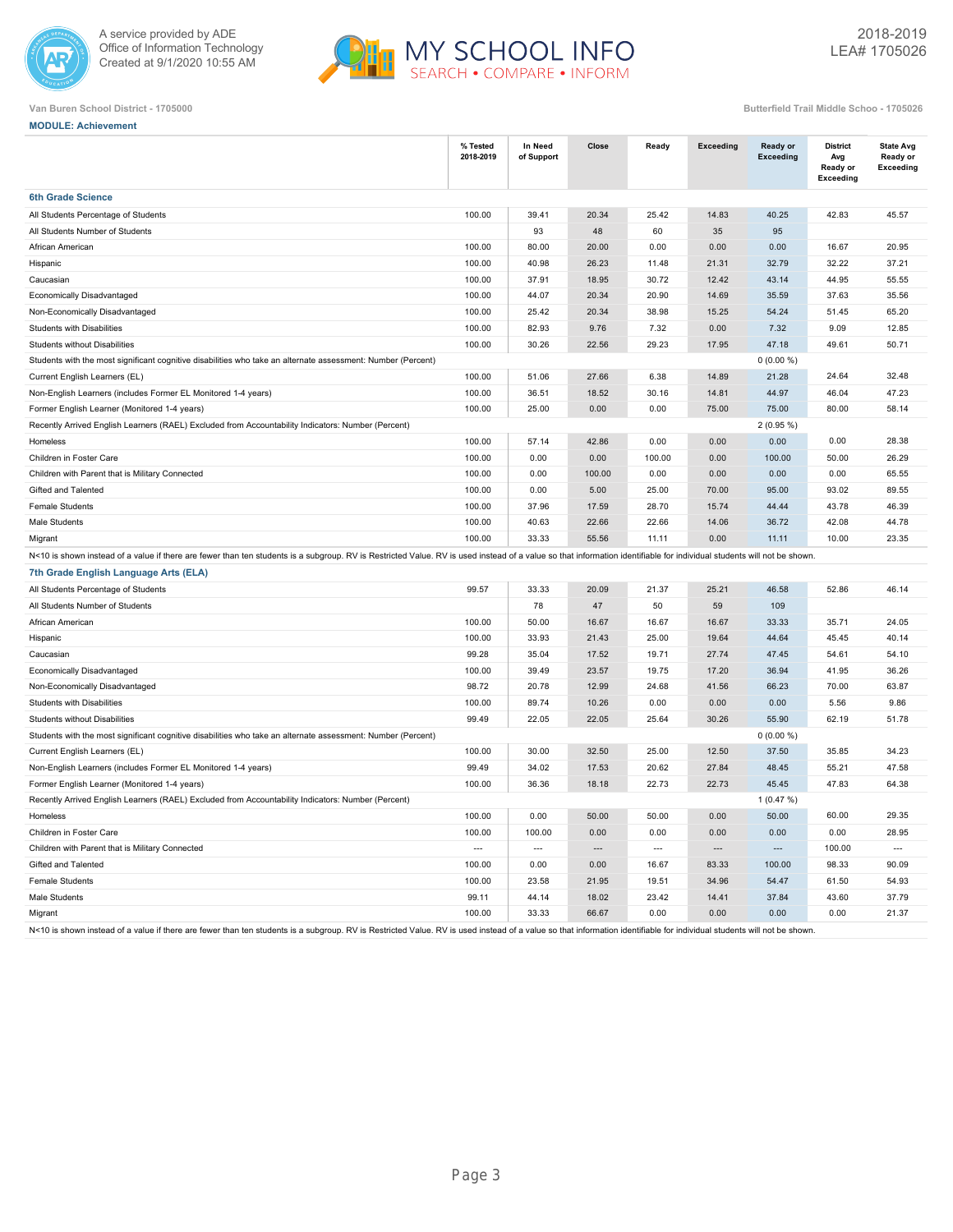



|  | <b>MODULE: Achievement</b> |
|--|----------------------------|
|  |                            |

|                                                                                                                                                                                                                       | % Tested<br>2018-2019                      | In Need<br>of Support | Close                    | Ready                    | Exceeding                | Ready or<br>Exceeding | <b>District</b><br>Avg<br>Ready or<br>Exceeding | <b>State Avg</b><br>Ready or<br>Exceeding |
|-----------------------------------------------------------------------------------------------------------------------------------------------------------------------------------------------------------------------|--------------------------------------------|-----------------------|--------------------------|--------------------------|--------------------------|-----------------------|-------------------------------------------------|-------------------------------------------|
| <b>7th Grade Mathematics</b>                                                                                                                                                                                          |                                            |                       |                          |                          |                          |                       |                                                 |                                           |
| All Students Percentage of Students                                                                                                                                                                                   | 99.57                                      | 22.65                 | 35.90                    | 23.50                    | 17.95                    | 41.45                 | 47.60                                           | 47.38                                     |
| All Students Number of Students                                                                                                                                                                                       |                                            | 53                    | 84                       | 55                       | 42                       | 97                    |                                                 |                                           |
| African American                                                                                                                                                                                                      | 100.00                                     | 50.00                 | 0.00                     | 33.33                    | 16.67                    | 50.00                 | 35.71                                           | 22.68                                     |
| Hispanic                                                                                                                                                                                                              | 100.00                                     | 30.36                 | 35.71                    | 21.43                    | 12.50                    | 33.93                 | 36.36                                           | 41.28                                     |
| Caucasian                                                                                                                                                                                                             | 99.28                                      | 19.71                 | 35.77                    | 25.55                    | 18.98                    | 44.53                 | 49.83                                           | 56.12                                     |
| Economically Disadvantaged                                                                                                                                                                                            | 100.00                                     | 26.75                 | 39.49                    | 21.02                    | 12.74                    | 33.76                 | 37.83                                           | 36.66                                     |
| Non-Economically Disadvantaged                                                                                                                                                                                        | 98.72                                      | 14.29                 | 28.57                    | 28.57                    | 28.57                    | 57.14                 | 62.94                                           | 66.63                                     |
| Students with Disabilities                                                                                                                                                                                            | 100.00                                     | 76.92                 | 20.51                    | 2.56                     | 0.00                     | 2.56                  | 2.78                                            | 8.90                                      |
| Students without Disabilities                                                                                                                                                                                         | 99.49                                      | 11.79                 | 38.97                    | 27.69                    | 21.54                    | 49.23                 | 56.44                                           | 53.37                                     |
| Students with the most significant cognitive disabilities who take an alternate assessment: Number (Percent)                                                                                                          |                                            |                       |                          |                          |                          | $0(0.00\%)$           |                                                 |                                           |
| Current English Learners (EL)                                                                                                                                                                                         | 100.00                                     | 37.50                 | 35.00                    | 20.00                    | 7.50                     | 27.50                 | 28.30                                           | 35.90                                     |
| Non-English Learners (includes Former EL Monitored 1-4 years)                                                                                                                                                         | 99.49                                      | 19.59                 | 36.08                    | 24.23                    | 20.10                    | 44.33                 | 50.26                                           | 48.78                                     |
| Former English Learner (Monitored 1-4 years)                                                                                                                                                                          | 100.00                                     | 27.27                 | 22.73                    | 36.36                    | 13.64                    | 50.00                 | 52.17                                           | 66.60                                     |
| Recently Arrived English Learners (RAEL) Excluded from Accountability Indicators: Number (Percent)                                                                                                                    |                                            |                       |                          |                          |                          | 1(0.47%)              |                                                 |                                           |
| Homeless                                                                                                                                                                                                              | 100.00                                     | 0.00                  | 25.00                    | 50.00                    | 25.00                    | 75.00                 | 80.00                                           | 28.79                                     |
| Children in Foster Care                                                                                                                                                                                               | 100.00                                     | 0.00                  | 100.00                   | 0.00                     | 0.00                     | 0.00                  | 0.00                                            | 26.97                                     |
| Children with Parent that is Military Connected                                                                                                                                                                       | $\overline{\phantom{a}}$                   | $\overline{a}$        | $\overline{a}$           | $\overline{a}$           | $\overline{a}$           | $---$                 | 100.00                                          | $\sim$                                    |
| Gifted and Talented                                                                                                                                                                                                   | 100.00                                     | 0.00                  | 0.00                     | 16.67                    | 83.33                    | 100.00                | 100.00                                          | 88.46                                     |
| <b>Female Students</b>                                                                                                                                                                                                | 100.00                                     | 21.14                 | 31.71                    | 30.08                    | 17.07                    | 47.15                 | 53.54                                           | 50.68                                     |
| Male Students                                                                                                                                                                                                         | 99.11                                      | 24.32                 | 40.54                    | 16.22                    | 18.92                    | 35.14                 | 41.23                                           | 44.24                                     |
| Migrant                                                                                                                                                                                                               | 100.00                                     | 0.00                  | 100.00                   | 0.00                     | 0.00                     | 0.00                  | 0.00                                            | 20.24                                     |
| N<10 is shown instead of a value if there are fewer than ten students is a subgroup. RV is Restricted Value. RV is used instead of a value so that information identifiable for individual students will not be shown |                                            |                       |                          |                          |                          |                       |                                                 |                                           |
| <b>7th Grade Science</b>                                                                                                                                                                                              |                                            |                       |                          |                          |                          |                       |                                                 |                                           |
| All Students Percentage of Students                                                                                                                                                                                   | 99.57                                      | 37.18                 | 23.93                    | 19.66                    | 19.23                    | 38.89                 | 46.22                                           | 42.83                                     |
| All Students Number of Students                                                                                                                                                                                       |                                            | 87                    | 56                       | 46                       | 45                       | 91                    |                                                 |                                           |
| African American                                                                                                                                                                                                      | 100.00                                     | 66.67                 | 0.00                     | 33.33                    | 0.00                     | 33.33                 | 35.71                                           | 19.43                                     |
| Hispanic                                                                                                                                                                                                              | 100.00                                     | 33.93                 | 33.93                    | 17.86                    | 14.29                    | 32.14                 | 36.36                                           | 35.39                                     |
| Caucasian                                                                                                                                                                                                             | 99.28                                      | 37.23                 | 21.17                    | 20.44                    | 21.17                    | 41.61                 | 48.81                                           | 51.58                                     |
| Economically Disadvantaged                                                                                                                                                                                            | 100.00                                     | 44.59                 | 25.48                    | 14.65                    | 15.29                    | 29.94                 | 34.08                                           | 32.51                                     |
| Non-Economically Disadvantaged                                                                                                                                                                                        | 98.72                                      | 22.08                 | 20.78                    | 29.87                    | 27.27                    | 57.14                 | 65.29                                           | 61.34                                     |
| <b>Students with Disabilities</b>                                                                                                                                                                                     | 100.00                                     | 84.62                 | 15.38                    | 0.00                     | 0.00                     | 0.00                  | 5.56                                            | 10.51                                     |
| Students without Disabilities                                                                                                                                                                                         | 99.49                                      | 27.69                 | 25.64                    | 23.59                    | 23.08                    | 46.67                 | 54.25                                           | 47.86                                     |
| Students with the most significant cognitive disabilities who take an alternate assessment: Number (Percent)                                                                                                          |                                            |                       |                          |                          |                          | $0(0.00\%)$           |                                                 |                                           |
| Current English Learners (EL)                                                                                                                                                                                         | 100.00                                     | 35.00                 | 37.50                    | 17.50                    | 10.00                    | 27.50                 | 30.19                                           | 30.43                                     |
| Non-English Learners (includes Former EL Monitored 1-4 years)                                                                                                                                                         | 99.49                                      | 37.63                 | 21.13                    | 20.10                    | 21.13                    | 41.24                 | 48.44                                           | 44.33                                     |
| Former English Learner (Monitored 1-4 years)                                                                                                                                                                          | 100.00                                     | 31.82                 | 27.27                    | 22.73                    | 18.18                    | 40.91                 | 43.48                                           | 57.72                                     |
| Recently Arrived English Learners (RAEL) Excluded from Accountability Indicators: Number (Percent)                                                                                                                    |                                            |                       |                          |                          |                          | 1(0.47%)              |                                                 |                                           |
| Homeless                                                                                                                                                                                                              | 100.00                                     | 25.00                 | 0.00                     | 75.00                    | 0.00                     | 75.00                 | 80.00                                           | 27.15                                     |
| Children in Foster Care                                                                                                                                                                                               | 100.00                                     | 0.00                  | 100.00                   | 0.00                     | 0.00                     | 0.00                  | 0.00                                            | 28.29                                     |
| Children with Parent that is Military Connected                                                                                                                                                                       | $\overline{a}$                             | $\overline{a}$        | $\overline{\phantom{a}}$ | $\overline{\phantom{a}}$ | $\overline{\phantom{a}}$ | $\overline{a}$        | 100.00                                          | $\overline{\phantom{a}}$                  |
| Gifted and Talented                                                                                                                                                                                                   | 100.00                                     | 0.00                  | 0.00                     | 16.67                    | 83.33                    | 100.00                | 100.00                                          | 86.76                                     |
| <b>Female Students</b>                                                                                                                                                                                                | 100.00                                     | 32.52                 | 21.95                    | 22.76                    | 22.76                    | 45.53                 | 50.88                                           | 44.65                                     |
| Male Students                                                                                                                                                                                                         | 99.11                                      | 42.34                 | 26.13                    | 16.22                    | 15.32                    | 31.53                 | 41.23                                           | 41.10                                     |
| Migrant                                                                                                                                                                                                               | 100.00<br>$DY/ia$ Destricted Value $DY/ia$ | 33.33                 | 66.67                    | 0.00<br>$456 - 61$       | 0.00                     | 0.00                  | 0.00                                            | 19.35                                     |

of a value if there are fewer than ten students is a subgroup. RV is Restricted Value. RV is used instead of a value so that in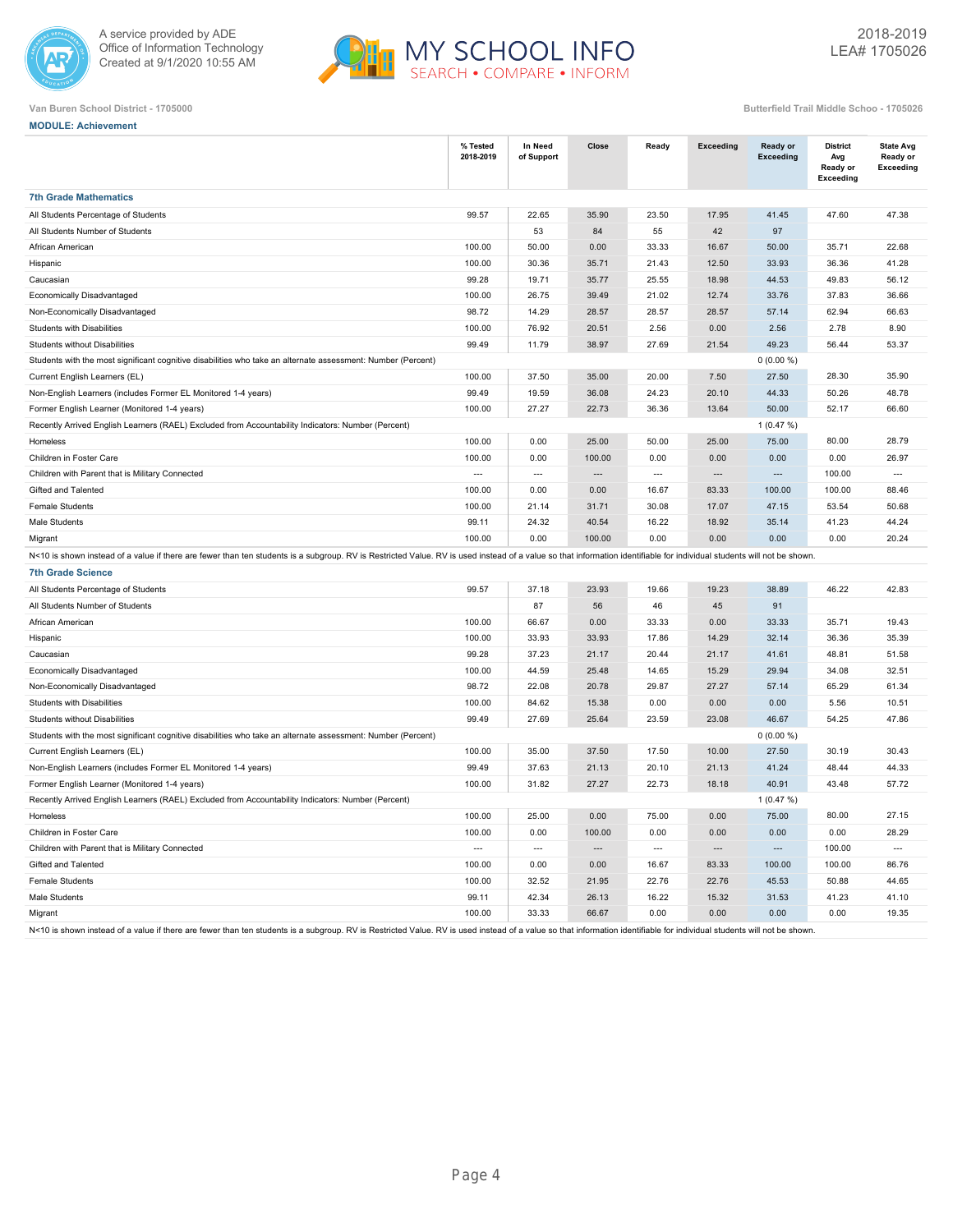



**MODULE: Achievement**

|                                                                                                                                                                                                                        | % Tested<br>2018-2019 | In Need<br>of Support | Close  | Ready  | <b>Exceeding</b> | Ready or<br><b>Exceeding</b> | <b>District</b><br>Avg<br>Ready or<br>Exceeding | <b>State Avg</b><br>Ready or<br><b>Exceeding</b> |  |
|------------------------------------------------------------------------------------------------------------------------------------------------------------------------------------------------------------------------|-----------------------|-----------------------|--------|--------|------------------|------------------------------|-------------------------------------------------|--------------------------------------------------|--|
| <b>8th Grade Reading</b>                                                                                                                                                                                               |                       |                       |        |        |                  |                              |                                                 |                                                  |  |
| All Students Percentage of Students                                                                                                                                                                                    | 99.58                 | 34.45                 | 21.43  | 19.33  | 24.79            | 44.12                        | 50.68                                           | 49.49                                            |  |
| All Students Number of Students                                                                                                                                                                                        |                       | 82                    | 51     | 46     | 59               | 105                          |                                                 |                                                  |  |
| African American                                                                                                                                                                                                       | 100.00                | 33.33                 | 0.00   | 66.67  | 0.00             | 66.67                        | 42.86                                           | 26.45                                            |  |
| Hispanic                                                                                                                                                                                                               | 100.00                | 47.27                 | 14.55  | 21.82  | 16.36            | 38.18                        | 37.66                                           | 42.54                                            |  |
| Caucasian                                                                                                                                                                                                              | 99.38                 | 31.06                 | 24.22  | 16.15  | 28.57            | 44.72                        | 51.97                                           | 57.70                                            |  |
| Economically Disadvantaged                                                                                                                                                                                             | 99.36                 | 43.59                 | 21.79  | 18.59  | 16.03            | 34.62                        | 42.46                                           | 38.78                                            |  |
| Non-Economically Disadvantaged                                                                                                                                                                                         | 100.00                | 17.07                 | 20.73  | 20.73  | 41.46            | 62.20                        | 61.70                                           | 67.56                                            |  |
| Students with Disabilities                                                                                                                                                                                             | 100.00                | 85.29                 | 14.71  | 0.00   | 0.00             | 0.00                         | 6.78                                            | 8.65                                             |  |
| Students without Disabilities                                                                                                                                                                                          | 99.51                 | 25.98                 | 22.55  | 22.55  | 28.92            | 51.47                        | 57.48                                           | 55.38                                            |  |
| Students with the most significant cognitive disabilities who take an alternate assessment: Number (Percent)<br>$0(0.00\%)$                                                                                            |                       |                       |        |        |                  |                              |                                                 |                                                  |  |
| Current English Learners (EL)                                                                                                                                                                                          | 100.00                | 47.73                 | 13.64  | 25.00  | 13.64            | 38.64                        | 41.27                                           | 35.85                                            |  |
| Non-English Learners (includes Former EL Monitored 1-4 years)                                                                                                                                                          | 99.49                 | 31.44                 | 23.20  | 18.04  | 27.32            | 45.36                        | 52.25                                           | 51.04                                            |  |
| Former English Learner (Monitored 1-4 years)                                                                                                                                                                           | 100.00                | 25.00                 | 0.00   | 33.33  | 41.67            | 75.00                        | 80.00                                           | 73.22                                            |  |
| Recently Arrived English Learners (RAEL) Excluded from Accountability Indicators: Number (Percent)                                                                                                                     |                       |                       |        |        |                  | 4 (1.78 %)                   |                                                 |                                                  |  |
| Homeless                                                                                                                                                                                                               | 100.00                | 28.57                 | 28.57  | 0.00   | 42.86            | 42.86                        | 37.50                                           | 31.69                                            |  |
| Children in Foster Care                                                                                                                                                                                                | 100.00                | 33.33                 | 0.00   | 33.33  | 33.33            | 66.67                        | 66.67                                           | 31.88                                            |  |
| Children with Parent that is Military Connected                                                                                                                                                                        | 100.00                | 0.00                  | 100.00 | 0.00   | 0.00             | 0.00                         | 0.00                                            | 64.44                                            |  |
| Gifted and Talented                                                                                                                                                                                                    | 100.00                | 0.00                  | 0.00   | 19.05  | 80.95            | 100.00                       | 100.00                                          | 91.03                                            |  |
| <b>Female Students</b>                                                                                                                                                                                                 | 99.04                 | 27.18                 | 19.42  | 24.27  | 29.13            | 53.40                        | 57.42                                           | 58.77                                            |  |
| Male Students                                                                                                                                                                                                          | 100.00                | 40.00                 | 22.96  | 15.56  | 21.48            | 37.04                        | 44.59                                           | 40.70                                            |  |
| Migrant                                                                                                                                                                                                                | 100.00                | 40.00                 | 20.00  | 30.00  | 10.00            | 40.00                        | 38.46                                           | 28.05                                            |  |
| N<10 is shown instead of a value if there are fewer than ten students is a subgroup. RV is Restricted Value. RV is used instead of a value so that information identifiable for individual students will not be shown. |                       |                       |        |        |                  |                              |                                                 |                                                  |  |
| <b>8th Grade Mathematics</b>                                                                                                                                                                                           |                       |                       |        |        |                  |                              |                                                 |                                                  |  |
| All Students Percentage of Students                                                                                                                                                                                    | 99.58                 | 32.77                 | 26.47  | 21.43  | 19.33            | 40.76                        | 47.38                                           | 47.49                                            |  |
| All Students Number of Students                                                                                                                                                                                        |                       | 78                    | 63     | 51     | 46               | 97                           |                                                 |                                                  |  |
| African American                                                                                                                                                                                                       | 100.00                | 33.33                 | 50.00  | 16.67  | 0.00             | 16.67                        | 15.38                                           | 21.43                                            |  |
| Hispanic                                                                                                                                                                                                               | 100.00                | 52.73                 | 20.00  | 14.55  | 12.73            | 27.27                        | 24.68                                           | 40.48                                            |  |
| Caucasian                                                                                                                                                                                                              | 99.38                 | 26.71                 | 27.95  | 23.60  | 21.74            | 45.34                        | 52.30                                           | 56.69                                            |  |
| Economically Disadvantaged                                                                                                                                                                                             | 99.36                 | 41.03                 | 25.00  | 19.23  | 14.74            | 33.97                        | 37.85                                           | 36.14                                            |  |
| Non-Economically Disadvantaged                                                                                                                                                                                         | 100.00                | 17.07                 | 29.27  | 25.61  | 28.05            | 53.66                        | 60.11                                           | 66.65                                            |  |
| Students with Disabilities                                                                                                                                                                                             | 100.00                | 91.18                 | 8.82   | 0.00   | 0.00             | 0.00                         | 0.00                                            | 7.63                                             |  |
| Students without Disabilities                                                                                                                                                                                          | 99.51                 | 23.04                 | 29.41  | 25.00  | 22.55            | 47.55                        | 54.74                                           | 53.24                                            |  |
| Students with the most significant cognitive disabilities who take an alternate assessment: Number (Percent)                                                                                                           |                       |                       |        |        |                  | $0(0.00\%)$                  |                                                 |                                                  |  |
| Current English Learners (EL)                                                                                                                                                                                          | 100.00                | 56.82                 | 18.18  | 13.64  | 11.36            | 25.00                        | 28.57                                           | 34.54                                            |  |
| Non-English Learners (includes Former EL Monitored 1-4 years)                                                                                                                                                          | 99.49                 | 27.32                 | 28.35  | 23.20  | 21.13            | 44.33                        | 50.53                                           | 48.96                                            |  |
| Former English Learner (Monitored 1-4 years)                                                                                                                                                                           | 100.00                | 16.67                 | 8.33   | 41.67  | 33.33            | 75.00                        | 73.33                                           | 67.36                                            |  |
| Recently Arrived English Learners (RAEL) Excluded from Accountability Indicators: Number (Percent)                                                                                                                     |                       |                       |        |        |                  | 4(1.78%)                     |                                                 |                                                  |  |
| Homeless                                                                                                                                                                                                               | 100.00                | 42.86                 | 14.29  | 14.29  | 28.57            | 42.86                        | 37.50                                           | 27.34                                            |  |
| Children in Foster Care                                                                                                                                                                                                | 100.00                | 33.33                 | 33.33  | 33.33  | 0.00             | 33.33                        | 33.33                                           | 29.71                                            |  |
| Children with Parent that is Military Connected                                                                                                                                                                        | 100.00                | 0.00                  | 0.00   | 100.00 | 0.00             | 100.00                       | 100.00                                          | 63.61                                            |  |
| Gifted and Talented                                                                                                                                                                                                    | 100.00                | 4.76                  | 0.00   | 23.81  | 71.43            | 95.24                        | 96.15                                           | 88.31                                            |  |
| Female Students                                                                                                                                                                                                        | 99.04                 | 33.01                 | 23.30  | 21.36  | 22.33            | 43.69                        | 46.89                                           | 49.70                                            |  |
| Male Students                                                                                                                                                                                                          | 100.00                | 32.59                 | 28.89  | 21.48  | 17.04            | 38.52                        | 47.83                                           | 45.40                                            |  |
| Migrant                                                                                                                                                                                                                | 100.00                | 50.00                 | 30.00  | 10.00  | 10.00            | 20.00                        | 15.38                                           | 22.76                                            |  |
| N<10 is shown instead of a value if there are fewer than ten students is a subgroup. RV is Restricted Value. RV is used instead of a value so that information identifiable for individual students will not be shown. |                       |                       |        |        |                  |                              |                                                 |                                                  |  |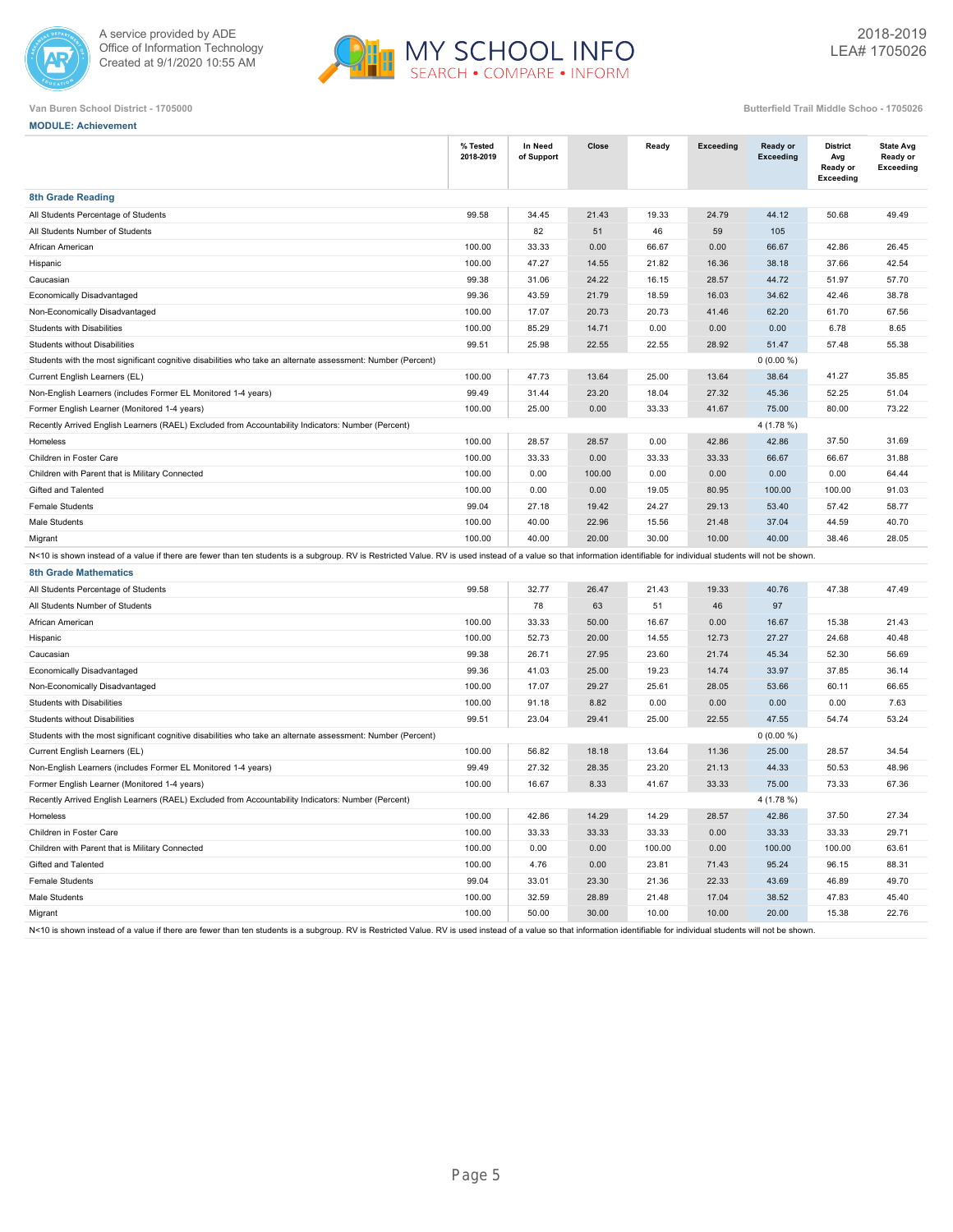



**MODULE: Achievement**

**Van Buren School District - 1705000 Butterfield Trail Middle Schoo - 1705026**

|                                                                                                              | % Tested<br>2018-2019 | In Need<br>of Support | Close  | Ready | Exceeding | Ready or<br>Exceeding | <b>District</b><br>Avg<br>Ready or<br>Exceeding | <b>State Avg</b><br>Ready or<br>Exceeding |
|--------------------------------------------------------------------------------------------------------------|-----------------------|-----------------------|--------|-------|-----------|-----------------------|-------------------------------------------------|-------------------------------------------|
| <b>8th Grade Science</b>                                                                                     |                       |                       |        |       |           |                       |                                                 |                                           |
| All Students Percentage of Students                                                                          | 99.58                 | 43.70                 | 19.75  | 20.17 | 16.39     | 36.55                 | 41.00                                           | 42.43                                     |
| All Students Number of Students                                                                              |                       | 104                   | 47     | 48    | 39        | 87                    |                                                 |                                           |
| African American                                                                                             | 100.00                | 50.00                 | 33.33  | 16.67 | 0.00      | 16.67                 | 15.38                                           | 18.10                                     |
| Hispanic                                                                                                     | 100.00                | 63.64                 | 10.91  | 14.55 | 10.91     | 25.45                 | 24.68                                           | 34.82                                     |
| Caucasian                                                                                                    | 99.38                 | 37.89                 | 21.74  | 21.12 | 19.25     | 40.37                 | 45.39                                           | 51.28                                     |
| Economically Disadvantaged                                                                                   | 99.36                 | 51.92                 | 17.95  | 17.95 | 12.18     | 30.13                 | 34.26                                           | 31.81                                     |
| Non-Economically Disadvantaged                                                                               | 100.00                | 28.05                 | 23.17  | 24.39 | 24.39     | 48.78                 | 50.00                                           | 60.35                                     |
| <b>Students with Disabilities</b>                                                                            | 100.00                | 97.06                 | 2.94   | 0.00  | 0.00      | 0.00                  | 1.69                                            | 8.35                                      |
| Students without Disabilities                                                                                | 99.51                 | 34.80                 | 22.55  | 23.53 | 19.12     | 42.65                 | 47.11                                           | 47.34                                     |
| Students with the most significant cognitive disabilities who take an alternate assessment: Number (Percent) |                       |                       |        |       |           | $0(0.00\%)$           |                                                 |                                           |
| Current English Learners (EL)                                                                                | 100.00                | 61.36                 | 13.64  | 18.18 | 6.82      | 25.00                 | 28.57                                           | 28.63                                     |
| Non-English Learners (includes Former EL Monitored 1-4 years)                                                | 99.49                 | 39.69                 | 21.13  | 20.62 | 18.56     | 39.18                 | 43.09                                           | 43.99                                     |
| Former English Learner (Monitored 1-4 years)                                                                 | 100.00                | 33.33                 | 0.00   | 50.00 | 16.67     | 66.67                 | 66.67                                           | 59.05                                     |
| Recently Arrived English Learners (RAEL) Excluded from Accountability Indicators: Number (Percent)           |                       |                       |        |       |           | $4(1.78\%)$           |                                                 |                                           |
| Homeless                                                                                                     | 100.00                | 42.86                 | 14.29  | 0.00  | 42.86     | 42.86                 | 37.50                                           | 24.49                                     |
| Children in Foster Care                                                                                      | 100.00                | 33.33                 | 33.33  | 33.33 | 0.00      | 33.33                 | 33.33                                           | 23.19                                     |
| Children with Parent that is Military Connected                                                              | 100.00                | 0.00                  | 100.00 | 0.00  | 0.00      | 0.00                  | 0.00                                            | 52.78                                     |
| Gifted and Talented                                                                                          | 100.00                | 4.76                  | 4.76   | 19.05 | 71.43     | 90.48                 | 92.31                                           | 86.12                                     |
| <b>Female Students</b>                                                                                       | 99.04                 | 41.75                 | 20.39  | 23.30 | 14.56     | 37.86                 | 41.15                                           | 44.79                                     |
| Male Students                                                                                                | 100.00                | 45.19                 | 19.26  | 17.78 | 17.78     | 35.56                 | 40.87                                           | 40.19                                     |
| Migrant                                                                                                      | 100.00                | 50.00                 | 30.00  | 20.00 | 0.00      | 20.00                 | 15.38                                           | 20.73                                     |
|                                                                                                              |                       |                       |        |       |           |                       |                                                 |                                           |

N<10 is shown instead of a value if there are fewer than ten students is a subgroup. RV is Restricted Value. RV is used instead of a value so that information identifiable for individual students will not be shown.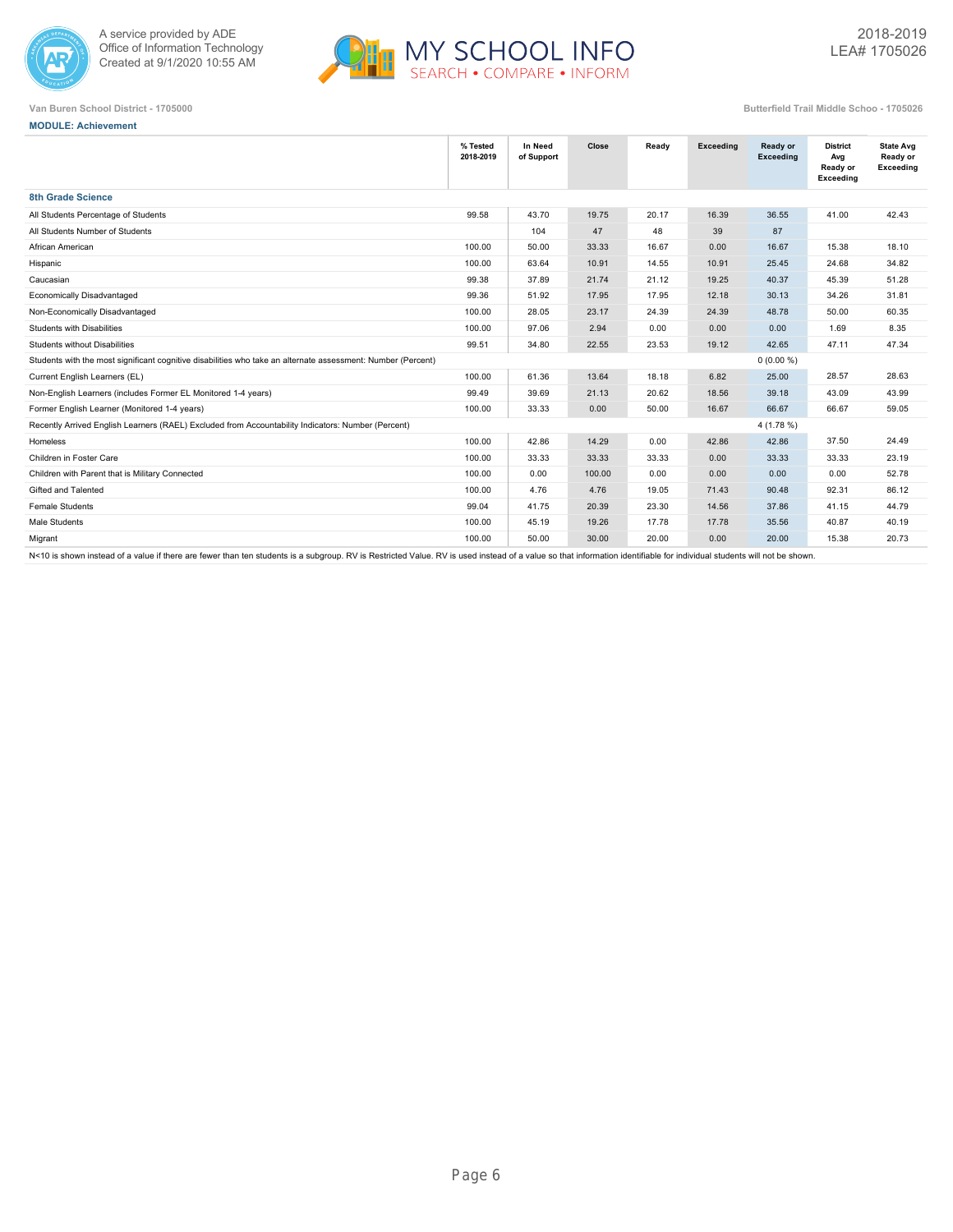



## **MODULE: Growth**

|                                                                                                                                                                                                                                | English<br><b>Language Arts</b><br>(ELA) | Math    | Average ELA +<br>Math (Content) | <b>Science</b> | ELP*     | Content** with<br><b>ELP</b> |
|--------------------------------------------------------------------------------------------------------------------------------------------------------------------------------------------------------------------------------|------------------------------------------|---------|---------------------------------|----------------|----------|------------------------------|
| Grade 6                                                                                                                                                                                                                        |                                          |         |                                 |                |          |                              |
| All Students                                                                                                                                                                                                                   | 79.9725                                  | 85.2932 | 82.6328                         | 81.8018        | 91.8649  | 83.8784                      |
| African-American                                                                                                                                                                                                               | 82.1478                                  | 89.7506 | 85.9492                         | 64.9905        | $\cdots$ | $---$                        |
| Hispanic                                                                                                                                                                                                                       | 81.1023                                  | 85.3914 | 83.2469                         | 81.8382        | 91.6328  | 86.1722                      |
| Caucasian                                                                                                                                                                                                                      | 79.6409                                  | 84.5386 | 82.0898                         | 81.8356        | 82.9584  | 82.0959                      |
| Economically Disadvantaged                                                                                                                                                                                                     | 79.7352                                  | 85.1280 | 82.4316                         | 81.2075        | 91.7727  | 83.9645                      |
| Non-Economically Disadvantaged                                                                                                                                                                                                 | 80.6756                                  | 85.7828 | 83.2292                         | 83.5415        | 93.3399  | 83.5840                      |
| Students with Disabilities                                                                                                                                                                                                     | 80.5142                                  | 79.5684 | 80.0413                         | 75.1873        | 95.3835  | 81.1372                      |
| Students without Disabilities                                                                                                                                                                                                  | 79.8544                                  | 86.5405 | 83.1975                         | 83.1691        | 91.5243  | 84.4267                      |
| Current English Learners (EL)                                                                                                                                                                                                  | 81.7545                                  | 85.8378 | 83.7961                         | 81.9935        | 91.8649  | 87.7720                      |
| Non-English Learners (includes Former EL Monitored 1-4 years)                                                                                                                                                                  | 79.6316                                  | 85.1890 | 82.4103                         | 81.7648        | $\cdots$ | $\cdots$                     |
| Former English Learner (Monitored 1-4 years)                                                                                                                                                                                   | 81.3405                                  | 88.4956 | 84.9180                         | 85.5583        | $\cdots$ | $\cdots$                     |
| Homeless                                                                                                                                                                                                                       | 81.7849                                  | 78.2614 | 80.0232                         | 80.4675        | $\cdots$ | $\cdots$                     |
| Children in Foster Care                                                                                                                                                                                                        | 79.0925                                  | 69.5937 | 74.3431                         | 94.0582        | $\cdots$ | $\cdots$                     |
| Children with Parent that is Military Connected                                                                                                                                                                                | 70.5625                                  | 83.3316 | 76.9470                         | 75.0216        | $\cdots$ | $\cdots$                     |
| Gifted and Talented                                                                                                                                                                                                            | 82.1798                                  | 88.3652 | 85.2725                         | 85.2573        | $\cdots$ | $\cdots$                     |
| Female Students                                                                                                                                                                                                                | 79.7054                                  | 85.1020 | 82.4037                         | 81.8329        | 93.7292  | 84.1531                      |
| Male Students                                                                                                                                                                                                                  | 80.2161                                  | 85.4676 | 82.8419                         | 81.7730        | 89.5034  | 83.6165                      |
| Migrant                                                                                                                                                                                                                        | 82.6290                                  | 86.3421 | 84.4855                         | 91.6035        | 91.5270  | 87.7715                      |
| *FLP is English Learner Progress toward English Janguage proficiency from ELP421. Content with ELP is the school growth score. ELP is transmingately weighted in school growth depending on the perceptage of students with EL |                                          |         |                                 |                |          |                              |

"ELP is English Learner Progress toward English language proficiency from ELPA21. Content with ELP is the school growth score. ELP is proportionately weighted in school growth depending on the percentage of students with E

|                                                                                                                                                                                                                                | English<br><b>Language Arts</b><br>(ELA) | Math     | Average ELA +<br>Math (Content) | <b>Science</b> | $ELP*$   | Content** with<br><b>ELP</b> |
|--------------------------------------------------------------------------------------------------------------------------------------------------------------------------------------------------------------------------------|------------------------------------------|----------|---------------------------------|----------------|----------|------------------------------|
| Grade 7                                                                                                                                                                                                                        |                                          |          |                                 |                |          |                              |
| All Students                                                                                                                                                                                                                   | 83.6749                                  | 80.0003  | 81.8376                         | 81.1437        | 96.9591  | 82.9043                      |
| African-American                                                                                                                                                                                                               | 88.5016                                  | 83.3013  | 85.9015                         | 73.5573        | $\cdots$ | $\cdots$                     |
| Hispanic                                                                                                                                                                                                                       | 84.4060                                  | 77.1111  | 80.7585                         | 81.8982        | 96.9463  | 84.2273                      |
| Caucasian                                                                                                                                                                                                                      | 83.1017                                  | 81.5078  | 82.3047                         | 81.7582        | $\cdots$ | $\cdots$                     |
| Economically Disadvantaged                                                                                                                                                                                                     | 82.9955                                  | 79.4515  | 81.2235                         | 80.1801        | 97.2368  | 82.7670                      |
| Non-Economically Disadvantaged                                                                                                                                                                                                 | 85.0521                                  | 81.1127  | 83.0824                         | 83.0971        | 92.5148  | 83.2081                      |
| Students with Disabilities                                                                                                                                                                                                     | 83.3073                                  | 78.8918  | 81.0996                         | 77.7887        | $\cdots$ | $\cdots$                     |
| Students without Disabilities                                                                                                                                                                                                  | 83.7477                                  | 80.2196  | 81.9837                         | 81.8076        | 96.9591  | 83.2316                      |
| Current English Learners (EL)                                                                                                                                                                                                  | 86.1711                                  | 71,6835  | 78.9273                         | 80.1955        | 96.9591  | 87.9432                      |
| Non-English Learners (includes Former EL Monitored 1-4 years)                                                                                                                                                                  | 83.4699                                  | 80.6833  | 82.0766                         | 81.2216        | $\cdots$ | $\cdots$                     |
| Former English Learner (Monitored 1-4 years)                                                                                                                                                                                   | 84.2313                                  | 78.2574  | 81.2443                         | 81.5059        | $\cdots$ | $\cdots$                     |
| Homeless                                                                                                                                                                                                                       | 76.6943                                  | 84.1604  | 80.4273                         | 85.9157        | $\cdots$ | $\cdots$                     |
| Children in Foster Care                                                                                                                                                                                                        | 65.6214                                  | 89.6870  | 77.6542                         | 76.6438        | $\cdots$ | $\cdots$                     |
| Children with Parent that is Military Connected                                                                                                                                                                                | $\cdots$                                 | $\cdots$ | $\cdots$                        | $\cdots$       | $\cdots$ | $\cdots$                     |
| Gifted and Talented                                                                                                                                                                                                            | 85.5782                                  | 80.7379  | 83.1580                         | 85.0355        | $---$    | $\cdots$                     |
| Female Students                                                                                                                                                                                                                | 85.8268                                  | 80.4187  | 83.1228                         | 81.5873        | 95.0602  | 83.6958                      |
| Male Students                                                                                                                                                                                                                  | 81.2362                                  | 79.5261  | 80.3811                         | 80.6411        | 97.9948  | 82.0514                      |
| Migrant                                                                                                                                                                                                                        | 91.5852                                  | 82.3056  | 86.9454                         | 86.5816        | 101.5773 | 92.7982                      |
| *FI P is English Learner Progress toward English language proficiency from ELP421. Content with ELP is the school growth score. ELP is thoused a proportionately weighted in school growth depending on the perceptage of stud |                                          |          |                                 |                |          |                              |

\*ELP is English Learner Progress toward English language proficiency from ELPA21. Content with ELP is the school growth score. ELP is proportionately weighted in school growth depending on the percentage of students with E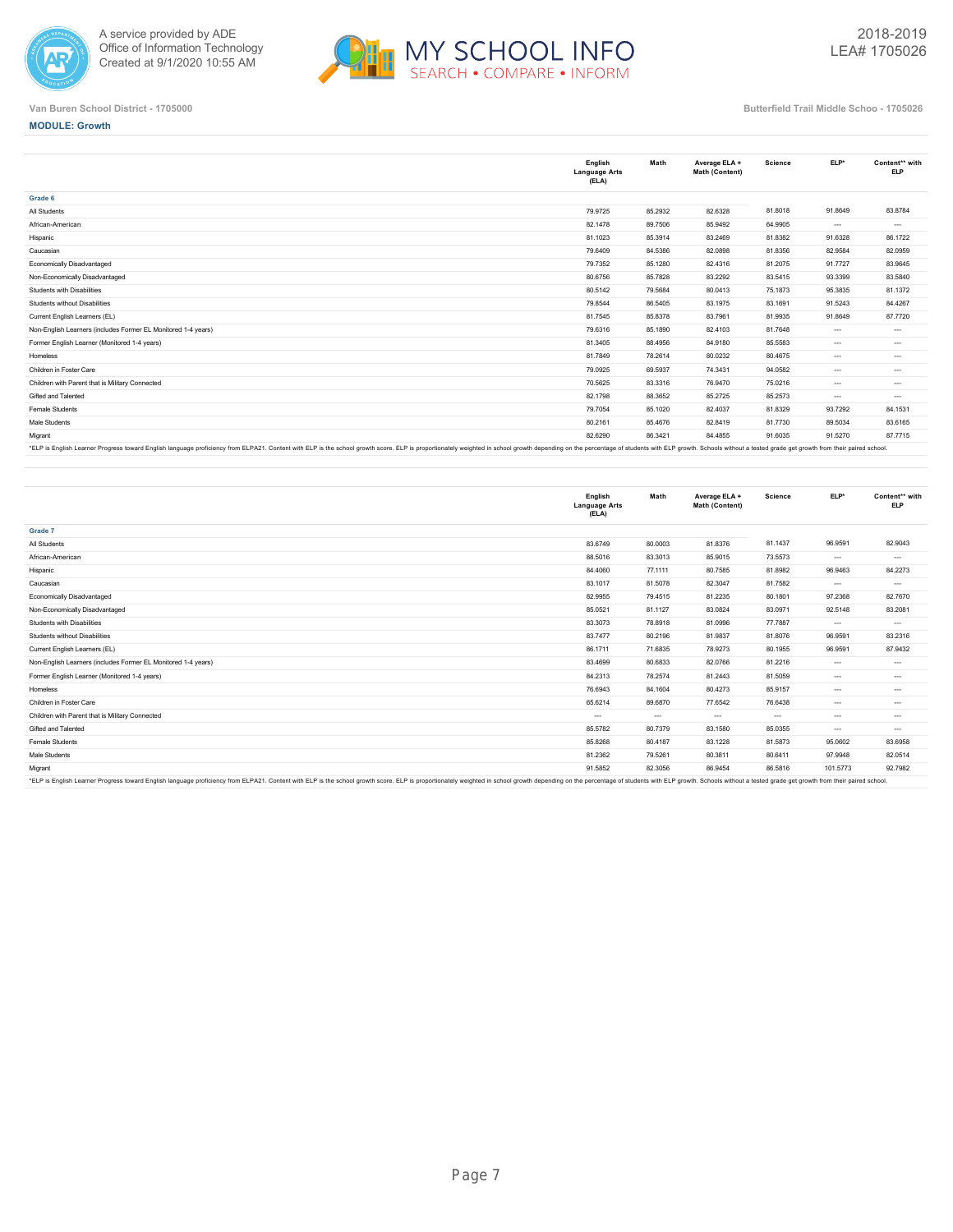



## **MODULE: Growth**

|                                                                                                                                                                                                                                | English<br><b>Language Arts</b><br>(ELA) | Math    | Average ELA +<br>Math (Content) | <b>Science</b> | ELP*     | Content** with<br><b>ELP</b> |
|--------------------------------------------------------------------------------------------------------------------------------------------------------------------------------------------------------------------------------|------------------------------------------|---------|---------------------------------|----------------|----------|------------------------------|
| Grade 8                                                                                                                                                                                                                        |                                          |         |                                 |                |          |                              |
| All Students                                                                                                                                                                                                                   | 82.0868                                  | 81.1501 | 81.6185                         | 79.7241        | 89.6683  | 82.3944                      |
| African-American                                                                                                                                                                                                               | 87.3027                                  | 83.5712 | 85.4370                         | 85.7277        | $\cdots$ | $\cdots$                     |
| Hispanic                                                                                                                                                                                                                       | 81.0608                                  | 79.5024 | 80.2816                         | 78.3564        | 88.7086  | 83.0487                      |
| Caucasian                                                                                                                                                                                                                      | 82.4384                                  | 81.4665 | 81.9524                         | 79,5045        | $---$    | $\cdots$                     |
| Economically Disadvantaged                                                                                                                                                                                                     | 81.9033                                  | 80.8509 | 81.3771                         | 79.0293        | 88.6588  | 82.3800                      |
| Non-Economically Disadvantaged                                                                                                                                                                                                 | 82.4130                                  | 81.6820 | 82.0475                         | 80.9593        | 112.8872 | 82.4236                      |
| Students with Disabilities                                                                                                                                                                                                     | 83.1190                                  | 78.0402 | 80.5796                         | 76.5456        | $---$    | $---$                        |
| Students without Disabilities                                                                                                                                                                                                  | 81.9031                                  | 81.7037 | 81.8034                         | 80.2899        | 89.6683  | 82.6814                      |
| Current English Learners (EL)                                                                                                                                                                                                  | 81.8335                                  | 75.2070 | 78.5203                         | 77.1066        | 89.6683  | 84.3366                      |
| Non-English Learners (includes Former EL Monitored 1-4 years)                                                                                                                                                                  | 82.1143                                  | 81.7942 | 81.9542                         | 80.0077        | $\cdots$ | $\cdots$                     |
| Former English Learner (Monitored 1-4 years)                                                                                                                                                                                   | 80.5441                                  | 82.3333 | 81.4387                         | 75.8009        | $---$    | $\cdots$                     |
| Homeless                                                                                                                                                                                                                       | 80.9616                                  | 81.2618 | 81.1117                         | 85.8028        | 79.1235  | 80.4490                      |
| Children in Foster Care                                                                                                                                                                                                        | 83.7578                                  | 82.5395 | 83.1487                         | 81.1532        | $\cdots$ | $\cdots$                     |
| Children with Parent that is Military Connected                                                                                                                                                                                | 89.8141                                  | 84.2030 | 87.0085                         | 94.1076        | $---$    | $\cdots$                     |
| Gifted and Talented                                                                                                                                                                                                            | 80.4610                                  | 81.7753 | 81.1182                         | 84.5695        | $\cdots$ | $\cdots$                     |
| Female Students                                                                                                                                                                                                                | 82.0916                                  | 80.8897 | 81.4906                         | 79.6434        | 90.2441  | 82.6980                      |
| Male Students                                                                                                                                                                                                                  | 82.0830                                  | 81.3585 | 81.7208                         | 79.7886        | 88.5168  | 82.1295                      |
| Migrant                                                                                                                                                                                                                        | 84.8182                                  | 75.1706 | 79.9944                         | 75.5465        | 98.8987  | 86.2958                      |
| *FLP is English Learner Progress toward English Janguage proficiency from ELPA21. Content with ELP is the school growth score. ELP is proportionately weighted in school growth depending on the perceptage of students with E |                                          |         |                                 |                |          |                              |

"ELP is English Learner Progress toward English language proficiency from ELPA21. Content with ELP is the school growth score. ELP is proportionately weighted in school growth depending on the percentage of students with E

|                                                                                                                                                                                                                                | English<br><b>Language Arts</b><br>(ELA) | Math    | Average ELA +<br>Math (Content) | Science | ELP*     | Content** with<br><b>ELP</b> |
|--------------------------------------------------------------------------------------------------------------------------------------------------------------------------------------------------------------------------------|------------------------------------------|---------|---------------------------------|---------|----------|------------------------------|
| <b>All Grades</b>                                                                                                                                                                                                              |                                          |         |                                 |         |          |                              |
| All Students                                                                                                                                                                                                                   | 81.9291                                  | 82.1181 | 82.0236                         | 80.8772 | 92.3166  | 83.0640                      |
| African-American                                                                                                                                                                                                               | 86.2097                                  | 85.2934 | 85.7516                         | 75.3331 | $\cdots$ | $\cdots$                     |
| Hispanic                                                                                                                                                                                                                       | 82.2551                                  | 80.7733 | 81.5142                         | 80.8486 | 91.8622  | 84.6232                      |
| Caucasian                                                                                                                                                                                                                      | 81.7232                                  | 82.4866 | 82.1049                         | 80.9540 | 82.9584  | 82.1068                      |
| Economically Disadvantaged                                                                                                                                                                                                     | 81.4885                                  | 81.9171 | 81.7028                         | 80.1794 | 91.9953  | 83.0868                      |
| Non-Economically Disadvantaged                                                                                                                                                                                                 | 82.8879                                  | 82.5554 | 82.7217                         | 82.3889 | 98.0205  | 83.0076                      |
| <b>Students with Disabilities</b>                                                                                                                                                                                              | 82.2588                                  | 78.8685 | 80.5636                         | 76.5061 | 95.3835  | 80.9571                      |
| Students without Disabilities                                                                                                                                                                                                  | 81.8640                                  | 82.7598 | 82.3119                         | 81.7247 | 92.1889  | 83.4425                      |
| Current English Learners (EL)                                                                                                                                                                                                  | 82.7926                                  | 79.4256 | 81.1091                         | 80.1276 | 92.3166  | 86.7505                      |
| Non-English Learners (includes Former EL Monitored 1-4 years)                                                                                                                                                                  | 81.8214                                  | 82.4541 | 82.1377                         | 80.9710 | $\cdots$ | $\cdots$                     |
| Former English Learner (Monitored 1-4 years)                                                                                                                                                                                   | 82.6586                                  | 81.1983 | 81.9284                         | 80.4022 | $\cdots$ | $\cdots$                     |
| Homeless                                                                                                                                                                                                                       | 80.5600                                  | 80.4250 | 80.4925                         | 83.3982 | 79.1235  | 80.2819                      |
| Children in Foster Care                                                                                                                                                                                                        | 79.1975                                  | 81.3798 | 80.2886                         | 82.8323 | $\cdots$ | $\cdots$                     |
| Children with Parent that is Military Connected                                                                                                                                                                                | 80.1883                                  | 83.7673 | 81.9778                         | 84.5646 | $\cdots$ | $\cdots$                     |
| Gifted and Talented                                                                                                                                                                                                            | 82.8902                                  | 83.3426 | 83.1164                         | 84.9485 | $\cdots$ | $\cdots$                     |
| Female Students                                                                                                                                                                                                                | 82.6994                                  | 82.0724 | 82.3859                         | 81.0645 | 92.5639  | 83.5323                      |
| Male Students                                                                                                                                                                                                                  | 81.2059                                  | 82.1609 | 81.6834                         | 80.7002 | 92.0185  | 82.6130                      |
| Migrant                                                                                                                                                                                                                        | 84.9649                                  | 81.0010 | 82.9829                         | 84.0497 | 95.3414  | 88.0036                      |
| *ELP is English Learner Progress toward English language proficiency from ELPA21. Content with ELP is the school growth score. ELP is proportionately weighted in school growth depending on the percentage of students with E |                                          |         |                                 |         |          |                              |

\*ELP is English Learner Progress toward English language proficiency from ELPA21. Content with ELP is the school growth score. ELP is proportionately weighted in school growth depending on the percentage of students with E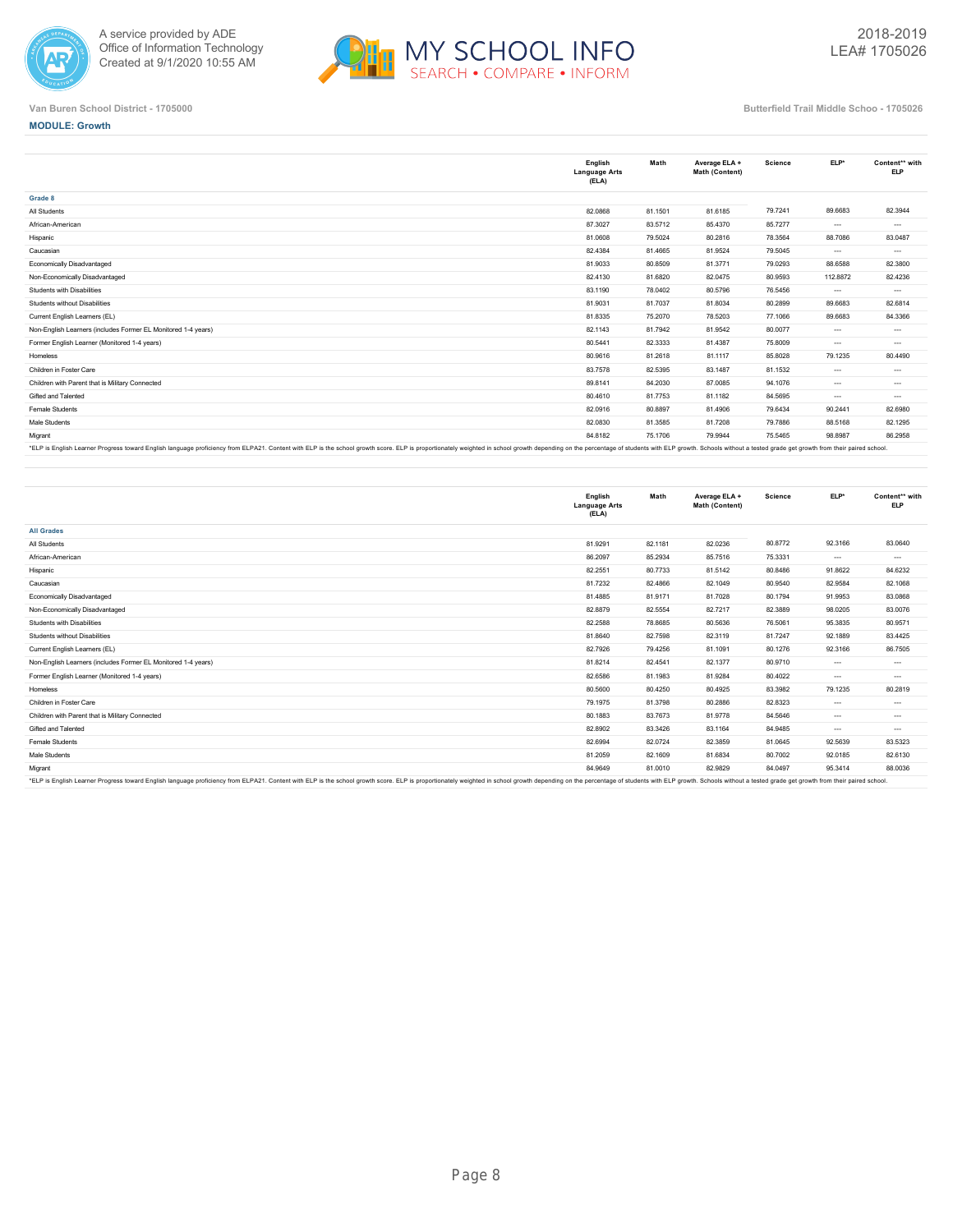



**MODULE: English Language Proficiency of English Learners on English Language Proficiency Exam (ELPA21)**

|           | <b>Tested</b> | Number ELs Number ELs Percent ELs<br>Proficient | Proficient |
|-----------|---------------|-------------------------------------------------|------------|
| Grade All | 102           | 38                                              | 37.25 %    |
| Grade 06  | 29            | 15                                              | 51.72 %    |
| Grade 07  | 41            | 16                                              | 39.02 %    |
| Grade 08  | 32            |                                                 | 21.88%     |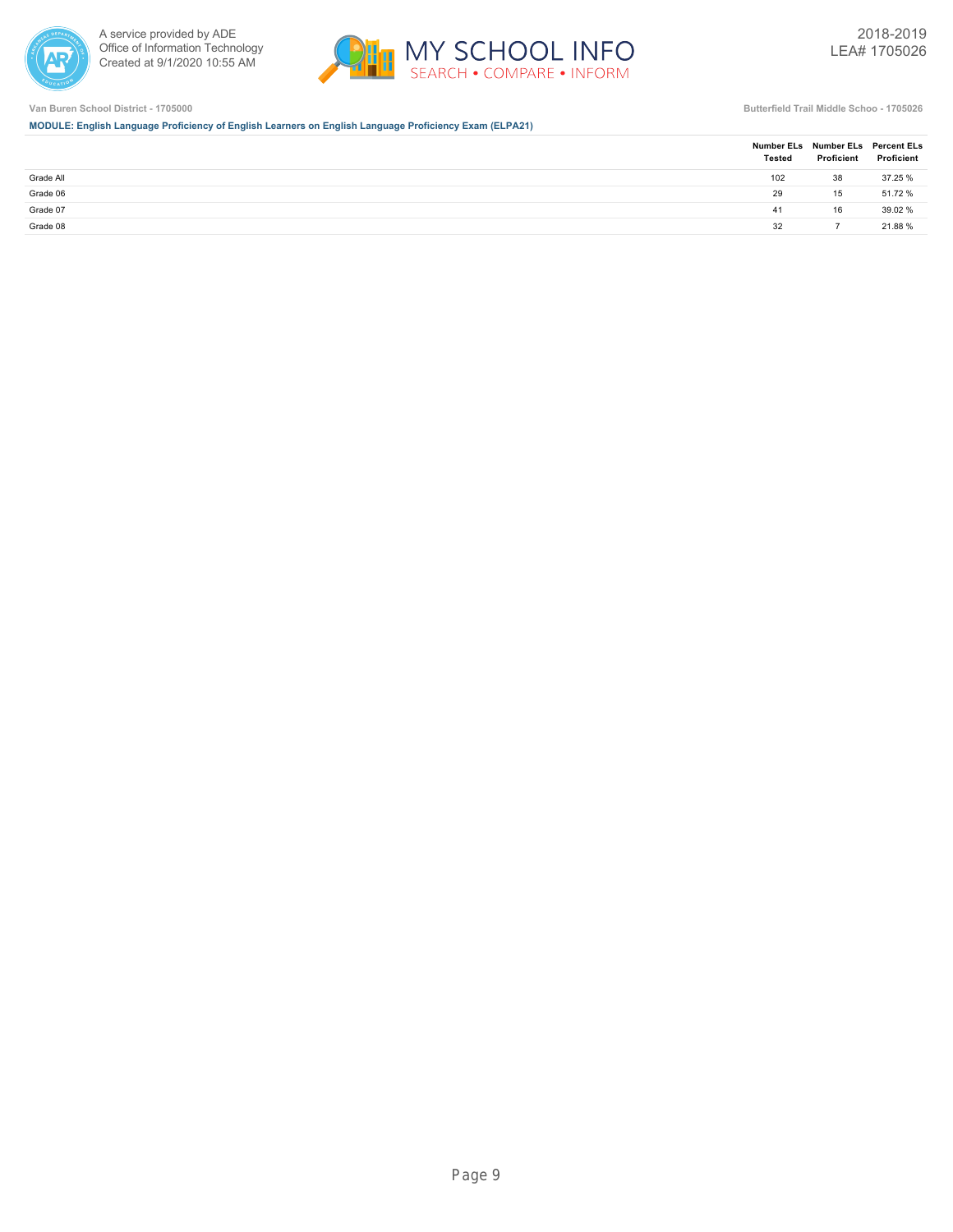



**MODULE: SQSS**

|                                                                  | <b>Student</b><br>Engagement | <b>Science</b><br>Achievement | <b>Reading At</b><br><b>Grade Level</b> | <b>Science</b><br>Growth | <b>ACT</b><br>Composite<br>$>=19$ | Final GPA >=2.8 | Community<br><b>Service</b><br>Learning | Computer<br>Science<br>Credits | On-Time<br>Credits | <b>ACT Readiness</b><br><b>Benchmark</b> | AP/IB/Concurrent<br>Credit | Total |
|------------------------------------------------------------------|------------------------------|-------------------------------|-----------------------------------------|--------------------------|-----------------------------------|-----------------|-----------------------------------------|--------------------------------|--------------------|------------------------------------------|----------------------------|-------|
| Grade 6                                                          |                              |                               |                                         |                          |                                   |                 |                                         |                                |                    |                                          |                            |       |
| All Students                                                     | 67.77                        | 43.69                         | 36.41                                   | 56.75                    | N/A                               | N/A             | N/A                                     | N/A                            | N/A                | N/A                                      | N/A                        | 51.81 |
| African-American                                                 | 100.00                       | 0.00                          | 0.00                                    | 25.00                    | N/A                               | N/A             | N/A                                     | N/A                            | N/A                | N/A                                      | N/A                        | 35.29 |
| Hispanic                                                         | 79.17                        | 33.96                         | 32.08                                   | 56.73                    | N/A                               | N/A             | N/A                                     | N/A                            | N/A                | N/A                                      | N/A                        | 51.38 |
| Caucasian                                                        | 61.08                        | 46.67                         | 39.26                                   | 56.11                    | N/A                               | N/A             | N/A                                     | N/A                            | N/A                | N/A                                      | N/A                        | 51.16 |
| Economically Disadvantaged                                       | 65.08                        | 38.56                         | 32.03                                   | 55.74                    | N/A                               | N/A             | N/A                                     | N/A                            | N/A                | N/A                                      | N/A                        | 48.50 |
| Non-Economically Disadvantaged                                   | 75.40                        | 58.49                         | 49.06                                   | 59.62                    | N/A                               | N/A             | N/A                                     | N/A                            | N/A                | N/A                                      | N/A                        | 61.31 |
| Students with Disabilities                                       | 56.41                        | 5.56                          | 2.78                                    | 42.42                    | N/A                               | N/A             | N/A                                     | N/A                            | N/A                | N/A                                      | N/A                        | 27.08 |
| Students without Disabilities                                    | 69.95                        | 51.76                         | 43.53                                   | 59.58                    | N/A                               | N/A             | N/A                                     | N/A                            | N/A                | N/A                                      | N/A                        | 56.83 |
| Current English Learners (EL)                                    | 83.33                        | 12.12                         | 12.12                                   | 57.14                    | N/A                               | N/A             | N/A                                     | N/A                            | N/A                | N/A                                      | N/A                        | 43.21 |
| Non-English Learners (includes Former EL Monitored 1-4<br>years) | 64.78                        | 49.71                         | 41.04                                   | 56.67                    | N/A                               | N/A             | N/A                                     | N/A                            | N/A                | N/A                                      | N/A                        | 53.50 |
| Former English Learner (Monitored 1-4 years)                     | 87.50                        | 75.00                         | 62.50                                   | 75.00                    | N/A                               | N/A             | N/A                                     | N/A                            | N/A                | N/A                                      | N/A                        | 75.00 |
| Homeless                                                         | 50.00                        | 0.00                          | 0.00                                    | 62.50                    | N/A                               | N/A             | N/A                                     | N/A                            | N/A                | N/A                                      | N/A                        | 33.33 |
| Children in Foster Care                                          | 100.00                       | 100.00                        | 0.00                                    | 100.00                   | N/A                               | N/A             | N/A                                     | N/A                            | N/A                | N/A                                      | N/A                        | 75.00 |
| Children with Parent that is Military Connected                  | 100.00                       | 0.00                          | 0.00                                    | 50.00                    | N/A                               | N/A             | N/A                                     | N/A                            | N/A                | N/A                                      | N/A                        | 37.50 |
| Gifted and Talented                                              | 73.81                        | 95.00                         | 100.00                                  | 65.79                    | N/A                               | N/A             | N/A                                     | N/A                            | N/A                | N/A                                      | N/A                        | 83.75 |
| <b>Female Students</b>                                           | 65.49                        | 46.46                         | 38.38                                   | 56.63                    | N/A                               | N/A             | N/A                                     | N/A                            | N/A                | N/A                                      | N/A                        | 52.20 |
| <b>Male Students</b>                                             | 69.77                        | 41.12                         | 34.58                                   | 56.86                    | N/A                               | N/A             | N/A                                     | N/A                            | N/A                | N/A                                      | N/A                        | 51.46 |
| Migrant                                                          | 83.33                        | 12.50                         | 0.00                                    | 81.25                    | N/A                               | N/A             | N/A                                     | N/A                            | N/A                | N/A                                      | N/A                        | 45.45 |
|                                                                  |                              |                               |                                         |                          |                                   |                 |                                         |                                |                    |                                          |                            |       |

|                                                                  | <b>Student</b><br>Engagement | Science<br>Achievement | <b>Reading At</b><br><b>Grade Level</b> | <b>Science</b><br>Growth | <b>ACT</b><br>Composite<br>$>=19$ | Final GPA >=2.8 | Community<br>Service<br>Learning | Computer<br><b>Science</b><br>Credits | On-Time<br>Credits | <b>ACT Readiness</b><br><b>Benchmark</b> | AP/IB/Concurrent<br>Credit | Total    |
|------------------------------------------------------------------|------------------------------|------------------------|-----------------------------------------|--------------------------|-----------------------------------|-----------------|----------------------------------|---------------------------------------|--------------------|------------------------------------------|----------------------------|----------|
| Grade 7                                                          |                              |                        |                                         |                          |                                   |                 |                                  |                                       |                    |                                          |                            |          |
| All Students                                                     | 73.84                        | 38.79                  | 35.05                                   | 54.59                    | N/A                               | N/A             | N/A                              | N/A                                   | N/A                | N/A                                      | N/A                        | 51.15    |
| African-American                                                 | 100.00                       | 33.33                  | 16.67                                   | 25.00                    | N/A                               | N/A             | N/A                              | N/A                                   | N/A                | N/A                                      | N/A                        | 43.75    |
| Hispanic                                                         | 79.46                        | 34.62                  | 26.92                                   | 55.77                    | N/A                               | N/A             | N/A                              | N/A                                   | N/A                | N/A                                      | N/A                        | 49.76    |
| Caucasian                                                        | 72.10                        | 40.48                  | 38.10                                   | 55.74                    | N/A                               | N/A             | N/A                              | N/A                                   | N/A                | N/A                                      | N/A                        | 52.05    |
| Economically Disadvantaged                                       | 70.25                        | 27.66                  | 24.11                                   | 53.28                    | N/A                               | N/A             | N/A                              | N/A                                   | N/A                | N/A                                      | N/A                        | 44.54    |
| Non-Economically Disadvantaged                                   | 81.01                        | 60.27                  | 56.16                                   | 57.14                    | N/A                               | N/A             | N/A                              | N/A                                   | N/A                | N/A                                      | N/A                        | 64.07    |
| Students with Disabilities                                       | 65.38                        | 0.00                   | 2.56                                    | 48.65                    | N/A                               | N/A             | N/A                              | N/A                                   | N/A                | N/A                                      | N/A                        | 28.90    |
| Students without Disabilities                                    | 75.51                        | 47.43                  | 42.29                                   | 55.88                    | N/A                               | N/A             | N/A                              | N/A                                   | N/A                | N/A                                      | N/A                        | 55.92    |
| Current English Learners (EL)                                    | 88.89                        | 11.76                  | 0.00                                    | 50.00                    | N/A                               | N/A             | N/A                              | N/A                                   | N/A                | N/A                                      | N/A                        | 38.41    |
| Non-English Learners (includes Former EL Monitored 1-4<br>years) | 72.60                        | 41.12                  | 38.07                                   | 55.00                    | N/A                               | N/A             | N/A                              | N/A                                   | N/A                | N/A                                      | N/A                        | 52.24    |
| Former English Learner (Monitored 1-4 years)                     | 77.27                        | 40.91                  | 27.27                                   | 54.55                    | N/A                               | N/A             | N/A                              | N/A                                   | N/A                | N/A                                      | N/A                        | 50.00    |
| Homeless                                                         | 33.33                        | 100.00                 | 0.00                                    | 100.00                   | N/A                               | N/A             | N/A                              | N/A                                   | N/A                | N/A                                      | N/A                        | 50.00    |
| Children in Foster Care                                          | 100.00                       | N/A                    | N/A                                     | N/A                      | N/A                               | N/A             | N/A                              | N/A                                   | N/A                | N/A                                      | N/A                        | 100.00   |
| Children with Parent that is Military Connected                  | $---$                        | $- - -$                | $\sim$                                  | $-1$                     | $\cdots$                          | $---$           | $\cdots$                         | $\cdots$                              | $\cdots$           | $\cdots$                                 | $\cdots$                   | $\cdots$ |
| Gifted and Talented                                              | 91.67                        | 100.00                 | 91.30                                   | 58.70                    | N/A                               | N/A             | N/A                              | N/A                                   | N/A                | N/A                                      | N/A                        | 85.48    |
| Female Students                                                  | 74.39                        | 47.32                  | 42.86                                   | 55.45                    | N/A                               | N/A             | N/A                              | N/A                                   | N/A                | N/A                                      | N/A                        | 55.47    |
| Male Students                                                    | 73.25                        | 29.41                  | 26.47                                   | 53.61                    | N/A                               | N/A             | N/A                              | N/A                                   | N/A                | N/A                                      | N/A                        | 46.39    |
| Migrant                                                          | 66.67                        | 0.00                   | 0.00                                    | 75.00                    | N/A                               | N/A             | N/A                              | N/A                                   | N/A                | N/A                                      | N/A                        | 38.89    |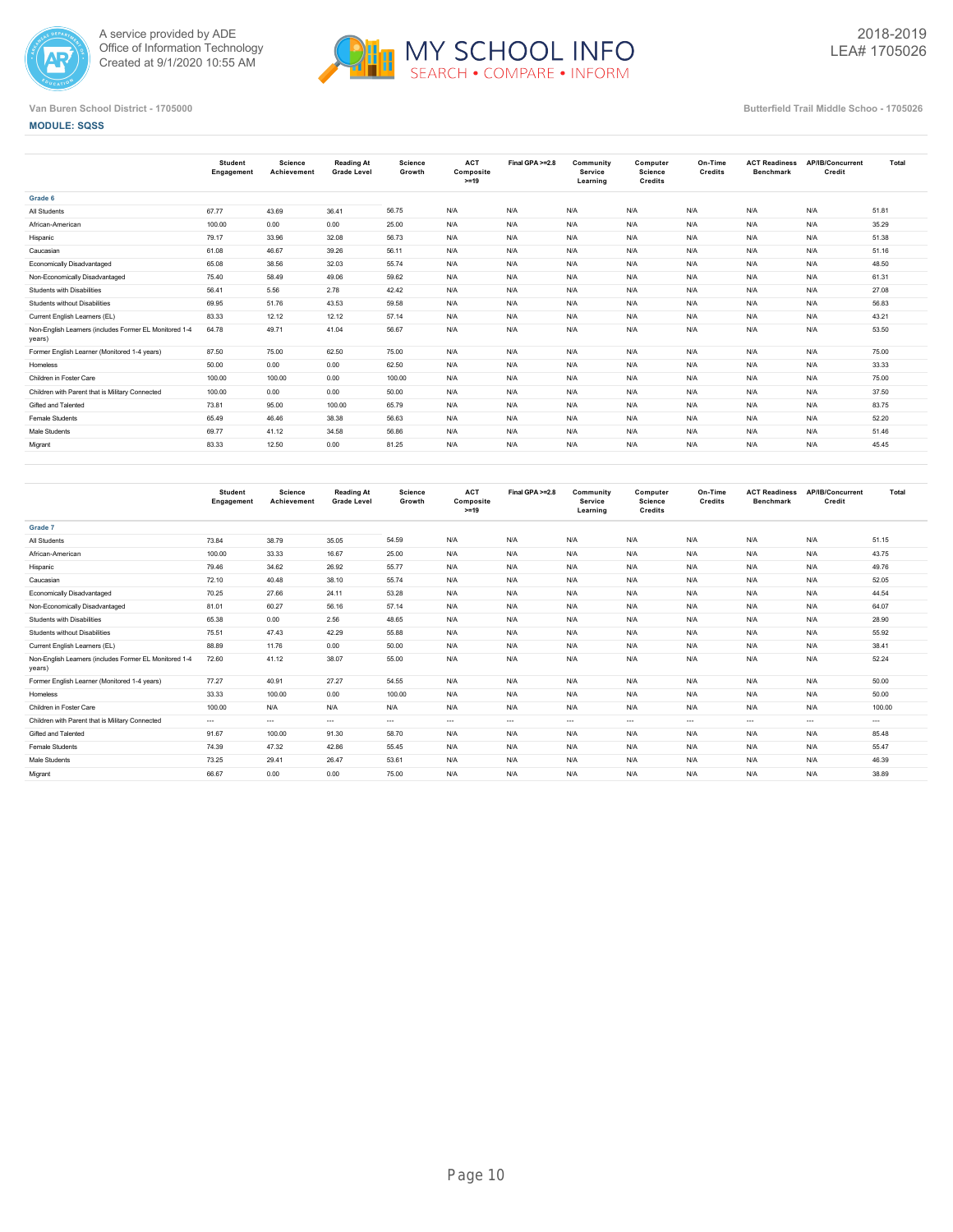



**MODULE: SQSS**

|                                                                  | Student<br>Engagement | Science<br>Achievement | <b>Reading At</b><br><b>Grade Level</b> | <b>Science</b><br>Growth | <b>ACT</b><br>Composite<br>$>=19$ | Final GPA >=2.8 | Community<br>Service<br>Learning | Computer<br>Science<br><b>Credits</b> | On-Time<br>Credits | <b>ACT Readiness</b><br><b>Benchmark</b> | AP/IB/Concurrent<br>Credit | Total |
|------------------------------------------------------------------|-----------------------|------------------------|-----------------------------------------|--------------------------|-----------------------------------|-----------------|----------------------------------|---------------------------------------|--------------------|------------------------------------------|----------------------------|-------|
| Grade 8                                                          |                       |                        |                                         |                          |                                   |                 |                                  |                                       |                    |                                          |                            |       |
| All Students                                                     | 74.80                 | 38.99                  | 51.38                                   | 51.60                    | N/A                               | N/A             | N/A                              | N/A                                   | N/A                | N/A                                      | N/A                        | 54.78 |
| African-American                                                 | 83.33                 | 16.67                  | 50.00                                   | 75.00                    | N/A                               | N/A             | N/A                              | N/A                                   | N/A                | N/A                                      | N/A                        | 56.25 |
| Hispanic                                                         | 80.91                 | 30.95                  | 42.86                                   | 47.78                    | N/A                               | N/A             | N/A                              | N/A                                   | N/A                | N/A                                      | N/A                        | 52.72 |
| Caucasian                                                        | 73.05                 | 41.56                  | 52.60                                   | 50.33                    | N/A                               | N/A             | N/A                              | N/A                                   | N/A                | N/A                                      | N/A                        | 54.78 |
| Economically Disadvantaged                                       | 68.75                 | 32.86                  | 43.57                                   | 50.00                    | N/A                               | N/A             | N/A                              | N/A                                   | N/A                | N/A                                      | N/A                        | 49.48 |
| Non-Economically Disadvantaged                                   | 86.31                 | 50.00                  | 65.38                                   | 54.49                    | N/A                               | N/A             | N/A                              | N/A                                   | N/A                | N/A                                      | N/A                        | 64.47 |
| Students with Disabilities                                       | 69.12                 | 0.00                   | 3.03                                    | 39.39                    | N/A                               | N/A             | N/A                              | N/A                                   | N/A                | N/A                                      | N/A                        | 28.20 |
| Students without Disabilities                                    | 75.71                 | 45.95                  | 60.00                                   | 53.76                    | N/A                               | N/A             | N/A                              | N/A                                   | N/A                | N/A                                      | N/A                        | 59.40 |
| Current English Learners (EL)                                    | 77.42                 | 10.53                  | 26.32                                   | 47.73                    | N/A                               | N/A             | N/A                              | N/A                                   | N/A                | N/A                                      | N/A                        | 45.60 |
| Non-English Learners (includes Former EL Monitored 1-4<br>years) | 74.41                 | 41.71                  | 53.77                                   | 52.03                    | N/A                               | N/A             | N/A                              | N/A                                   | N/A                | N/A                                      | N/A                        | 55.82 |
| Former English Learner (Monitored 1-4 years)                     | 91.67                 | 66.67                  | 75.00                                   | 37.50                    | N/A                               | N/A             | N/A                              | N/A                                   | N/A                | N/A                                      | N/A                        | 67.71 |
| Homeless                                                         | 78.57                 | 66.67                  | 100.00                                  | 87.50                    | N/A                               | N/A             | N/A                              | N/A                                   | N/A                | N/A                                      | N/A                        | 82.35 |
| Children in Foster Care                                          | 100.00                | 100.00                 | 100.00                                  | 50.00                    | N/A                               | N/A             | N/A                              | N/A                                   | N/A                | N/A                                      | N/A                        | 91.67 |
| Children with Parent that is Military Connected                  | 50.00                 | 0.00                   | 0.00                                    | 100.00                   | N/A                               | N/A             | N/A                              | N/A                                   | N/A                | N/A                                      | N/A                        | 37.50 |
| Gifted and Talented                                              | 92.86                 | 90.48                  | 95.24                                   | 61.90                    | N/A                               | N/A             | N/A                              | N/A                                   | N/A                | N/A                                      | N/A                        | 85.12 |
| Female Students                                                  | 75.24                 | 40.43                  | 52.13                                   | 49.48                    | N/A                               | N/A             | N/A                              | N/A                                   | N/A                | N/A                                      | N/A                        | 54.88 |
| Male Students                                                    | 74.46                 | 37.90                  | 50.81                                   | 53.25                    | N/A                               | N/A             | N/A                              | N/A                                   | N/A                | N/A                                      | N/A                        | 54.71 |
| Migrant                                                          | 80.00                 | 25.00                  | 62.50                                   | 43.75                    | N/A                               | N/A             | N/A                              | N/A                                   | N/A                | N/A                                      | N/A                        | 54.41 |
|                                                                  |                       |                        |                                         |                          |                                   |                 |                                  |                                       |                    |                                          |                            |       |

|                                                                  | <b>Student</b><br>Engagement | Science<br>Achievement | <b>Reading At</b><br><b>Grade Level</b> | <b>Science</b><br>Growth | <b>ACT</b><br>Composite<br>$>=19$ | Final GPA >=2.8 | Community<br>Service<br>Learning | Computer<br>Science<br>Credits | On-Time<br>Credits | <b>ACT Readiness</b><br><b>Benchmark</b> | AP/IB/Concurrent<br>Credit | Total |
|------------------------------------------------------------------|------------------------------|------------------------|-----------------------------------------|--------------------------|-----------------------------------|-----------------|----------------------------------|--------------------------------|--------------------|------------------------------------------|----------------------------|-------|
| <b>All Grades</b>                                                |                              |                        |                                         |                          |                                   |                 |                                  |                                |                    |                                          |                            |       |
| All Students                                                     | 72.13                        | 40.44                  | 41.07                                   | 54.23                    | N/A                               | N/A             | N/A                              | N/A                            | N/A                | N/A                                      | N/A                        | 52.61 |
| African-American                                                 | 94.12                        | 18.75                  | 25.00                                   | 43.75                    | N/A                               | N/A             | N/A                              | N/A                            | N/A                | N/A                                      | N/A                        | 46.15 |
| Hispanic                                                         | 79.82                        | 33.33                  | 33.33                                   | 53.69                    | N/A                               | N/A             | N/A                              | N/A                            | N/A                | N/A                                      | N/A                        | 51.22 |
| Caucasian                                                        | 68.68                        | 42.89                  | 43.86                                   | 53.82                    | N/A                               | N/A             | N/A                              | N/A                            | N/A                | N/A                                      | N/A                        | 52.77 |
| Economically Disadvantaged                                       | 67.91                        | 33.18                  | 33.18                                   | 53.05                    | N/A                               | N/A             | N/A                              | N/A                            | N/A                | N/A                                      | N/A                        | 47.54 |
| Non-Economically Disadvantaged                                   | 81.42                        | 55.88                  | 57.84                                   | 56.75                    | N/A                               | N/A             | N/A                              | N/A                            | N/A                | N/A                                      | N/A                        | 63.49 |
| Students with Disabilities                                       | 63.39                        | 1.85                   | 2.78                                    | 43.69                    | N/A                               | N/A             | N/A                              | N/A                            | N/A                | N/A                                      | N/A                        | 28.07 |
| Students without Disabilities                                    | 73.73                        | 48.30                  | 48.87                                   | 56.31                    | N/A                               | N/A             | N/A                              | N/A                            | N/A                | N/A                                      | N/A                        | 57.43 |
| Current English Learners (EL)                                    | 82.39                        | 11.59                  | 13.04                                   | 52.70                    | N/A                               | N/A             | N/A                              | N/A                            | N/A                | N/A                                      | N/A                        | 42.83 |
| Non-English Learners (includes Former EL Monitored 1-4<br>years) | 70.71                        | 43.94                  | 44.46                                   | 54.44                    | N/A                               | N/A             | N/A                              | N/A                            | N/A                | N/A                                      | N/A                        | 53.87 |
| Former English Learner (Monitored 1-4 years)                     | 83.33                        | 54.76                  | 47.62                                   | 52.50                    | N/A                               | N/A             | N/A                              | N/A                            | N/A                | N/A                                      | N/A                        | 59.64 |
| Homeless                                                         | 57.89                        | 37.50                  | 37.50                                   | 77.78                    | N/A                               | N/A             | N/A                              | N/A                            | N/A                | N/A                                      | N/A                        | 54.55 |
| Children in Foster Care                                          | 100.00                       | 100.00                 | 50.00                                   | 75.00                    | N/A                               | N/A             | N/A                              | N/A                            | N/A                | N/A                                      | N/A                        | 87.50 |
| Children with Parent that is Military Connected                  | 75.00                        | 0.00                   | 0.00                                    | 75.00                    | N/A                               | N/A             | N/A                              | N/A                            | N/A                | N/A                                      | N/A                        | 37.50 |
| Gifted and Talented                                              | 86.36                        | 95.31                  | 95.31                                   | 61.90                    | N/A                               | N/A             | N/A                              | N/A                            | N/A                | N/A                                      | N/A                        | 84.82 |
| Female Students                                                  | 71.70                        | 44.92                  | 44.26                                   | 53.95                    | N/A                               | N/A             | N/A                              | N/A                            | N/A                | N/A                                      | N/A                        | 54.22 |
| Male Students                                                    | 72.51                        | 36.34                  | 38.14                                   | 54.50                    | N/A                               | N/A             | N/A                              | N/A                            | N/A                | N/A                                      | N/A                        | 51.13 |
| Migrant                                                          | 79.55                        | 16.67                  | 27.78                                   | 63.89                    | N/A                               | N/A             | N/A                              | N/A                            | N/A                | N/A                                      | N/A                        | 48.68 |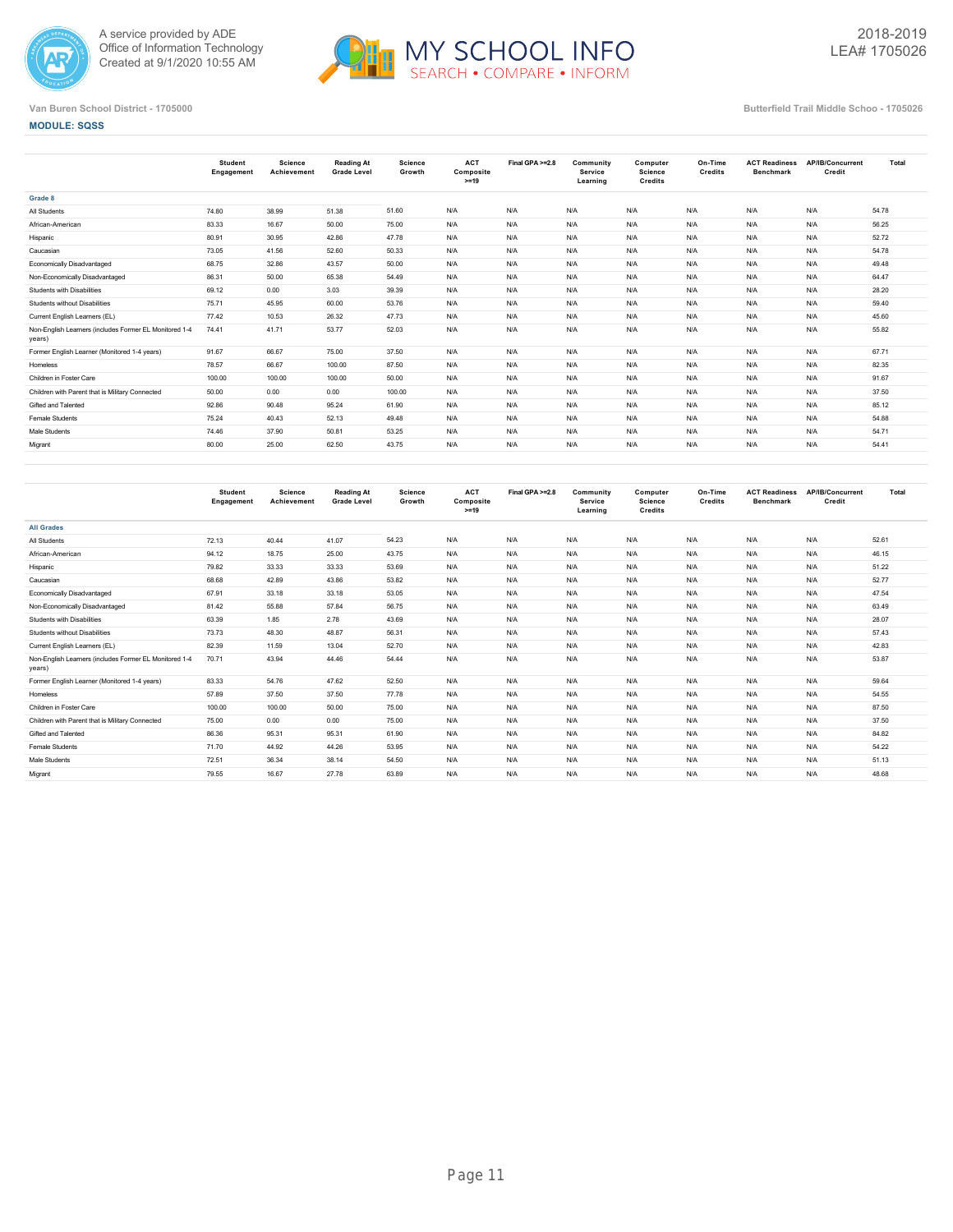







|                                                                                         | School         | <b>District</b> | <b>State</b> |
|-----------------------------------------------------------------------------------------|----------------|-----------------|--------------|
| <b>Four-Year Graduation Rate</b>                                                        |                |                 |              |
| Four-Year Graduation Rate All Students                                                  | $---$          | 89.1%           | 87.6%        |
| Four-Year Graduation Rate African-American                                              | $---$          | 91.7%           | 83.4 %       |
| Four-Year Graduation Rate Asian                                                         | $- - -$        | 100.0%          | 93.9%        |
| Four-Year Graduation Rate Caucasian                                                     | $\overline{a}$ | 87.3%           | 89.6%        |
| Four-Year Graduation Rate Hawaiian/Pacific Islander                                     | $\overline{a}$ | $---$           | 76.1%        |
| Four-Year Graduation Rate Hispanic                                                      | $- - -$        | 95.9%           | 84.7%        |
| Four-Year Graduation Rate Native American                                               | $---$          | 77.8%           | 78.6%        |
| Four-Year Graduation Rate Two or More Races                                             | $---$          | 88.5%           | 87.1%        |
| Four-Year Graduation Rate Economically Disadvantaged                                    | ---            | 86.2%           | 84.8%        |
| Four-Year Graduation Rate Non-Economically Disadvantaged                                | N/A            | N/A             | N/A          |
| Four-Year Graduation Rate Students with Disabilities                                    | $\overline{a}$ | 85.4 %          | 82.6%        |
| Four-Year Graduation Rate Students without Disabilities                                 | N/A            | N/A             | N/A          |
| Four-Year Graduation Rate Current English Learners (EL)                                 | $---$          | 94.3%           | 82.8%        |
| Four-Year Graduation Rate Non-English Learners (includes Former EL Monitored 1-4 years) | N/A            | N/A             | N/A          |
| Four-Year Graduation Rate Homeless                                                      | $---$          | 82.6%           | 75.6%        |
| Four-Year Graduation Rate Children in Foster Care                                       | $---$          | 100.0%          | 68.0%        |
| Four-Year Graduation Rate Children with Parent that is Military Connected               | $---$          | 100.0%          | 95.3%        |
| Four-Year Graduation Rate Gifted and Talented                                           | $---$          | 100.0%          | 97.3%        |
| Four-Year Graduation Rate Female Students                                               | $---$          | 91.0%           | 90.0%        |
| Four-Year Graduation Rate Male Students                                                 | $---$          | 87.3%           | 85.2%        |
| Four-Year Graduation Rate Migrant                                                       | $---$          | 96.3%           | 82.6%        |

|                                                                                         | School         | <b>District</b> | <b>State</b> |
|-----------------------------------------------------------------------------------------|----------------|-----------------|--------------|
| <b>Five-Year Graduation Rate</b>                                                        |                |                 |              |
| Five-Year Graduation Rate All Students                                                  | ---            | 88.5%           | 90.2%        |
| Five-Year Graduation Rate African-American                                              | ---            | 100.0%          | 86.8%        |
| Five-Year Graduation Rate Asian                                                         |                | 100.0%          | 96.3%        |
| Five-Year Graduation Rate Caucasian                                                     | ---            | 87.1%           | 91.8%        |
| Five-Year Graduation Rate Hawaiian/Pacific Islander                                     | $---$          | 100.0%          | 77.1%        |
| Five-Year Graduation Rate Hispanic                                                      | ---            | 89.2%           | 87.5%        |
| Five-Year Graduation Rate Native American                                               | ---            | 62.5%           | 85.7%        |
| Five-Year Graduation Rate Two or More Races                                             | ---            | 100.0%          | 90.5%        |
| Five-Year Graduation Rate Economically Disadvantaged                                    | $---$          | 87.4 %          | 87.9%        |
| Five-Year Graduation Rate Non-Economically Disadvantaged                                | N/A            | N/A             | N/A          |
| Five-Year Graduation Rate Students with Disabilities                                    | $---$          | 83.9%           | 86.7%        |
| Five-Year Graduation Rate Students without Disabilities                                 | N/A            | N/A             | N/A          |
| Five-Year Graduation Rate Current English Learners (EL)                                 | $\overline{a}$ | 92.1%           | 85.3%        |
| Five-Year Graduation Rate Non-English Learners (includes Former EL Monitored 1-4 years) | N/A            | N/A             | N/A          |
| Five-Year Graduation Rate Homeless                                                      | $- - -$        | 55.6%           | 82.7%        |
| Five-Year Graduation Rate Children in Foster Care                                       | $---$          | 0.0%            | 77.3%        |
| Five-Year Graduation Rate Children with Parent that is Military Connected               | $---$          | 100.0%          | 94.7%        |
| Five-Year Graduation Rate Gifted and Talented                                           | ---            | 97.4 %          | 97.8%        |
| Five-Year Graduation Rate Female Students                                               | $- - -$        | 90.0%           | 92.7%        |
| Five-Year Graduation Rate Male Students                                                 | $- - -$        | 86.9%           | 87.8%        |
| Five-Year Graduation Rate Migrant                                                       | $- - -$        | 95.2%           | 86.2%        |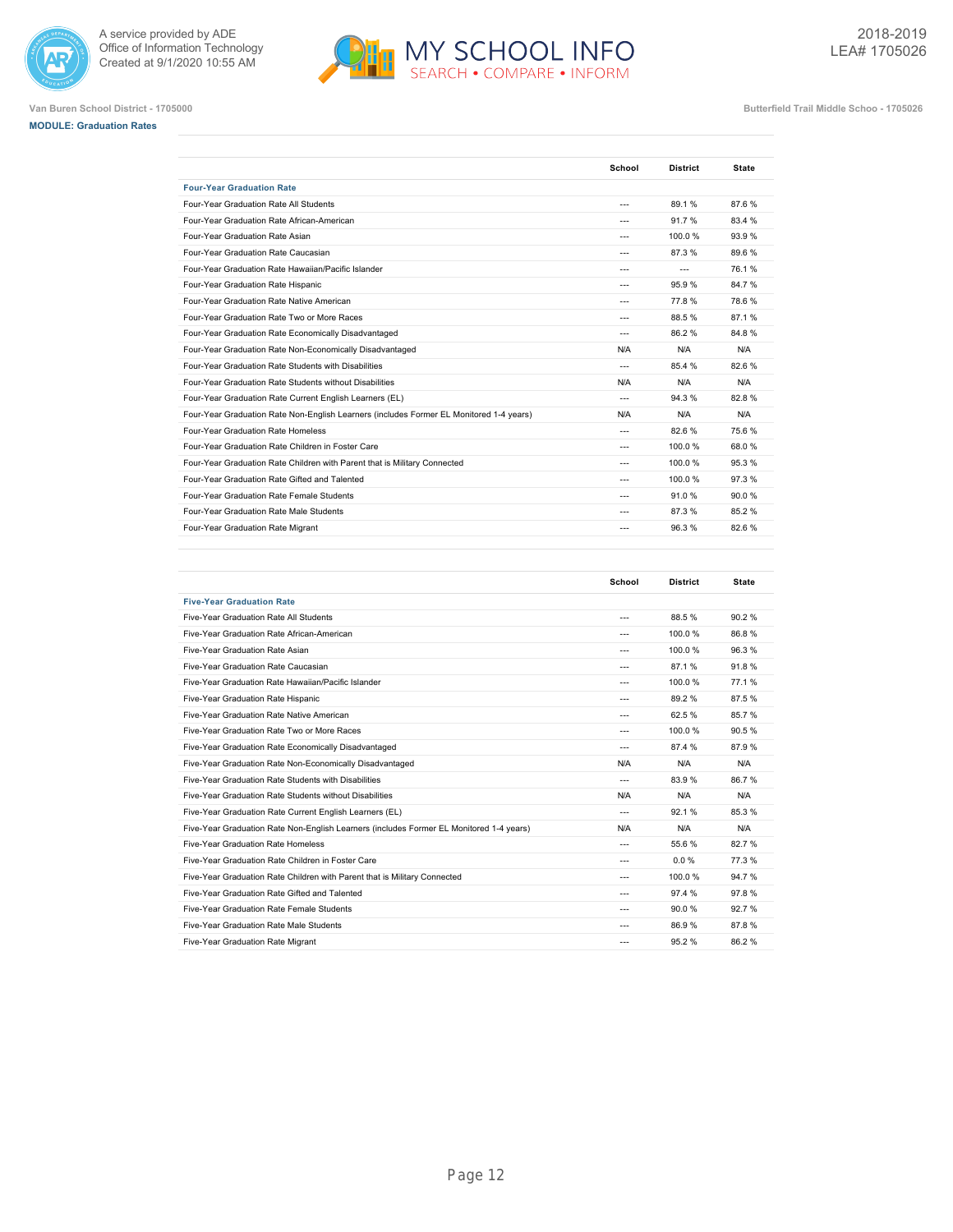



| <b>MODULE: College Readiness</b> |  |
|----------------------------------|--|
|----------------------------------|--|

|                                                                                                                                                                                                                                                                                                             | School         | <b>District</b> | <b>State</b> |
|-------------------------------------------------------------------------------------------------------------------------------------------------------------------------------------------------------------------------------------------------------------------------------------------------------------|----------------|-----------------|--------------|
| <b>American College Test (ACT)</b>                                                                                                                                                                                                                                                                          |                |                 |              |
| Participation in Grade 11 Statewide ACT Administration                                                                                                                                                                                                                                                      |                | 424             | 31,568       |
| District Provided Remediation for Students Taking ACT                                                                                                                                                                                                                                                       |                |                 |              |
| Number of Students Taking ACT in Grades 9-11                                                                                                                                                                                                                                                                |                | 560             | 39,377       |
| Number of Graduates that have taken ACT in High School                                                                                                                                                                                                                                                      |                | 390             | 29,631       |
| <b>ACT Reading Average</b>                                                                                                                                                                                                                                                                                  |                | 20.26           | 20.18        |
| <b>ACT English Average</b>                                                                                                                                                                                                                                                                                  |                | 19.79           | 19.28        |
| <b>ACT Math Average</b>                                                                                                                                                                                                                                                                                     |                | 19.66           | 18.91        |
| <b>ACT Science Average</b>                                                                                                                                                                                                                                                                                  |                | 20.13           | 19.74        |
| <b>ACT Composite Average</b>                                                                                                                                                                                                                                                                                |                | 20.11           | 19.68        |
| The School Performance website at the following link has comparison of state and national ACT scores: http://www.arkansased.gov/divisions/public-school-accountability/school-<br>performance/report-card (http://www.arkansased.gov/divisions/public-school-accountability/school-performance/report-card) |                |                 |              |
| <b>SAT® by College Board</b>                                                                                                                                                                                                                                                                                |                |                 |              |
| Number of Students Taking SAT College Admission Test                                                                                                                                                                                                                                                        |                | 8               | 1,351        |
| SAT Critical Reading Mean                                                                                                                                                                                                                                                                                   |                | 545             | 591          |
| SAT Math Mean                                                                                                                                                                                                                                                                                               |                | 555             | 569          |
| <b>SAT Writing Mean</b>                                                                                                                                                                                                                                                                                     |                |                 |              |
| <b>Advanced Placement Courses (AP)</b>                                                                                                                                                                                                                                                                      |                |                 |              |
| Number of Students Taking Advanced Placement (AP) Courses                                                                                                                                                                                                                                                   |                | 375             | 28,163       |
| Number of AP Exams Taken                                                                                                                                                                                                                                                                                    |                | 593             | 46,500       |
| Number of AP Exams Scored 3, 4, or 5                                                                                                                                                                                                                                                                        |                | 255             | 16,863       |
| <b>International Baccalaureate Courses</b>                                                                                                                                                                                                                                                                  |                |                 |              |
| Number of Students Taking International Baccalaureate Courses                                                                                                                                                                                                                                               | $\overline{a}$ | $\overline{a}$  | 367          |
| <b>College Going Rates</b>                                                                                                                                                                                                                                                                                  |                |                 |              |
| All Students                                                                                                                                                                                                                                                                                                | ---            | 45.3%           | 48.8%        |
| African-American                                                                                                                                                                                                                                                                                            | $\overline{a}$ | 45.5 %          | 43.8%        |
| Hispanic                                                                                                                                                                                                                                                                                                    | ---            | 46.1%           | 39.8%        |
| Caucasian                                                                                                                                                                                                                                                                                                   | ---            | 44.0%           | 52.3%        |
| Economically Disadvantaged                                                                                                                                                                                                                                                                                  | $---$          | 37.7%           | 41.2%        |
| Students with Disabilities                                                                                                                                                                                                                                                                                  | $\overline{a}$ | 9.1%            | 18.3%        |
| Current English Learners (EL)                                                                                                                                                                                                                                                                               |                | 31.0%           | 25.9%        |
| Homeless                                                                                                                                                                                                                                                                                                    | $\overline{a}$ | 25.0%           | 32.7%        |
| Children in Foster Care                                                                                                                                                                                                                                                                                     | $\overline{a}$ | 100.0%          | 40.5%        |
| Children with Parent that is Military Connected                                                                                                                                                                                                                                                             | ---            | 0.0%            | 54.1%        |
| Gifted and Talented                                                                                                                                                                                                                                                                                         | $\overline{a}$ | 62.9%           | 71.8%        |
| <b>College Credit Accumulation Rates</b>                                                                                                                                                                                                                                                                    |                |                 |              |
| All Students                                                                                                                                                                                                                                                                                                | $\overline{a}$ | 59.4 %          | 56.1%        |
| African-American                                                                                                                                                                                                                                                                                            |                | 20.0%           | 39.4 %       |
| Hispanic                                                                                                                                                                                                                                                                                                    | $\overline{a}$ | 54.8%           | 47.5%        |
| Caucasian                                                                                                                                                                                                                                                                                                   | $\overline{a}$ | 61.4%           | 61.4%        |
| Economically Disadvantaged                                                                                                                                                                                                                                                                                  | ---            | 53.4 %          | 44.9%        |
| <b>Students with Disabilities</b>                                                                                                                                                                                                                                                                           | $---$          | 40.0%           | 23.5%        |
| Current English Learners (EL)                                                                                                                                                                                                                                                                               | $\overline{a}$ | 55.6 %          | 38.1%        |
| Homeless                                                                                                                                                                                                                                                                                                    | $\overline{a}$ | 28.6%           | 35.5%        |
| Children in Foster Care                                                                                                                                                                                                                                                                                     |                | 0.0%            | 42.0%        |
| Children with Parent that is Military Connected                                                                                                                                                                                                                                                             | $\overline{a}$ | 0.0 %           | 60.8%        |
| Gifted and Talented                                                                                                                                                                                                                                                                                         | $\sim$         | 86.1%           | 71.2%        |

\* The College Credit Accumulation Rate definition from the U.S. Department of Education gives high school graduates two years at an institution of higher education to complete at least one year's worth of college credit th a degree. Students graduating in the last school year listed have not yet had two years to complete a year of college credit. Only a basic level of suppression had been applied to CGR and CCAR datasets.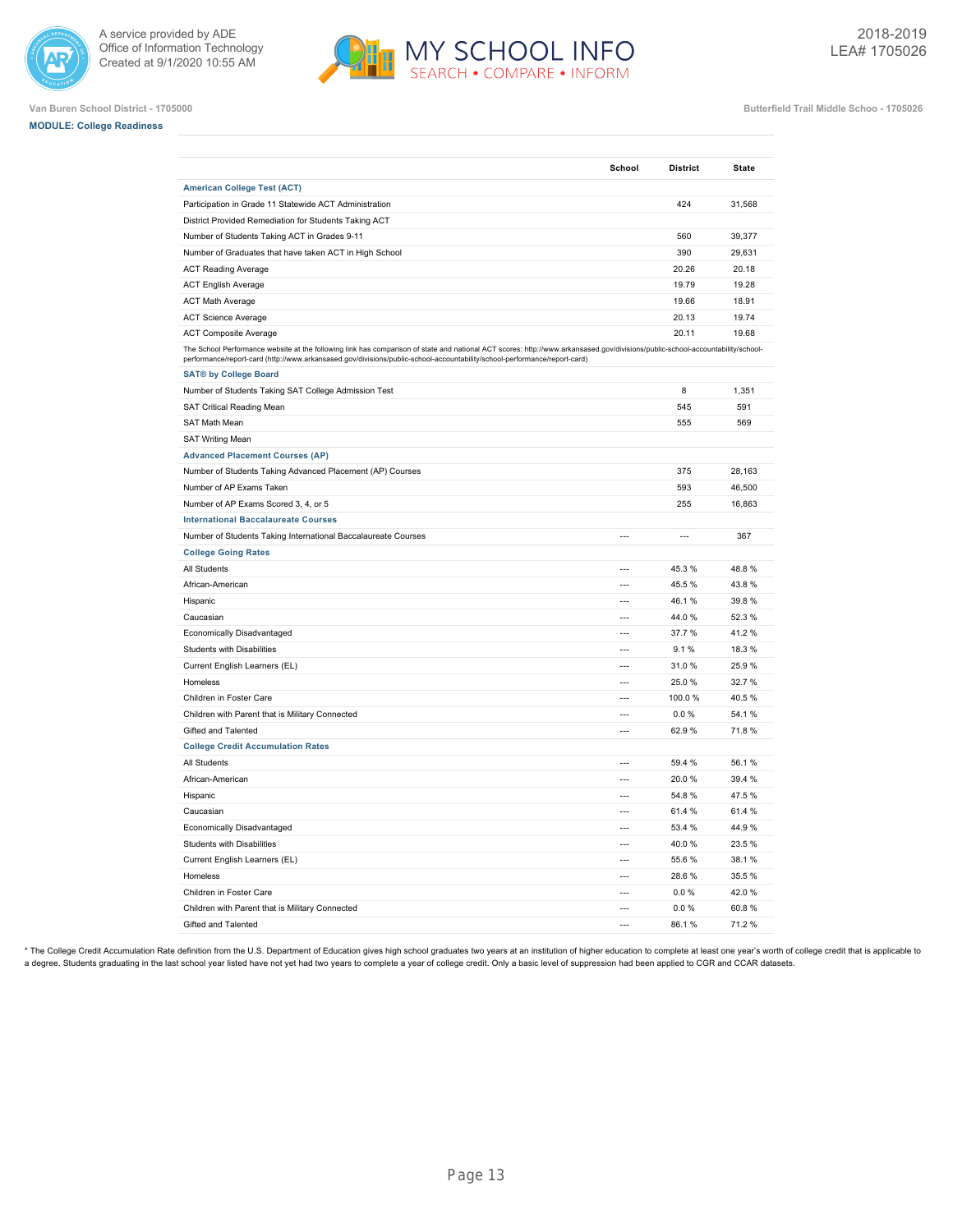





|                                                                                                                                                                                                                                                                    | School  | <b>District</b> | <b>State</b> |
|--------------------------------------------------------------------------------------------------------------------------------------------------------------------------------------------------------------------------------------------------------------------|---------|-----------------|--------------|
| <b>School Performance Rating</b>                                                                                                                                                                                                                                   | C       | N/A             | N/A          |
| Overall ESSA Index Score                                                                                                                                                                                                                                           | 69.9    | N/A             | N/A          |
| The following link has more information about school rating: http://www.arkansased.gov/divisions/public-school-accountability/school-<br>performance/report-card (http://www.arkansased.gov/divisions/public-school-accountability/school-performance/report-card) |         |                 |              |
| Count of Schools with Rating = A                                                                                                                                                                                                                                   |         | 3               | 169          |
| Count of Schools with Rating = B                                                                                                                                                                                                                                   |         | 3               | 311          |
| Count of Schools with Rating = C                                                                                                                                                                                                                                   |         | 5               | 358          |
| Count of Schools with Rating = D                                                                                                                                                                                                                                   |         | 0               | 150          |
| Count of Schools with Rating = F                                                                                                                                                                                                                                   |         | 0               | 38           |
| District Provides Textbooks or Digital Resources for all Pupils                                                                                                                                                                                                    |         |                 |              |
| District Provides Textbooks or Digital Resources for all Pupils                                                                                                                                                                                                    |         | Υ               | 100 %        |
| <b>Annual Accreditation Status</b>                                                                                                                                                                                                                                 |         |                 |              |
| Accredited                                                                                                                                                                                                                                                         | Y       | 11              | 1.053        |
| <b>Accredited Cited</b>                                                                                                                                                                                                                                            | N       | $\Omega$        | 0            |
| <b>Accredited Probationary</b>                                                                                                                                                                                                                                     | N       | 0               | 1            |
| <b>Attendance Rate</b>                                                                                                                                                                                                                                             |         |                 |              |
| Attendance Rate All Students                                                                                                                                                                                                                                       | 95.43 % | 95.1%           | 94.11%       |
| Attendance Rate African American                                                                                                                                                                                                                                   | 96.67%  | 94.7%           | 93.87%       |
| Attendance Rate Hispanic                                                                                                                                                                                                                                           | 96.18%  | 95.92%          | 94.25 %      |
| Attendance Rate Caucasian                                                                                                                                                                                                                                          | 94.64 % | 94.68%          | 93.68 %      |
| Attendance Rate Economically Disadvantaged                                                                                                                                                                                                                         | 95.25 % | 94.85%          | 93.83 %      |
| Attendance Rate Non-Economically Disadvantaged                                                                                                                                                                                                                     | 95.85 % | 95.68%          | 93.67%       |
| Attendance Rate Students with Disabilities                                                                                                                                                                                                                         | 94.51%  | 94.96%          | 93.91 %      |
| Attendance Rate Students without Disabilities                                                                                                                                                                                                                      | 95.62 % | 95.17 %         | 94.16 %      |
| Attendance Rate English Learners (EL)                                                                                                                                                                                                                              | 96.58 % | 96.12%          | 94.72 %      |
| Attendance Rate Non-EL (includes Former EL Monitored 1-4 years)                                                                                                                                                                                                    | 96.66%  | 96.29%          | 95.05 %      |
| Attendance Rate Former EL (Monitored 1-4 years)                                                                                                                                                                                                                    | 96.79%  | 96.98%          | 95.75 %      |
| Attendance Rate Homeless                                                                                                                                                                                                                                           | 93.45 % | 88.16%          | 90.33 %      |
| Attendance Rate Children in Foster Care                                                                                                                                                                                                                            | 97.77 % | 94.96%          | 92.7%        |
| Attendance Rate Children with Parent on Active Military Duty                                                                                                                                                                                                       | 95.04 % | 95.47%          | 94.92%       |
| Attendance Rate Gifted and Talented                                                                                                                                                                                                                                | 96.68%  | 95.95%          | 95.95 %      |
| Attendance Rate Female Students                                                                                                                                                                                                                                    | 95.55 % | 95.1%           | 94.06%       |
| Attendance Rate Male Students                                                                                                                                                                                                                                      | 95.32 % | 95.06 %         | 94.15%       |
| Attendance Rate Migrant                                                                                                                                                                                                                                            | 96.37 % | 95.33 %         | 91.92 %      |
| <b>Dropout Rate</b>                                                                                                                                                                                                                                                |         |                 |              |
| Dropout Rate                                                                                                                                                                                                                                                       |         | 2.10%           | 2.00%        |
| <b>College Remediation Rate</b>                                                                                                                                                                                                                                    |         |                 |              |
| <b>College Remediation Rate</b>                                                                                                                                                                                                                                    |         | 57.7 %          | 64.9%        |
| <b>Enrollment</b>                                                                                                                                                                                                                                                  |         |                 |              |
| October 1 Enrollment                                                                                                                                                                                                                                               | 697     | 5.732           | 478.318      |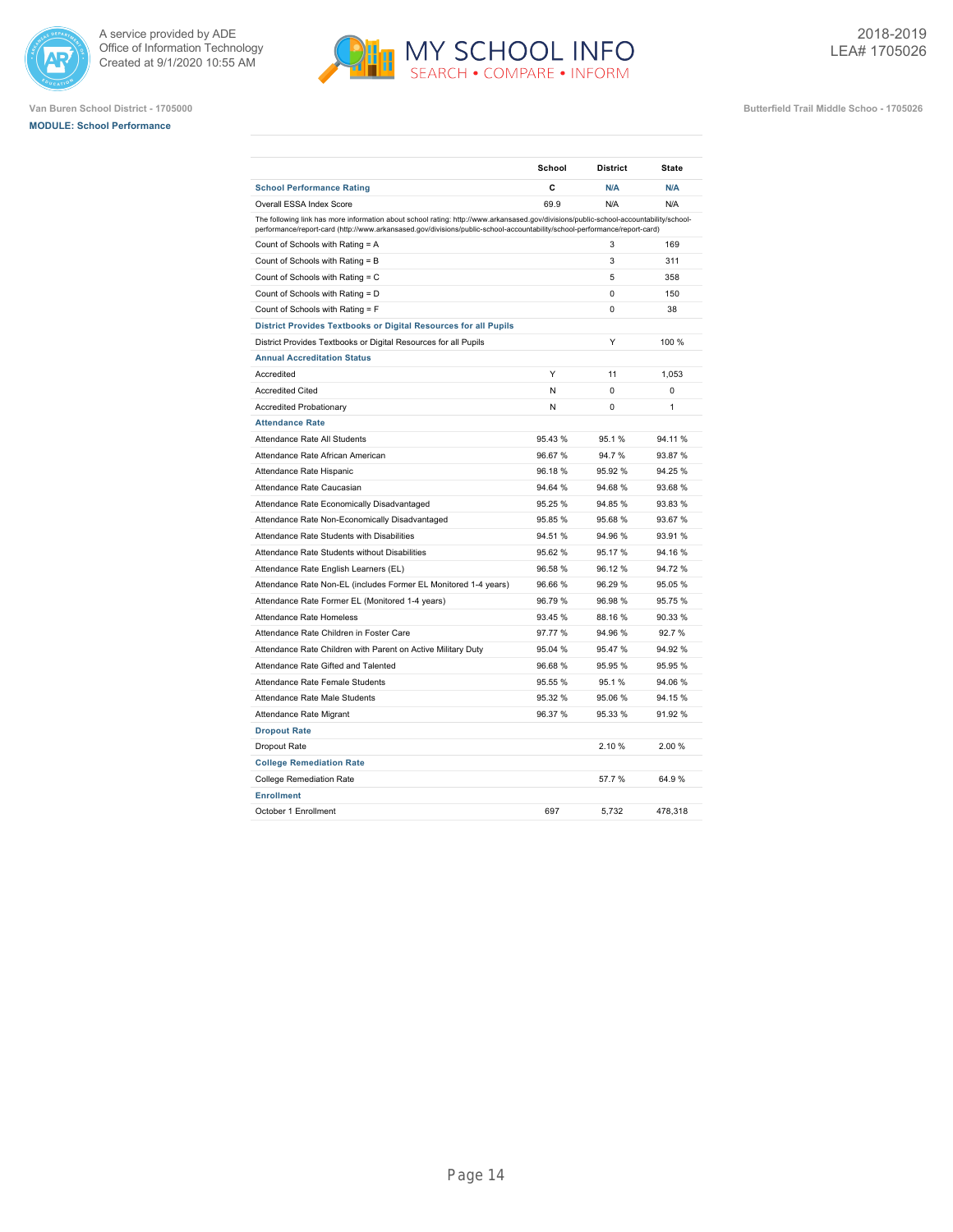





### **Van Buren School District - 1705000 Butterfield Trail Middle Schoo - 1705026**

|                                                      | School         | <b>District</b> | <b>State</b> |
|------------------------------------------------------|----------------|-----------------|--------------|
| Discipline Policies Distributed to Parents           | Υ              | 100 %           | 100 %        |
| Discipline Training Provided to Staff                | Υ              | 100%            | 100%         |
| Parental Involvement Plan Adopted                    | Υ              | 100 %           | 100%         |
| District Alternative Learning Environment Compliance |                | Y               | 100 %        |
| Expulsions                                           |                | 15              | 926          |
| Weapons Incidents                                    | $\overline{2}$ | 20              | 787          |
| <b>Staff Assaults</b>                                |                | $\overline{2}$  | 744          |
| <b>Student Assaults</b>                              | 1              | 8               | 2.761        |
| Referrals to Law Enforcement                         |                | $\Omega$        | 95           |
| School-related Arrests                               |                | $\Omega$        | 30           |
|                                                      |                |                 |              |

## **Civil Rights Data Collection (CRDC) 2015-2016**

|                                      | Chronic<br><b>Absences</b> | In-School<br><b>Suspensions</b> | Out-of-<br>School<br><b>Suspensions</b> | <b>Expulsions</b> | Incidents<br>оf<br>Violence | <b>Referrals to</b><br>Law<br>Enforcement | School-<br>Related<br><b>Arrests</b> |
|--------------------------------------|----------------------------|---------------------------------|-----------------------------------------|-------------------|-----------------------------|-------------------------------------------|--------------------------------------|
| All Students                         | 103                        | 131                             | 72                                      | 0                 | 24                          | $\mathbf 0$                               | $\mathbf 0$                          |
| African-<br>American                 | $\mathbf 0$                | 6                               | $\overline{4}$                          | 0                 | $\overline{a}$              | $\mathbf 0$                               | $\mathbf 0$                          |
| Hispanic                             | 13                         | 12                              | 6                                       | $\mathbf 0$       | $\overline{a}$              | $\mathbf 0$                               | $\mathbf 0$                          |
| Caucasian                            | 73                         | 98                              | 52                                      | 0                 | ---                         | $\Omega$                                  | $\mathbf 0$                          |
| Economically<br>Disadvantaged        |                            | ---                             | ---                                     | ---               |                             |                                           |                                      |
| Students with<br><b>Disabilities</b> | $\overline{7}$             | 27                              | 15                                      | 0                 |                             | $\mathbf 0$                               | $\mathbf 0$                          |
| English<br>Learner                   | $\overline{4}$             | 7                               | $\overline{4}$                          | 0                 | $\overline{a}$              | $\mathbf 0$                               | $\mathbf 0$                          |
| Male                                 | 50                         | 89                              | 42                                      | 0                 | ---                         | $\mathbf 0$                               | $\mathbf 0$                          |
| Female                               | 53                         | 42                              | 30                                      | 0                 |                             | $\mathbf 0$                               | $\mathbf 0$                          |
|                                      |                            |                                 |                                         |                   |                             |                                           |                                      |

## **Civil Rights Data Collection (CRDC) 2015-2016**

|                                      | Pre-K<br>Enrollment | Percentage<br>in Pre-K | AP<br><b>Enrollment</b> | IB.<br>Enrollment | Concurrent<br>Enrollment | Percentage in<br><b>AP/IB/Concurrent</b> |
|--------------------------------------|---------------------|------------------------|-------------------------|-------------------|--------------------------|------------------------------------------|
| All Students                         | 0                   | 0.00%                  | 0                       | 0                 | $\mathbf 0$              | 0.00%                                    |
| African-American                     | 0                   | 0.00%                  | $\mathbf 0$             | 0                 | $\mathbf 0$              | 0.00%                                    |
| Hispanic                             | 0                   | 0.00%                  | 0                       | 0                 | 0                        | 0.00%                                    |
| Caucasian                            | 0                   | 0.00%                  | 0                       | $\Omega$          | $\Omega$                 | 0.00%                                    |
| Economically<br>Disadvantaged        |                     |                        |                         |                   |                          |                                          |
| Students with<br><b>Disabilities</b> | $\Omega$            | 0.00%                  | 0                       | 0                 | $\Omega$                 | 0.00%                                    |
| English Learner                      | $\Omega$            | 0.00%                  | $\mathbf 0$             | $\Omega$          | $\Omega$                 | 0.00%                                    |
| Male                                 | $\Omega$            | 0.00%                  | $\mathbf 0$             | $\mathbf 0$       | $\Omega$                 | 0.00%                                    |
| Female                               | $\Omega$            | 0.00%                  | 0                       | 0                 | $\Omega$                 | 0.00%                                    |

Link for Civil Rights Data Collection: [https://ocrdata.ed.gov/ \(https://ocrdata.ed.gov/\)](https://ocrdata.ed.gov/)

The CRDC is required by the Office for Civil Rights. CRDC collects data on key education and civil rights issues in the nation's public schools. It collects a variety of information on enrollment, programs, and services, m disaggregated into the subgroups of race/ethnicity, sex, limited English proficiency, and disability. The latest CRDS data is from year 2015-2016.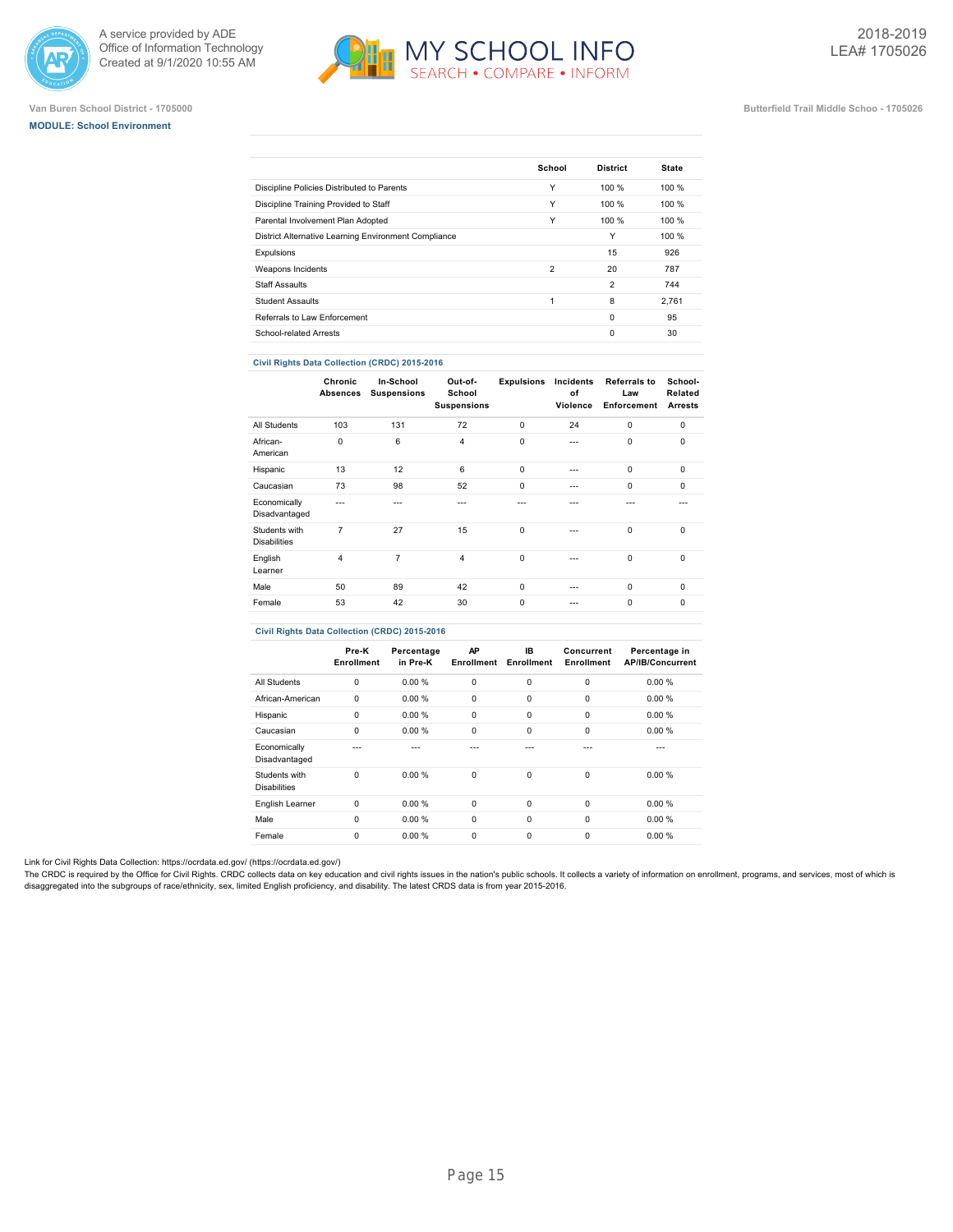





|                                         | School   | <b>District</b> | <b>State</b> |
|-----------------------------------------|----------|-----------------|--------------|
| Number of Students Retained at Grade 1  | $\Omega$ | 1               | 948          |
| Percent of Students Retained at Grade 1 | 0.00%    | 0.25%           | 2.58%        |
| Number of Students Retained at Grade 2  | $\Omega$ | $\Omega$        | 338          |
| Percent of Students Retained at Grade 2 | 0.00%    | 0.00%           | 0.94%        |
| Number of Students Retained at Grade 3  | $\Omega$ | $\Omega$        | 133          |
| Percent of Students Retained at Grade 3 | 0.00%    | 0.00%           | 0.36%        |
| Number of Students Retained at Grade 4  | 0        | $\Omega$        | 59           |
| Percent of Students Retained at Grade 4 | 0.00%    | 0.00%           | 0.16%        |
| Number of Students Retained at Grade 5  | 0        | $\Omega$        | 53           |
| Percent of Students Retained at Grade 5 | 0.00%    | 0.00%           | 0.14%        |
| Number of Students Retained at Grade 6  | 1        | 1               | 129          |
| Percent of Students Retained at Grade 6 | 0.44%    | 0.22%           | 0.33%        |
| Number of Students Retained at Grade 7  | $\Omega$ | $\Omega$        | 208          |
| Percent of Students Retained at Grade 7 | 0.00%    | 0.00%           | 0.57%        |
| Number of Students Retained at Grade 8  | $\Omega$ | $\Omega$        | 169          |
| Percent of Students Retained at Grade 8 | 0.00 %   | 0.00 %          | 0.46%        |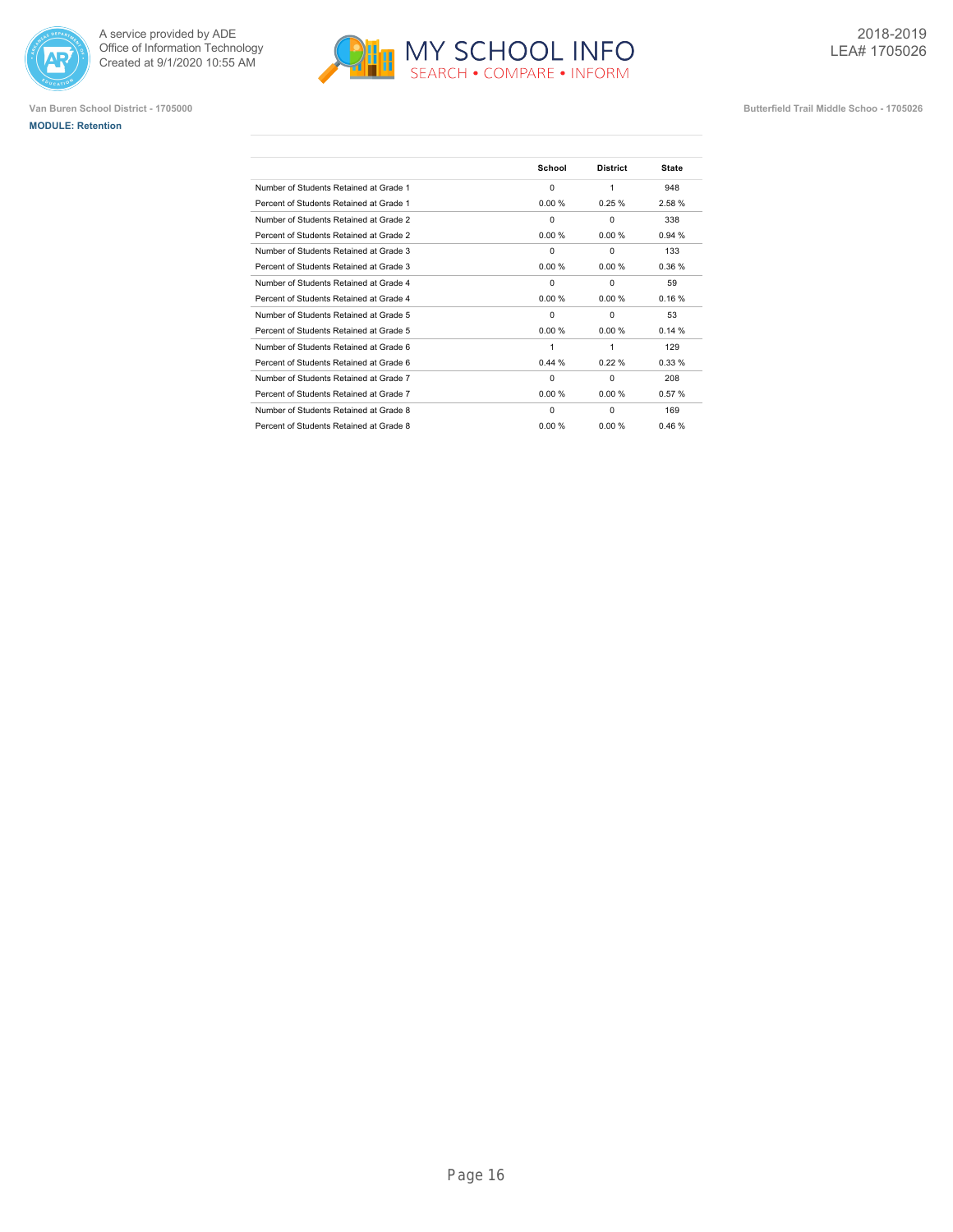







|                                                                                                                                                              | School                   | <b>District</b>                            | State                                      |
|--------------------------------------------------------------------------------------------------------------------------------------------------------------|--------------------------|--------------------------------------------|--------------------------------------------|
| Percentage of Teachers Certified (Licensed)                                                                                                                  | 100.0%                   | 92.1 %                                     | 95.9%                                      |
| Percentage of Teachers having Bachelor's Degree as Highest Degree Awarded                                                                                    | 73.0%                    | 74.0%                                      | 52.0%                                      |
| Percentage of Teachers having Master's Degree as Highest Degree Awarded                                                                                      | 27.0%                    | 25.0%                                      | 43.0%                                      |
| Percentage of Teachers with Advanced Degree                                                                                                                  | 0.0%                     | 1.0%                                       | 1.0%                                       |
|                                                                                                                                                              | School                   | <b>District</b>                            | State                                      |
| All Economic Levels (All Quartiles All Schools)                                                                                                              |                          |                                            |                                            |
| Number of Teachers (Certified Teachers)                                                                                                                      | 54                       | 488                                        | 42,200                                     |
| Number of Teachers Required to Receive a Summative Evaluation this year under Teacher Excellence and<br><b>Support System</b>                                | $\overline{a}$           | $\overline{a}$                             | 6,952                                      |
| Number of Teachers Effective or Above under Teacher Excellence and Support System                                                                            |                          | $\overline{a}$                             | 6,731                                      |
| Number Certified by National Board for Professional Teaching Standards                                                                                       | $\overline{4}$           | 44                                         | 2,377                                      |
| Number of Teachers Teaching with Licensure Exceptions (AWL, CWL or SOI) *                                                                                    | 0                        | 6                                          | 1,142                                      |
| Percentage of Teachers Teaching with Licensure Exceptions (AWL, CWL or SOI)                                                                                  | 0.0%                     | 1.2%                                       | 2.7%                                       |
| Number of Teachers Teaching Out-of-field on Additional Licensure Plan (ALP)                                                                                  | 0                        | 6                                          | 867                                        |
| Percentage of Teachers Teaching Out-of-field on Additional Licensure Plan (ALP)                                                                              | 0.0%                     | 1.2%                                       | 2.1%                                       |
| Number of Inexperienced Teachers                                                                                                                             | 5                        | 61                                         | 7,348                                      |
| Percentage of Teachers who are Inexperienced                                                                                                                 | 9.3%                     | 12.5 %                                     | 17.4 %                                     |
| Number of Teachers, Principals, and Assistant Principals                                                                                                     | 56                       | 510                                        | 1,862                                      |
| Number of Inexperienced Teachers, Principals, and Assistant Principals                                                                                       | $\overline{a}$           | $---$                                      | $---$                                      |
| Percentage of Teachers, Principals, and Assistant Principals who are Inexperienced                                                                           | $\overline{a}$           | $---$                                      | $\overline{a}$                             |
| * AWL - Act 1240 Waive Licensure, CWL - Charter School Waive Licensure, SOI - Schools of Innovation                                                          |                          |                                            |                                            |
|                                                                                                                                                              | School                   | <b>District</b>                            | State                                      |
| High Poverty (Highest Quartile of Schools Free and Reduced Lunch Percentage)                                                                                 |                          |                                            |                                            |
| Number of Teachers (Certified Teachers)                                                                                                                      | $\overline{a}$           | $\overline{a}$                             | 6,990                                      |
| Number of Teachers Required to Receive a Summative Evaluation this year under Teacher Excellence and<br>Support System                                       | $\overline{a}$           | $\overline{\phantom{a}}$                   | 875                                        |
| Number of Teachers Effective or Above under Teacher Excellence and Support System                                                                            | ---                      | $\overline{a}$                             | 819                                        |
| Number Certified by National Board for Professional Teaching Standards                                                                                       |                          | $\overline{a}$                             | 251                                        |
| Number of Teachers Teaching with Licensure Exceptions (AWL, CWL or SOI) *                                                                                    | $\overline{a}$           | $\overline{\phantom{a}}$                   | 328                                        |
| Percentage of Teachers Teaching with Licensure Exceptions (AWL, CWL or SOI)                                                                                  |                          | $\overline{a}$                             | 4.7%                                       |
| Number of Teachers Teaching Out-of-field on Additional Licensure Plan (ALP)                                                                                  | ---                      | $\overline{a}$                             | 162                                        |
| Percentage of Teachers Teaching Out-of-field on Additional Licensure Plan (ALP)                                                                              |                          | $\overline{a}$                             | 2.3%                                       |
| Number of Inexperienced Teachers                                                                                                                             | $\overline{\phantom{a}}$ | $\overline{a}$                             | 1,367                                      |
| Percentage of Teachers who are Inexperienced                                                                                                                 | $\overline{a}$           | $\overline{a}$                             | 19.6%                                      |
| Number of Teachers, Principals, and Assistant Principals                                                                                                     | ---                      | $---$                                      | 302                                        |
| Number of Inexperienced Teachers, Principals, and Assistant Principals                                                                                       | $\overline{a}$           | $---$                                      | $\overline{a}$                             |
| Percentage of Teachers, Principals, and Assistant Principals who are Inexperienced                                                                           | $\overline{a}$           | $\overline{a}$                             | $\overline{a}$                             |
| MWL - Act 1240 Waive Licensure, CWL - Charter School Waive Licensure, SOI - Schools of Innovation *                                                          |                          |                                            |                                            |
|                                                                                                                                                              | School                   | <b>District</b>                            | State                                      |
| Low Poverty (Lowest Quartile of Schools Free and Reduced Lunch Percentage)                                                                                   |                          |                                            |                                            |
| Number of Teachers (Certified Teachers)                                                                                                                      | ---                      | 73<br>$\overline{\phantom{a}}$             | 14,212                                     |
| Number of Teachers Required to Receive a Summative Evaluation this year under Teacher Excellence and<br>Support System                                       |                          |                                            | 2,466                                      |
| Number of Teachers Effective or Above under Teacher Excellence and Support System                                                                            | $\overline{a}$           | $\overline{\phantom{a}}$                   | 2,407                                      |
| Number Certified by National Board for Professional Teaching Standards                                                                                       | $\overline{a}$           | 13                                         | 1,085                                      |
| Number of Teachers Teaching with Licensure Exceptions (AWL, CWL or SOI) *                                                                                    | $\overline{a}$           | 0                                          | 261                                        |
| Percentage of Teachers Teaching with Licensure Exceptions (AWL, CWL or SOI)                                                                                  | ---                      | 0.0%                                       | 1.8%                                       |
| Number of Teachers Teaching Out-of-field on Additional Licensure Plan (ALP)                                                                                  |                          | 0                                          | 265                                        |
| Percentage of Teachers Teaching Out-of-field on Additional Licensure Plan (ALP)                                                                              | ---                      | 0.0%                                       | 1.9%                                       |
| Number of Inexperienced Teachers                                                                                                                             | ---                      | 11                                         | 2,422                                      |
| Percentage of Teachers who are Inexperienced                                                                                                                 | ---                      | 15.1 %                                     | 17.0%                                      |
|                                                                                                                                                              | ---                      | 77                                         | 643                                        |
| Number of Teachers, Principals, and Assistant Principals                                                                                                     |                          |                                            |                                            |
| Number of Inexperienced Teachers, Principals, and Assistant Principals<br>Percentage of Teachers, Principals, and Assistant Principals who are Inexperienced | ---<br>$\overline{a}$    | $\overline{\phantom{a}}$<br>$\overline{a}$ | $\overline{\phantom{a}}$<br>$\overline{a}$ |

**District**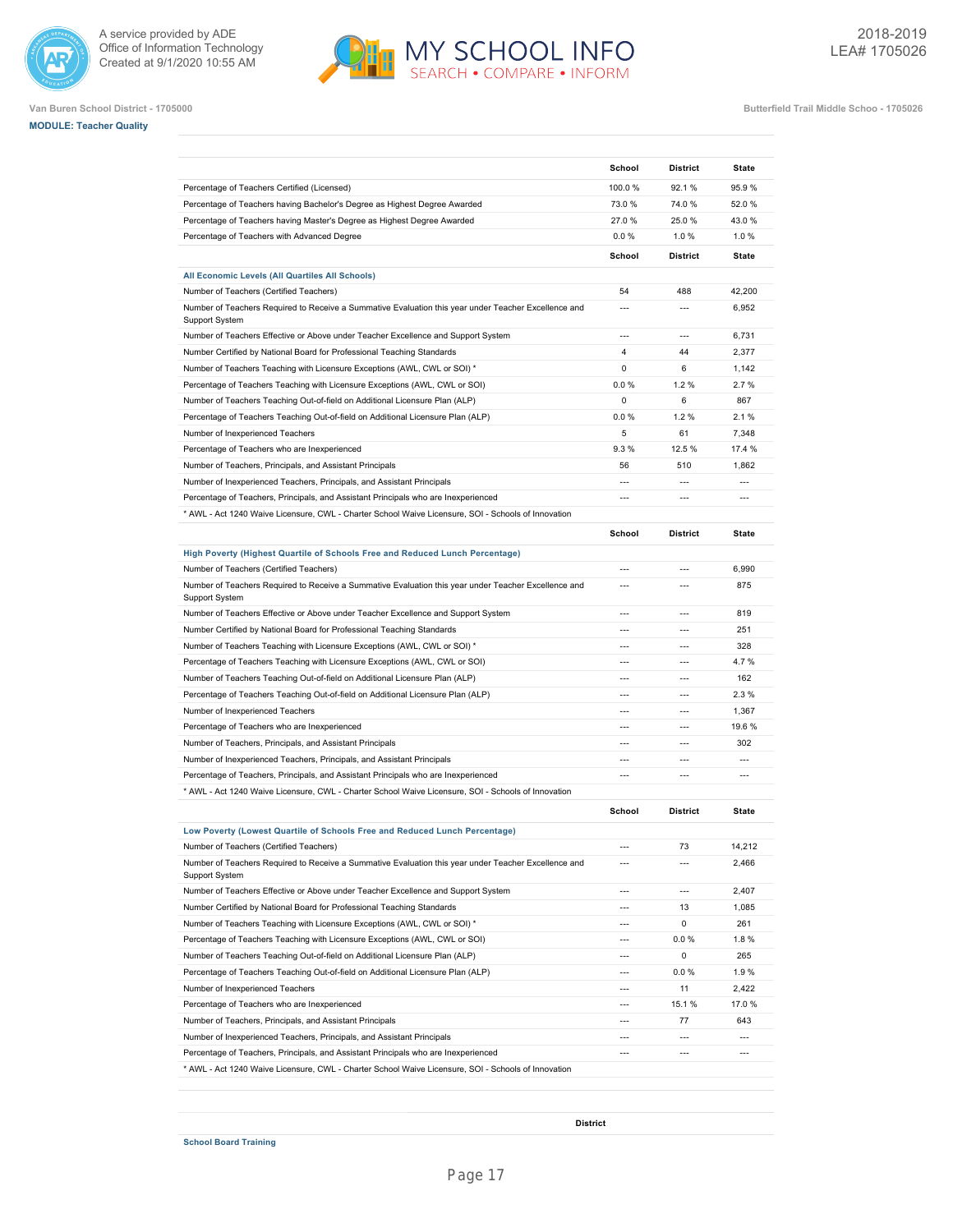



| <b>School Board Member</b>     | <b>Hours of Training</b> |
|--------------------------------|--------------------------|
| Kevin Bell                     | 10.50                    |
| Theresa Bell                   | 17.75                    |
| Bob Freeman                    | 34.50                    |
| Lance Lanier                   | 33.75                    |
| Christy Mayo                   | 23.25                    |
| <b>Candice Settle-Beshears</b> | 16.50                    |
| Carman Young                   | 23.25                    |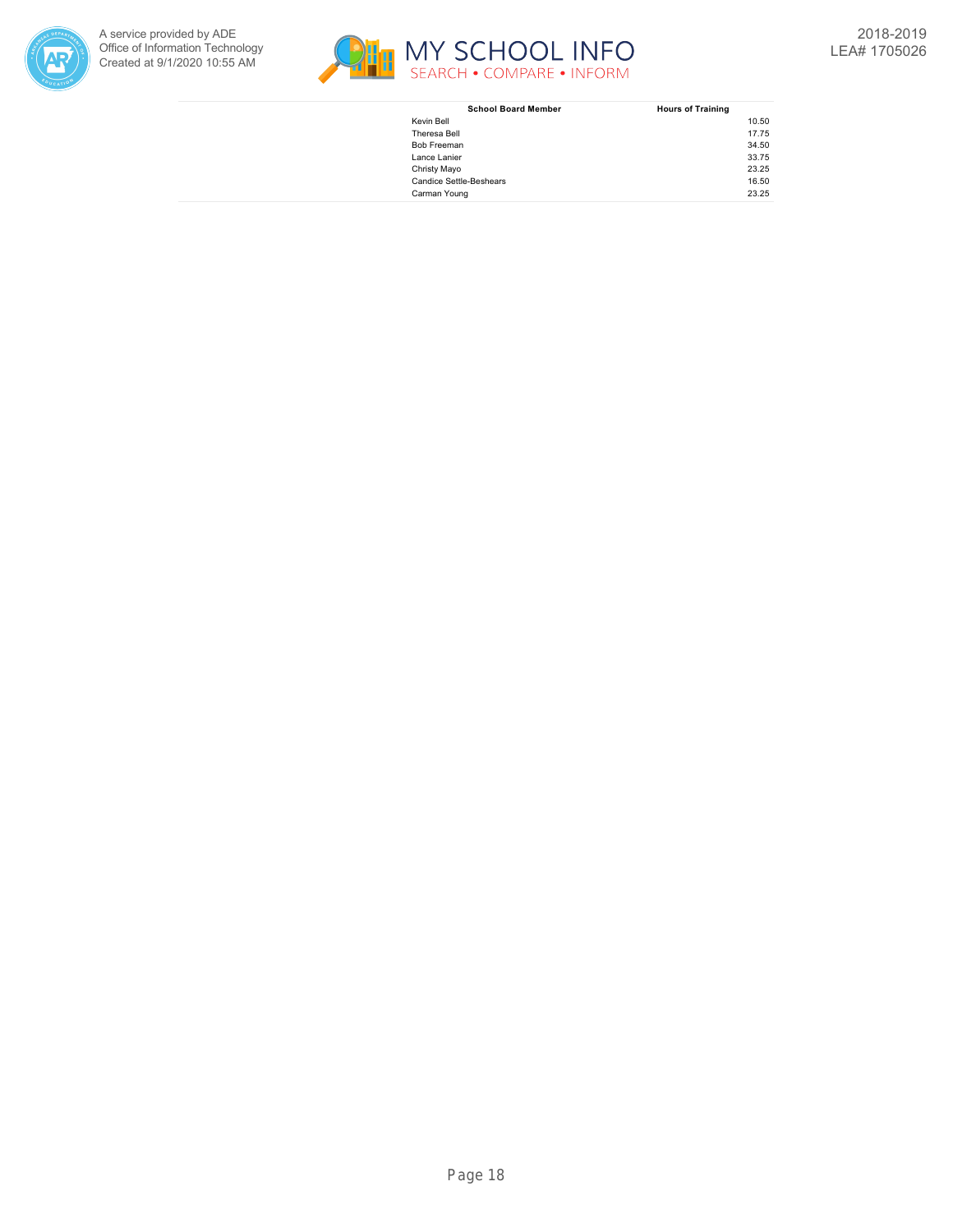



## **MODULE: School Expenditures**

|                                                      | School        | <b>District</b> | <b>State</b>    |
|------------------------------------------------------|---------------|-----------------|-----------------|
| <b>State and Local Expenditures</b>                  |               |                 |                 |
| State and Local Personnel Expenditures               | \$4,462,887   | \$35,428,484    | \$3,000,419,199 |
| State and Local Non-Personnel Expenditures           | \$843,036     | \$9,510,709     | \$1,026,560,444 |
| State and Local Grand Total Expenditures             | \$5,305,923   | \$44,939,193    | \$4,026,979,643 |
| State and Local Personnel Per-pupil Expenditures     | \$6,404       | \$6.201         | \$6,316         |
| State and Local Non-Personnel Per-pupil Expenditures | \$1,210       | \$1.665         | \$2,161         |
| State and Local Per-pupil Expenditures               | \$7,614       | \$7,866         | \$8,477         |
|                                                      |               |                 |                 |
|                                                      | <b>School</b> | <b>District</b> | <b>State</b>    |
| <b>Federal Expenditures</b>                          |               |                 |                 |
| <b>Federal Personnel Expenditures</b>                | \$559,047     | \$5,240,337     | \$622,312,827   |
| Federal Non-Personnel Expenditures                   | \$241,236     | \$1,880,982     | \$157,024,285   |
| <b>Federal Grand Total Expenditures</b>              | \$800,282     | \$7,121,319     | \$779,337,112   |
| Federal Personnel Per-pupil Expenditures             | \$802         | \$917           | \$1.310         |
| Federal Non-Personnel Per-pupil Expenditures         | \$346         | \$329           | \$331           |
| <b>Federal Per-pupil Expenditures</b>                | \$1,148       | \$1.246         | \$1.641         |
|                                                      | <b>School</b> | <b>District</b> | <b>State</b>    |
| <b>Total Expenditures</b>                            |               |                 |                 |
| <b>Total Personnel Expenditures</b>                  | \$5,021,933   | \$40,668,821    | \$3,622,732,026 |
| <b>Total Non-Personnel Expenditures</b>              | \$1,084,272   | \$11,391,691    | \$1,183,584,728 |
| <b>Total Grand Total Expenditures</b>                | \$6,106,205   | \$52,060,512    | \$4,806,316,754 |
| <b>Total Personnel Per-pupil Expenditures</b>        | \$7,207       | \$7,118         | \$7,626         |
| <b>Total Non-Personnel Per-pupil Expenditures</b>    | \$1,556       | \$1,994         | \$2,491         |
| <b>Total Per-pupil Expenditures</b>                  | \$8.763       | \$9.112         | \$10.117        |

\* Personnel Expenditures Salaries and Employee Benefits (Object Series 100 and 200)

\*\* Non-Personnel Expenditures = Personnel Expenditures subtracted from Total Expenditures.

|                                                         | School | <b>District</b> | <b>State</b>  |
|---------------------------------------------------------|--------|-----------------|---------------|
| Mills Voted                                             |        | 42.6            | 38.5          |
| Average Teacher Salary                                  |        | \$51.731        | \$50,295      |
| <b>Extracurricular Expenditures</b>                     |        | \$4,608,569     | \$188,643,761 |
| <b>Capital Expenditures</b>                             |        | \$11,580,875    | \$728,022,446 |
| Debt Service Expenditures                               |        | \$5,082,321     | \$317.051.272 |
| <b>Free and Reduced Meals</b>                           |        |                 |               |
| Percent of Students Eligible for Free and Reduced Meals | 68.9%  | 59.4 %          | 59.6%         |
| State Free and Reduced-Price Meal Rate++                |        |                 | 59.7%         |
| National Free and Reduced-Price Meal Rate+              |        |                 | 56.9%         |

† Source: FNS National databank.

†† State Free and Reduced Meal Rate includes preschool and adult education students.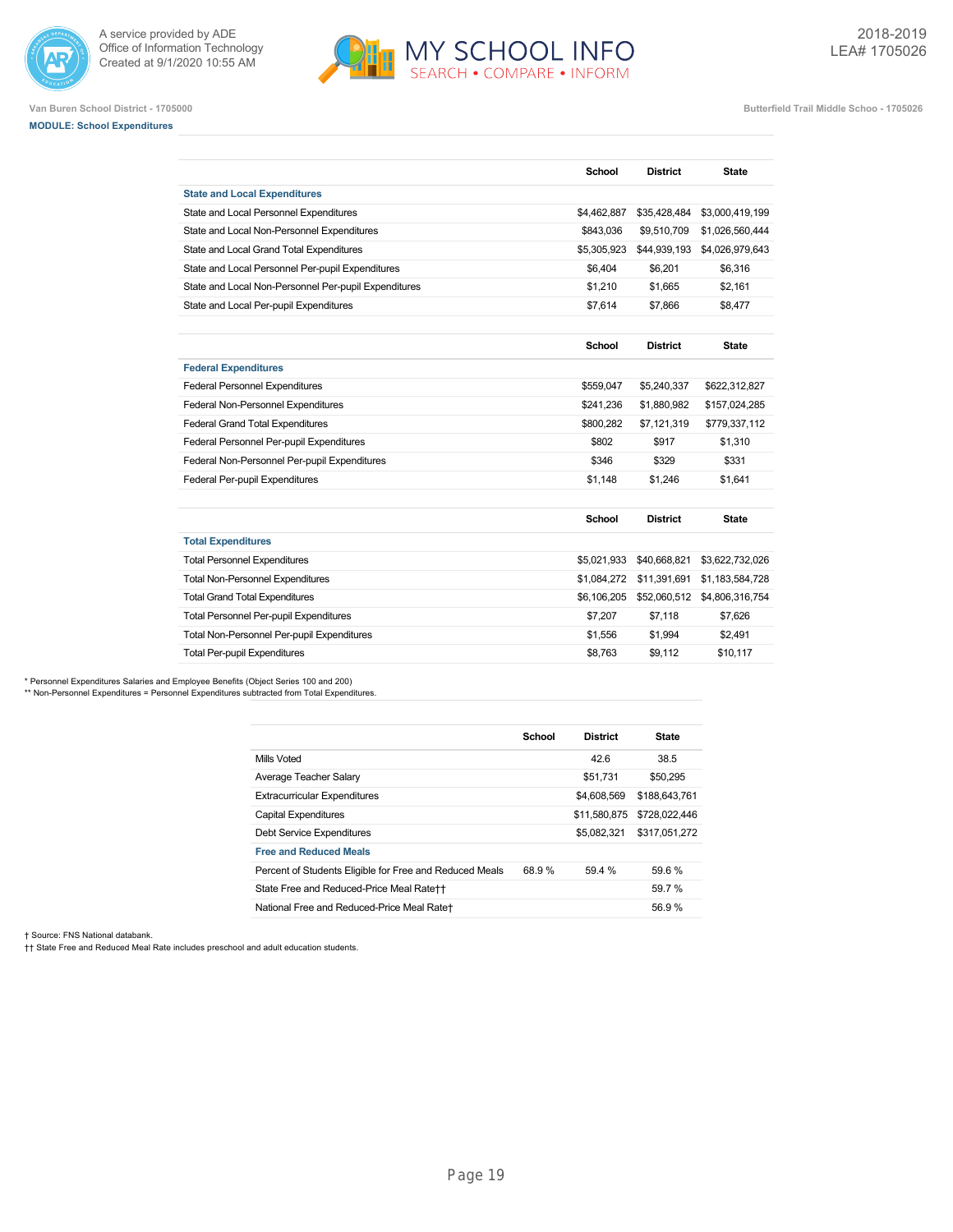







|         | <b>ELA</b> | Math     | <b>Science</b> |
|---------|------------|----------|----------------|
| Grade 6 | $0.00\%$   | $0.00\%$ | $0.00\%$       |
| Grade 7 | $0.00\%$   | $0.00\%$ | $0.00\%$       |
| Grade 8 | $0.00\%$   | $0.00\%$ | 0.00%          |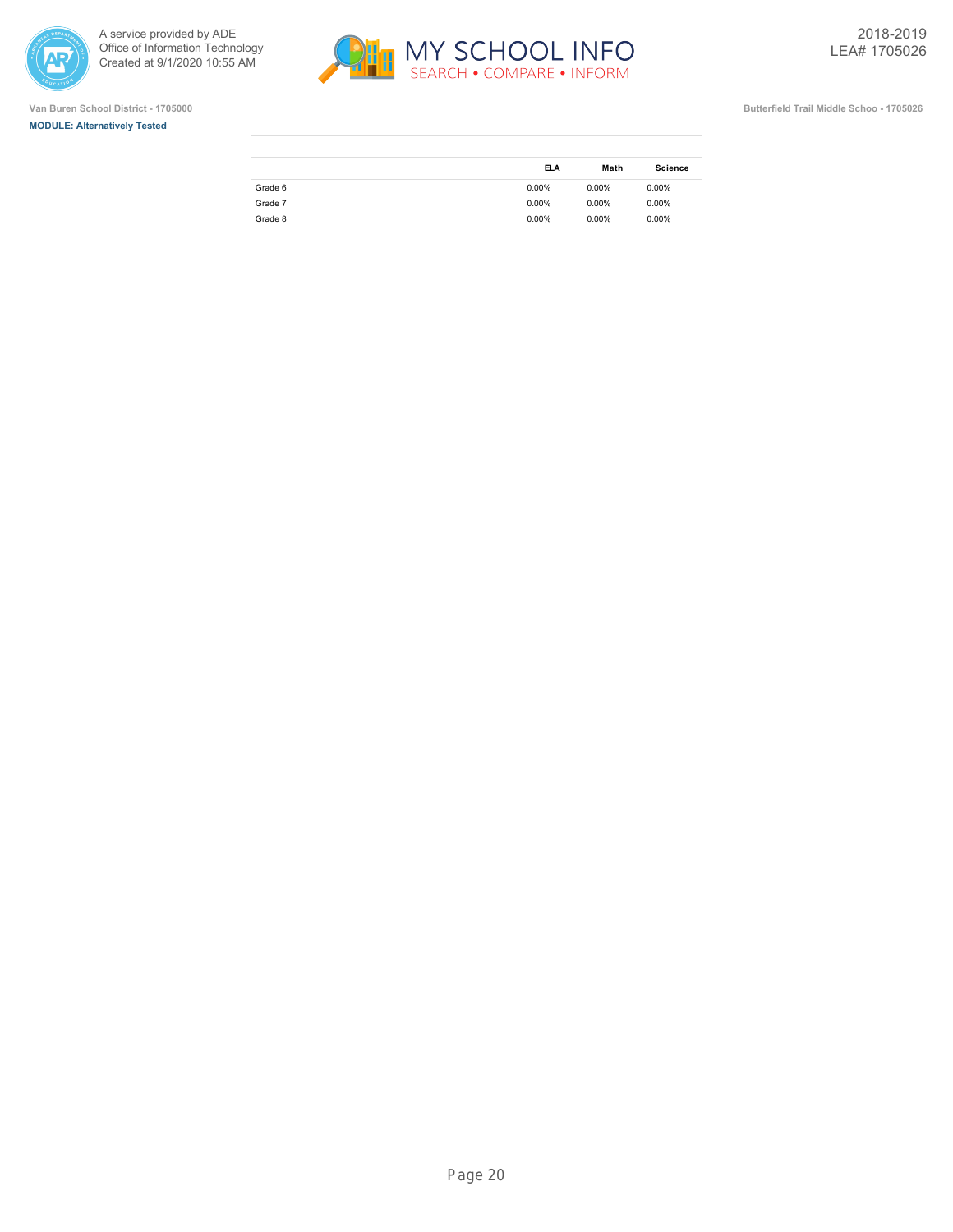

## **MODULE: Crosstab - ACT Aspire**



**Van Buren School District - 1705000 Butterfield Trail Middle Schoo - 1705026**

|                                                                      | % Tested                 | % In Need<br>of Support  | % Close        | % Ready        | % Exceeds      |
|----------------------------------------------------------------------|--------------------------|--------------------------|----------------|----------------|----------------|
| Grade 6 English Language Arts (ELA)                                  |                          |                          |                |                |                |
| All                                                                  | 100                      | 45.76                    | 19.07          | 19.92          | 15.25          |
| Students with Disabilities                                           | 100                      | 87.8                     | 9.76           | 2.44           | $\mathbf 0$    |
| Students without Disabilities                                        | 100                      | 36.92                    | 21.03          | 23.59          | 18.46          |
| English Learner                                                      | 100                      | 59.57                    | 21.28          | 10.64          | 8.51           |
| Non-English Learner<br>English Learner Students with                 | 100<br>100               | 42.33<br>100             | 18.52<br>0     | 22.22<br>0     | 16.93<br>0     |
| <b>Disabilities</b>                                                  |                          |                          |                |                |                |
| English Learner Students without<br><b>Disabilities</b>              | 100                      | 55.81                    | 23.26          | 11.63          | 9.3            |
| Non-English Learner Students with<br><b>Disabilities</b>             | 100                      | 86.49                    | 10.81          | 2.7            | 0              |
| Non-English Learner Students<br>without Disabilities                 | 100                      | 31.58                    | 20.39          | 26.97          | 21.05          |
| Female                                                               | 100                      | 39.81                    | 15.74          | 24.07          | 20.37          |
| Female Students with Disabilities                                    | 100                      | 100                      | 0              | 0              | 0              |
| Female Students without Disabilities                                 | 100                      | 32.99                    | 17.53          | 26.8           | 22.68          |
| Female English Learner                                               | 100                      | 54.17                    | 25             | 16.67          | 4.17           |
| Female Non-English Learner                                           | 100                      | 35.71                    | 13.1           | 26.19          | 25             |
| Female English Learner with<br><b>Disabilities</b>                   | 100                      | 100                      | 0              | 0              | 0              |
| Female English Learner without<br><b>Disabilities</b>                | 100                      | 52.17                    | 26.09          | 17.39          | 4.35           |
| Female Non-English Learner with<br><b>Disabilities</b>               | 100                      | 100                      | 0              | 0              | 0              |
| Female Non-English Learner without<br><b>Disabilities</b>            | 100                      | 27.03                    | 14.86          | 29.73          | 28.38          |
| Male                                                                 | 100                      | 50.78                    | 21.88          | 16.41          | 10.94          |
| Male Students with Disabilities                                      | 100                      | 83.33                    | 13.33          | 3.33           | 0              |
| Male Students without Disabilities                                   | 100                      | 40.82                    | 24.49          | 20.41          | 14.29          |
| Male English Learner                                                 | 100                      | 65.22                    | 17.39          | 4.35           | 13.04          |
| Male Non-English Learner                                             | 100                      | 47.62                    | 22.86          | 19.05          | 10.48          |
| Male English Learner with Disabilities                               | 100                      | 100                      | 0              | 0              | 0              |
| Male English Learner without<br><b>Disabilities</b>                  | 100                      | 60                       | 20             | 5              | 15             |
| Male Non-English Learner with<br><b>Disabilities</b>                 | 100                      | 81.48                    | 14.81          | 3.7            | $\mathbf 0$    |
| Male Non-English Learner without<br><b>Disabilities</b>              | 100                      | 35.9                     | 25.64          | 24.36          | 14.1           |
| African-American                                                     | 100                      | 40                       | 60             | 0              | $\mathbf 0$    |
| African-American Students with<br><b>Disabilities</b>                | 100                      | 100                      | 0              | 0              | 0              |
| African-American Students without<br><b>Disabilities</b>             | 100                      | 25                       | 75             | 0              | 0              |
| African-American Non-English<br>Learner                              | 100                      | 40                       | 60             | 0              | 0              |
| African-American Non-English<br>Learner with Disabilities            | 100                      | 100                      | 0              | 0              | 0              |
| African-American Non-English<br>Learner without Disabilities         | 100                      | 25                       | 75             | 0              | 0              |
| African-American Female                                              | 100                      | 0                        | 100            | 0              | 0              |
| African-American Female with<br><b>Disabilities</b>                  | $\overline{a}$           | ---                      | $\overline{a}$ | $\overline{a}$ | $\overline{a}$ |
| African-American Female without<br><b>Disabilities</b>               | 100                      | 0                        | 100            | 0              | 0              |
| African-American Female Non-<br>English Learner                      | 100                      | 0                        | 100            | 0              | 0              |
| African-American Female Non-<br>English Learner with Disabilities    | $\overline{\phantom{a}}$ | $\overline{\phantom{a}}$ | ---            | ---            | ---            |
| African-American Female Non-<br>English Learner without Disabilities | 100                      | 0                        | 100            | 0              | 0              |
| African-American Male                                                | 100                      | 66.67                    | 33.33          | $\mathbf 0$    | 0              |

African-American Male with

African-American Male without

Disabilities

Disabilities

100 100 0 0 0

100 50 50 0 0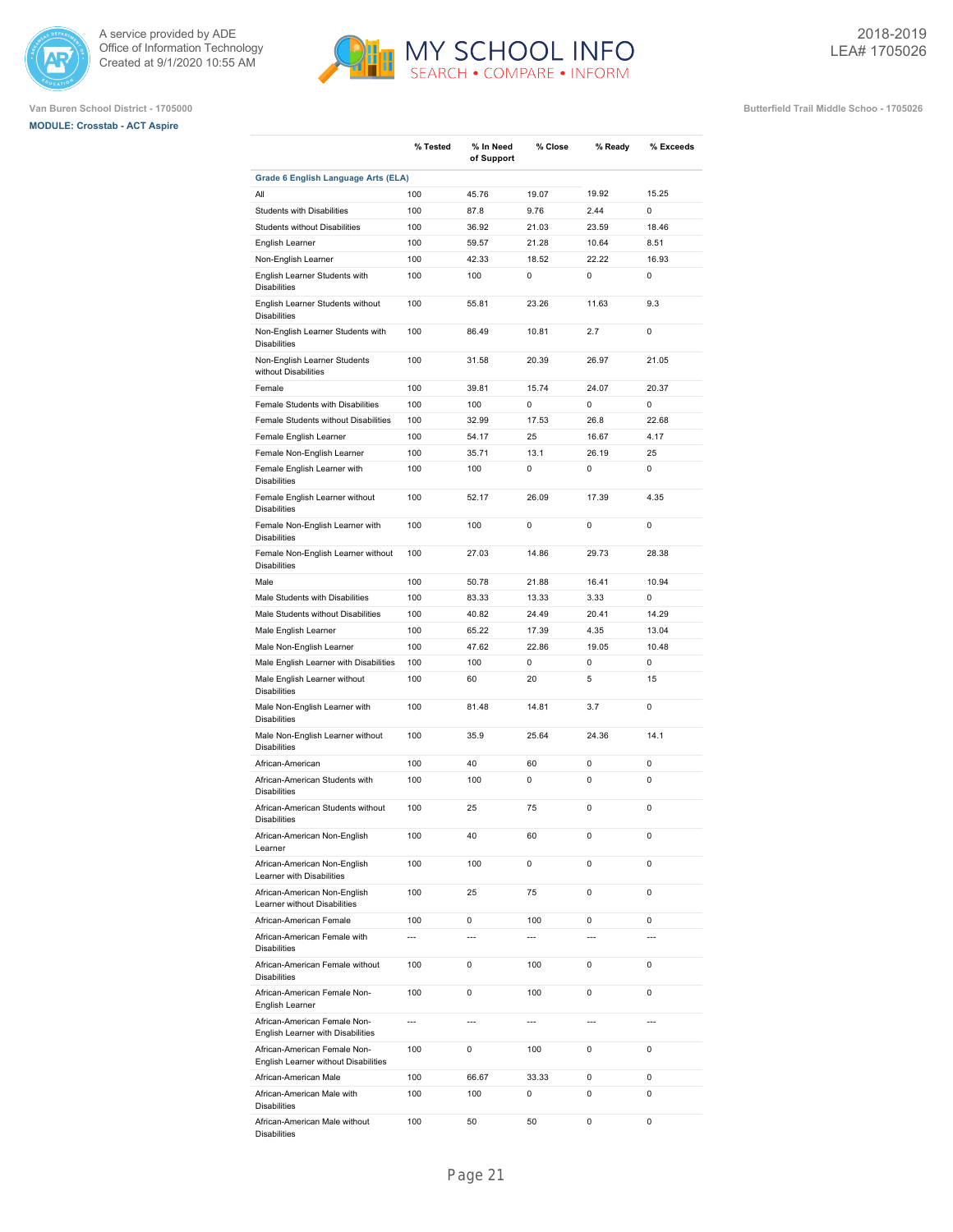



| African-American Male Non-English<br>Learner                          | 100        | 66.67          | 33.33          | 0                        | 0           |
|-----------------------------------------------------------------------|------------|----------------|----------------|--------------------------|-------------|
| African-American Male Non-English                                     | 100        | 100            | 0              | 0                        | 0           |
| Learner with Disabilities<br>African-American Male Non-English        | 100        | 50             | 50             | 0                        | 0           |
| Learner without Disabilities                                          |            |                |                |                          |             |
| Hispanic                                                              | 100        | 44.26          | 19.67          | 19.67                    | 16.39       |
| Hispanic Students with Disabilities                                   | 100        | 100            | 0              | 0                        | 0           |
| Hispanic Students without Disabilities                                | 100        | 40.35          | 21.05          | 21.05                    | 17.54       |
| Hispanic English Learner                                              | 100        | 57.5           | 20             | 12.5                     | 10          |
| Hispanic Non-English Learner                                          | 100        | 19.05          | 19.05          | 33.33                    | 28.57       |
| Hispanic English Learner with<br><b>Disabilities</b>                  | 100        | 100            | 0              | 0                        | 0           |
| Hispanic English Learner without<br><b>Disabilities</b>               | 100        | 54.05          | 21.62          | 13.51                    | 10.81       |
| Hispanic Non-English Learner with<br><b>Disabilities</b>              | 100        | 100            | 0              | 0                        | 0           |
| Hispanic Non-English Learner without<br><b>Disabilities</b>           | 100        | 15             | 20             | 35                       | 30          |
| Hispanic Female                                                       | 100        | 40.63          | 21.88          | 21.88                    | 15.63       |
| Hispanic Female with Disabilities                                     | 100        | 100            | 0              | 0                        | 0           |
| Hispanic Female without Disabilities                                  | 100        | 36.67          | 23.33          | 23.33                    | 16.67       |
| Hispanic Female English Learner                                       | 100        | 52.17          | 26.09          | 17.39                    | 4.35        |
| Hispanic Female Non-English                                           | 100        | 11.11          | 11.11          | 33.33                    | 44.44       |
| Learner                                                               |            |                |                |                          |             |
| Hispanic Female English Learner with<br><b>Disabilities</b>           | 100        | 100            | 0              | 0                        | 0           |
| Hispanic Female English Learner<br>without Disabilities               | 100        | 50             | 27.27          | 18.18                    | 4.55        |
| Hispanic Female Non-English<br>Learner with Disabilities              | 100        | 100            | 0              | 0                        | 0           |
| Hispanic Female Non-English<br>Learner without Disabilities           | 100        | 0              | 12.5           | 37.5                     | 50          |
| Hispanic Male                                                         | 100        | 48.28          | 17.24          | 17.24                    | 17.24       |
| Hispanic Male with Disabilities                                       | 100        | 100            | 0              | 0                        | 0           |
| Hispanic Male without Disabilities                                    | 100        | 44.44          | 18.52          | 18.52                    | 18.52       |
| Hispanic Male English Learner                                         | 100        | 64.71          | 11.76          | 5.88                     | 17.65       |
| Hispanic Male Non-English Learner                                     | 100        | 25             | 25             | 33.33                    | 16.67       |
| Hispanic Male English Learner with                                    |            | 100            | 0              | 0                        | 0           |
| <b>Disabilities</b>                                                   | 100        |                |                |                          |             |
| Hispanic Male English Learner<br>without Disabilities                 | 100        | 60             | 13.33          | 6.67                     | 20          |
| Hispanic Male Non-English Learner<br>with Disabilities                | ---        | $---$          | $\overline{a}$ | $\overline{\phantom{a}}$ | ---         |
| Hispanic Male Non-English Learner<br>without Disabilities             | 100        | 25             | 25             | 33.33                    | 16.67       |
| Caucasian                                                             | 100        | 47.06          | 16.34          | 20.92                    | 15.69       |
| Caucasian Students with Disabilities                                  | 100        | 85.29          | 11.76          | 2.94                     | 0           |
| Caucasian Students without<br><b>Disabilities</b>                     | 100        | 36.13          | 17.65          | 26.05                    | 20.17       |
| Caucasian English Learner                                             | 100        | 100            | 0              | 0                        | 0           |
|                                                                       |            |                |                |                          |             |
| Caucasian Non-English Learner<br>Caucasian English Learner without    | 100<br>100 | 46.36<br>100   | 16.56<br>0     | 21.19<br>0               | 15.89<br>0  |
| <b>Disabilities</b><br>Caucasian Non-English Learner with             | 100        | 85.29          | 11.76          | 2.94                     | 0           |
| <b>Disabilities</b><br>Caucasian Non-English Learner                  | 100        | 35.04          | 17.95          | 26.5                     | 20.51       |
| without Disabilities                                                  |            |                |                |                          |             |
| Caucasian Female                                                      | 100        | 39.71          | 8.82           | 26.47                    | 25          |
| Caucasian Female with Disabilities                                    | 100        | 100            | 0              | 0                        | 0           |
| Caucasian Female without Disabilities<br>Caucasian Female Non-English | 100<br>100 | 30.51<br>39.71 | 10.17<br>8.82  | 30.51<br>26.47           | 28.81<br>25 |
| Learner<br>Caucasian Female Non-English                               | 100        | 100            | 0              | 0                        | 0           |
| Learner with Disabilities                                             |            |                |                |                          |             |
| Caucasian Female Non-English<br>Learner without Disabilities          | 100        | 30.51          | 10.17          | 30.51                    | 28.81       |
| Caucasian Male                                                        | 100        | 52.94          | 22.35          | 16.47                    | 8.24        |
| Caucasian Male with Disabilities                                      | 100        | 80             | 16             | 4                        | 0           |
| Caucasian Male without Disabilities<br>Caucasian Male English Learner | 100<br>100 | 41.67<br>100   | 25<br>0        | 21.67<br>0               | 11.67<br>0  |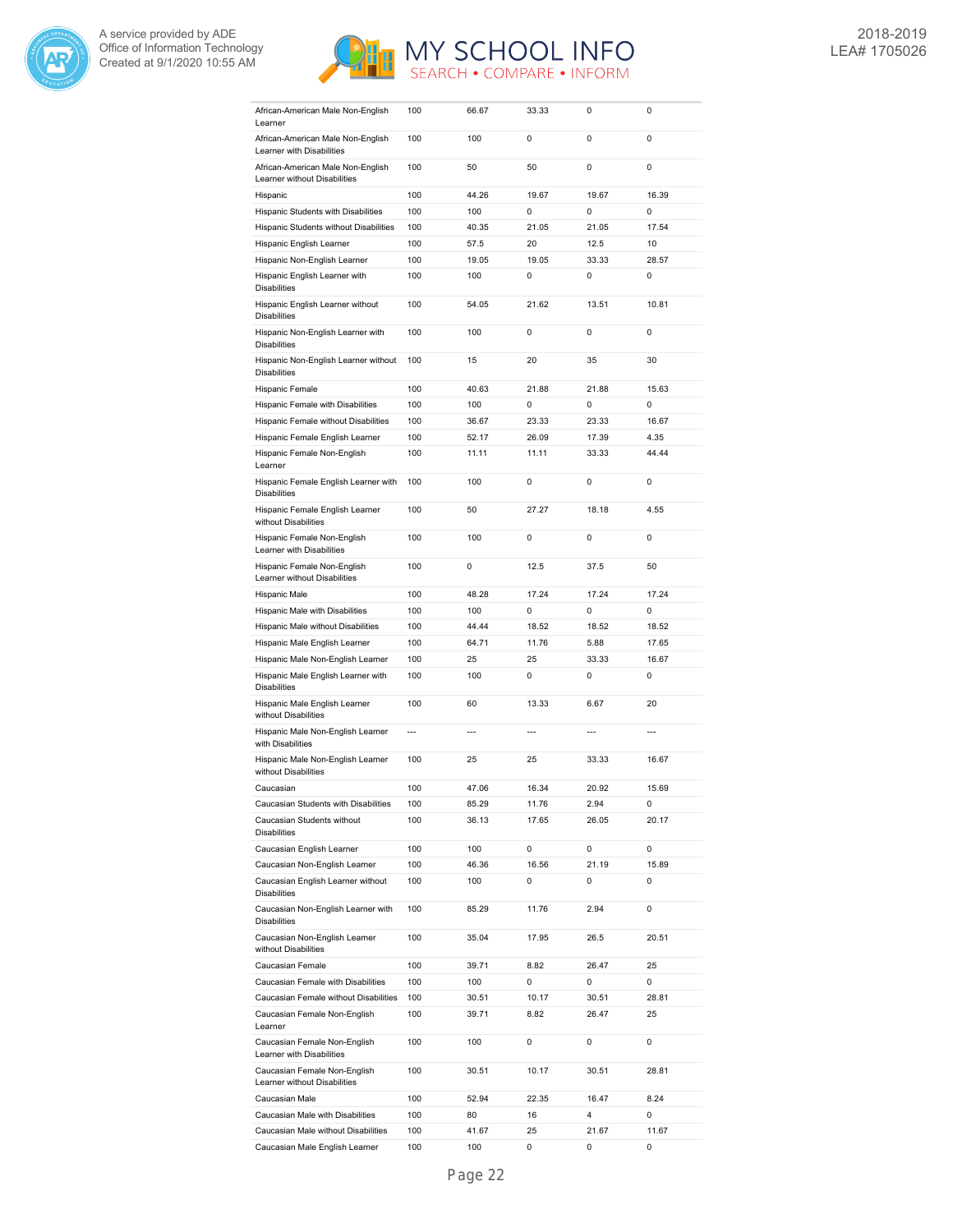



| Caucasian Male Non-English Learner                         | 100 | 51.81 | 22.89    | 16.87 | 8.43  |
|------------------------------------------------------------|-----|-------|----------|-------|-------|
| Caucasian Male English Learner<br>without Disabilities     | 100 | 100   | $\Omega$ | 0     |       |
| Caucasian Male Non-English Learner<br>with Disabilities    | 100 | 80    | 16       |       |       |
| Caucasian Male Non-English Learner<br>without Disabilities | 100 | 39.66 | 25.86    | 22.41 | 12.07 |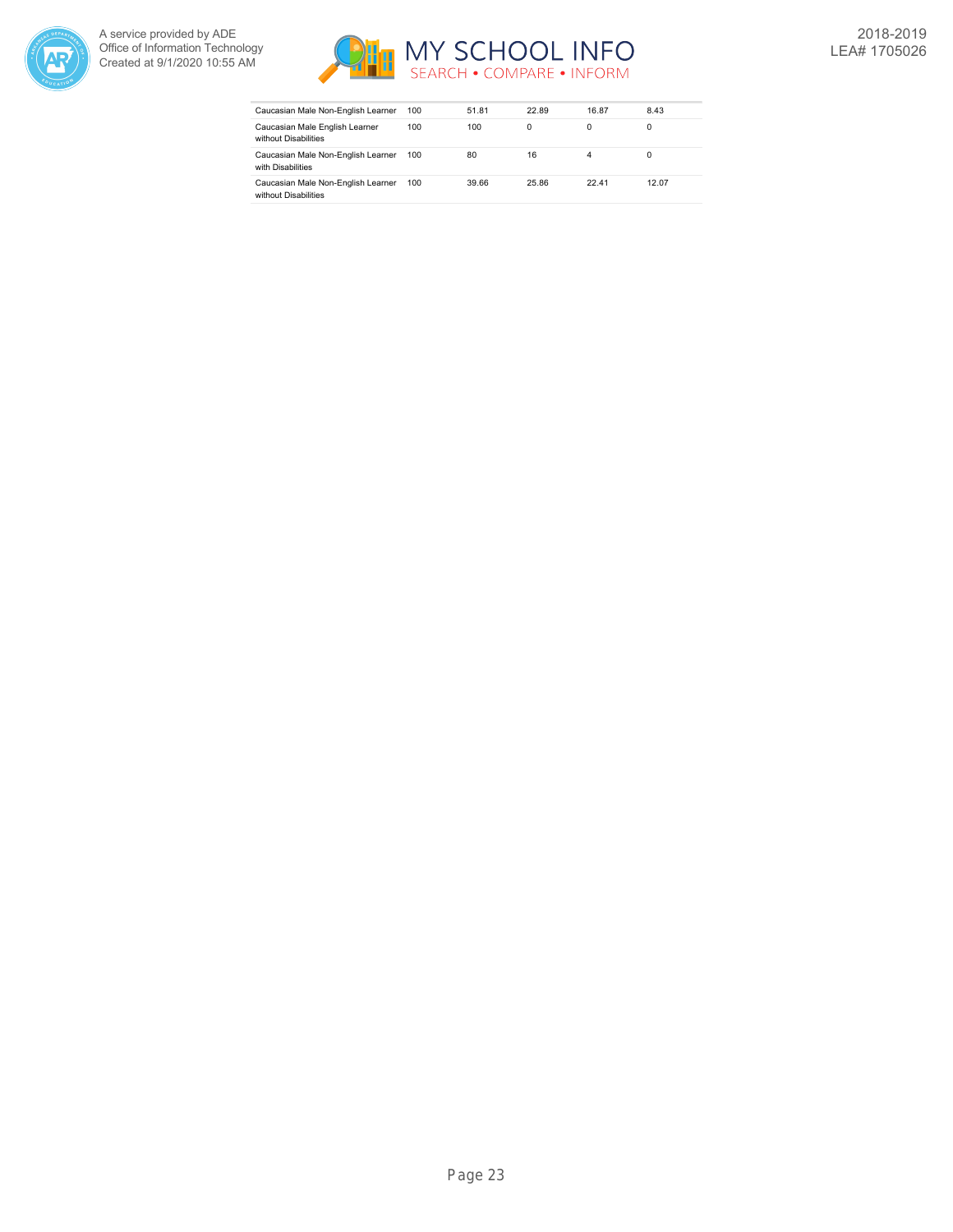





|                                                                   | % Tested              | % In Need<br>of Support | % Close             | % Ready               | % Exceeds                     |
|-------------------------------------------------------------------|-----------------------|-------------------------|---------------------|-----------------------|-------------------------------|
| <b>Grade 6 Mathematics</b>                                        |                       |                         |                     |                       |                               |
| All                                                               | 100                   | 14.83                   | 30.93               | 37.29                 | 16.95                         |
| <b>Students with Disabilities</b>                                 | 100                   | 41.46                   | 41.46               | 14.63                 | 2.44                          |
| Students without Disabilities                                     | 100                   | 9.23                    | 28.72               | 42.05                 | 20                            |
| English Learner                                                   | 100                   | 23.4                    | 36.17               | 21.28                 | 19.15                         |
| Non-English Learner                                               | 100                   | 12.7                    | 29.63               | 41.27                 | 16.4                          |
| English Learner Students with<br><b>Disabilities</b>              | 100                   | 25                      | 75                  | 0                     | $\mathbf 0$                   |
| English Learner Students without<br><b>Disabilities</b>           | 100                   | 23.26                   | 32.56               | 23.26                 | 20.93                         |
| Non-English Learner Students with<br><b>Disabilities</b>          | 100                   | 43.24                   | 37.84               | 16.22                 | 2.7                           |
| Non-English Learner Students<br>without Disabilities              | 100                   | 5.26                    | 27.63               | 47.37                 | 19.74                         |
| Female                                                            | 100                   | 12.04                   | 32.41               | 39.81                 | 15.74                         |
| Female Students with Disabilities                                 | 100                   | 45.45                   | 45.45               | 0                     | 9.09                          |
| Female Students without Disabilities                              | 100                   | 8.25                    | 30.93               | 44.33                 | 16.49                         |
| Female English Learner                                            | 100                   | 12.5                    | 50                  | 25                    | 12.5                          |
| Female Non-English Learner                                        | 100                   | 11.9                    | 27.38               | 44.05                 | 16.67                         |
| Female English Learner with<br><b>Disabilities</b>                | 100                   | 0                       | 100                 | $\mathbf 0$           | $\mathbf 0$                   |
| Female English Learner without<br><b>Disabilities</b>             | 100                   | 13.04                   | 47.83               | 26.09                 | 13.04                         |
| Female Non-English Learner with<br><b>Disabilities</b>            | 100                   | 50                      | 40                  | $\mathbf 0$           | 10                            |
| Female Non-English Learner without<br><b>Disabilities</b>         | 100                   | 6.76                    | 25.68               | 50                    | 17.57                         |
| Male                                                              | 100                   | 17.19                   | 29.69               | 35.16                 | 17.97                         |
| Male Students with Disabilities                                   | 100                   | 40                      | 40                  | 20                    | $\mathbf 0$                   |
| Male Students without Disabilities                                | 100                   | 10.2                    | 26.53               | 39.8                  | 23.47                         |
| Male English Learner                                              | 100                   | 34.78                   | 21.74               | 17.39                 | 26.09                         |
| Male Non-English Learner                                          | 100                   | 13.33                   | 31.43               | 39.05                 | 16.19                         |
| Male English Learner with Disabilities                            | 100                   | 33.33                   | 66.67               | 0                     | $\mathbf 0$                   |
| Male English Learner without<br><b>Disabilities</b>               | 100                   | 35                      | 15                  | 20                    | 30                            |
| Male Non-English Learner with<br><b>Disabilities</b>              | 100                   | 40.74                   | 37.04               | 22.22                 | $\mathbf 0$                   |
| Male Non-English Learner without<br><b>Disabilities</b>           | 100                   | 3.85                    | 29.49               | 44.87                 | 21.79                         |
| African-American                                                  | 100                   | 0                       | 40                  | 60                    | $\mathbf 0$                   |
| African-American Students with<br><b>Disabilities</b>             | 100                   | 0                       | 100                 | 0                     | $\mathbf 0$                   |
| African-American Students without<br><b>Disabilities</b>          | 100                   | 0                       | 25                  | 75                    | $\mathbf 0$                   |
| African-American Non-English<br>Learner                           | 100                   | 0                       | 40                  | 60                    | 0                             |
| African-American Non-English<br>Learner with Disabilities         | 100                   | 0                       | 100                 | 0                     | $\mathbf 0$                   |
| African-American Non-English<br>Learner without Disabilities      | 100                   | 0                       | 25                  | 75                    | $\mathbf 0$                   |
| African-American Female<br>African-American Female with           | 100<br>$\overline{a}$ | 0<br>$\overline{a}$     | 0<br>$\overline{a}$ | 100<br>$\overline{a}$ | $\mathbf 0$<br>$\overline{a}$ |
| <b>Disabilities</b><br>African-American Female without            | 100                   | 0                       | 0                   | 100                   | $\mathbf 0$                   |
| <b>Disabilities</b><br>African-American Female Non-               | 100                   | 0                       | 0                   | 100                   | $\mathbf 0$                   |
| English Learner<br>African-American Female Non-                   | $\overline{a}$        | $\overline{a}$          | $\overline{a}$      | $\overline{a}$        | $\overline{a}$                |
| English Learner with Disabilities<br>African-American Female Non- | 100                   | 0                       | 0                   | 100                   | $\mathbf 0$                   |
| English Learner without Disabilities                              |                       |                         |                     |                       |                               |
| African-American Male                                             | 100                   | 0                       | 66.67               | 33.33                 | 0                             |
| African-American Male with<br><b>Disabilities</b>                 | 100                   | 0                       | 100                 | 0                     | $\mathbf 0$                   |
| African-American Male without<br>Disabilities                     | 100                   | 0                       | 50                  | 50                    | 0                             |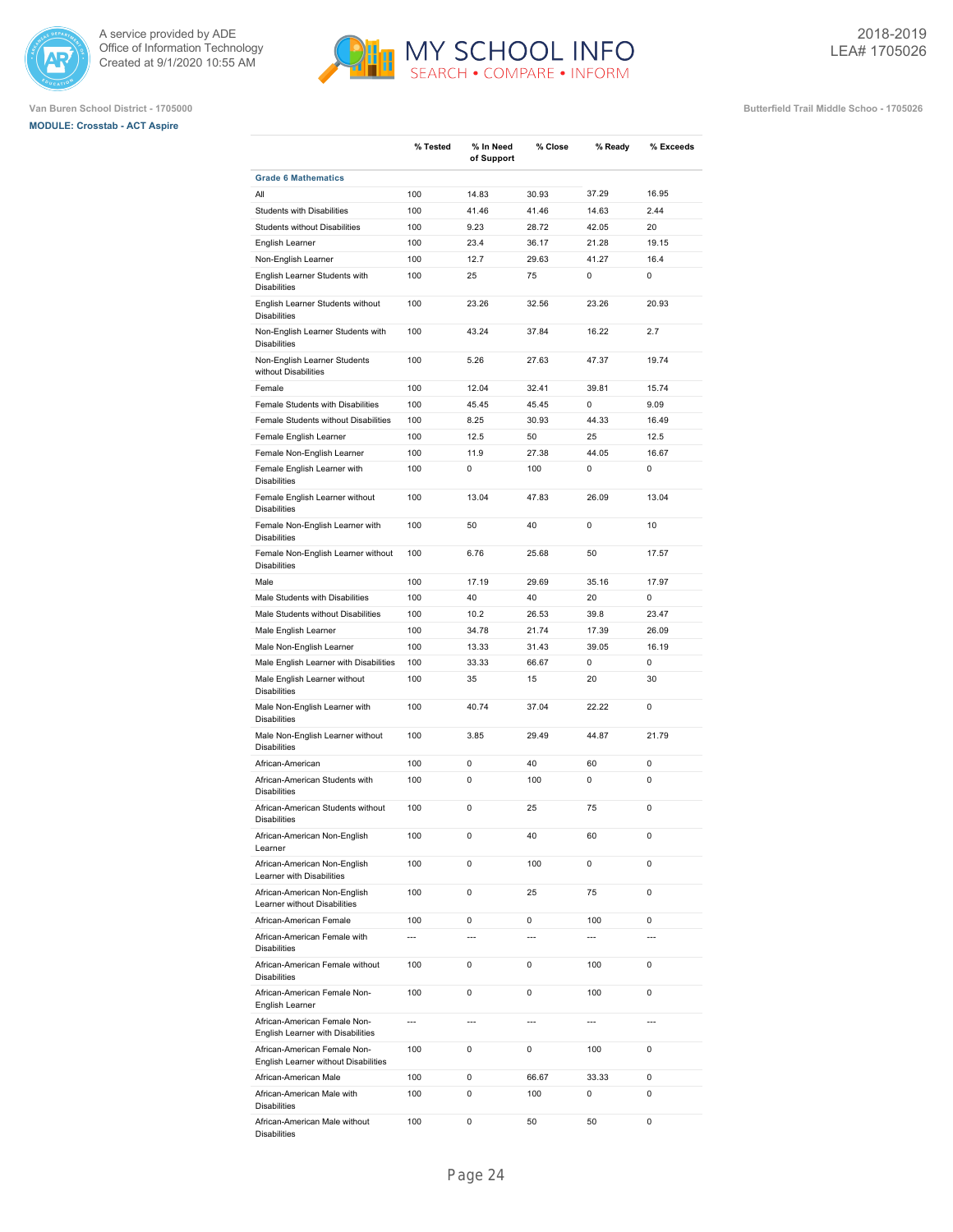



| African-American Male Non-English<br>Learner                      | 100            | 0     | 66.67          | 33.33 | 0              |
|-------------------------------------------------------------------|----------------|-------|----------------|-------|----------------|
| African-American Male Non-English                                 | 100            | 0     | 100            | 0     | 0              |
| Learner with Disabilities                                         |                |       |                |       |                |
| African-American Male Non-English<br>Learner without Disabilities | 100            | 0     | 50             | 50    | 0              |
| Hispanic                                                          | 100            | 14.75 | 34.43          | 29.51 | 21.31          |
| Hispanic Students with Disabilities                               | 100            | 25    | 75             | 0     | $\mathbf 0$    |
| Hispanic Students without Disabilities                            | 100            | 14.04 | 31.58          | 31.58 | 22.81          |
| Hispanic English Learner                                          | 100            | 22.5  | 35             | 25    | 17.5           |
| Hispanic Non-English Learner                                      | 100            | 0     | 33.33          | 38.1  | 28.57          |
|                                                                   |                |       |                |       |                |
| Hispanic English Learner with<br><b>Disabilities</b>              | 100            | 33.33 | 66.67          | 0     | 0              |
| Hispanic English Learner without<br><b>Disabilities</b>           | 100            | 21.62 | 32.43          | 27.03 | 18.92          |
| Hispanic Non-English Learner with<br><b>Disabilities</b>          | 100            | 0     | 100            | 0     | 0              |
| Hispanic Non-English Learner without<br><b>Disabilities</b>       | 100            | 0     | 30             | 40    | 30             |
| Hispanic Female                                                   | 100            | 9.38  | 46.88          | 25    | 18.75          |
| Hispanic Female with Disabilities                                 | 100            | 0     | 100            | 0     | 0              |
| Hispanic Female without Disabilities                              | 100            | 10    | 43.33          | 26.67 | 20             |
|                                                                   |                |       |                |       |                |
| Hispanic Female English Learner                                   | 100            | 13.04 | 47.83          | 26.09 | 13.04          |
| Hispanic Female Non-English<br>Learner                            | 100            | 0     | 44.44          | 22.22 | 33.33          |
| Hispanic Female English Learner with<br><b>Disabilities</b>       | 100            | 0     | 100            | 0     | 0              |
| Hispanic Female English Learner<br>without Disabilities           | 100            | 13.64 | 45.45          | 27.27 | 13.64          |
| Hispanic Female Non-English<br>Learner with Disabilities          | 100            | 0     | 100            | 0     | 0              |
| Hispanic Female Non-English<br>Learner without Disabilities       | 100            | 0     | 37.5           | 25    | 37.5           |
| Hispanic Male                                                     | 100            | 20.69 | 20.69          | 34.48 | 24.14          |
| Hispanic Male with Disabilities                                   | 100            | 50    | 50             | 0     | 0              |
| Hispanic Male without Disabilities                                | 100            | 18.52 | 18.52          | 37.04 | 25.93          |
| Hispanic Male English Learner                                     | 100            | 35.29 | 17.65          | 23.53 | 23.53          |
|                                                                   |                |       |                |       |                |
| Hispanic Male Non-English Learner                                 | 100            | 0     | 25             | 50    | 25             |
| Hispanic Male English Learner with<br><b>Disabilities</b>         | 100            | 50    | 50             | 0     | 0              |
| Hispanic Male English Learner<br>without Disabilities             | 100            | 33.33 | 13.33          | 26.67 | 26.67          |
| Hispanic Male Non-English Learner<br>with Disabilities            | $\overline{a}$ | ---   | $\overline{a}$ | ---   | $\overline{a}$ |
| Hispanic Male Non-English Learner<br>without Disabilities         | 100            | 0     | 25             | 50    | 25             |
| Caucasian                                                         | 100            | 15.69 | 29.41          | 40.52 | 14.38          |
| Caucasian Students with Disabilities                              |                |       |                |       |                |
|                                                                   | 100            | 44.12 | 35.29          | 17.65 | 2.94           |
| Caucasian Students without<br><b>Disabilities</b>                 | 100            | 7.56  | 27.73          | 47.06 | 17.65          |
|                                                                   |                |       |                |       |                |
| Caucasian English Learner                                         | 100            | 50    | 50             | 0     | 0              |
| Caucasian Non-English Learner                                     | 100            | 15.23 | 29.14          | 41.06 | 14.57          |
| Caucasian English Learner without<br><b>Disabilities</b>          | 100            | 50    | 50             | 0     | 0              |
| Caucasian Non-English Learner with<br><b>Disabilities</b>         | 100            | 44.12 | 35.29          | 17.65 | 2.94           |
| Caucasian Non-English Learner<br>without Disabilities             | 100            | 6.84  | 27.35          | 47.86 | 17.95          |
| Caucasian Female                                                  | 100            | 14.71 | 25             | 44.12 | 16.18          |
| Caucasian Female with Disabilities                                | 100            | 55.56 | 33.33          | 0     | 11.11          |
| Caucasian Female without Disabilities                             | 100            | 8.47  | 23.73          | 50.85 | 16.95          |
| Caucasian Female Non-English<br>Learner                           | 100            | 14.71 | 25             | 44.12 | 16.18          |
| Caucasian Female Non-English<br>Learner with Disabilities         | 100            | 55.56 | 33.33          | 0     | 11.11          |
| Caucasian Female Non-English<br>Learner without Disabilities      | 100            | 8.47  | 23.73          | 50.85 | 16.95          |
| Caucasian Male                                                    | 100            | 16.47 | 32.94          | 37.65 | 12.94          |
| Caucasian Male with Disabilities                                  | 100            | 40    | 36             | 24    | 0              |
| Caucasian Male without Disabilities                               | 100            | 6.67  | 31.67          | 43.33 | 18.33          |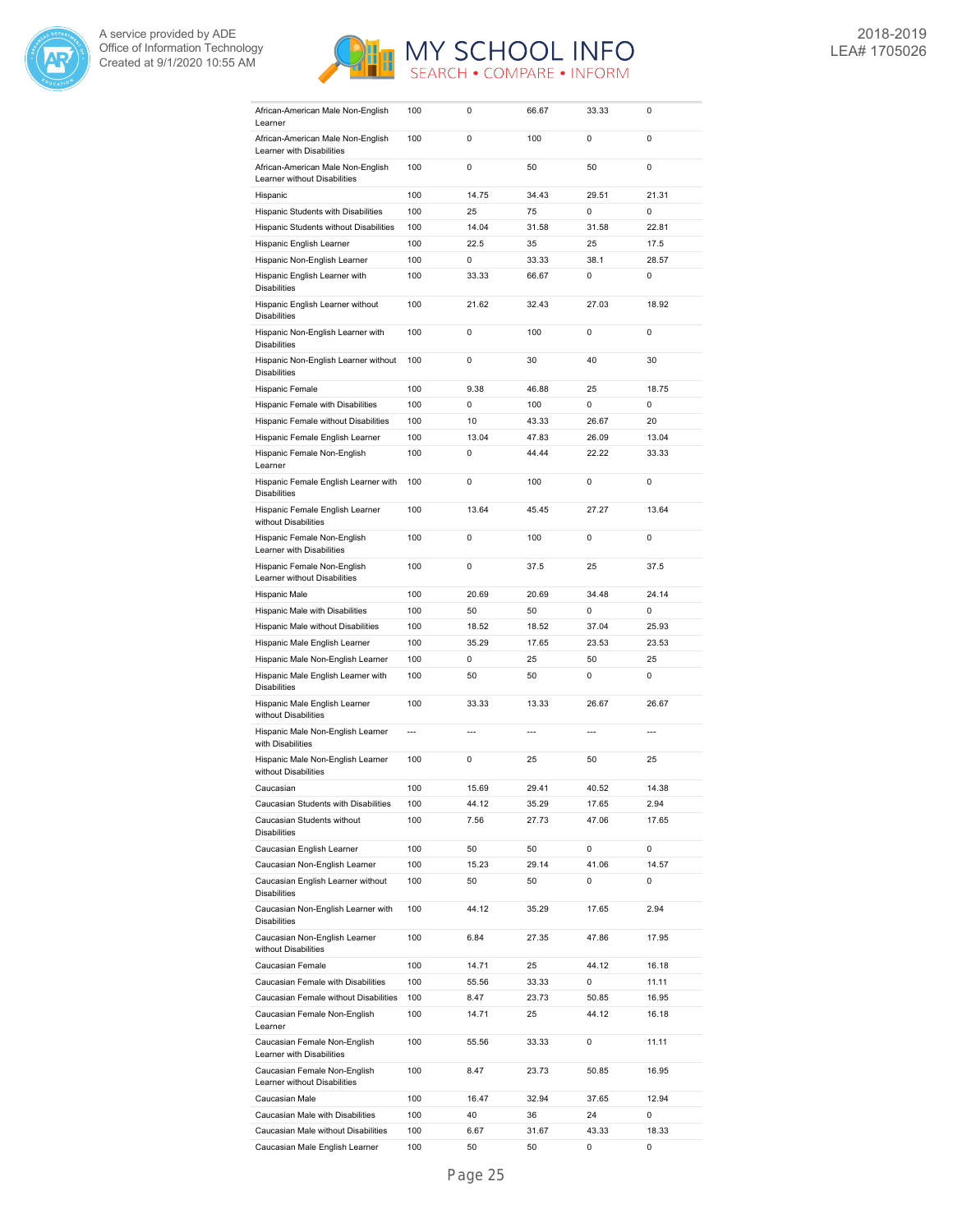



| Caucasian Male Non-English Learner                         | 100 | 15.66 | 32.53 | 38.55 | 13.25 |
|------------------------------------------------------------|-----|-------|-------|-------|-------|
| Caucasian Male English Learner<br>without Disabilities     | 100 | 50    | 50    | 0     | 0     |
| Caucasian Male Non-English Learner<br>with Disabilities    | 100 | 40    | 36    | 24    | 0     |
| Caucasian Male Non-English Learner<br>without Disabilities | 100 | 5.17  | 31.03 | 44.83 | 18.97 |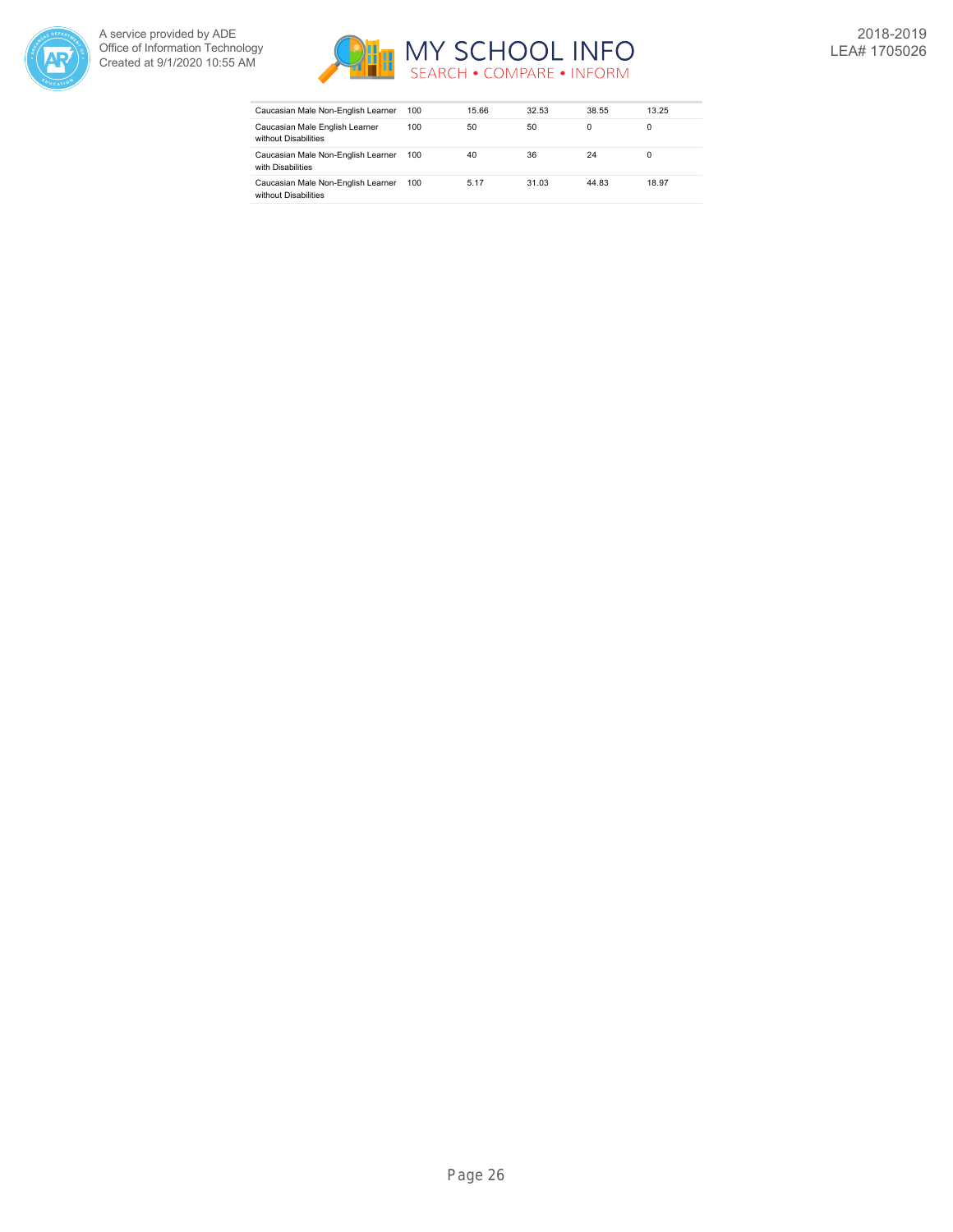

# **MODULE: Crosstab - ACT Aspire**



**% Close % Ready % Exceeds**

**Van Buren School District - 1705000 Butterfield Trail Middle Schoo - 1705026**

|                                                                      |                | of Support     |                |                |             |
|----------------------------------------------------------------------|----------------|----------------|----------------|----------------|-------------|
| <b>Grade 6 Science</b>                                               |                |                |                |                |             |
| All                                                                  | 100            | 39.41          | 20.34          | 25.42          | 14.83       |
| Students with Disabilities                                           | 100            | 82.93          | 9.76           | 7.32           | 0           |
| Students without Disabilities                                        | 100            | 30.26          | 22.56          | 29.23          | 17.95       |
| English Learner                                                      | 100            | 51.06          | 27.66          | 6.38           | 14.89       |
| Non-English Learner                                                  | 100            | 36.51          | 18.52          | 30.16          | 14.81       |
| English Learner Students with<br><b>Disabilities</b>                 | 100            | 75             | 25             | 0              | 0           |
| English Learner Students without<br><b>Disabilities</b>              | 100            | 48.84          | 27.91          | 6.98           | 16.28       |
| Non-English Learner Students with<br><b>Disabilities</b>             | 100            | 83.78          | 8.11           | 8.11           | $\pmb{0}$   |
| Non-English Learner Students<br>without Disabilities                 | 100            | 25             | 21.05          | 35.53          | 18.42       |
| Female                                                               | 100            | 37.96          | 17.59          | 28.7           | 15.74       |
| Female Students with Disabilities                                    | 100            | 72.73          | 18.18          | 9.09           | 0           |
| Female Students without Disabilities                                 | 100            | 34.02          | 17.53          | 30.93          | 17.53       |
| Female English Learner                                               | 100            | 50             | 29.17          | 4.17           | 16.67       |
| Female Non-English Learner                                           | 100            | 34.52          | 14.29          | 35.71          | 15.48       |
| Female English Learner with<br><b>Disabilities</b>                   | 100            | 0              | 100            | 0              | 0           |
| Female English Learner without<br><b>Disabilities</b>                | 100            | 52.17          | 26.09          | 4.35           | 17.39       |
| Female Non-English Learner with<br><b>Disabilities</b>               | 100            | 80             | 10             | 10             | 0           |
| Female Non-English Learner without<br><b>Disabilities</b>            | 100            | 28.38          | 14.86          | 39.19          | 17.57       |
| Male                                                                 | 100            | 40.63          | 22.66          | 22.66          | 14.06       |
| Male Students with Disabilities                                      | 100            | 86.67          | 6.67           | 6.67           | 0           |
| Male Students without Disabilities                                   | 100            | 26.53          | 27.55          | 27.55          | 18.37       |
| Male English Learner                                                 | 100            | 52.17          | 26.09          | 8.7            | 13.04       |
| Male Non-English Learner                                             | 100            | 38.1           | 21.9           | 25.71          | 14.29       |
| Male English Learner with Disabilities                               | 100            | 100            | 0              | 0              | $\mathbf 0$ |
| Male English Learner without<br><b>Disabilities</b>                  | 100            | 45             | 30             | 10             | 15          |
| Male Non-English Learner with<br><b>Disabilities</b>                 | 100            | 85.19          | 7.41           | 7.41           | 0           |
| Male Non-English Learner without<br><b>Disabilities</b>              | 100            | 21.79          | 26.92          | 32.05          | 19.23       |
| African-American                                                     | 100            | 80             | 20             | 0              | 0           |
| African-American Students with<br><b>Disabilities</b>                | 100            | 100            | 0              | 0              | 0           |
| African-American Students without<br><b>Disabilities</b>             | 100            | 75             | 25             | 0              | 0           |
| African-American Non-English<br>Learner                              | 100            | 80             | 20             | 0              | $\mathbf 0$ |
| African-American Non-English<br>Learner with Disabilities            | 100            | 100            | 0              | 0              | 0           |
| African-American Non-English<br>Learner without Disabilities         | 100            | 75             | 25             | 0              | 0           |
| African-American Female                                              | 100            | 100            | 0              | 0              | 0           |
| African-American Female with<br><b>Disabilities</b>                  | ---            | ---            | $\overline{a}$ | ---            |             |
| African-American Female without<br><b>Disabilities</b>               | 100            | 100            | 0              | 0              | 0           |
| African-American Female Non-<br>English Learner                      | 100            | 100            | 0              | 0              | 0           |
| African-American Female Non-<br>English Learner with Disabilities    | $\overline{a}$ | $\overline{a}$ | $\overline{a}$ | $\overline{a}$ |             |
| African-American Female Non-<br>English Learner without Disabilities | 100            | 100            | 0              | 0              | 0           |
| African-American Male                                                | 100            | 66.67          | 33.33          | 0              | 0           |
| African-American Male with<br><b>Disabilities</b>                    | 100            | 100            | 0              | 0              | 0           |

**% Tested % In Need**

100 50 50 0 0

African-American Male without

Disabilities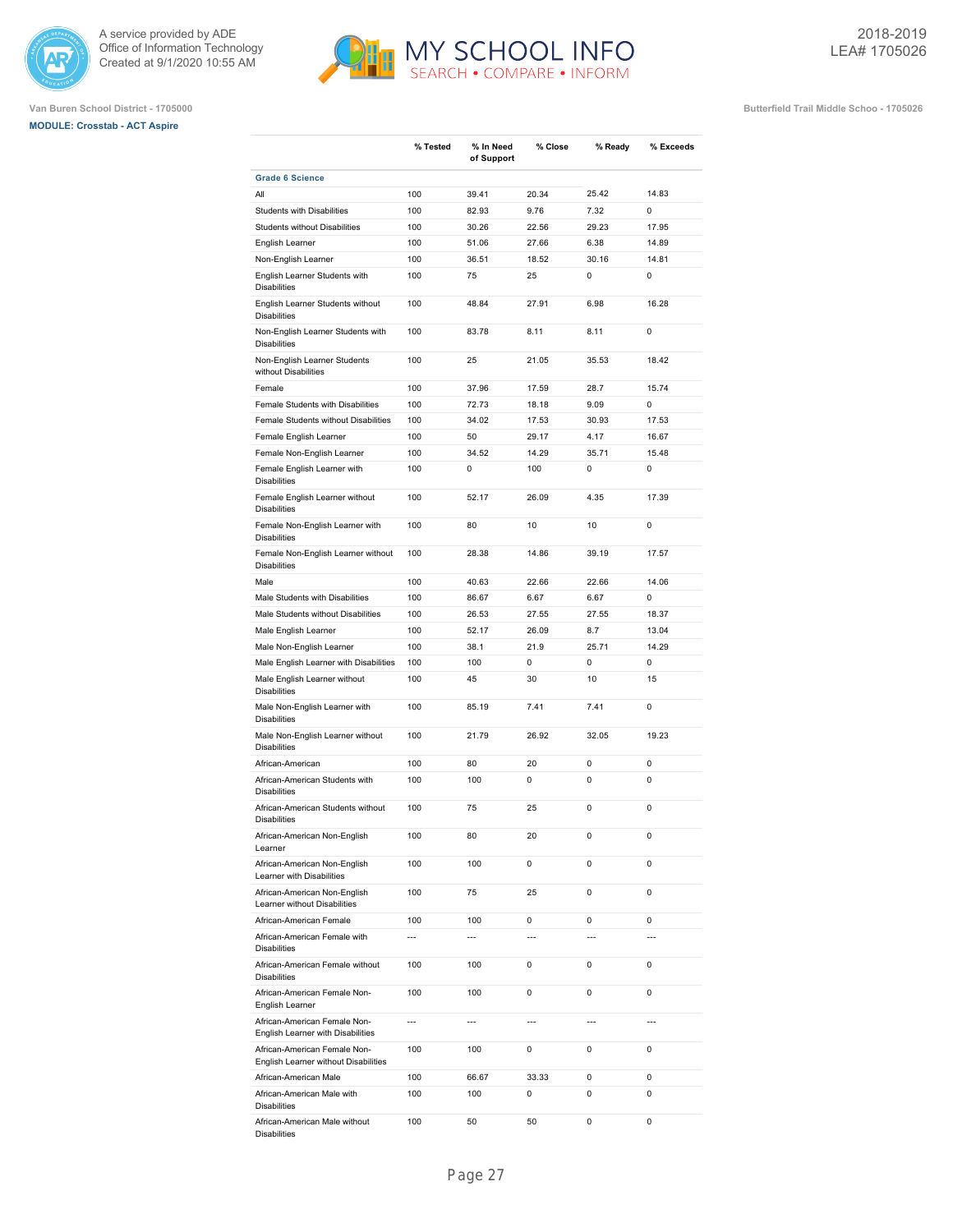



| African-American Male Non-English<br>Learner                      | 100 | 66.67          | 33.33 | 0     | 0     |
|-------------------------------------------------------------------|-----|----------------|-------|-------|-------|
| African-American Male Non-English                                 | 100 | 100            | 0     | 0     | 0     |
| Learner with Disabilities                                         |     |                |       |       |       |
| African-American Male Non-English<br>Learner without Disabilities | 100 | 50             | 50    | 0     | 0     |
| Hispanic                                                          | 100 | 40.98          | 26.23 | 11.48 | 21.31 |
| Hispanic Students with Disabilities                               | 100 | 75             | 25    | 0     | 0     |
| Hispanic Students without Disabilities                            | 100 | 38.6           | 26.32 | 12.28 | 22.81 |
| Hispanic English Learner                                          | 100 | 47.5           | 30    | 5     | 17.5  |
| Hispanic Non-English Learner                                      | 100 | 28.57          | 19.05 | 23.81 | 28.57 |
| Hispanic English Learner with<br><b>Disabilities</b>              | 100 | 66.67          | 33.33 | 0     | 0     |
| Hispanic English Learner without<br><b>Disabilities</b>           | 100 | 45.95          | 29.73 | 5.41  | 18.92 |
| Hispanic Non-English Learner with<br><b>Disabilities</b>          | 100 | 100            | 0     | 0     | 0     |
| Hispanic Non-English Learner without<br><b>Disabilities</b>       | 100 | 25             | 20    | 25    | 30    |
| Hispanic Female                                                   | 100 | 43.75          | 28.13 | 9.38  | 18.75 |
| Hispanic Female with Disabilities                                 | 100 | 50             | 50    | 0     | 0     |
| Hispanic Female without Disabilities                              | 100 | 43.33          | 26.67 | 10    | 20    |
| Hispanic Female English Learner                                   | 100 | 47.83          | 30.43 | 4.35  | 17.39 |
| Hispanic Female Non-English                                       | 100 | 33.33          | 22.22 | 22.22 | 22.22 |
| Learner<br>Hispanic Female English Learner with                   | 100 | 0              | 100   | 0     | 0     |
| <b>Disabilities</b>                                               | 100 | 50             | 27.27 | 4.55  | 18.18 |
| Hispanic Female English Learner<br>without Disabilities           |     |                |       |       |       |
| Hispanic Female Non-English<br>Learner with Disabilities          | 100 | 100            | 0     | 0     | 0     |
| Hispanic Female Non-English<br>Learner without Disabilities       | 100 | 25             | 25    | 25    | 25    |
| Hispanic Male                                                     | 100 | 37.93          | 24.14 | 13.79 | 24.14 |
| Hispanic Male with Disabilities                                   | 100 | 100            | 0     | 0     | 0     |
|                                                                   |     |                |       |       |       |
| Hispanic Male without Disabilities                                | 100 | 33.33          | 25.93 | 14.81 | 25.93 |
| Hispanic Male English Learner                                     | 100 | 47.06          | 29.41 | 5.88  | 17.65 |
| Hispanic Male Non-English Learner                                 | 100 | 25             | 16.67 | 25    | 33.33 |
| Hispanic Male English Learner with<br><b>Disabilities</b>         | 100 | 100            | 0     | 0     | 0     |
| Hispanic Male English Learner<br>without Disabilities             | 100 | 40             | 33.33 | 6.67  | 20    |
| Hispanic Male Non-English Learner<br>with Disabilities            | --- | $\overline{a}$ | ---   | ---   | ---   |
| Hispanic Male Non-English Learner<br>without Disabilities         | 100 | 25             | 16.67 | 25    | 33.33 |
| Caucasian                                                         | 100 | 37.91          | 18.95 | 30.72 | 12.42 |
| Caucasian Students with Disabilities                              | 100 | 82.35          | 8.82  | 8.82  | 0     |
| Caucasian Students without<br><b>Disabilities</b>                 | 100 | 25.21          | 21.85 | 36.97 | 15.97 |
| Caucasian English Learner                                         | 100 | 100            | 0     | 0     | 0     |
| Caucasian Non-English Learner                                     | 100 | 37.09          | 19.21 | 31.13 | 12.58 |
| Caucasian English Learner without<br><b>Disabilities</b>          | 100 | 100            | 0     | 0     | 0     |
| Caucasian Non-English Learner with<br><b>Disabilities</b>         | 100 | 82.35          | 8.82  | 8.82  | 0     |
| Caucasian Non-English Learner<br>without Disabilities             | 100 | 23.93          | 22.22 | 37.61 | 16.24 |
| Caucasian Female                                                  | 100 | 33.82          | 14.71 | 35.29 | 16.18 |
| Caucasian Female with Disabilities                                | 100 | 77.78          | 11.11 | 11.11 | 0     |
| Caucasian Female without Disabilities                             | 100 | 27.12          | 15.25 | 38.98 | 18.64 |
| Caucasian Female Non-English<br>Learner                           | 100 | 33.82          | 14.71 | 35.29 | 16.18 |
| Caucasian Female Non-English<br>Learner with Disabilities         | 100 | 77.78          | 11.11 | 11.11 | 0     |
| Caucasian Female Non-English<br>Learner without Disabilities      | 100 | 27.12          | 15.25 | 38.98 | 18.64 |
| Caucasian Male                                                    | 100 | 41.18          | 22.35 | 27.06 | 9.41  |
| Caucasian Male with Disabilities                                  | 100 | 84             | 8     | 8     | 0     |
| Caucasian Male without Disabilities                               | 100 | 23.33          | 28.33 | 35    | 13.33 |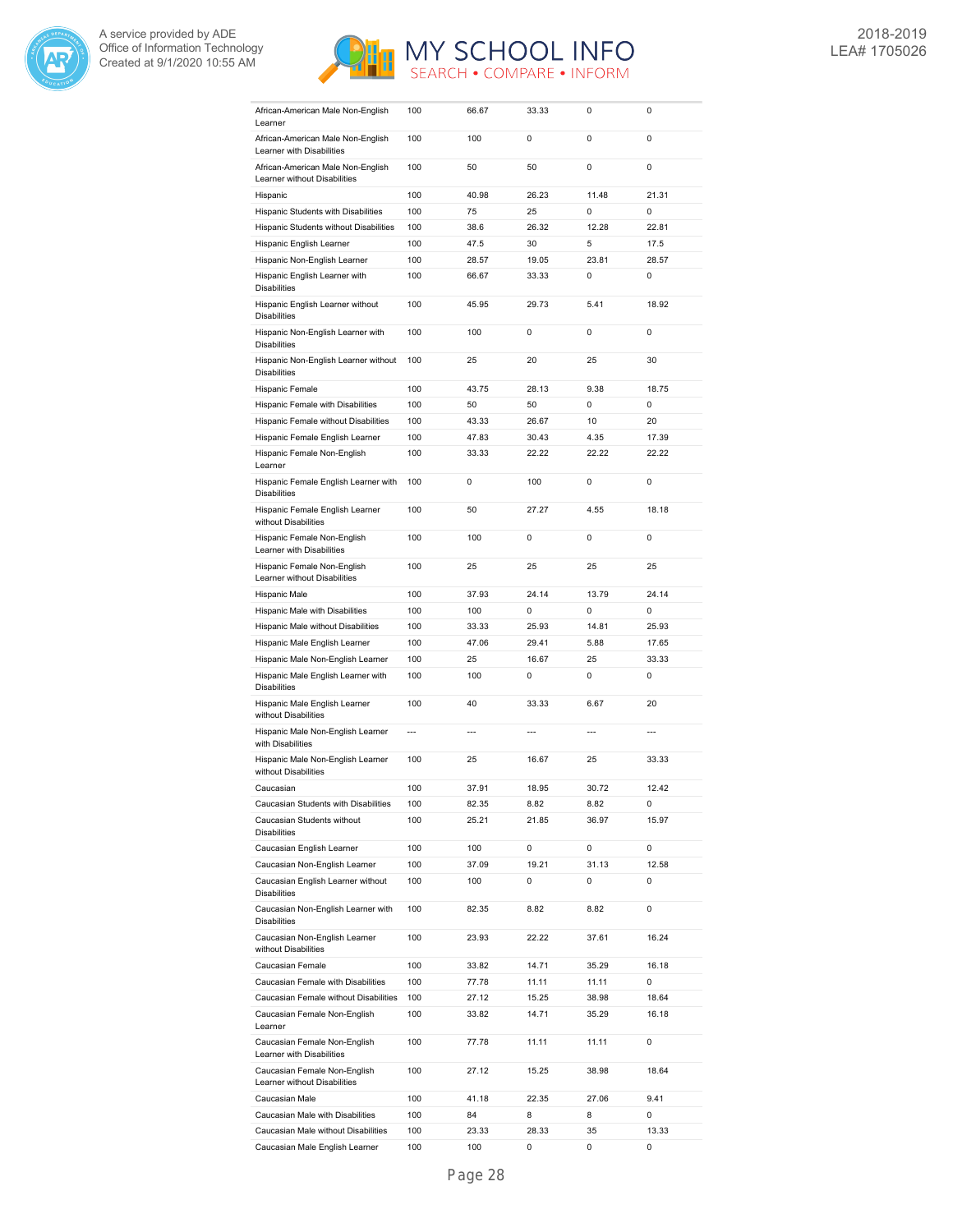



| Caucasian Male Non-English Learner                         | 100 | 39.76 | 22.89 | 27.71 | 9.64  |
|------------------------------------------------------------|-----|-------|-------|-------|-------|
| Caucasian Male English Learner<br>without Disabilities     | 100 | 100   | 0     | 0     | 0     |
| Caucasian Male Non-English Learner<br>with Disabilities    | 100 | 84    | 8     | 8     | 0     |
| Caucasian Male Non-English Learner<br>without Disabilities | 100 | 20.69 | 29.31 | 36.21 | 13.79 |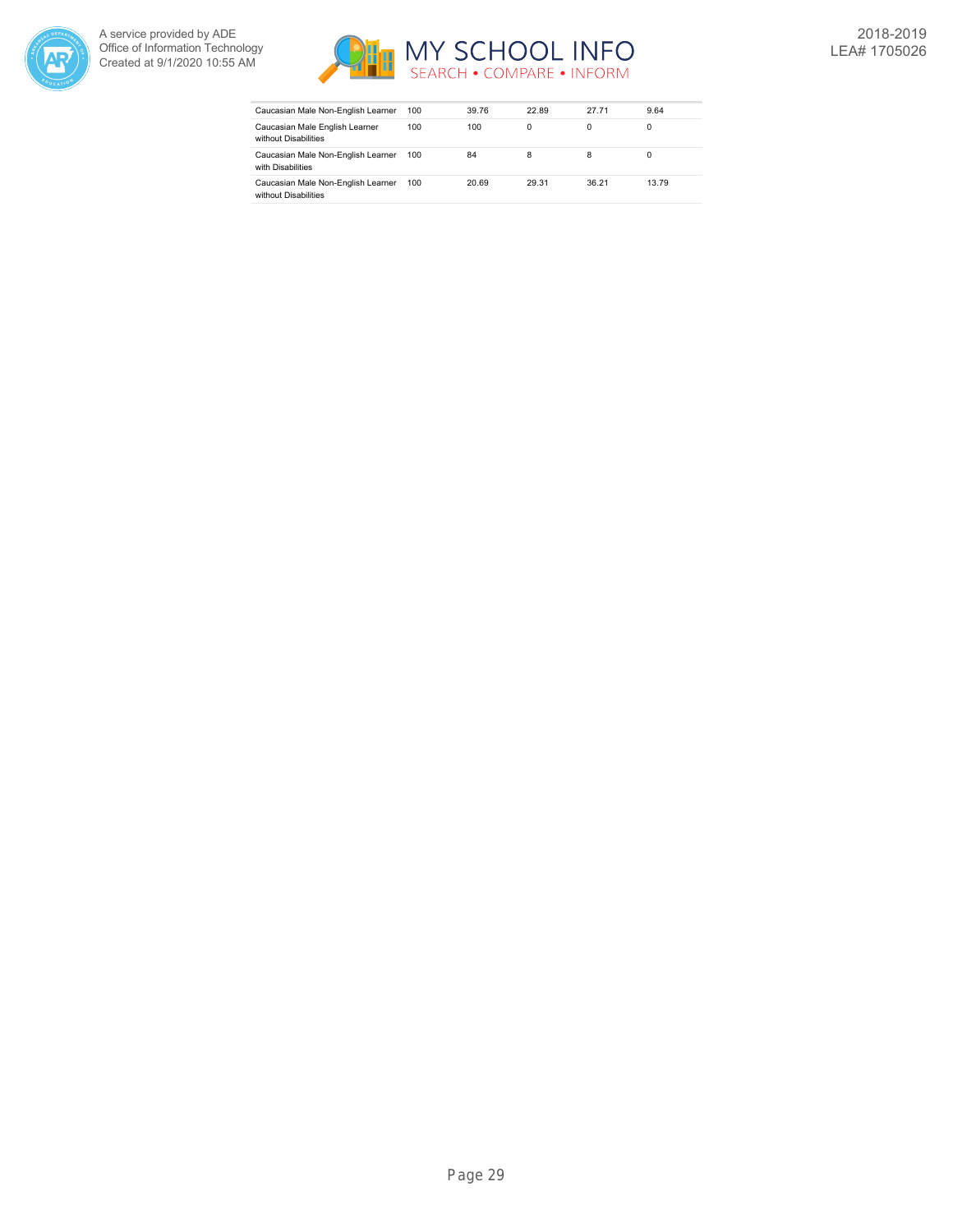





|                                                                              | % Tested | % In Need<br>of Support | % Close | % Ready     | % Exceeds   |
|------------------------------------------------------------------------------|----------|-------------------------|---------|-------------|-------------|
| <b>Grade 7 English Language Arts (ELA)</b>                                   |          |                         |         |             |             |
| All                                                                          | 99.57    | 33.33                   | 20.09   | 21.37       | 25.21       |
| <b>Students with Disabilities</b>                                            | 100      | 89.74                   | 10.26   | 0           | $\Omega$    |
| Students without Disabilities                                                | 99.49    | 22.05                   | 22.05   | 25.64       | 30.26       |
| English Learner                                                              | 100      | 30                      | 32.5    | 25          | 12.5        |
| Non-English Learner                                                          | 99.49    | 34.02                   | 17.53   | 20.62       | 27.84       |
| English Learner Students with<br><b>Disabilities</b>                         | 100      | 87.5                    | 12.5    | 0           | 0           |
| English Learner Students without<br><b>Disabilities</b>                      | 100      | 15.63                   | 37.5    | 31.25       | 15.63       |
| Non-English Learner Students with<br><b>Disabilities</b>                     | 100      | 90.32                   | 9.68    | 0           | $\mathbf 0$ |
| Non-English Learner Students<br>without Disabilities                         | 99.39    | 23.31                   | 19.02   | 24.54       | 33.13       |
| Female                                                                       | 100      | 23.58                   | 21.95   | 19.51       | 34.96       |
| Female Students with Disabilities                                            | 100      | 81.25                   | 18.75   | 0           | 0           |
| Female Students without Disabilities                                         | 100      | 14.95                   | 22.43   | 22.43       | 40.19       |
| Female English Learner                                                       | 100      | 30                      | 35      | 15          | 20          |
| Female Non-English Learner                                                   | 100      | 22.33                   | 19.42   | 20.39       | 37.86       |
| Female English Learner with                                                  | 100      | 80                      | 20      | 0           | 0           |
| <b>Disabilities</b><br>Female English Learner without<br><b>Disabilities</b> | 100      | 13.33                   | 40      | 20          | 26.67       |
| Female Non-English Learner with<br><b>Disabilities</b>                       | 100      | 81.82                   | 18.18   | 0           | 0           |
| Female Non-English Learner without<br><b>Disabilities</b>                    | 100      | 15.22                   | 19.57   | 22.83       | 42.39       |
| Male                                                                         | 99.11    | 44.14                   | 18.02   | 23.42       | 14.41       |
| Male Students with Disabilities                                              | 100      | 95.65                   | 4.35    | 0           | 0           |
| Male Students without Disabilities                                           | 98.88    | 30.68                   | 21.59   | 29.55       | 18.18       |
| Male English Learner                                                         | 100      | 30                      | 30      | 35          | 5           |
| Male Non-English Learner                                                     | 98.91    | 47.25                   | 15.38   | 20.88       | 16.48       |
| Male English Learner with Disabilities                                       | 100      | 100                     | 0       | 0           | $\mathbf 0$ |
| Male English Learner without<br><b>Disabilities</b>                          | 100      | 17.65                   | 35.29   | 41.18       | 5.88        |
| Male Non-English Learner with<br><b>Disabilities</b>                         | 100      | 95                      | 5       | 0           | 0           |
| Male Non-English Learner without<br><b>Disabilities</b>                      | 98.61    | 33.8                    | 18.31   | 26.76       | 21.13       |
| African-American                                                             | 100      | 50                      | 16.67   | 16.67       | 16.67       |
| African-American Students with<br><b>Disabilities</b>                        | 100      | 100                     | 0       | 0           | 0           |
| African-American Students without<br><b>Disabilities</b>                     | 100      | 25                      | 25      | 25          | 25          |
| African-American Non-English<br>Learner                                      | 100      | 50                      | 16.67   | 16.67       | 16.67       |
| African-American Non-English<br>Learner with Disabilities                    | 100      | 100                     | 0       | 0           | $\mathbf 0$ |
| African-American Non-English<br>Learner without Disabilities                 | 100      | 25                      | 25      | 25          | 25          |
| African-American Female                                                      | 100      | 50                      | 25      | 0           | 25          |
| African-American Female with<br><b>Disabilities</b>                          | 100      | 100                     | 0       | 0           | 0           |
| African-American Female without<br><b>Disabilities</b>                       | 100      | 33.33                   | 33.33   | $\mathbf 0$ | 33.33       |
| African-American Female Non-<br>English Learner                              | 100      | 50                      | 25      | 0           | 25          |
| African-American Female Non-<br>English Learner with Disabilities            | 100      | 100                     | 0       | 0           | $\mathbf 0$ |
| African-American Female Non-<br>English Learner without Disabilities         | 100      | 33.33                   | 33.33   | 0           | 33.33       |
| African-American Male                                                        | 100      | 50                      | 0       | 50          | 0           |
| African-American Male with<br><b>Disabilities</b>                            | 100      | 100                     | 0       | 0           | 0           |
| African-American Male without<br><b>Disabilities</b>                         | 100      | 0                       | 0       | 100         | 0           |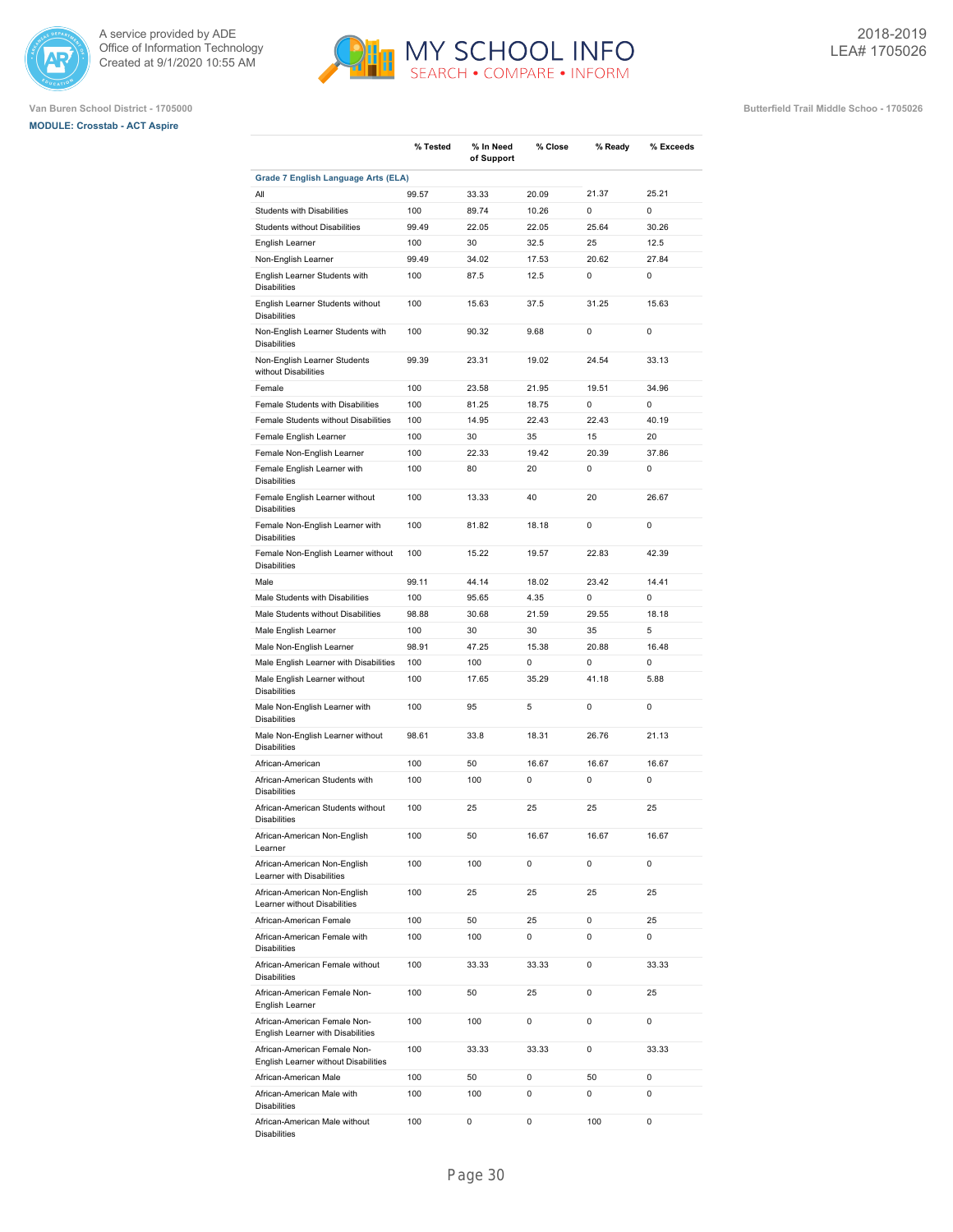



| African-American Male Non-English<br>Learner                      | 100   | 50             | 0     | 50                       | 0     |
|-------------------------------------------------------------------|-------|----------------|-------|--------------------------|-------|
| African-American Male Non-English                                 | 100   | 100            | 0     | 0                        | 0     |
| Learner with Disabilities                                         |       |                |       |                          |       |
| African-American Male Non-English<br>Learner without Disabilities | 100   | 0              | 0     | 100                      | 0     |
| Hispanic                                                          | 100   | 33.93          | 21.43 | 25                       | 19.64 |
| Hispanic Students with Disabilities                               | 100   | 90             | 10    | 0                        | 0     |
| Hispanic Students without Disabilities                            | 100   | 21.74          | 23.91 | 30.43                    | 23.91 |
| Hispanic English Learner                                          | 100   | 33.33          | 27.78 | 25                       | 13.89 |
| Hispanic Non-English Learner                                      | 100   | 35             | 10    | 25                       | 30    |
| Hispanic English Learner with<br><b>Disabilities</b>              | 100   | 87.5           | 12.5  | 0                        | 0     |
| Hispanic English Learner without<br><b>Disabilities</b>           | 100   | 17.86          | 32.14 | 32.14                    | 17.86 |
| Hispanic Non-English Learner with<br><b>Disabilities</b>          | 100   | 100            | 0     | 0                        | 0     |
| Hispanic Non-English Learner without<br><b>Disabilities</b>       | 100   | 27.78          | 11.11 | 27.78                    | 33.33 |
| Hispanic Female                                                   | 100   | 37.04          | 29.63 | 11.11                    | 22.22 |
| Hispanic Female with Disabilities                                 | 100   | 83.33          | 16.67 | 0                        | 0     |
| Hispanic Female without Disabilities                              | 100   | 23.81          | 33.33 | 14.29                    | 28.57 |
| Hispanic Female English Learner                                   | 100   | 31.58          | 31.58 | 15.79                    | 21.05 |
| Hispanic Female Non-English<br>Learner                            | 100   | 50             | 25    | 0                        | 25    |
| Hispanic Female English Learner with<br><b>Disabilities</b>       | 100   | 80             | 20    | 0                        | 0     |
| Hispanic Female English Learner<br>without Disabilities           | 100   | 14.29          | 35.71 | 21.43                    | 28.57 |
| Hispanic Female Non-English<br>Learner with Disabilities          | 100   | 100            | 0     | 0                        | 0     |
| Hispanic Female Non-English<br>Learner without Disabilities       | 100   | 42.86          | 28.57 | 0                        | 28.57 |
| Hispanic Male                                                     | 100   | 31.03          | 13.79 | 37.93                    | 17.24 |
| Hispanic Male with Disabilities                                   | 100   | 100            | 0     | 0                        | 0     |
|                                                                   |       |                |       |                          |       |
| Hispanic Male without Disabilities                                | 100   | 20             | 16    | 44                       | 20    |
| Hispanic Male English Learner                                     | 100   | 35.29          | 23.53 | 35.29                    | 5.88  |
| Hispanic Male Non-English Learner                                 | 100   | 25             | 0     | 41.67                    | 33.33 |
| Hispanic Male English Learner with<br><b>Disabilities</b>         | 100   | 100            | 0     | 0                        | 0     |
| Hispanic Male English Learner<br>without Disabilities             | 100   | 21.43          | 28.57 | 42.86                    | 7.14  |
| Hispanic Male Non-English Learner<br>with Disabilities            | 100   | 100            | 0     | 0                        | 0     |
| Hispanic Male Non-English Learner<br>without Disabilities         | 100   | 18.18          | 0     | 45.45                    | 36.36 |
| Caucasian                                                         | 99.28 | 35.04          | 17.52 | 19.71                    | 27.74 |
| Caucasian Students with Disabilities                              | 100   | 86.96          | 13.04 | 0                        | 0     |
| Caucasian Students without<br><b>Disabilities</b>                 | 99.13 | 24.56          | 18.42 | 23.68                    | 33.33 |
| Caucasian English Learner                                         | ---   | ---            | ---   | $\overline{\phantom{a}}$ | ---   |
| Caucasian Non-English Learner                                     | 99.28 | 35.04          | 17.52 | 19.71                    | 27.74 |
| Caucasian English Learner without<br><b>Disabilities</b>          | ---   | $\overline{a}$ | ---   | ---                      | ---   |
| Caucasian Non-English Learner with<br><b>Disabilities</b>         | 100   | 86.96          | 13.04 | 0                        | 0     |
| Caucasian Non-English Learner<br>without Disabilities             | 99.13 | 24.56          | 18.42 | 23.68                    | 33.33 |
| Caucasian Female                                                  | 100   | 22.54          | 15.49 | 23.94                    | 38.03 |
| Caucasian Female with Disabilities                                | 100   | 77.78          | 22.22 | 0                        | 0     |
| Caucasian Female without Disabilities                             | 100   | 14.52          | 14.52 | 27.42                    | 43.55 |
| Caucasian Female Non-English<br>Learner                           | 100   | 22.54          | 15.49 | 23.94                    | 38.03 |
| Caucasian Female Non-English<br>Learner with Disabilities         | 100   | 77.78          | 22.22 | 0                        | 0     |
| Caucasian Female Non-English<br>Learner without Disabilities      | 100   | 14.52          | 14.52 | 27.42                    | 43.55 |
| Caucasian Male                                                    | 98.51 | 48.48          | 19.7  | 15.15                    | 16.67 |
| Caucasian Male with Disabilities                                  | 100   | 92.86          | 7.14  | 0                        | 0     |
| Caucasian Male without Disabilities                               | 98.11 | 36.54          | 23.08 | 19.23                    | 21.15 |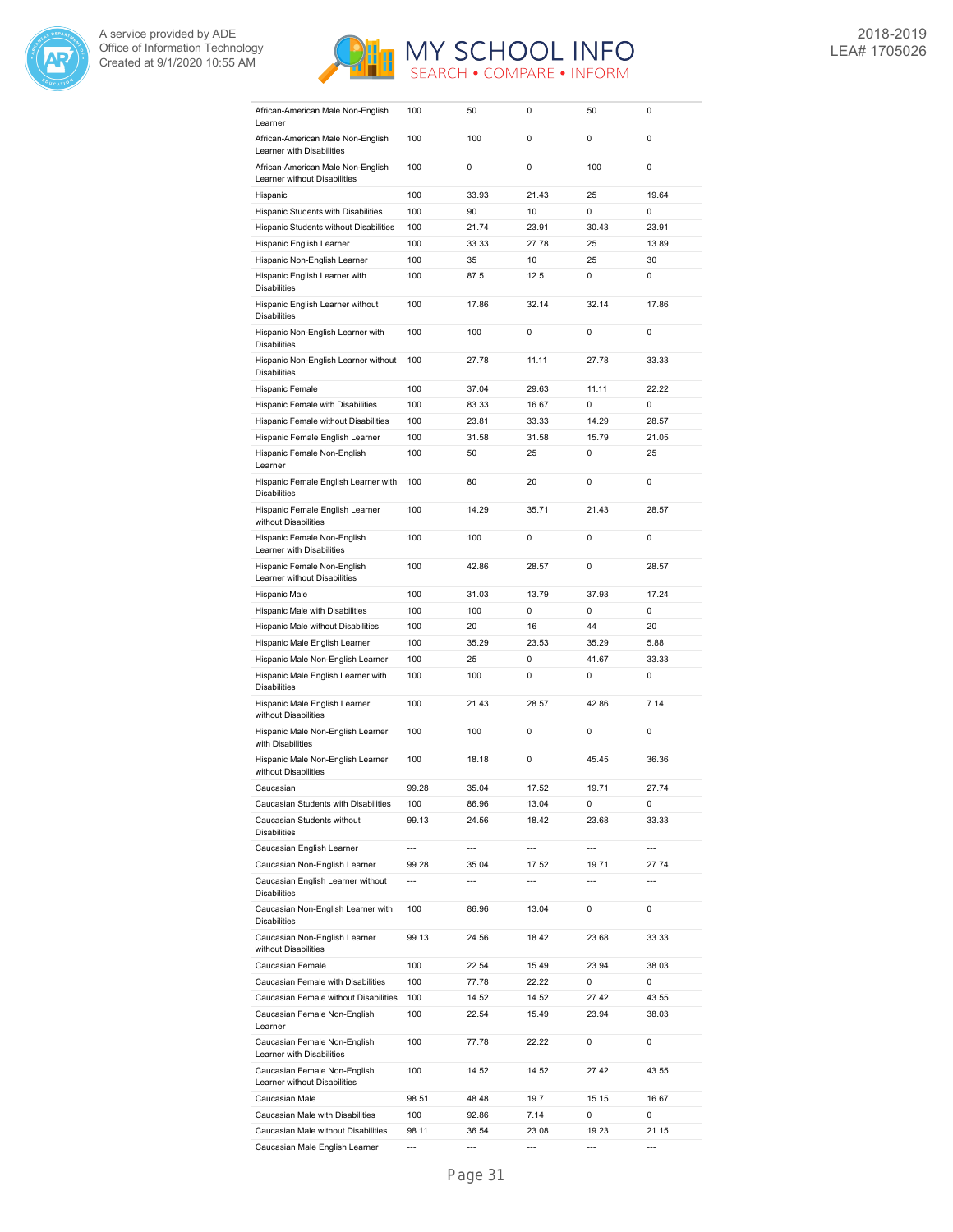



| Caucasian Male Non-English Learner                         | 98.51   | 48.48 | 19.7  | 15.15 | 16.67 |
|------------------------------------------------------------|---------|-------|-------|-------|-------|
| Caucasian Male English Learner<br>without Disabilities     | $- - -$ |       |       |       | ---   |
| Caucasian Male Non-English Learner<br>with Disabilities    | 100     | 92.86 | 7 14  |       | 0     |
| Caucasian Male Non-English Learner<br>without Disabilities | 98.11   | 36.54 | 23.08 | 19.23 | 21.15 |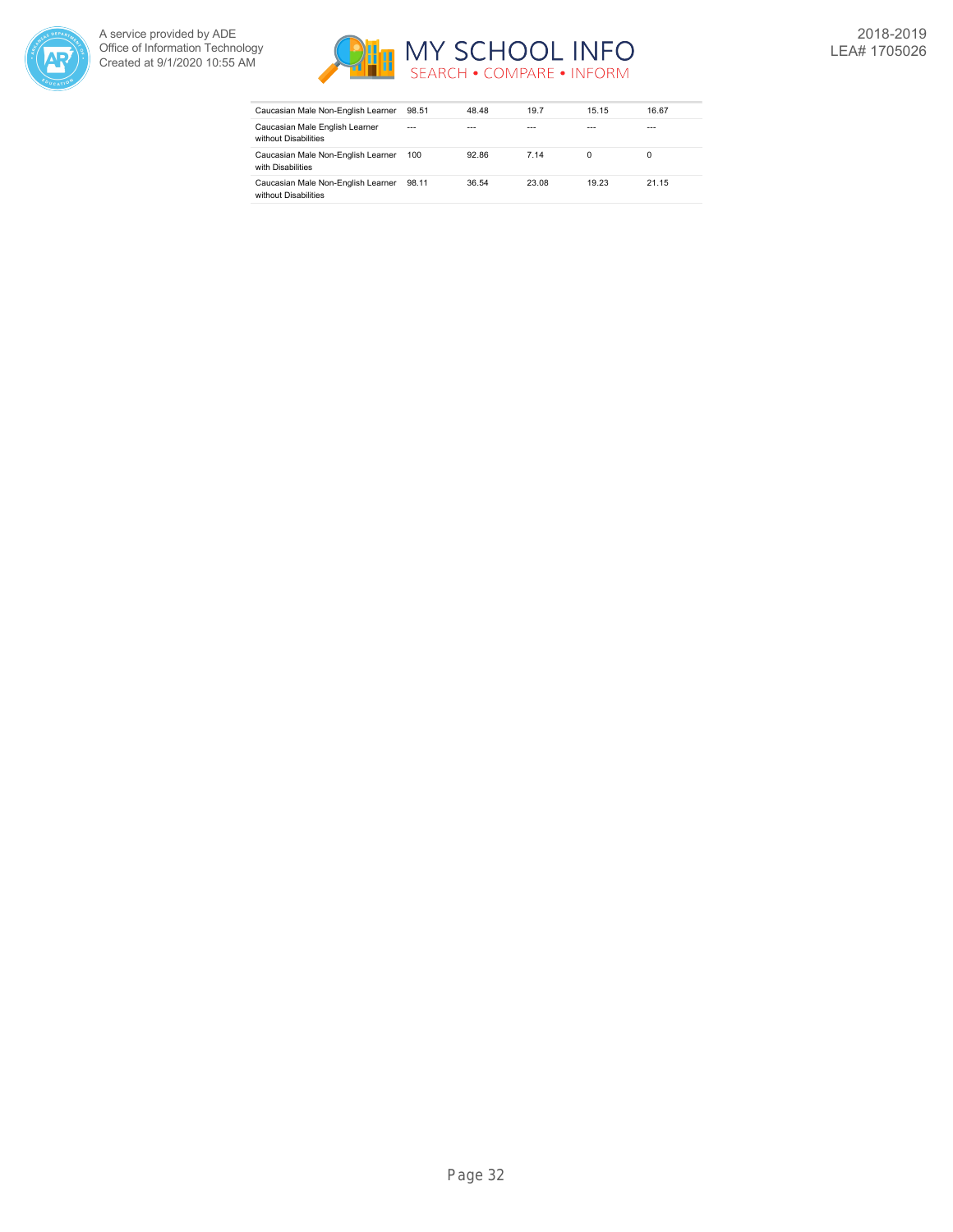





|                                                                      | % Tested | % In Need  | % Close | % Ready | % Exceeds   |
|----------------------------------------------------------------------|----------|------------|---------|---------|-------------|
|                                                                      |          | of Support |         |         |             |
| <b>Grade 7 Mathematics</b>                                           |          |            |         |         |             |
| All                                                                  | 99.57    | 22.65      | 35.9    | 23.5    | 17.95       |
| <b>Students with Disabilities</b>                                    | 100      | 76.92      | 20.51   | 2.56    | 0           |
| <b>Students without Disabilities</b>                                 | 99.49    | 11.79      | 38.97   | 27.69   | 21.54       |
| English Learner                                                      | 100      | 37.5       | 35      | 20      | 7.5         |
| Non-English Learner                                                  | 99.49    | 19.59      | 36.08   | 24.23   | 20.1        |
| English Learner Students with<br><b>Disabilities</b>                 | 100      | 75         | 25      | 0       | $\mathbf 0$ |
| English Learner Students without<br><b>Disabilities</b>              | 100      | 28.13      | 37.5    | 25      | 9.38        |
| Non-English Learner Students with<br><b>Disabilities</b>             | 100      | 77.42      | 19.35   | 3.23    | $\mathbf 0$ |
| Non-English Learner Students<br>without Disabilities                 | 99.39    | 8.59       | 39.26   | 28.22   | 23.93       |
| Female                                                               | 100      | 21.14      | 31.71   | 30.08   | 17.07       |
| Female Students with Disabilities                                    | 100      | 93.75      | 6.25    | 0       | 0           |
| Female Students without Disabilities                                 | 100      | 10.28      | 35.51   | 34.58   | 19.63       |
| Female English Learner                                               | 100      | 40         | 25      | 20      | 15          |
| Female Non-English Learner                                           | 100      | 17.48      | 33.01   | 32.04   | 17.48       |
| Female English Learner with<br><b>Disabilities</b>                   | 100      | 80         | 20      | 0       | 0           |
| Female English Learner without<br><b>Disabilities</b>                | 100      | 26.67      | 26.67   | 26.67   | 20          |
| Female Non-English Learner with<br><b>Disabilities</b>               | 100      | 100        | 0       | 0       | 0           |
| Female Non-English Learner without<br><b>Disabilities</b>            | 100      | 7.61       | 36.96   | 35.87   | 19.57       |
| Male                                                                 | 99.11    | 24.32      | 40.54   | 16.22   | 18.92       |
| Male Students with Disabilities                                      | 100      | 65.22      | 30.43   | 4.35    | 0           |
| Male Students without Disabilities                                   | 98.88    | 13.64      | 43.18   | 19.32   | 23.86       |
| Male English Learner                                                 | 100      | 35         | 45      | 20      | 0           |
| Male Non-English Learner                                             | 98.91    | 21.98      | 39.56   | 15.38   | 23.08       |
| Male English Learner with Disabilities                               | 100      | 66.67      | 33.33   | 0       | 0           |
| Male English Learner without<br><b>Disabilities</b>                  | 100      | 29.41      | 47.06   | 23.53   | $\mathbf 0$ |
| Male Non-English Learner with<br><b>Disabilities</b>                 | 100      | 65         | 30      | 5       | $\mathbf 0$ |
| Male Non-English Learner without<br><b>Disabilities</b>              | 98.61    | 9.86       | 42.25   | 18.31   | 29.58       |
| African-American                                                     | 100      | 50         | 0       | 33.33   | 16.67       |
| African-American Students with<br><b>Disabilities</b>                | 100      | 100        | 0       | 0       | 0           |
| African-American Students without<br><b>Disabilities</b>             | 100      | 25         | 0       | 50      | 25          |
| African-American Non-English<br>Learner                              | 100      | 50         | 0       | 33.33   | 16.67       |
| African-American Non-English<br>Learner with Disabilities            | 100      | 100        | 0       | 0       | 0           |
| African-American Non-English<br>Learner without Disabilities         | 100      | 25         | 0       | 50      | 25          |
| African-American Female                                              | 100      | 50         | 0       | 50      | $\mathbf 0$ |
| African-American Female with<br><b>Disabilities</b>                  | 100      | 100        | 0       | 0       | 0           |
| African-American Female without<br><b>Disabilities</b>               | 100      | 33.33      | 0       | 66.67   | $\mathbf 0$ |
| African-American Female Non-<br>English Learner                      | 100      | 50         | 0       | 50      | $\mathbf 0$ |
| African-American Female Non-<br>English Learner with Disabilities    | 100      | 100        | 0       | 0       | 0           |
| African-American Female Non-<br>English Learner without Disabilities | 100      | 33.33      | 0       | 66.67   | 0           |
| African-American Male                                                | 100      | 50         | 0       | 0       | 50          |
| African-American Male with<br><b>Disabilities</b>                    | 100      | 100        | 0       | 0       | 0           |
| African-American Male without<br><b>Disabilities</b>                 | 100      | 0          | 0       | 0       | 100         |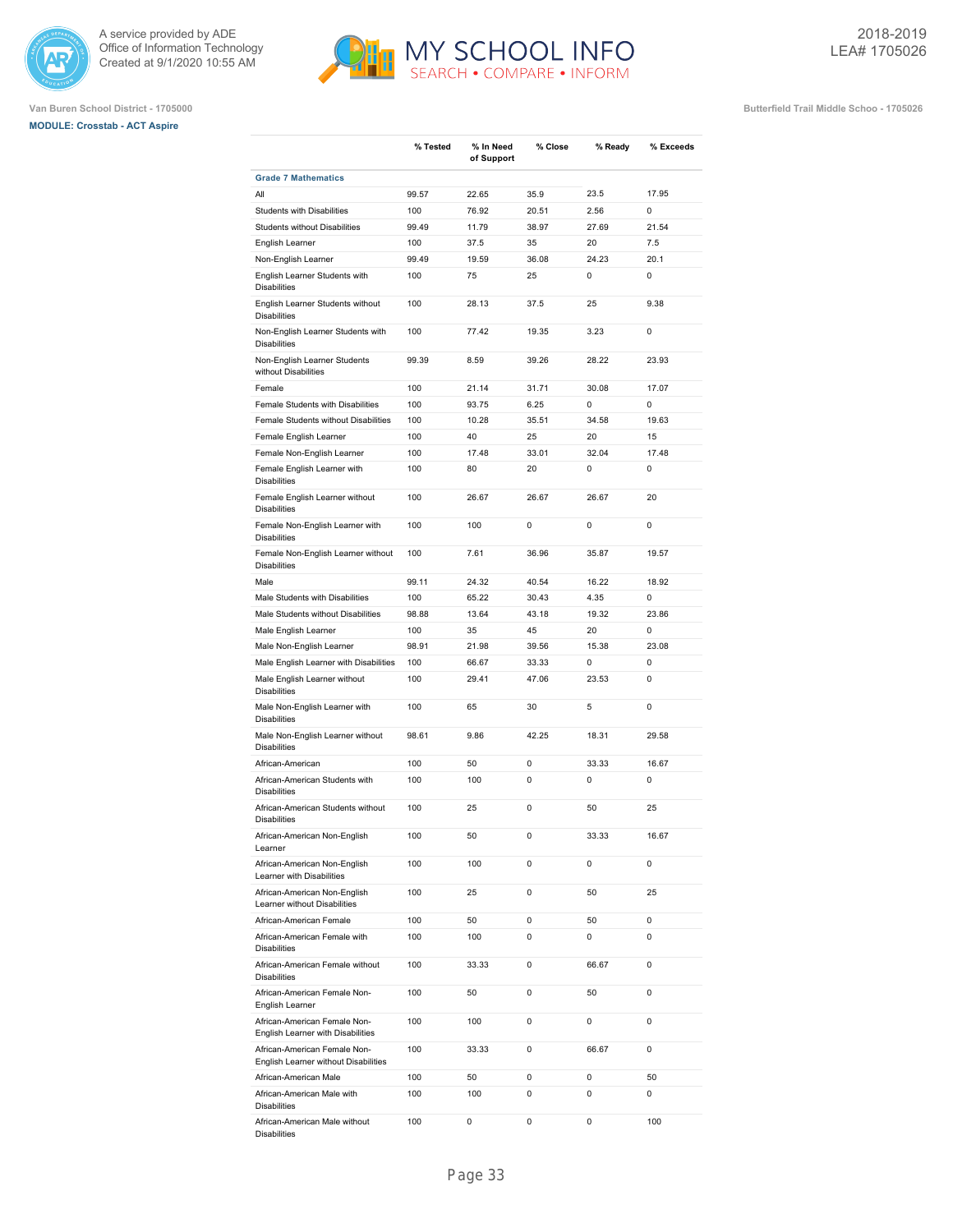



| African-American Male Non-English<br>Learner                   | 100            | 50             | 0              | 0              | 50             |
|----------------------------------------------------------------|----------------|----------------|----------------|----------------|----------------|
| African-American Male Non-English                              | 100            | 100            | 0              | 0              | $\mathbf 0$    |
| Learner with Disabilities<br>African-American Male Non-English | 100            | 0              | 0              | 0              | 100            |
| Learner without Disabilities                                   |                |                |                | 21.43          | 12.5           |
| Hispanic                                                       | 100            | 30.36          | 35.71          |                |                |
| Hispanic Students with Disabilities                            | 100            | 80             | 20             | 0              | 0              |
| Hispanic Students without Disabilities                         | 100            | 19.57          | 39.13          | 26.09          | 15.22          |
| Hispanic English Learner                                       | 100            | 38.89          | 36.11          | 16.67          | 8.33           |
| Hispanic Non-English Learner                                   | 100            | 15             | 35             | 30             | 20             |
| Hispanic English Learner with<br><b>Disabilities</b>           | 100            | 75             | 25             | 0              | 0              |
| Hispanic English Learner without<br><b>Disabilities</b>        | 100            | 28.57          | 39.29          | 21.43          | 10.71          |
| Hispanic Non-English Learner with<br><b>Disabilities</b>       | 100            | 100            | 0              | 0              | $\mathbf 0$    |
| Hispanic Non-English Learner without<br><b>Disabilities</b>    | 100            | 5.56           | 38.89          | 33.33          | 22.22          |
| Hispanic Female                                                | 100            | 33.33          | 33.33          | 14.81          | 18.52          |
| Hispanic Female with Disabilities                              | 100            | 83.33          | 16.67          | 0              | $\mathbf 0$    |
| Hispanic Female without Disabilities                           | 100            | 19.05          | 38.1           | 19.05          | 23.81          |
| Hispanic Female English Learner                                | 100            | 42.11          | 26.32          | 15.79          | 15.79          |
|                                                                | 100            |                | 50             | 12.5           | 25             |
| Hispanic Female Non-English<br>Learner                         |                | 12.5           |                |                |                |
| Hispanic Female English Learner with<br><b>Disabilities</b>    | 100            | 80             | 20             | 0              | 0              |
| Hispanic Female English Learner<br>without Disabilities        | 100            | 28.57          | 28.57          | 21.43          | 21.43          |
| Hispanic Female Non-English<br>Learner with Disabilities       | 100            | 100            | 0              | 0              | $\mathbf 0$    |
| Hispanic Female Non-English<br>Learner without Disabilities    | 100            | 0              | 57.14          | 14.29          | 28.57          |
| Hispanic Male                                                  | 100            | 27.59          | 37.93          | 27.59          | 6.9            |
| Hispanic Male with Disabilities                                | 100            | 75             | 25             | 0              | 0              |
| Hispanic Male without Disabilities                             | 100            | 20             | 40             | 32             | 8              |
| Hispanic Male English Learner                                  | 100            | 35.29          | 47.06          | 17.65          | $\mathbf 0$    |
| Hispanic Male Non-English Learner                              | 100            | 16.67          | 25             | 41.67          | 16.67          |
| Hispanic Male English Learner with                             | 100            | 66.67          | 33.33          | 0              | $\mathbf 0$    |
| <b>Disabilities</b><br>Hispanic Male English Learner           | 100            | 28.57          | 50             | 21.43          | 0              |
| without Disabilities                                           |                |                |                |                | $\mathbf 0$    |
| Hispanic Male Non-English Learner<br>with Disabilities         | 100            | 100            | 0              | 0              |                |
| Hispanic Male Non-English Learner<br>without Disabilities      | 100            | 9.09           | 27.27          | 45.45          | 18.18          |
| Caucasian                                                      | 99.28          | 19.71          | 35.77          | 25.55          | 18.98          |
| Caucasian Students with Disabilities                           | 100            | 73.91          | 21.74          | 4.35           | 0              |
| Caucasian Students without<br><b>Disabilities</b>              | 99.13          | 8.77           | 38.6           | 29.82          | 22.81          |
| Caucasian English Learner                                      | ---            | $\overline{a}$ | $\overline{a}$ | ---            | $\overline{a}$ |
| Caucasian Non-English Learner                                  | 99.28          | 19.71          | 35.77          | 25.55          | 18.98          |
| Caucasian English Learner without<br><b>Disabilities</b>       | $\overline{a}$ | $\overline{a}$ | $\overline{a}$ | $\overline{a}$ | $\overline{a}$ |
| Caucasian Non-English Learner with<br><b>Disabilities</b>      | 100            | 73.91          |                |                | 0              |
| Caucasian Non-English Learner                                  |                |                | 21.74          | 4.35           |                |
| without Disabilities                                           | 99.13          | 8.77           | 38.6           | 29.82          | 22.81          |
| Caucasian Female                                               | 100            | 19.72          | 29.58          | 36.62          | 14.08          |
|                                                                |                |                | 0              | 0              | 0              |
| Caucasian Female with Disabilities                             | 100            | 100            |                |                |                |
| Caucasian Female without Disabilities                          | 100            | 8.06           | 33.87          | 41.94          | 16.13          |
| Caucasian Female Non-English<br>Learner                        | 100            | 19.72          | 29.58          | 36.62          | 14.08          |
| Caucasian Female Non-English<br>Learner with Disabilities      | 100            | 100            | 0              | 0              | $\mathbf 0$    |
| Caucasian Female Non-English<br>Learner without Disabilities   | 100            | 8.06           | 33.87          | 41.94          | 16.13          |
| Caucasian Male                                                 | 98.51          | 19.7           | 42.42          | 13.64          | 24.24          |
| Caucasian Male with Disabilities                               | 100            | 57.14          | 35.71          | 7.14           | 0              |
| Caucasian Male without Disabilities                            | 98.11          | 9.62           | 44.23          | 15.38          | 30.77          |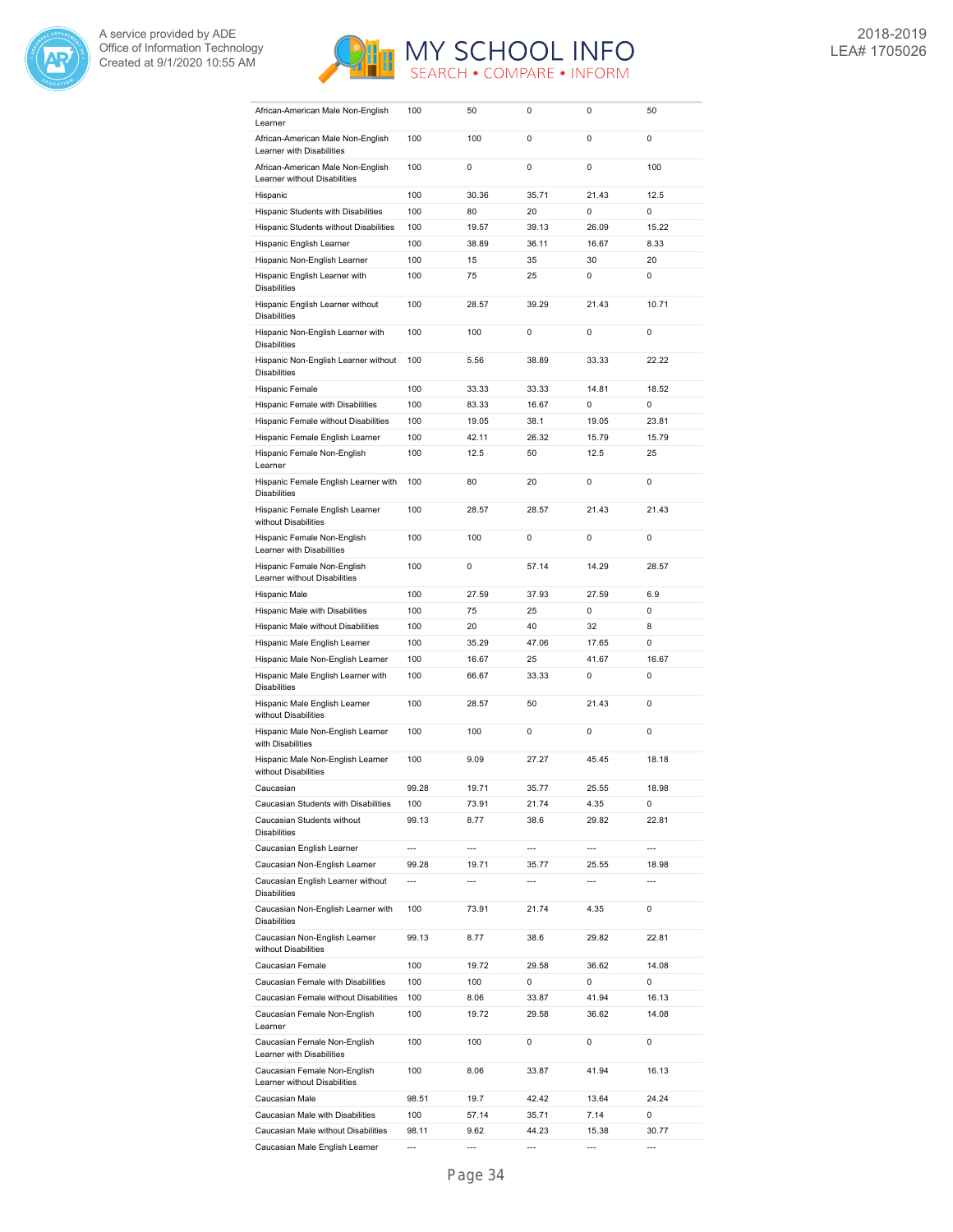



| Caucasian Male Non-English Learner                         | 98.51   | 19.7  | 42.42 | 13.64 | 24.24 |
|------------------------------------------------------------|---------|-------|-------|-------|-------|
| Caucasian Male English Learner<br>without Disabilities     | $- - -$ |       |       |       | ---   |
| Caucasian Male Non-English Learner<br>with Disabilities    | 100     | 57.14 | 35.71 | 7 14  | 0     |
| Caucasian Male Non-English Learner<br>without Disabilities | 98.11   | 9.62  | 44.23 | 15.38 | 30.77 |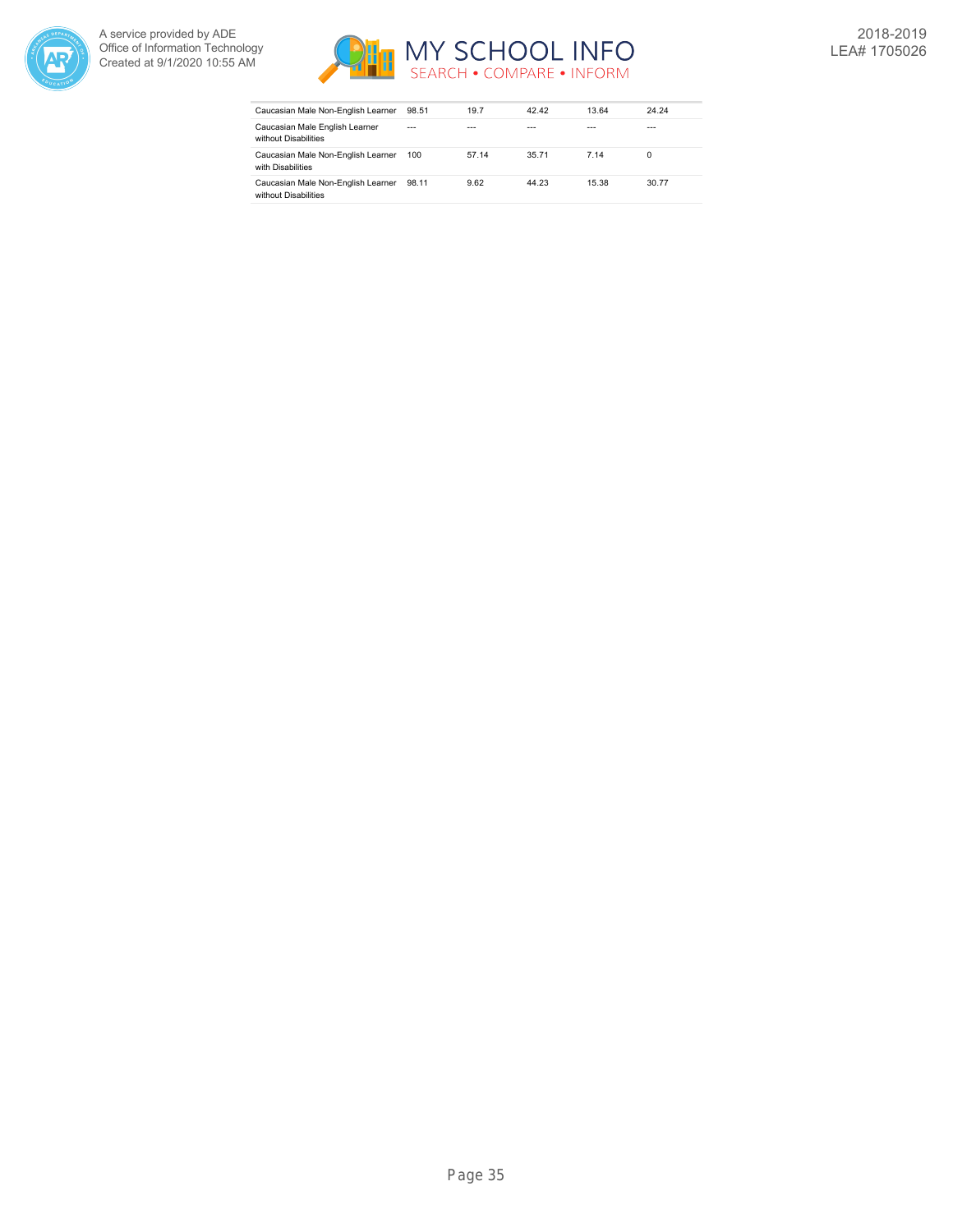

# **MODULE: Crosstab - ACT Aspire**



**% Close % Ready % Exceeds**

**% Tested % In Need**

**Van Buren School District - 1705000 Butterfield Trail Middle Schoo - 1705026**

|                                                                      |       | of Support |       |       |             |
|----------------------------------------------------------------------|-------|------------|-------|-------|-------------|
| <b>Grade 7 Science</b>                                               |       |            |       |       |             |
| All                                                                  | 99.57 | 37.18      | 23.93 | 19.66 | 19.23       |
| <b>Students with Disabilities</b>                                    | 100   | 84.62      | 15.38 | 0     | 0           |
| Students without Disabilities                                        | 99.49 | 27.69      | 25.64 | 23.59 | 23.08       |
| English Learner                                                      | 100   | 35         | 37.5  | 17.5  | 10          |
| Non-English Learner                                                  | 99.49 | 37.63      | 21.13 | 20.1  | 21.13       |
| English Learner Students with<br><b>Disabilities</b>                 | 100   | 75         | 25    | 0     | 0           |
| English Learner Students without<br><b>Disabilities</b>              | 100   | 25         | 40.63 | 21.88 | 12.5        |
| Non-English Learner Students with<br><b>Disabilities</b>             | 100   | 87.1       | 12.9  | 0     | $\pmb{0}$   |
| Non-English Learner Students<br>without Disabilities                 | 99.39 | 28.22      | 22.7  | 23.93 | 25.15       |
| Female                                                               | 100   | 32.52      | 21.95 | 22.76 | 22.76       |
| Female Students with Disabilities                                    | 100   | 81.25      | 18.75 | 0     | 0           |
| Female Students without Disabilities                                 | 100   | 25.23      | 22.43 | 26.17 | 26.17       |
| Female English Learner                                               | 100   | 35         | 35    | 10    | 20          |
| Female Non-English Learner                                           | 100   | 32.04      | 19.42 | 25.24 | 23.3        |
| Female English Learner with                                          | 100   | 60         | 40    | 0     | 0           |
| <b>Disabilities</b>                                                  | 100   | 26.67      | 33.33 | 13.33 | 26.67       |
| Female English Learner without<br><b>Disabilities</b>                |       |            |       |       |             |
| Female Non-English Learner with<br><b>Disabilities</b>               | 100   | 90.91      | 9.09  | 0     | 0           |
| Female Non-English Learner without<br><b>Disabilities</b>            | 100   | 25         | 20.65 | 28.26 | 26.09       |
| Male                                                                 | 99.11 | 42.34      | 26.13 | 16.22 | 15.32       |
| Male Students with Disabilities                                      | 100   | 86.96      | 13.04 | 0     | 0           |
| Male Students without Disabilities                                   | 98.88 | 30.68      | 29.55 | 20.45 | 19.32       |
| Male English Learner                                                 | 100   | 35         | 40    | 25    | 0           |
| Male Non-English Learner                                             | 98.91 | 43.96      | 23.08 | 14.29 | 18.68       |
| Male English Learner with Disabilities                               | 100   | 100        | 0     | 0     | $\mathbf 0$ |
| Male English Learner without<br><b>Disabilities</b>                  | 100   | 23.53      | 47.06 | 29.41 | 0           |
| Male Non-English Learner with<br><b>Disabilities</b>                 | 100   | 85         | 15    | 0     | 0           |
| Male Non-English Learner without<br><b>Disabilities</b>              | 98.61 | 32.39      | 25.35 | 18.31 | 23.94       |
| African-American                                                     | 100   | 66.67      | 0     | 33.33 | 0           |
| African-American Students with<br><b>Disabilities</b>                | 100   | 100        | 0     | 0     | 0           |
| African-American Students without<br><b>Disabilities</b>             | 100   | 50         | 0     | 50    | 0           |
| African-American Non-English<br>Learner                              | 100   | 66.67      | 0     | 33.33 | 0           |
| African-American Non-English<br>Learner with Disabilities            | 100   | 100        | 0     | 0     | 0           |
| African-American Non-English<br>Learner without Disabilities         | 100   | 50         | 0     | 50    | 0           |
| African-American Female                                              | 100   | 75         | 0     | 25    | 0           |
| African-American Female with<br><b>Disabilities</b>                  | 100   | 100        | 0     | 0     | 0           |
| African-American Female without<br><b>Disabilities</b>               | 100   | 66.67      | 0     | 33.33 | 0           |
| African-American Female Non-<br>English Learner                      | 100   | 75         | 0     | 25    | 0           |
| African-American Female Non-<br>English Learner with Disabilities    | 100   | 100        | 0     | 0     | 0           |
| African-American Female Non-<br>English Learner without Disabilities | 100   | 66.67      | 0     | 33.33 | 0           |
| African-American Male                                                | 100   | 50         | 0     | 50    | 0           |
| African-American Male with<br><b>Disabilities</b>                    | 100   | 100        | 0     | 0     | 0           |

African-American Male without Disabilities

100 0 0 100 0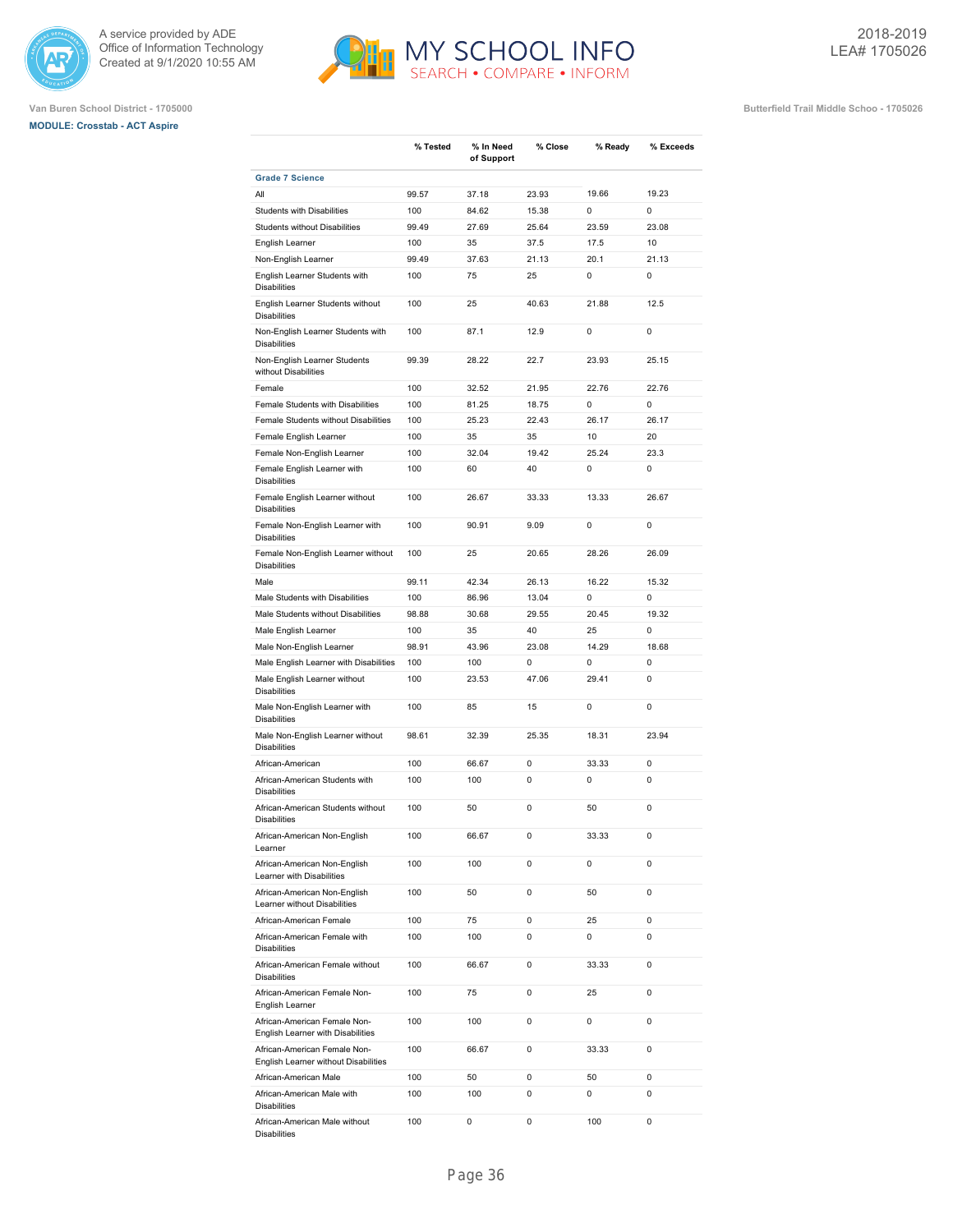



| African-American Male Non-English<br>Learner                      | 100            | 50             | 0              | 50             | 0              |
|-------------------------------------------------------------------|----------------|----------------|----------------|----------------|----------------|
| African-American Male Non-English                                 | 100            | 100            | 0              | 0              | 0              |
| Learner with Disabilities                                         |                |                |                |                |                |
| African-American Male Non-English<br>Learner without Disabilities | 100            | 0              | 0              | 100            | 0              |
| Hispanic                                                          | 100            | 33.93          | 33.93          | 17.86          | 14.29          |
| Hispanic Students with Disabilities                               | 100            | 80             | 20             | 0              | 0              |
| Hispanic Students without Disabilities                            | 100            | 23.91          | 36.96          | 21.74          | 17.39          |
| Hispanic English Learner                                          | 100            | 33.33          | 38.89          | 16.67          | 11.11          |
| Hispanic Non-English Learner                                      | 100            | 35             | 25             | 20             | 20             |
| Hispanic English Learner with<br><b>Disabilities</b>              | 100            | 75             | 25             | 0              | 0              |
| Hispanic English Learner without<br><b>Disabilities</b>           | 100            | 21.43          | 42.86          | 21.43          | 14.29          |
| Hispanic Non-English Learner with<br><b>Disabilities</b>          | 100            | 100            | 0              | 0              | 0              |
| Hispanic Non-English Learner without<br><b>Disabilities</b>       | 100            | 27.78          | 27.78          | 22.22          | 22.22          |
| Hispanic Female                                                   | 100            | 40.74          | 29.63          | 7.41           | 22.22          |
| Hispanic Female with Disabilities                                 | 100            | 66.67          | 33.33          | 0              | 0              |
| Hispanic Female without Disabilities                              | 100            | 33.33          | 28.57          | 9.52           | 28.57          |
| Hispanic Female English Learner                                   | 100            | 36.84          | 36.84          | 5.26           | 21.05          |
| Hispanic Female Non-English<br>Learner                            | 100            | 50             | 12.5           | 12.5           | 25             |
| Hispanic Female English Learner with<br><b>Disabilities</b>       | 100            | 60             | 40             | 0              | 0              |
| Hispanic Female English Learner<br>without Disabilities           | 100            | 28.57          | 35.71          | 7.14           | 28.57          |
| Hispanic Female Non-English<br>Learner with Disabilities          | 100            | 100            | 0              | 0              | 0              |
| Hispanic Female Non-English<br>Learner without Disabilities       | 100            | 42.86          | 14.29          | 14.29          | 28.57          |
| Hispanic Male                                                     | 100            | 27.59          | 37.93          | 27.59          | 6.9            |
| Hispanic Male with Disabilities                                   | 100            | 100            | 0              | 0              | 0              |
|                                                                   |                |                |                |                |                |
| Hispanic Male without Disabilities                                | 100            | 16             | 44             | 32             | 8              |
| Hispanic Male English Learner                                     | 100            | 29.41          | 41.18          | 29.41          | 0              |
| Hispanic Male Non-English Learner                                 | 100            | 25             | 33.33          | 25             | 16.67          |
| Hispanic Male English Learner with<br><b>Disabilities</b>         | 100            | 100            | 0              | 0              | 0              |
| Hispanic Male English Learner<br>without Disabilities             | 100            | 14.29          | 50             | 35.71          | 0              |
| Hispanic Male Non-English Learner<br>with Disabilities            | 100            | 100            | 0              | 0              | 0              |
| Hispanic Male Non-English Learner<br>without Disabilities         | 100            | 18.18          | 36.36          | 27.27          | 18.18          |
| Caucasian                                                         | 99.28          | 37.23          | 21.17          | 20.44          | 21.17          |
| Caucasian Students with Disabilities                              | 100            | 82.61          | 17.39          | 0              | 0              |
| Caucasian Students without<br><b>Disabilities</b>                 | 99.13          | 28.07          | 21.93          | 24.56          | 25.44          |
| Caucasian English Learner                                         | $\overline{a}$ | $\overline{a}$ | $\overline{a}$ | ---            | $\overline{a}$ |
| Caucasian Non-English Learner                                     | 99.28          | 37.23          | 21.17          | 20.44          | 21.17          |
| Caucasian English Learner without<br><b>Disabilities</b>          | $\overline{a}$ | $---$          | $\overline{a}$ | $\overline{a}$ | $\overline{a}$ |
| Caucasian Non-English Learner with<br><b>Disabilities</b>         | 100            | 82.61          | 17.39          | 0              | 0              |
| Caucasian Non-English Learner<br>without Disabilities             | 99.13          | 28.07          | 21.93          | 24.56          | 25.44          |
| Caucasian Female                                                  | 100            | 30.99          | 19.72          | 29.58          | 19.72          |
| Caucasian Female with Disabilities                                | 100            | 88.89          | 11.11          | 0              | 0              |
| Caucasian Female without Disabilities                             | 100            | 22.58          | 20.97          | 33.87          | 22.58          |
| Caucasian Female Non-English<br>Learner                           | 100            | 30.99          | 19.72          | 29.58          | 19.72          |
| Caucasian Female Non-English<br>Learner with Disabilities         | 100            | 88.89          | 11.11          | 0              | 0              |
| Caucasian Female Non-English<br>Learner without Disabilities      | 100            | 22.58          | 20.97          | 33.87          | 22.58          |
| Caucasian Male                                                    | 98.51          | 43.94          | 22.73          | 10.61          | 22.73          |
| Caucasian Male with Disabilities                                  | 100            | 78.57          | 21.43          | 0              | 0              |
| Caucasian Male without Disabilities                               | 98.11          | 34.62          | 23.08          | 13.46          | 28.85          |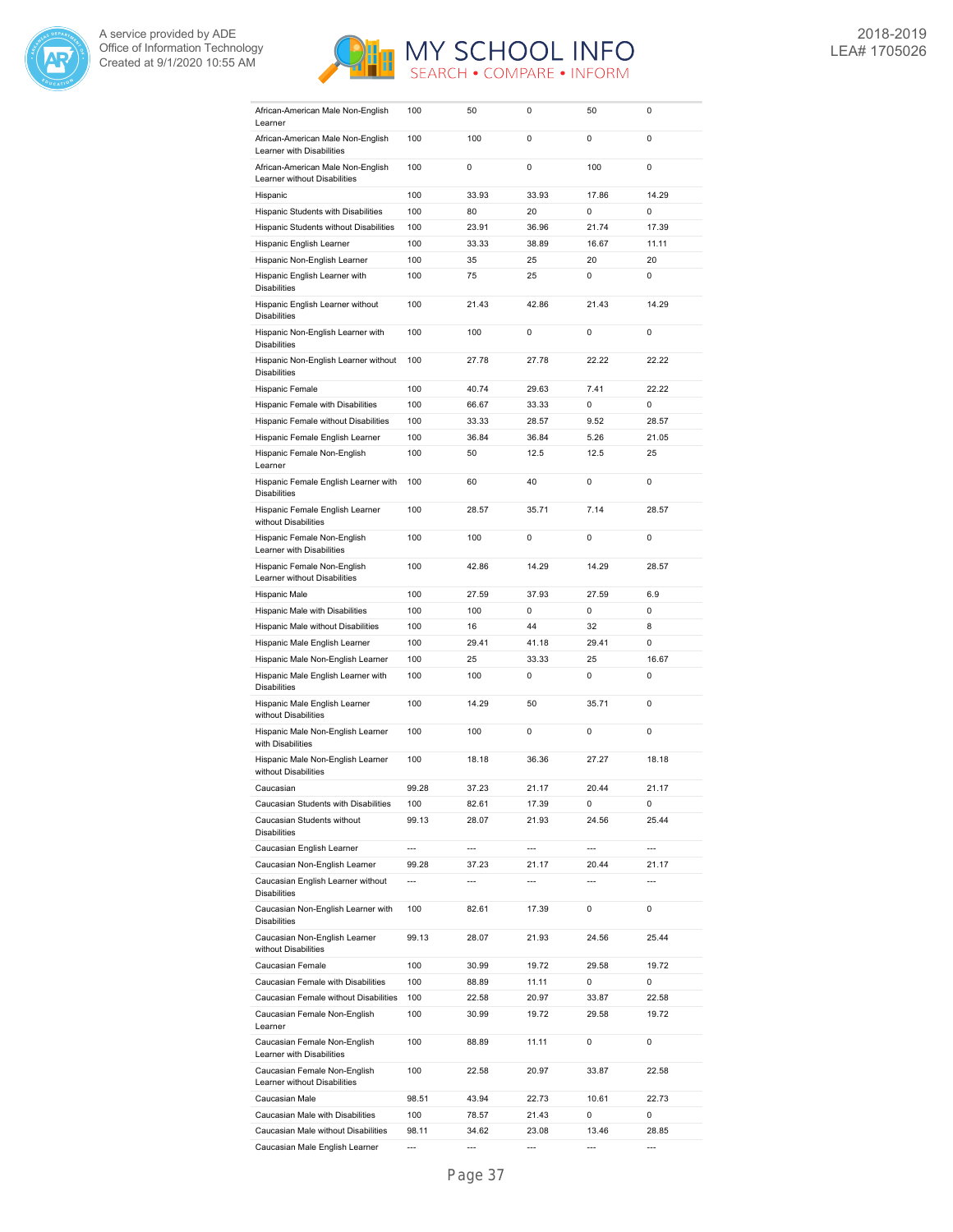



| Caucasian Male Non-English Learner                         | 98.51   | 43.94 | 22.73 | 10.61        | 22.73 |
|------------------------------------------------------------|---------|-------|-------|--------------|-------|
| Caucasian Male English Learner<br>without Disabilities     | $- - -$ |       |       |              | ---   |
| Caucasian Male Non-English Learner<br>with Disabilities    | 100     | 78.57 | 21.43 | <sup>0</sup> |       |
| Caucasian Male Non-English Learner<br>without Disabilities | 98.11   | 34.62 | 23.08 | 13.46        | 28.85 |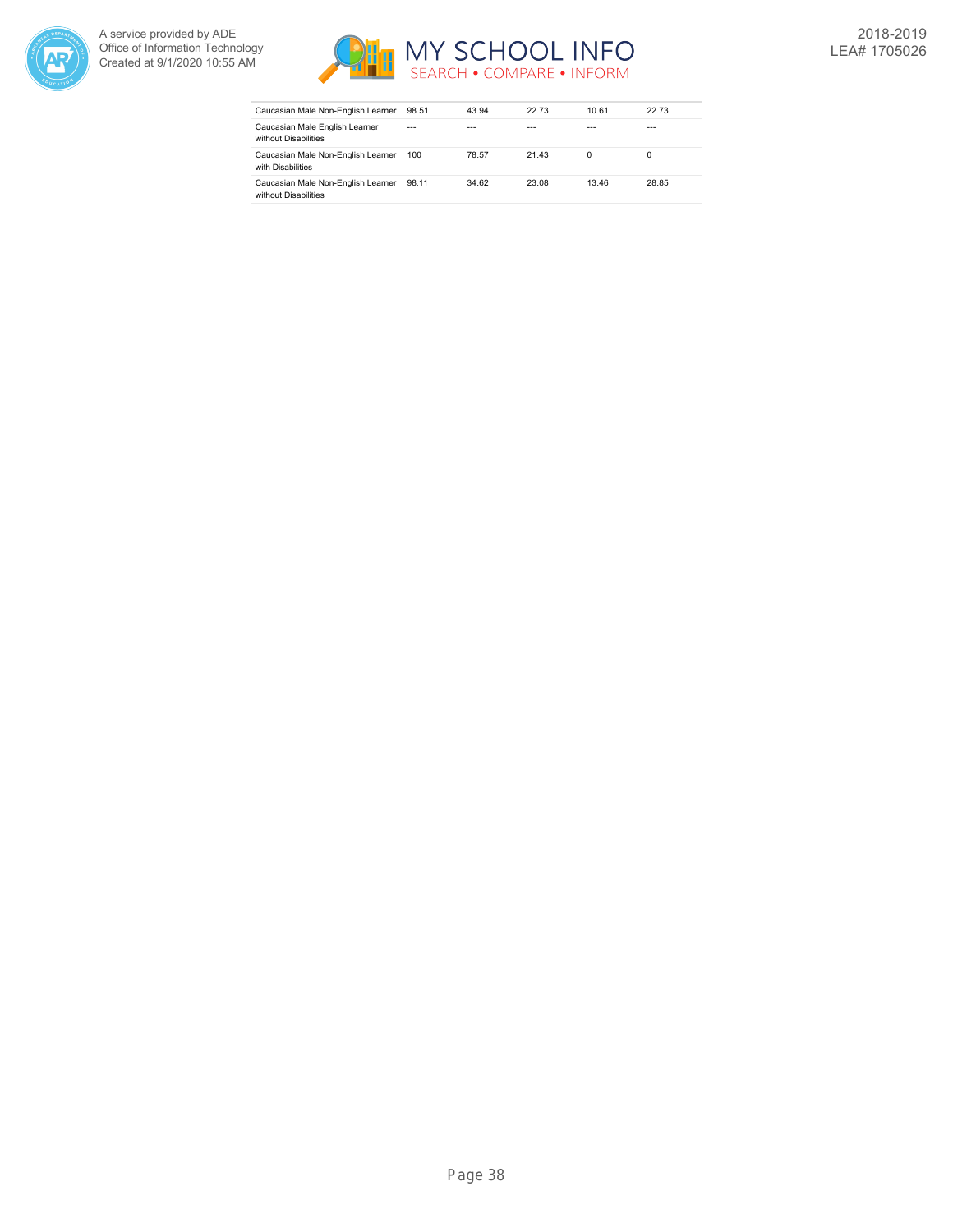





|                                                                      | % Tested       | % In Need<br>of Support | % Close | % Ready        | % Exceeds      |
|----------------------------------------------------------------------|----------------|-------------------------|---------|----------------|----------------|
| Grade 8 English Language Arts (ELA)                                  |                |                         |         |                |                |
| All                                                                  | 99.58          | 34.45                   | 21.43   | 19.33          | 24.79          |
| <b>Students with Disabilities</b>                                    | 100            | 85.29                   | 14.71   | 0              | $\mathbf 0$    |
| <b>Students without Disabilities</b>                                 | 99.51          | 25.98                   | 22.55   | 22.55          | 28.92          |
| English Learner                                                      | 100            | 47.73                   | 13.64   | 25             | 13.64          |
| Non-English Learner                                                  | 99.49          | 31.44                   | 23.2    | 18.04          | 27.32          |
| English Learner Students with<br><b>Disabilities</b>                 | 100            | 100                     | 0       | 0              | $\mathbf 0$    |
| English Learner Students without<br><b>Disabilities</b>              | 100            | 46.51                   | 13.95   | 25.58          | 13.95          |
| Non-English Learner Students with<br><b>Disabilities</b>             | 100            | 84.85                   | 15.15   | 0              | $\mathbf 0$    |
| Non-English Learner Students<br>without Disabilities                 | 99.38          | 20.5                    | 24.84   | 21.74          | 32.92          |
| Female                                                               | 99.04          | 27.18                   | 19.42   | 24.27          | 29.13          |
| Female Students with Disabilities                                    | 100            | 85.71                   | 14.29   | 0              | 0              |
| Female Students without Disabilities                                 | 98.89          | 17.98                   | 20.22   | 28.09          | 33.71          |
| Female English Learner                                               | 100            | 39.13                   | 17.39   | 21.74          | 21.74          |
| Female Non-English Learner                                           | 98.77          | 23.75                   | 20      | 25             | 31.25          |
| Female English Learner with                                          | ---            | $\overline{a}$          | ---     | $\overline{a}$ | $\overline{a}$ |
| <b>Disabilities</b>                                                  |                |                         |         |                |                |
| Female English Learner without<br><b>Disabilities</b>                | 100            | 39.13                   | 17.39   | 21.74          | 21.74          |
| Female Non-English Learner with<br><b>Disabilities</b>               | 100            | 85.71                   | 14.29   | $\mathbf 0$    | 0              |
| Female Non-English Learner without<br><b>Disabilities</b>            | 98.51          | 10.61                   | 21.21   | 30.3           | 37.88          |
| Male                                                                 | 100            | 40                      | 22.96   | 15.56          | 21.48          |
| Male Students with Disabilities                                      | 100            | 85                      | 15      | 0              | $\mathbf 0$    |
| Male Students without Disabilities                                   | 100            | 32.17                   | 24.35   | 18.26          | 25.22          |
| Male English Learner                                                 | 100            | 57.14                   | 9.52    | 28.57          | 4.76           |
| Male Non-English Learner                                             | 100            | 36.84                   | 25.44   | 13.16          | 24.56          |
| Male English Learner with Disabilities                               | 100            | 100                     | 0       | 0              | $\mathbf 0$    |
| Male English Learner without<br><b>Disabilities</b>                  | 100            | 55                      | 10      | 30             | 5              |
| Male Non-English Learner with<br><b>Disabilities</b>                 | 100            | 84.21                   | 15.79   | 0              | $\mathbf 0$    |
| Male Non-English Learner without<br><b>Disabilities</b>              | 100            | 27.37                   | 27.37   | 15.79          | 29.47          |
| African-American                                                     | 100            | 33.33                   | 0       | 66.67          | 0              |
| African-American Students with<br><b>Disabilities</b>                | 100            | 100                     | 0       | 0              | $\mathbf 0$    |
| African-American Students without<br><b>Disabilities</b>             | 100            | 20                      | 0       | 80             | 0              |
| African-American Non-English<br>Learner                              | 100            | 33.33                   | 0       | 66.67          | 0              |
| African-American Non-English<br>Learner with Disabilities            | 100            | 100                     | 0       | 0              | 0              |
| African-American Non-English<br>Learner without Disabilities         | 100            | 20                      | 0       | 80             | 0              |
| African-American Female                                              | 100            | 0                       | 0       | 100            | $\mathbf 0$    |
| African-American Female with<br><b>Disabilities</b>                  | ---            | $\overline{a}$          | ---     | $\overline{a}$ |                |
| African-American Female without<br><b>Disabilities</b>               | 100            | 0                       | 0       | 100            | $\mathbf 0$    |
| African-American Female Non-<br>English Learner                      | 100            | 0                       | 0       | 100            | $\mathbf 0$    |
| African-American Female Non-<br>English Learner with Disabilities    | $\overline{a}$ | $\overline{a}$          | ---     | $\overline{a}$ | $\overline{a}$ |
| African-American Female Non-<br>English Learner without Disabilities | 100            | 0                       | 0       | 100            | $\mathbf 0$    |
| African-American Male                                                | 100            | 66.67                   | 0       | 33.33          | $\mathbf 0$    |
| African-American Male with<br><b>Disabilities</b>                    | 100            | 100                     | 0       | 0              | $\mathbf 0$    |
| African-American Male without<br><b>Disabilities</b>                 | 100            | 50                      | 0       | 50             | 0              |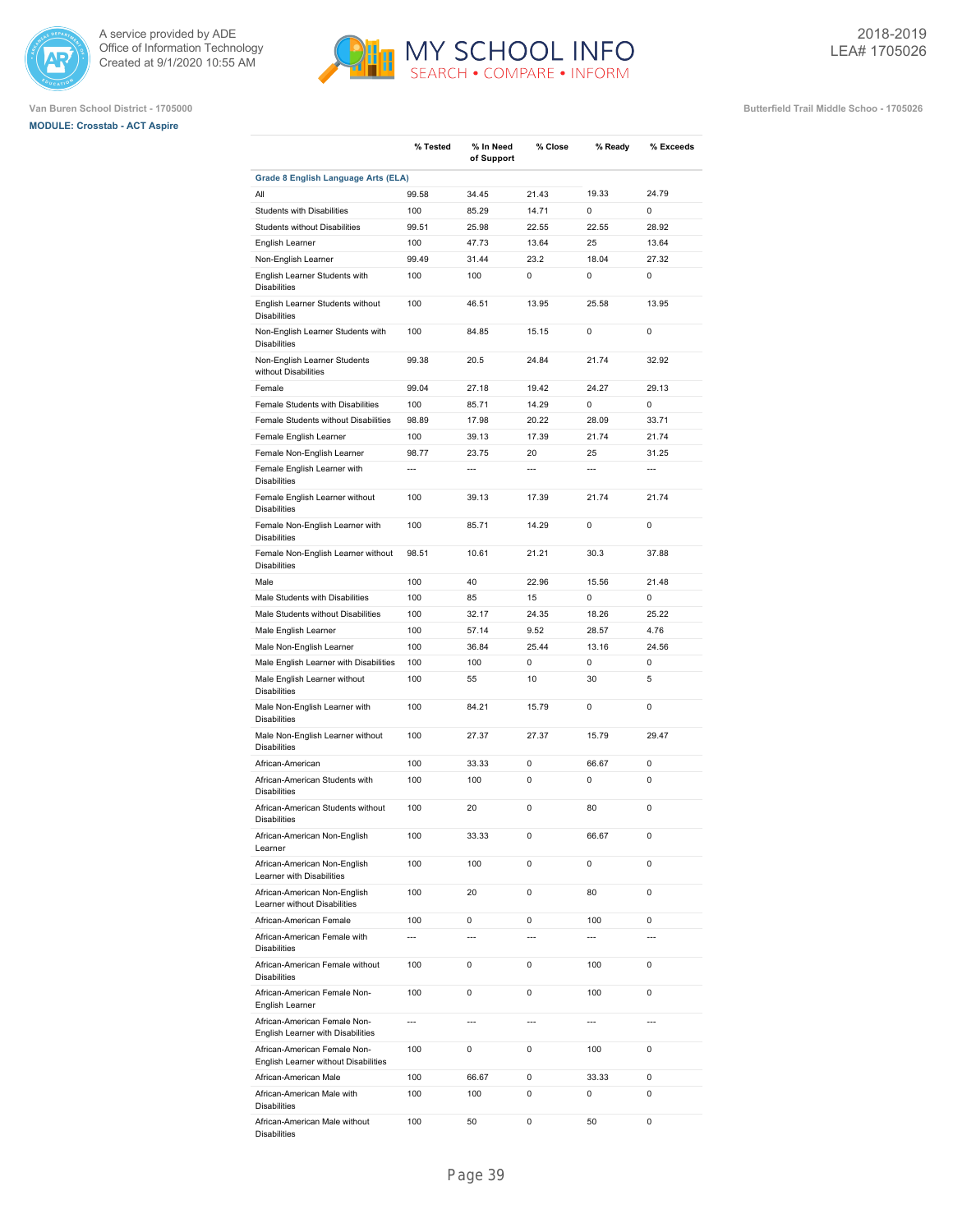



| African-American Male Non-English<br>Learner                      | 100            | 66.67          | 0     | 33.33 | 0              |
|-------------------------------------------------------------------|----------------|----------------|-------|-------|----------------|
| African-American Male Non-English                                 | 100            | 100            | 0     | 0     | 0              |
| Learner with Disabilities                                         |                |                |       |       |                |
| African-American Male Non-English<br>Learner without Disabilities | 100            | 50             | 0     | 50    | $\mathbf 0$    |
| Hispanic                                                          | 100            | 47.27          | 14.55 | 21.82 | 16.36          |
| Hispanic Students with Disabilities                               | 100            | 100            | 0     | 0     | $\mathbf 0$    |
| Hispanic Students without Disabilities                            | 100            | 42             | 16    | 24    | 18             |
| Hispanic English Learner                                          | 100            | 53.85          | 12.82 | 25.64 | 7.69           |
| Hispanic Non-English Learner                                      | 100            | 31.25          | 18.75 | 12.5  | 37.5           |
| Hispanic English Learner with<br><b>Disabilities</b>              | 100            | 100            | 0     | 0     | 0              |
| Hispanic English Learner without<br><b>Disabilities</b>           | 100            | 52.63          | 13.16 | 26.32 | 7.89           |
| Hispanic Non-English Learner with<br><b>Disabilities</b>          | 100            | 100            | 0     | 0     | 0              |
| Hispanic Non-English Learner without<br><b>Disabilities</b>       | 100            | 8.33           | 25    | 16.67 | 50             |
| Hispanic Female                                                   | 100            | 34.62          | 19.23 | 23.08 | 23.08          |
| Hispanic Female with Disabilities                                 | ---            | ---            | ---   | ---   | ---            |
| Hispanic Female without Disabilities                              | 100            | 34.62          | 19.23 | 23.08 | 23.08          |
| Hispanic Female English Learner                                   | 100            | 45             | 20    | 25    | 10             |
| Hispanic Female Non-English<br>Learner                            | 100            | 0              | 16.67 | 16.67 | 66.67          |
| Hispanic Female English Learner with<br><b>Disabilities</b>       | $\overline{a}$ | $\overline{a}$ | ---   | ---   | $\overline{a}$ |
| Hispanic Female English Learner<br>without Disabilities           | 100            | 45             | 20    | 25    | 10             |
| Hispanic Female Non-English<br>Learner with Disabilities          | $\overline{a}$ | $\overline{a}$ | ---   | ---   | ---            |
| Hispanic Female Non-English<br>Learner without Disabilities       | 100            | 0              | 16.67 | 16.67 | 66.67          |
| Hispanic Male                                                     | 100            | 58.62          | 10.34 | 20.69 | 10.34          |
| Hispanic Male with Disabilities                                   | 100            | 100            | 0     | 0     | $\mathbf 0$    |
| Hispanic Male without Disabilities                                | 100            | 50             | 12.5  | 25    | 12.5           |
| Hispanic Male English Learner                                     | 100            | 63.16          | 5.26  | 26.32 | 5.26           |
| Hispanic Male Non-English Learner                                 | 100            | 50             | 20    | 10    | 20             |
| Hispanic Male English Learner with<br><b>Disabilities</b>         | 100            | 100            | 0     | 0     | 0              |
| Hispanic Male English Learner<br>without Disabilities             | 100            | 61.11          | 5.56  | 27.78 | 5.56           |
| Hispanic Male Non-English Learner<br>with Disabilities            | 100            | 100            | 0     | 0     | $\mathbf 0$    |
| Hispanic Male Non-English Learner<br>without Disabilities         | 100            | 16.67          | 33.33 | 16.67 | 33.33          |
| Caucasian                                                         | 99.38          | 31.06          | 24.22 | 16.15 | 28.57          |
| Caucasian Students with Disabilities                              | 100            | 81.48          | 18.52 | 0     | 0              |
| Caucasian Students without<br><b>Disabilities</b>                 | 99.26          | 20.9           | 25.37 | 19.4  | 34.33          |
| Caucasian English Learner                                         | ---            | $\overline{a}$ | ---   | ---   | ---            |
| Caucasian Non-English Learner                                     | 99.38          | 31.06          | 24.22 | 16.15 | 28.57          |
| Caucasian English Learner without<br><b>Disabilities</b>          | ---            | ---            | ---   | ---   | ---            |
| Caucasian Non-English Learner with<br><b>Disabilities</b>         | 100            | 81.48          | 18.52 | 0     | 0              |
| Caucasian Non-English Learner<br>without Disabilities             | 99.26          | 20.9           | 25.37 | 19.4  | 34.33          |
| Caucasian Female                                                  | 98.55          | 25             | 22.06 | 23.53 | 29.41          |
| Caucasian Female with Disabilities                                | 100            | 84.62          | 15.38 | 0     | 0              |
| Caucasian Female without Disabilities                             | 98.21          | 10.91          | 23.64 | 29.09 | 36.36          |
| Caucasian Female Non-English<br>Learner                           | 98.55          | 25             | 22.06 | 23.53 | 29.41          |
| Caucasian Female Non-English<br>Learner with Disabilities         | 100            | 84.62          | 15.38 | 0     | 0              |
| Caucasian Female Non-English<br>Learner without Disabilities      | 98.21          | 10.91          | 23.64 | 29.09 | 36.36          |
| Caucasian Male                                                    | 100            | 35.48          | 25.81 | 10.75 | 27.96          |
| Caucasian Male with Disabilities                                  | 100            | 78.57          | 21.43 | 0     | 0              |
| Caucasian Male without Disabilities                               | 100            | 27.85          | 26.58 | 12.66 | 32.91          |
| Caucasian Male English Learner                                    |                |                |       |       |                |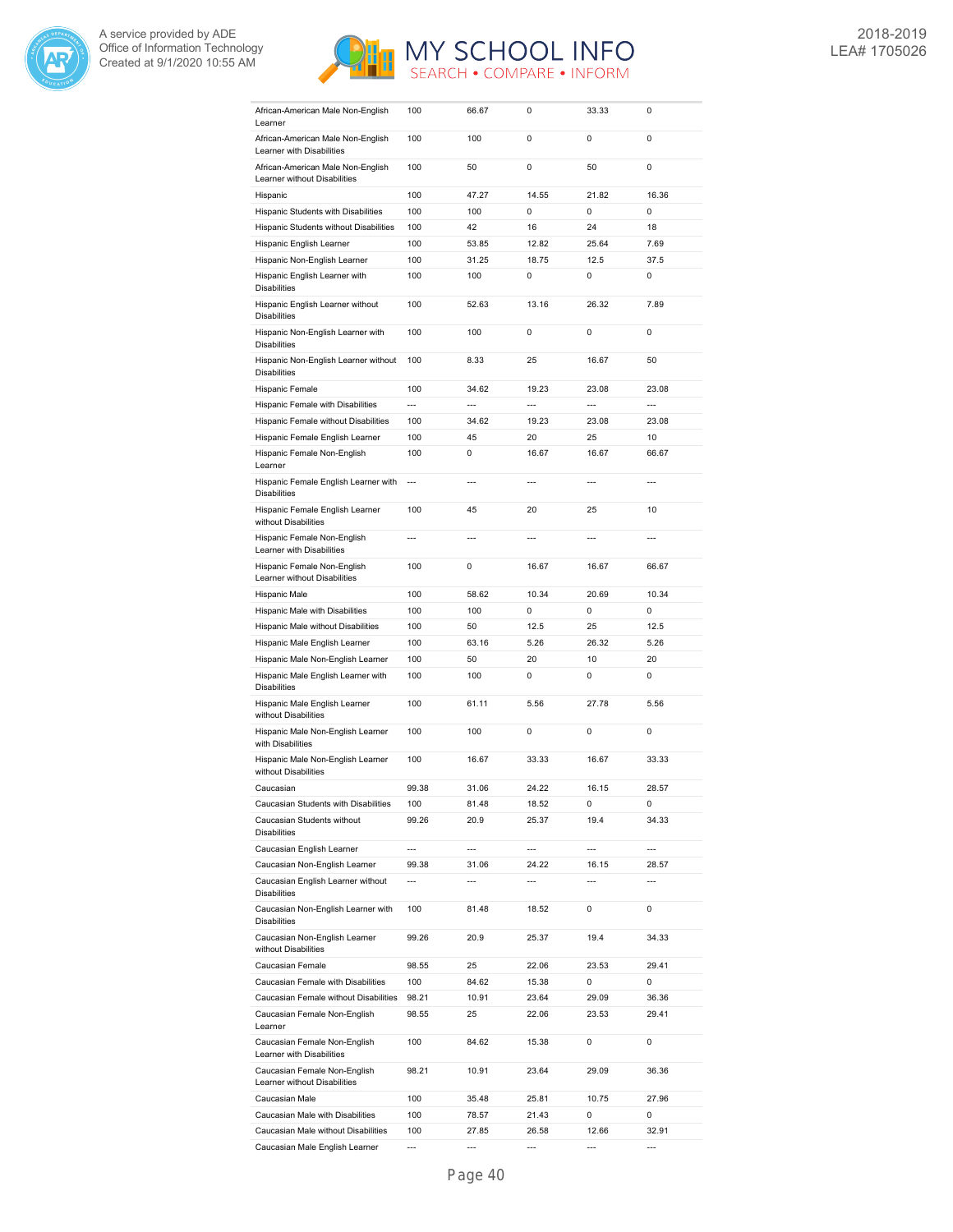



| Caucasian Male Non-English Learner                         | 100     | 35.48 | 25.81 | 10.75 | 27.96 |
|------------------------------------------------------------|---------|-------|-------|-------|-------|
| Caucasian Male English Learner<br>without Disabilities     | $- - -$ | ---   | ---   |       | ---   |
| Caucasian Male Non-English Learner<br>with Disabilities    | 100     | 78.57 | 21.43 | 0     | 0     |
| Caucasian Male Non-English Learner<br>without Disabilities | 100     | 27.85 | 26.58 | 12.66 | 32.91 |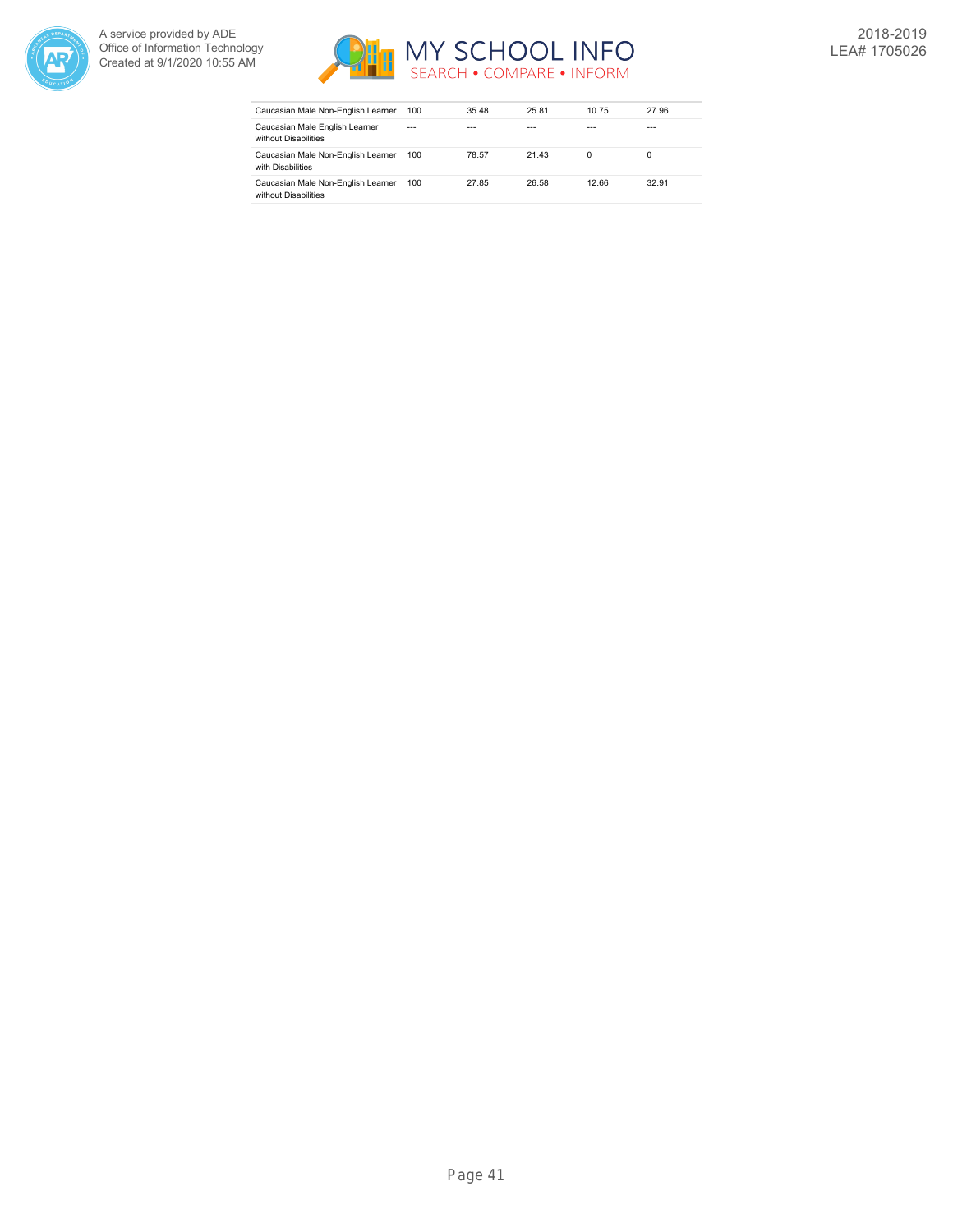





|                                                                      | % Tested       | % In Need<br>of Support | % Close        | % Ready        | % Exceeds      |
|----------------------------------------------------------------------|----------------|-------------------------|----------------|----------------|----------------|
| <b>Grade 8 Mathematics</b>                                           |                |                         |                |                |                |
| All                                                                  | 99.58          | 32.77                   | 26.47          | 21.43          | 19.33          |
| Students with Disabilities                                           | 100            | 91.18                   | 8.82           | $\Omega$       | $\Omega$       |
| Students without Disabilities                                        | 99.51          | 23.04                   | 29.41          | 25             | 22.55          |
| English Learner                                                      | 100            | 56.82                   | 18.18          | 13.64          | 11.36          |
| Non-English Learner                                                  | 99.49          | 27.32                   | 28.35          | 23.2           | 21.13          |
| English Learner Students with<br><b>Disabilities</b>                 | 100            | 100                     | 0              | 0              | $\mathbf 0$    |
| English Learner Students without<br><b>Disabilities</b>              | 100            | 55.81                   | 18.6           | 13.95          | 11.63          |
| Non-English Learner Students with<br><b>Disabilities</b>             | 100            | 90.91                   | 9.09           | $\mathbf 0$    | $\mathbf 0$    |
| Non-English Learner Students<br>without Disabilities                 | 99.38          | 14.29                   | 32.3           | 27.95          | 25.47          |
| Female                                                               | 99.04          | 33.01                   | 23.3           | 21.36          | 22.33          |
| Female Students with Disabilities                                    | 100            | 100                     | 0              | $\Omega$       | $\Omega$       |
| Female Students without Disabilities                                 | 98.89          | 22.47                   | 26.97          | 24.72          | 25.84          |
| Female English Learner                                               | 100            | 56.52                   | 21.74          | 13.04          | 8.7            |
| Female Non-English Learner                                           | 98.77          | 26.25                   | 23.75          | 23.75          | 26.25          |
| Female English Learner with<br><b>Disabilities</b>                   | $\overline{a}$ | $\overline{a}$          | $\overline{a}$ | $\overline{a}$ | $\overline{a}$ |
| Female English Learner without<br><b>Disabilities</b>                | 100            | 56.52                   | 21.74          | 13.04          | 8.7            |
| Female Non-English Learner with<br><b>Disabilities</b>               | 100            | 100                     | 0              | $\mathbf 0$    | $\mathbf 0$    |
| Female Non-English Learner without<br><b>Disabilities</b>            | 98.51          | 10.61                   | 28.79          | 28.79          | 31.82          |
| Male                                                                 | 100            | 32.59                   | 28.89          | 21.48          | 17.04          |
| Male Students with Disabilities                                      | 100            | 85                      | 15             | 0              | 0              |
| Male Students without Disabilities                                   | 100            | 23.48                   | 31.3           | 25.22          | 20             |
| Male English Learner                                                 | 100            | 57.14                   | 14.29          | 14.29          | 14.29          |
| Male Non-English Learner                                             | 100            | 28.07                   | 31.58          | 22.81          | 17.54          |
| Male English Learner with Disabilities                               | 100            | 100                     | 0              | 0              | $\mathbf 0$    |
| Male English Learner without<br><b>Disabilities</b>                  | 100            | 55                      | 15             | 15             | 15             |
| Male Non-English Learner with<br><b>Disabilities</b>                 | 100            | 84.21                   | 15.79          | $\mathbf 0$    | $\mathbf 0$    |
| Male Non-English Learner without<br><b>Disabilities</b>              | 100            | 16.84                   | 34.74          | 27.37          | 21.05          |
| African-American                                                     | 100            | 33.33                   | 50             | 16.67          | $\mathbf 0$    |
| African-American Students with<br><b>Disabilities</b>                | 100            | 100                     | 0              | 0              | $\mathbf 0$    |
| African-American Students without<br><b>Disabilities</b>             | 100            | 20                      | 60             | 20             | $\mathbf 0$    |
| African-American Non-English<br>Learner                              | 100            | 33.33                   | 50             | 16.67          | 0              |
| African-American Non-English<br>Learner with Disabilities            | 100            | 100                     | 0              | $\mathbf 0$    | 0              |
| African-American Non-English<br>Learner without Disabilities         | 100            | 20                      | 60             | 20             | 0              |
| African-American Female                                              | 100            | 0                       | 66.67          | 33.33          | $\mathbf 0$    |
| African-American Female with<br><b>Disabilities</b>                  | $\overline{a}$ | $\overline{a}$          | $\overline{a}$ |                | $\overline{a}$ |
| African-American Female without<br><b>Disabilities</b>               | 100            | 0                       | 66.67          | 33.33          | $\mathbf 0$    |
| African-American Female Non-<br>English Learner                      | 100            | 0                       | 66.67          | 33.33          | $\mathbf 0$    |
| African-American Female Non-<br>English Learner with Disabilities    | $\overline{a}$ | $\overline{a}$          | $\overline{a}$ | $\overline{a}$ | $\overline{a}$ |
| African-American Female Non-<br>English Learner without Disabilities | 100            | 0                       | 66.67          | 33.33          | 0              |
| African-American Male                                                | 100            | 66.67                   | 33.33          | $\mathbf 0$    | $\mathbf 0$    |
| African-American Male with<br><b>Disabilities</b>                    | 100            | 100                     | 0              | 0              | 0              |
| African-American Male without                                        | 100            | 50                      | 50             | 0              | 0              |

Disabilities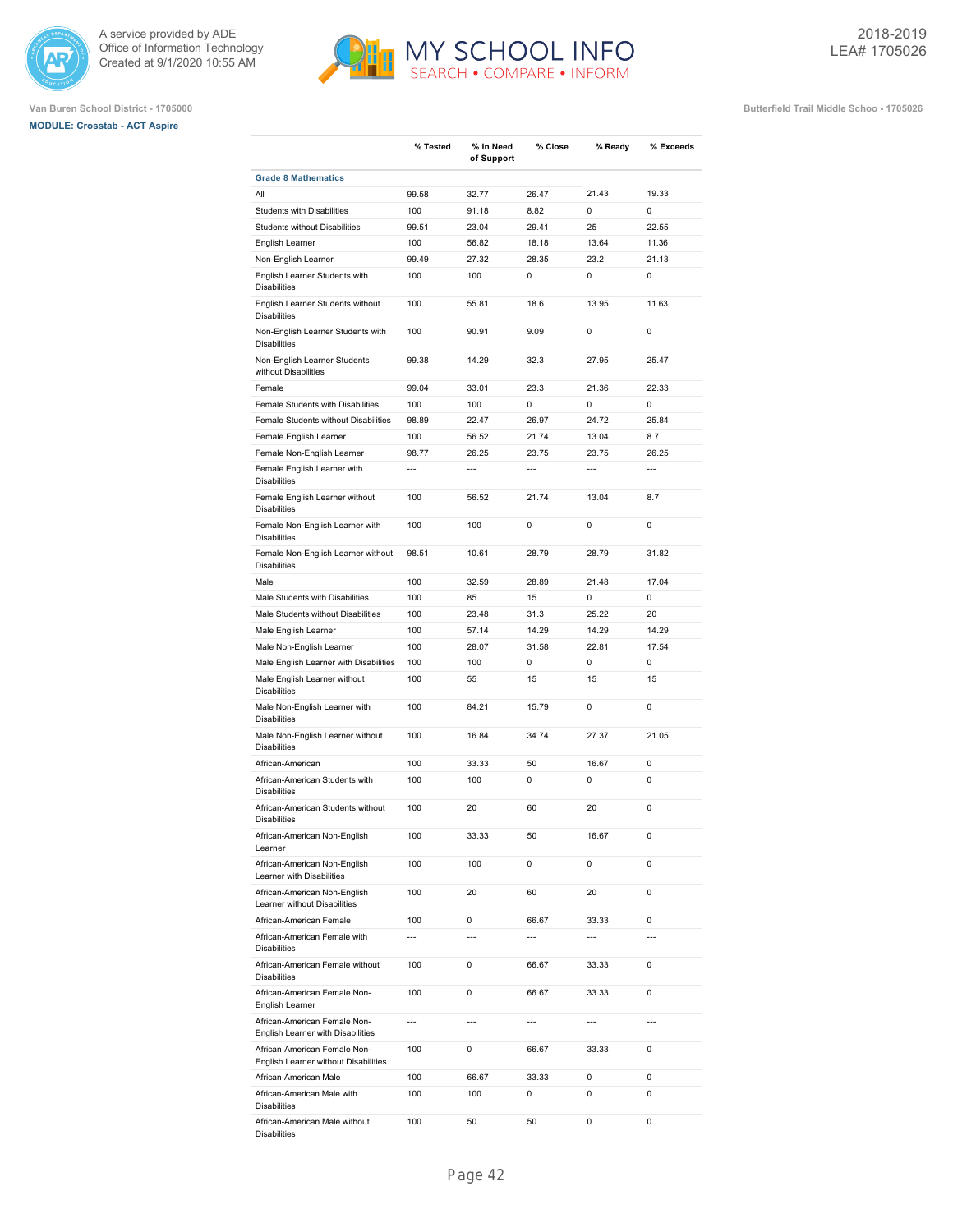



| African-American Male Non-English<br>Learner                          | 100            | 66.67          | 33.33          | 0                        | 0              |
|-----------------------------------------------------------------------|----------------|----------------|----------------|--------------------------|----------------|
| African-American Male Non-English                                     | 100            | 100            | 0              | 0                        | 0              |
| Learner with Disabilities                                             |                |                |                |                          |                |
| African-American Male Non-English<br>Learner without Disabilities     | 100            | 50             | 50             | 0                        | 0              |
| Hispanic                                                              | 100            | 52.73          | 20             | 14.55                    | 12.73          |
| Hispanic Students with Disabilities                                   | 100            | 100            | 0              | 0                        | 0              |
| Hispanic Students without Disabilities                                | 100            | 48             | 22             | 16                       | 14             |
| Hispanic English Learner                                              | 100            | 64.1           | 17.95          | 12.82                    | 5.13           |
| Hispanic Non-English Learner                                          | 100            | 25             | 25             | 18.75                    | 31.25          |
| Hispanic English Learner with<br><b>Disabilities</b>                  | 100            | 100            | 0              | 0                        | 0              |
| Hispanic English Learner without<br><b>Disabilities</b>               | 100            | 63.16          | 18.42          | 13.16                    | 5.26           |
| Hispanic Non-English Learner with<br><b>Disabilities</b>              | 100            | 100            | 0              | 0                        | 0              |
| Hispanic Non-English Learner without<br><b>Disabilities</b>           | 100            | 0              | 33.33          | 25                       | 41.67          |
| Hispanic Female                                                       | 100            | 50             | 23.08          | 15.38                    | 11.54          |
| Hispanic Female with Disabilities                                     | $\overline{a}$ | $\overline{a}$ | $\overline{a}$ | $\overline{a}$           | $\overline{a}$ |
| Hispanic Female without Disabilities                                  | 100            | 50             | 23.08          | 15.38                    | 11.54          |
| Hispanic Female English Learner                                       | 100            | 65             | 25             | 10                       | 0              |
| Hispanic Female Non-English<br>Learner                                | 100            | 0              | 16.67          | 33.33                    | 50             |
| Hispanic Female English Learner with<br><b>Disabilities</b>           | ---            | $\overline{a}$ | $\overline{a}$ | $\overline{a}$           | $\overline{a}$ |
| Hispanic Female English Learner<br>without Disabilities               | 100            | 65             | 25             | 10                       | 0              |
| Hispanic Female Non-English<br>Learner with Disabilities              | $\overline{a}$ | $\overline{a}$ | $\overline{a}$ | $\overline{a}$           | $---$          |
| Hispanic Female Non-English<br>Learner without Disabilities           | 100            | 0              | 16.67          | 33.33                    | 50             |
| Hispanic Male                                                         | 100            | 55.17          | 17.24          | 13.79                    | 13.79          |
| Hispanic Male with Disabilities                                       | 100            | 100            | 0              | 0                        | 0              |
| Hispanic Male without Disabilities                                    | 100            | 45.83          | 20.83          | 16.67                    | 16.67          |
|                                                                       |                |                |                |                          |                |
| Hispanic Male English Learner                                         | 100            | 63.16          | 10.53          | 15.79                    | 10.53          |
| Hispanic Male Non-English Learner                                     | 100            | 40             | 30             | 10                       | 20             |
| Hispanic Male English Learner with<br><b>Disabilities</b>             | 100            | 100            | 0              | 0                        | 0              |
| Hispanic Male English Learner<br>without Disabilities                 | 100            | 61.11          | 11.11          | 16.67                    | 11.11          |
| Hispanic Male Non-English Learner<br>with Disabilities                | 100            | 100            | 0              | 0                        | 0              |
| Hispanic Male Non-English Learner<br>without Disabilities             | 100            | 0              | 50             | 16.67                    | 33.33          |
| Caucasian                                                             | 99.38          | 26.71          | 27.95          | 23.6                     | 21.74          |
| Caucasian Students with Disabilities                                  | 100            | 88.89          | 11.11          | 0                        | 0              |
| Caucasian Students without<br><b>Disabilities</b>                     | 99.26          | 14.18          | 31.34          | 28.36                    | 26.12          |
| Caucasian English Learner                                             | $\overline{a}$ | $\overline{a}$ | $\overline{a}$ | $\overline{\phantom{a}}$ | ---            |
| Caucasian Non-English Learner                                         | 99.38          | 26.71          | 27.95          | 23.6                     | 21.74          |
| Caucasian English Learner without<br><b>Disabilities</b>              | $\overline{a}$ | $---$          | $\overline{a}$ | $\overline{a}$           | $\overline{a}$ |
| Caucasian Non-English Learner with<br><b>Disabilities</b>             | 100            | 88.89          | 11.11          | 0                        | 0              |
| Caucasian Non-English Learner<br>without Disabilities                 | 99.26          | 14.18          | 31.34          | 28.36                    | 26.12          |
| Caucasian Female                                                      | 98.55          | 27.94          | 22.06          | 23.53                    | 26.47          |
| Caucasian Female with Disabilities                                    | 100            | 100            | 0              | 0                        | 0              |
| Caucasian Female without Disabilities                                 | 98.21          | 10.91          | 27.27          | 29.09                    | 32.73          |
| Caucasian Female Non-English<br>Learner                               | 98.55          | 27.94          | 22.06          | 23.53                    | 26.47          |
| Caucasian Female Non-English<br>Learner with Disabilities             | 100            | 100            | 0              | 0                        | 0              |
| Caucasian Female Non-English<br>Learner without Disabilities          | 98.21          | 10.91          | 27.27          | 29.09                    | 32.73          |
| Caucasian Male                                                        | 100            | 25.81          | 32.26          | 23.66                    | 18.28          |
| Caucasian Male with Disabilities                                      | 100            | 78.57          | 21.43          | 0                        | 0              |
| Caucasian Male without Disabilities<br>Caucasian Male English Learner | 100            | 16.46          | 34.18          | 27.85                    | 21.52          |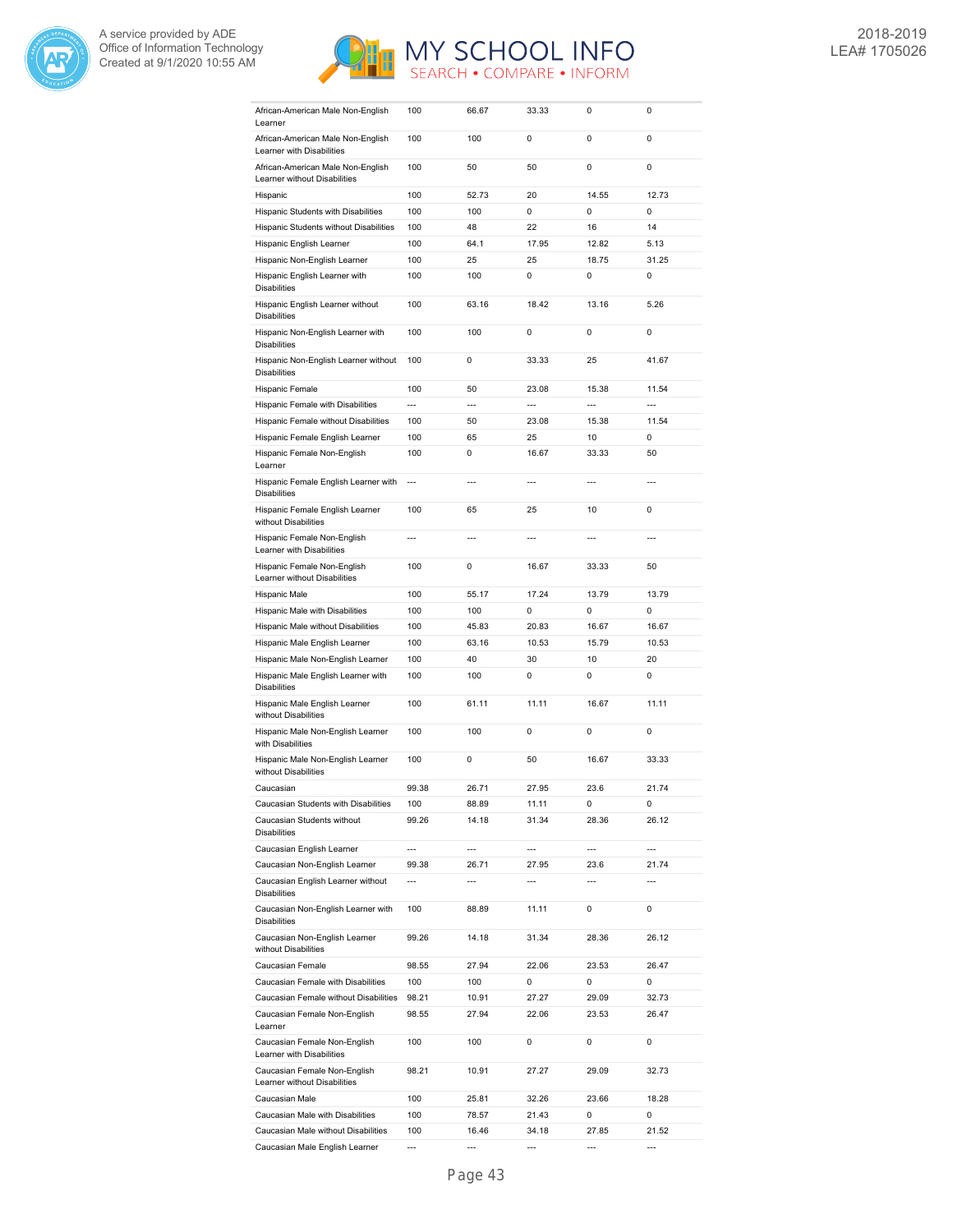



| Caucasian Male Non-English Learner                         | 100     | 25.81 | 32.26 | 23.66 | 18.28   |
|------------------------------------------------------------|---------|-------|-------|-------|---------|
| Caucasian Male English Learner<br>without Disabilities     | $- - -$ |       | ---   | ---   | $- - -$ |
| Caucasian Male Non-English Learner<br>with Disabilities    | 100     | 78.57 | 21.43 | 0     | 0       |
| Caucasian Male Non-English Learner<br>without Disabilities | 100     | 16.46 | 34.18 | 27.85 | 21.52   |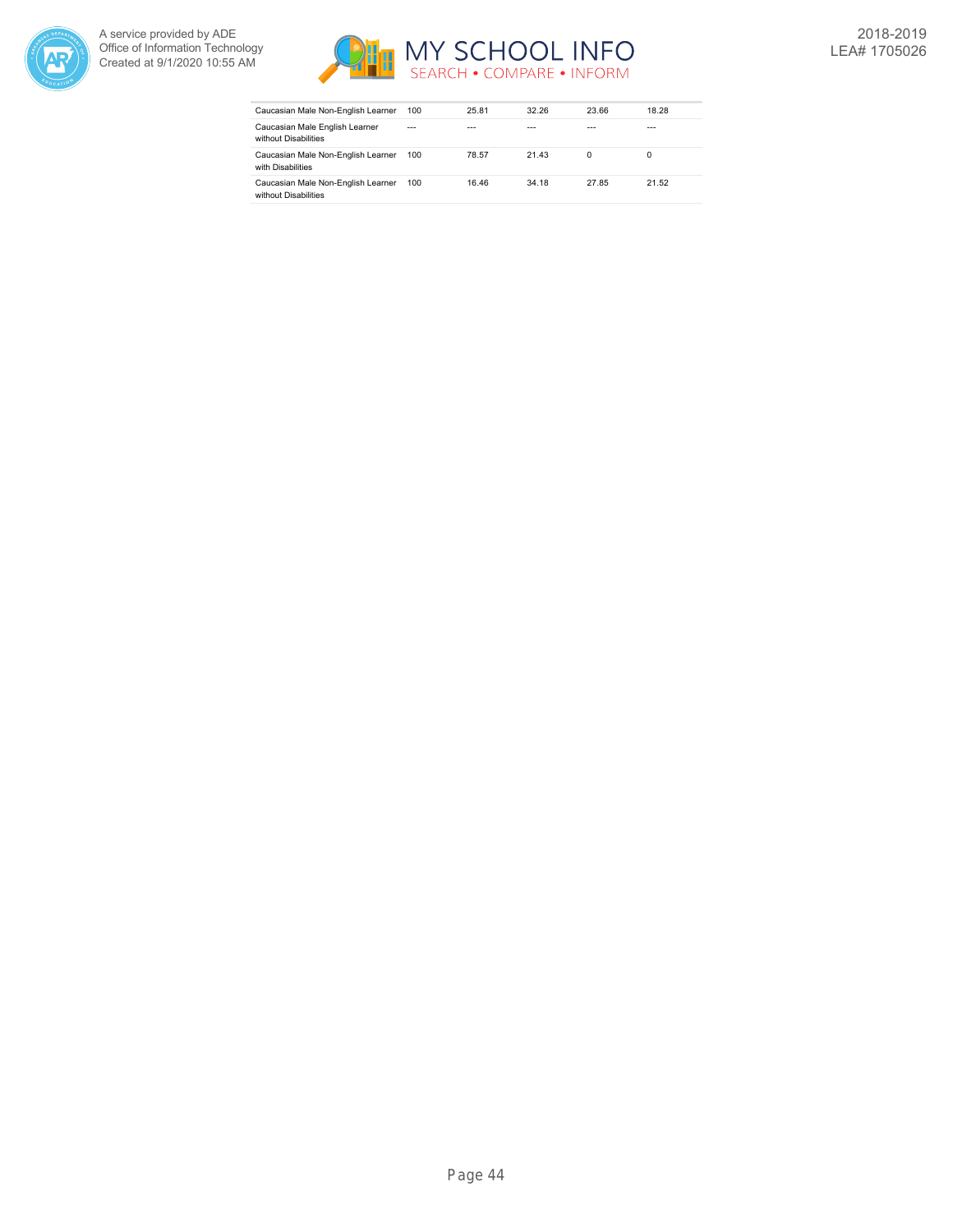

## **MODULE: Crosstab - ACT Aspire**



**% Close % Ready % Exceeds**

**% Tested % In Need**

**of Support**

**Van Buren School District - 1705000 Butterfield Trail Middle Schoo - 1705026**

**Grade 8 Science** All 99.58 43.7 19.75 20.17 16.39 Students with Disabilities 100 97.06 2.94 0 0 Students without Disabilities 99.51 34.8 22.55 23.53 19.12 English Learner 100 61.36 13.64 18.18 6.82 Non-English Learner 99.49 39.69 21.13 20.62 18.56 English Learner Students with Disabilities 100 100 0 0 0 English Learner Students without Disabilities 100 60.47 13.95 18.6 6.98 Non-English Learner Students with Disabilities 100 96.97 3.03 0 0 Non-English Learner Students without Disabilities 99.38 27.95 24.84 24.84 22.36 Female 99.04 41.75 20.39 23.3 14.56 Female Students with Disabilities  $100$  100 0 0 0 0 0 Female Students without Disabilities 98.89 32.58 23.6 26.97 16.85 Female English Learner 100 60.87 13.04 17.39 8.7 Female Non-English Learner 98.77 36.25 22.5 25 16.25 Female English Learner with Disabilities --- --- --- --- --- Female English Learner without **Disabilities** 100 60.87 13.04 17.39 8.7 Female Non-English Learner with Disabilities 100 100 0 0 0 Female Non-English Learner without Disabilities 98.51 22.73 27.27 30.3 19.7 Male 100 45.19 19.26 17.78 17.78 Male Students with Disabilities  $100$  95 5 0 0 0 Male Students without Disabilities 100 36.52 21.74 20.87 20.87 Male English Learner 100 61.9 14.29 19.05 4.76 Male Non-English Learner 100 42.11 20.18 17.54 20.18 Male English Learner with Disabilities 100 100 0 0 0 0 0 0 Male English Learner without Disabilities 100 60 15 20 5 Male Non-English Learner with Disabilities 100 94.74 5.26 0 0 Male Non-English Learner without Disabilities 100 31.58 23.16 21.05 24.21 African-American 100 50 33.33 16.67 0 African-American Students with Disabilities 100 100 0 0 0 African-American Students without Disabilities 100 40 40 20 0 African-American Non-English Learner 100 50 33.33 16.67 0 African-American Non-English Learner with Disabilities 100 100 0 0 0 African-American Non-English Learner without Disabilities 100 40 40 20 0 African-American Female 100 0 66.67 33.33 0 African-American Female with Disabilities --- --- --- --- --- African-American Female without Disabilities 100 0 66.67 33.33 0 African-American Female Non-English Learner 100 0 66.67 33.33 0 African-American Female Non-English Learner with Disabilities --- --- --- --- --- African-American Female Non-English Learner without Disabilities 100 0 66.67 33.33 0 African-American Male 100 100 0 0 0 African-American Male with

100 100 0 0 0

100 100 0 0 0

Disabilities

Disabilities

African-American Male without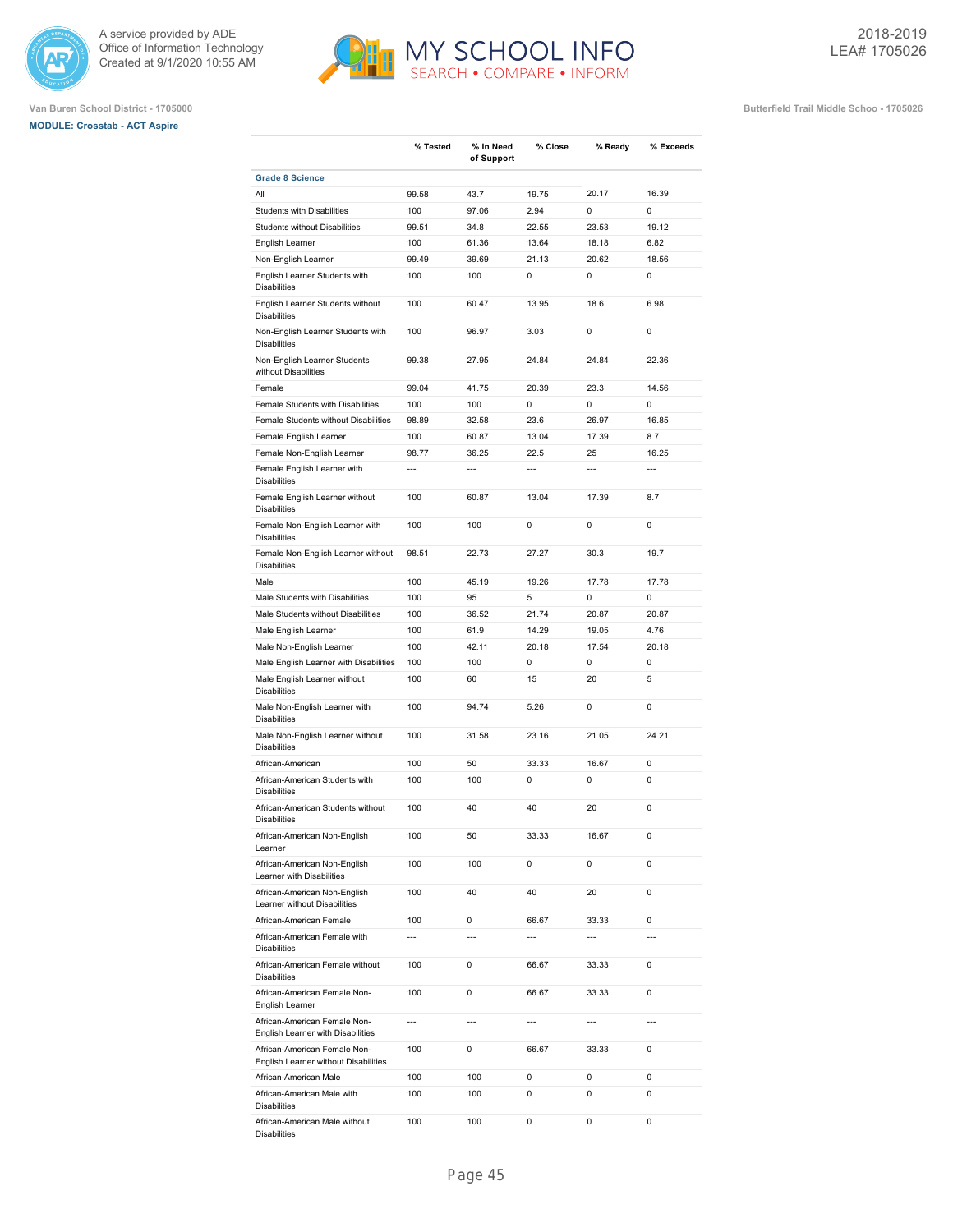



| African-American Male Non-English<br>Learner                   | 100                      | 100            | 0                        | 0              | 0              |
|----------------------------------------------------------------|--------------------------|----------------|--------------------------|----------------|----------------|
| African-American Male Non-English                              | 100                      | 100            | 0                        | 0              | 0              |
| Learner with Disabilities<br>African-American Male Non-English | 100                      | 100            | 0                        | 0              | 0              |
| Learner without Disabilities                                   |                          |                |                          |                |                |
| Hispanic                                                       | 100                      | 63.64          | 10.91                    | 14.55          | 10.91          |
| Hispanic Students with Disabilities                            | 100                      | 100            | 0                        | 0              | 0              |
| Hispanic Students without Disabilities                         | 100                      | 60             | 12                       | 16             | 12             |
| Hispanic English Learner                                       | 100                      | 69.23          | 12.82                    | 12.82          | 5.13           |
| Hispanic Non-English Learner                                   | 100                      | 50             | 6.25                     | 18.75          | 25             |
| Hispanic English Learner with<br><b>Disabilities</b>           | 100                      | 100            | 0                        | 0              | 0              |
| Hispanic English Learner without<br><b>Disabilities</b>        | 100                      | 68.42          | 13.16                    | 13.16          | 5.26           |
| Hispanic Non-English Learner with<br><b>Disabilities</b>       | 100                      | 100            | 0                        | 0              | $\mathbf 0$    |
| Hispanic Non-English Learner without<br><b>Disabilities</b>    | 100                      | 33.33          | 8.33                     | 25             | 33.33          |
| Hispanic Female                                                | 100                      | 57.69          | 15.38                    | 19.23          | 7.69           |
| Hispanic Female with Disabilities                              | ---                      | ---            | ---                      | ---            | $\overline{a}$ |
| Hispanic Female without Disabilities                           | 100                      | 57.69          | 15.38                    | 19.23          | 7.69           |
| Hispanic Female English Learner                                | 100                      | 70             | 15                       | 10             | 5              |
| Hispanic Female Non-English                                    | 100                      | 16.67          | 16.67                    | 50             | 16.67          |
| Learner                                                        |                          |                |                          |                |                |
| Hispanic Female English Learner with<br><b>Disabilities</b>    | $\overline{a}$           | $\overline{a}$ | ---                      | $\overline{a}$ | ---            |
| Hispanic Female English Learner<br>without Disabilities        | 100                      | 70             | 15                       | 10             | 5              |
| Hispanic Female Non-English<br>Learner with Disabilities       | ---                      | $\overline{a}$ | ---                      | ---            | ---            |
| Hispanic Female Non-English<br>Learner without Disabilities    | 100                      | 16.67          | 16.67                    | 50             | 16.67          |
| Hispanic Male                                                  | 100                      | 68.97          | 6.9                      | 10.34          | 13.79          |
| Hispanic Male with Disabilities                                | 100                      | 100            | 0                        | 0              | 0              |
| Hispanic Male without Disabilities                             | 100                      | 62.5           | 8.33                     | 12.5           | 16.67          |
| Hispanic Male English Learner                                  | 100                      | 68.42          | 10.53                    | 15.79          | 5.26           |
| Hispanic Male Non-English Learner                              | 100                      | 70             | 0                        | 0              | 30             |
| Hispanic Male English Learner with                             | 100                      | 100            | 0                        | 0              | 0              |
| <b>Disabilities</b>                                            |                          |                |                          |                |                |
| Hispanic Male English Learner<br>without Disabilities          | 100                      | 66.67          | 11.11                    | 16.67          | 5.56           |
| Hispanic Male Non-English Learner<br>with Disabilities         | 100                      | 100            | 0                        | 0              | 0              |
| Hispanic Male Non-English Learner<br>without Disabilities      | 100                      | 50             | 0                        | 0              | 50             |
| Caucasian                                                      | 99.38                    | 37.89          | 21.74                    | 21.12          | 19.25          |
| Caucasian Students with Disabilities                           | 100                      | 96.3           | 3.7                      | 0              | 0              |
| Caucasian Students without                                     | 99.26                    | 26.12          | 25.37                    | 25.37          | 23.13          |
| <b>Disabilities</b>                                            |                          |                |                          |                |                |
| Caucasian English Learner                                      | $\overline{\phantom{a}}$ | $\overline{a}$ | $\overline{a}$           | ---            | ---            |
| Caucasian Non-English Learner                                  | 99.38                    | 37.89          | 21.74                    | 21.12          | 19.25          |
| Caucasian English Learner without<br><b>Disabilities</b>       | $\overline{a}$           | $\overline{a}$ | $\overline{a}$           | ---            | ---            |
| Caucasian Non-English Learner with<br><b>Disabilities</b>      | 100                      | 96.3           | 3.7                      | 0              | 0              |
| Caucasian Non-English Learner<br>without Disabilities          | 99.26                    | 26.12          | 25.37                    | 25.37          | 23.13          |
| Caucasian Female                                               | 98.55                    | 38.24          | 22.06                    | 22.06          | 17.65          |
| Caucasian Female with Disabilities                             | 100                      | 100            | 0                        | 0              | 0              |
| Caucasian Female without Disabilities                          | 98.21                    | 23.64          | 27.27                    | 27.27          | 21.82          |
| Caucasian Female Non-English<br>Learner                        | 98.55                    | 38.24          | 22.06                    | 22.06          | 17.65          |
| Caucasian Female Non-English<br>Learner with Disabilities      | 100                      | 100            | 0                        | 0              | 0              |
| Caucasian Female Non-English<br>Learner without Disabilities   | 98.21                    | 23.64          | 27.27                    | 27.27          | 21.82          |
| Caucasian Male                                                 | 100                      | 37.63          | 21.51                    | 20.43          | 20.43          |
| Caucasian Male with Disabilities                               | 100                      | 92.86          | 7.14                     | 0              | 0              |
| Caucasian Male without Disabilities                            | 100                      | 27.85          | 24.05                    | 24.05          | 24.05          |
| Caucasian Male English Learner                                 | ---                      | ---            | $\overline{\phantom{a}}$ | ---            | ---            |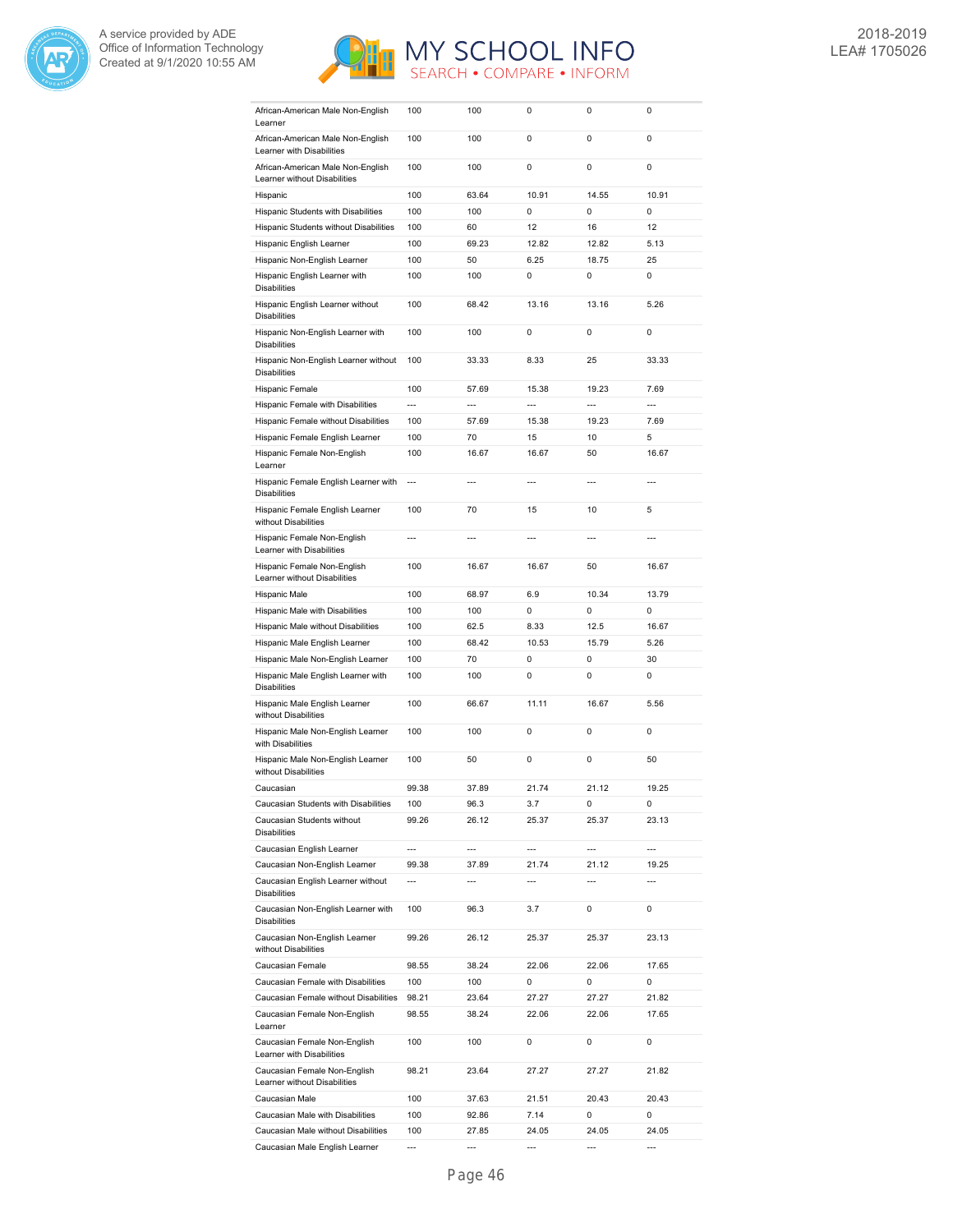



| Caucasian Male Non-English Learner                         | 100     | 37.63 | 21.51 | 20.43 | 20.43   |
|------------------------------------------------------------|---------|-------|-------|-------|---------|
| Caucasian Male English Learner<br>without Disabilities     | $- - -$ | ---   | ---   | ---   | $- - -$ |
| Caucasian Male Non-English Learner<br>with Disabilities    | 100     | 92.86 | 7 14  | 0     | 0       |
| Caucasian Male Non-English Learner<br>without Disabilities | 100     | 27.85 | 24.05 | 24.05 | 24.05   |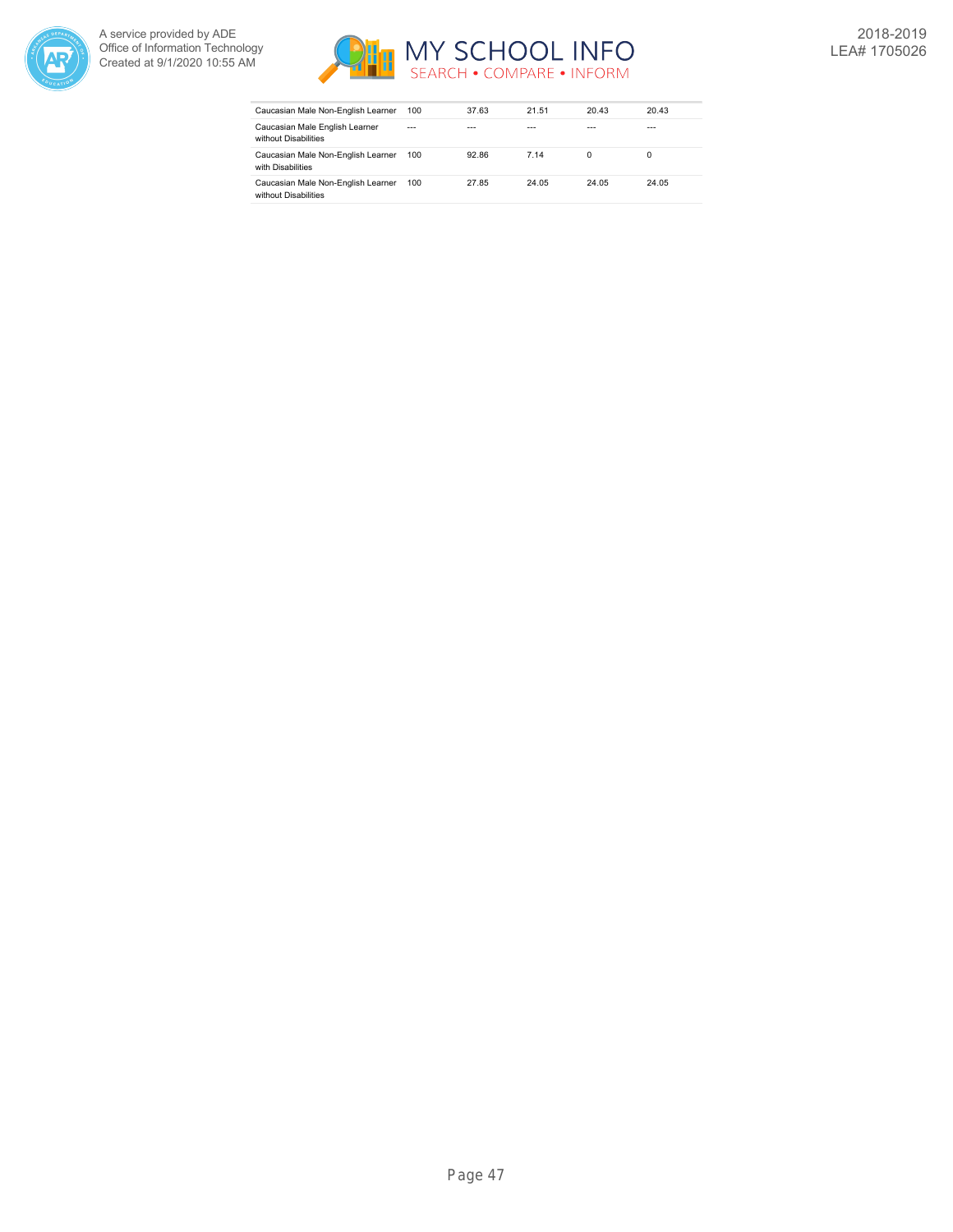





**Van Buren School District - 1705000 Butterfield Trail Middle Schoo - 1705026**

|                                                                               | % Tested     | % In Need<br>of Support | % Close       | % Ready   | % Exceeds  |
|-------------------------------------------------------------------------------|--------------|-------------------------|---------------|-----------|------------|
| All Grades English Language Arts (ELA)                                        |              |                         |               |           |            |
| All                                                                           | 99.72        | 37.85                   | 20.2          | 20.2      | 21.75      |
| <b>Students with Disabilities</b>                                             | 100          | 87.72                   | 11.4          | 0.88      | 0          |
| <b>Students without Disabilities</b>                                          | 99.66        | 28.28                   | 21.89         | 23.91     | 25.93      |
| English Learner                                                               | 100          | 46.56                   | 22.14         | 19.85     | 11.45      |
| Non-English Learner                                                           | 99.65        | 35.88                   | 19.76         | 20.28     | 24.09      |
| English Learner Students with<br><b>Disabilities</b>                          | 100          | 92.31                   | 7.69          | 0         | 0          |
| English Learner Students without<br><b>Disabilities</b>                       | 100          | 41.53                   | 23.73         | 22.03     | 12.71      |
| Non-English Learner Students with<br><b>Disabilities</b>                      | 100          | 87.13                   | 11.88         | 0.99      | 0          |
| Non-English Learner Students<br>without Disabilities                          | 99.58        | 25                      | 21.43         | 24.37     | 29.2       |
| Female                                                                        | 99.7         | 29.94                   | 19.16         | 22.46     | 28.44      |
| Female Students with Disabilities                                             | 100          | 87.8                    | 12.2          | 0         | 0          |
| Female Students without Disabilities                                          | 99.66        | 21.84                   | 20.14         | 25.6      | 32.42      |
| Female English Learner                                                        | 100          | 41.79                   | 25.37         | 17.91     | 14.93      |
|                                                                               |              |                         |               |           |            |
| Female Non-English Learner<br>Female English Learner with                     | 99.63<br>100 | 26.97<br>83.33          | 17.6<br>16.67 | 23.6<br>0 | 31.84<br>0 |
| <b>Disabilities</b><br>Female English Learner without                         | 100          | 37.7                    | 26.23         | 19.67     | 16.39      |
| <b>Disabilities</b><br>Female Non-English Learner with<br><b>Disabilities</b> | 100          | 88.57                   | 11.43         | 0         | 0          |
| Female Non-English Learner without<br><b>Disabilities</b>                     | 99.57        | 17.67                   | 18.53         | 27.16     | 36.64      |
| Male                                                                          | 99.73        | 44.92                   | 21.12         | 18.18     | 15.78      |
| Male Students with Disabilities                                               | 100          | 87.67                   | 10.96         | 1.37      | 0          |
| Male Students without Disabilities                                            | 99.67        | 34.55                   | 23.59         | 22.26     | 19.6       |
| Male English Learner                                                          | 100          | 51.56                   | 18.75         | 21.88     | 7.81       |
| Male Non-English Learner                                                      | 99.68        | 43.55                   | 21.61         | 17.42     | 17.42      |
| Male English Learner with Disabilities                                        | 100          | 100                     | 0             | 0         | 0          |
|                                                                               | 100          | 45.61                   | 21.05         | 24.56     | 8.77       |
| Male English Learner without<br><b>Disabilities</b>                           |              |                         |               |           |            |
| Male Non-English Learner with<br><b>Disabilities</b>                          | 100          | 86.36                   | 12.12         | 1.52      | 0          |
| Male Non-English Learner without<br><b>Disabilities</b>                       | 99.59        | 31.97                   | 24.18         | 21.72     | 22.13      |
| African-American                                                              | 100          | 41.18                   | 23.53         | 29.41     | 5.88       |
| African-American Students with<br><b>Disabilities</b>                         | 100          | 100                     | 0             | 0         | 0          |
| African-American Students without<br><b>Disabilities</b>                      | 100          | 23.08                   | 30.77         | 38.46     | 7.69       |
| African-American Non-English<br>Learner                                       | 100          | 41.18                   | 23.53         | 29.41     | 5.88       |
| African-American Non-English<br>Learner with Disabilities                     | 100          | 100                     | 0             | 0         | 0          |
| African-American Non-English<br>Learner without Disabilities                  | 100          | 23.08                   | 30.77         | 38.46     | 7.69       |
| African-American Female                                                       | 100          | 22.22                   | 33.33         | 33.33     | 11.11      |
| African-American Female with<br><b>Disabilities</b>                           | 100          | 100                     | 0             | 0         | 0          |
| African-American Female without<br><b>Disabilities</b>                        | 100          | 12.5                    | 37.5          | 37.5      | 12.5       |
| African-American Female Non-<br>English Learner                               | 100          | 22.22                   | 33.33         | 33.33     | 11.11      |
| African-American Female Non-<br>English Learner with Disabilities             | 100          | 100                     | 0             | 0         | 0          |
| African-American Female Non-<br>English Learner without Disabilities          | 100          | 12.5                    | 37.5          | 37.5      | 12.5       |
| African-American Male                                                         | 100          | 62.5                    | 12.5          | 25        | 0          |
| African-American Male with<br><b>Disabilities</b>                             | 100          | 100                     | 0             | 0         | 0          |
| African-American Male without                                                 | 100          | 40                      | 20            | 40        | 0          |

Disabilities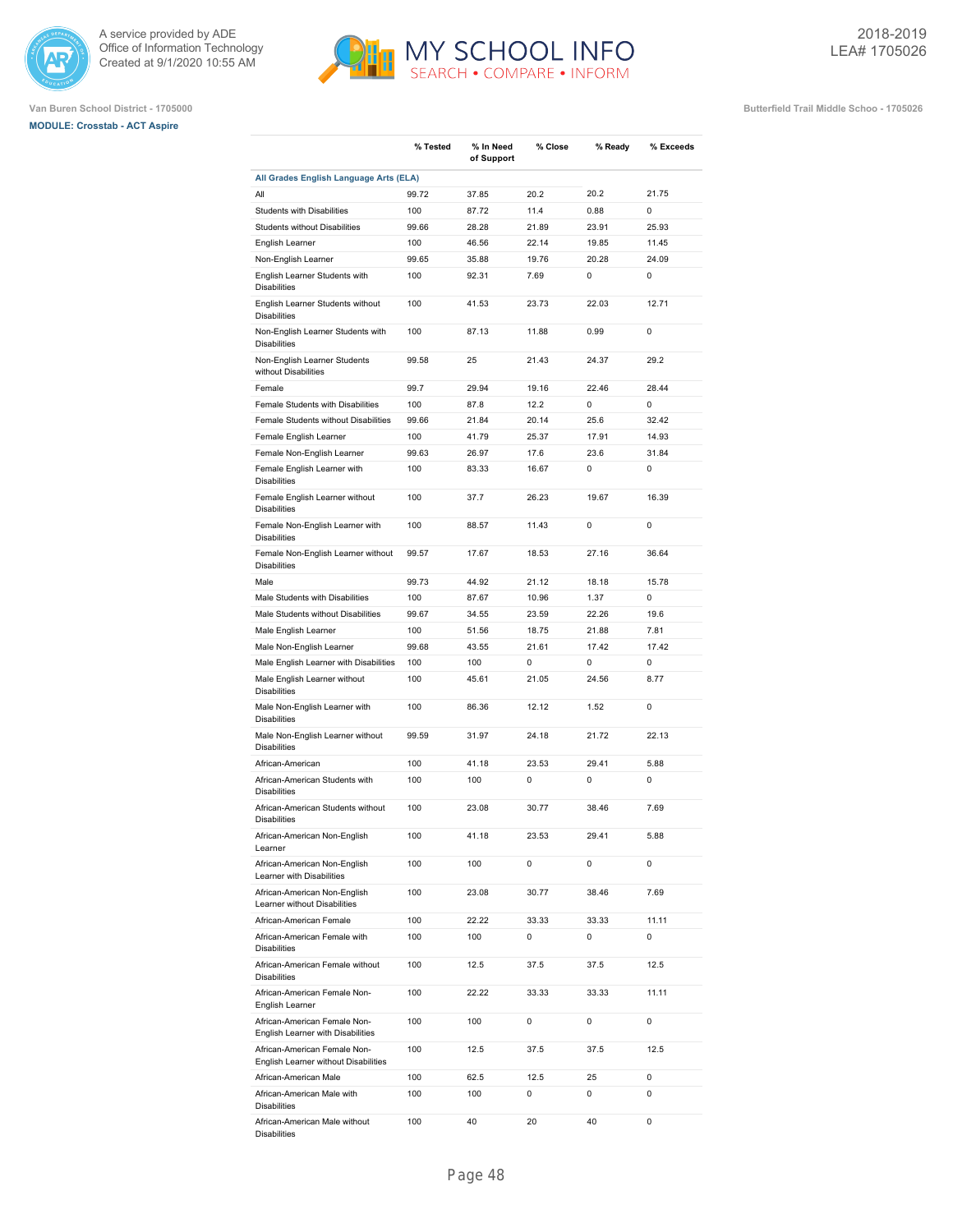



| African-American Male Non-English<br>Learner                   | 100   | 62.5  | 12.5  | 25          | 0           |
|----------------------------------------------------------------|-------|-------|-------|-------------|-------------|
| African-American Male Non-English                              | 100   | 100   | 0     | 0           | 0           |
| Learner with Disabilities<br>African-American Male Non-English | 100   | 40    | 20    | 40          | 0           |
| Learner without Disabilities                                   |       |       |       |             |             |
| Hispanic                                                       | 100   | 41.86 | 18.6  | 22.09       | 17.44       |
| Hispanic Students with Disabilities                            | 100   | 94.74 | 5.26  | 0           | 0           |
| Hispanic Students without Disabilities                         | 100   | 35.29 | 20.26 | 24.84       | 19.61       |
| Hispanic English Learner                                       | 100   | 48.7  | 20    | 20.87       | 10.43       |
| Hispanic Non-English Learner                                   | 100   | 28.07 | 15.79 | 24.56       | 31.58       |
| Hispanic English Learner with<br><b>Disabilities</b>           | 100   | 91.67 | 8.33  | 0           | $\mathbf 0$ |
| Hispanic English Learner without<br><b>Disabilities</b>        | 100   | 43.69 | 21.36 | 23.3        | 11.65       |
| Hispanic Non-English Learner with<br><b>Disabilities</b>       | 100   | 100   | 0     | $\mathbf 0$ | 0           |
| Hispanic Non-English Learner without<br><b>Disabilities</b>    | 100   | 18    | 18    | 28          | 36          |
| Hispanic Female                                                | 100   | 37.65 | 23.53 | 18.82       | 20          |
| Hispanic Female with Disabilities                              | 100   | 87.5  | 12.5  | 0           | 0           |
| Hispanic Female without Disabilities                           | 100   | 32.47 | 24.68 | 20.78       | 22.08       |
| Hispanic Female English Learner                                | 100   | 43.55 | 25.81 | 19.35       | 11.29       |
|                                                                |       |       |       |             |             |
| Hispanic Female Non-English<br>Learner                         | 100   | 21.74 | 17.39 | 17.39       | 43.48       |
| Hispanic Female English Learner with<br><b>Disabilities</b>    | 100   | 83.33 | 16.67 | $\mathbf 0$ | 0           |
| Hispanic Female English Learner<br>without Disabilities        | 100   | 39.29 | 26.79 | 21.43       | 12.5        |
| Hispanic Female Non-English<br>Learner with Disabilities       | 100   | 100   | 0     | $\mathbf 0$ | 0           |
| Hispanic Female Non-English<br>Learner without Disabilities    | 100   | 14.29 | 19.05 | 19.05       | 47.62       |
| Hispanic Male                                                  | 100   | 45.98 | 13.79 | 25.29       | 14.94       |
| Hispanic Male with Disabilities                                | 100   | 100   | 0     | 0           | 0           |
| Hispanic Male without Disabilities                             | 100   | 38.16 | 15.79 | 28.95       | 17.11       |
| Hispanic Male English Learner                                  | 100   | 54.72 | 13.21 | 22.64       | 9.43        |
| Hispanic Male Non-English Learner                              | 100   | 32.35 | 14.71 | 29.41       | 23.53       |
| Hispanic Male English Learner with<br><b>Disabilities</b>      | 100   | 100   | 0     | 0           | 0           |
| Hispanic Male English Learner<br>without Disabilities          | 100   | 48.94 | 14.89 | 25.53       | 10.64       |
| Hispanic Male Non-English Learner<br>with Disabilities         | 100   | 100   | 0     | 0           | 0           |
| Hispanic Male Non-English Learner<br>without Disabilities      | 100   | 20.69 | 17.24 | 34.48       | 27.59       |
| Caucasian                                                      | 99.56 | 37.69 | 19.51 | 18.85       | 23.95       |
| Caucasian Students with Disabilities                           | 100   | 84.52 | 14.29 | 1.19        | 0           |
| Caucasian Students without<br><b>Disabilities</b>              | 99.46 | 26.98 | 20.71 | 22.89       | 29.43       |
| Caucasian English Learner                                      | 100   | 100   | 0     | 0           | 0           |
| Caucasian Non-English Learner                                  | 99.56 | 37.42 | 19.6  | 18.93       | 24.05       |
| Caucasian English Learner without<br><b>Disabilities</b>       | 100   | 100   | 0     | 0           | 0           |
| Caucasian Non-English Learner with<br><b>Disabilities</b>      | 100   | 84.52 | 14.29 | 1.19        | 0           |
| Caucasian Non-English Learner<br>without Disabilities          | 99.46 | 26.58 | 20.82 | 23.01       | 29.59       |
| Caucasian Female                                               | 99.52 | 28.99 | 15.46 | 24.64       | 30.92       |
| Caucasian Female with Disabilities                             | 100   | 87.1  | 12.9  | 0           | 0           |
| Caucasian Female without Disabilities                          | 99.44 | 18.75 | 15.91 | 28.98       | 36.36       |
| Caucasian Female Non-English<br>Learner                        | 99.52 | 28.99 | 15.46 | 24.64       | 30.92       |
| Caucasian Female Non-English<br>Learner with Disabilities      | 100   | 87.1  | 12.9  | 0           | 0           |
| Caucasian Female Non-English<br>Learner without Disabilities   | 99.44 | 18.75 | 15.91 | 28.98       | 36.36       |
| Caucasian Male                                                 | 99.59 | 45.08 | 22.95 | 13.93       | 18.03       |
| Caucasian Male with Disabilities                               | 100   | 83.02 | 15.09 | 1.89        | 0           |
| Caucasian Male without Disabilities                            | 99.48 | 34.55 | 25.13 | 17.28       | 23.04       |
| Caucasian Male English Learner                                 | 100   | 100   | 0     | 0           | 0           |
|                                                                |       |       |       |             |             |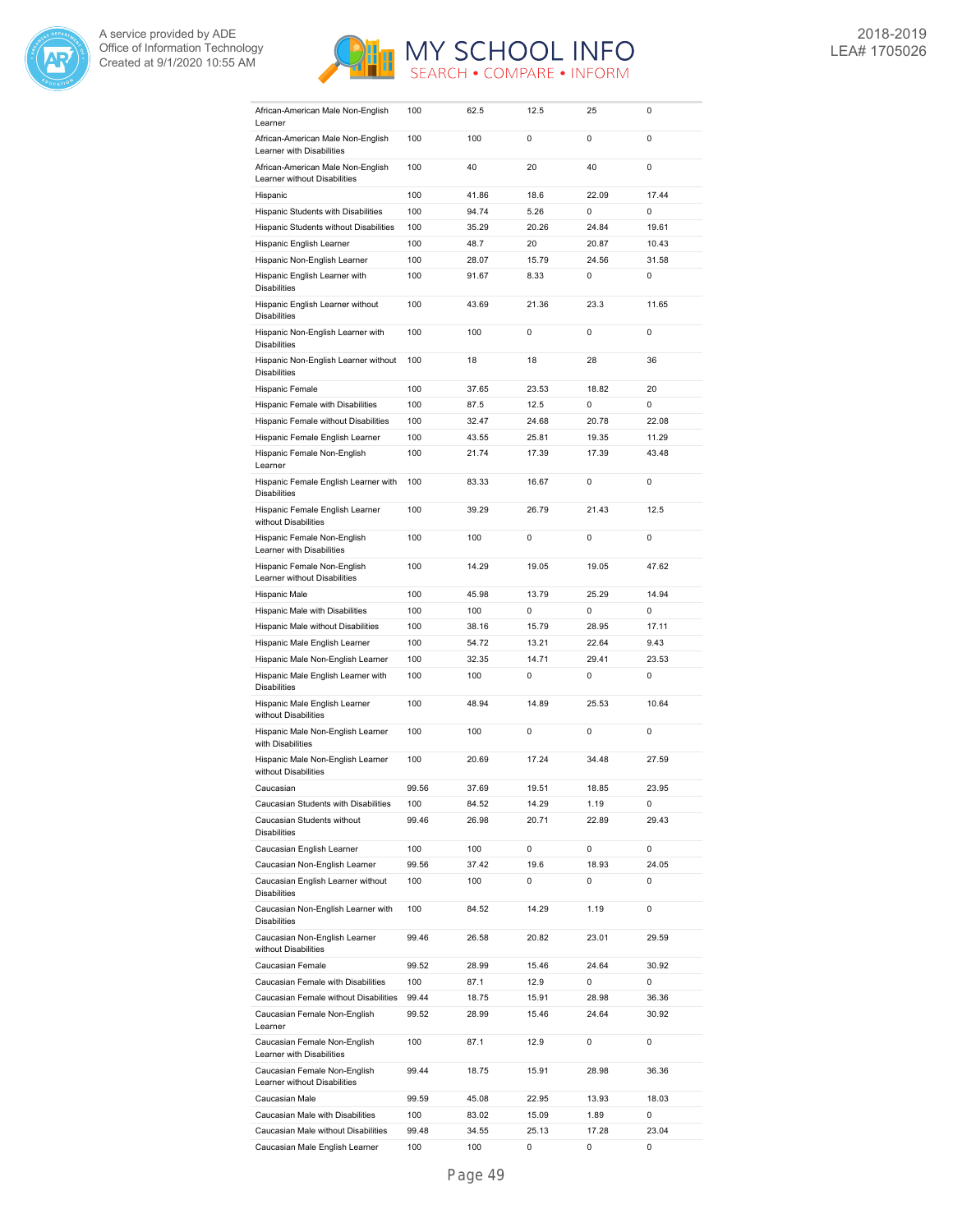



| Caucasian Male Non-English Learner                         | 99.59 | 44.63 | 23.14 | 14.05 | 18.18 |
|------------------------------------------------------------|-------|-------|-------|-------|-------|
| Caucasian Male English Learner<br>without Disabilities     | 100   | 100   | 0     | 0     |       |
| Caucasian Male Non-English Learner<br>with Disabilities    | 100   | 83.02 | 15.09 | 1.89  | 0     |
| Caucasian Male Non-English Learner<br>without Disabilities | 99.47 | 33.86 | 25.4  | 17.46 | 23.28 |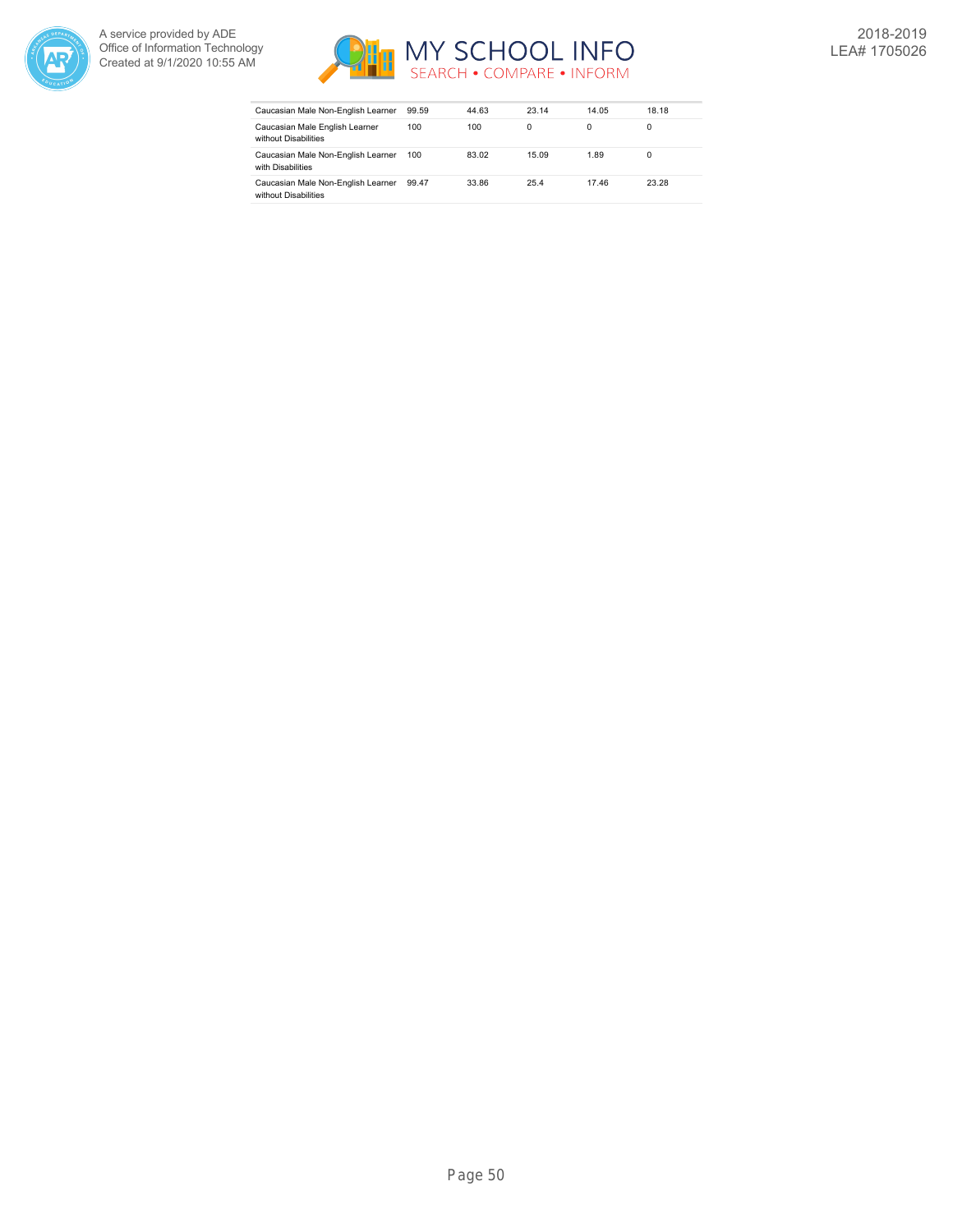



|                                                                      | % Tested | % In Need<br>of Support | % Close | % Ready | % Exceeds   |
|----------------------------------------------------------------------|----------|-------------------------|---------|---------|-------------|
| <b>All Grades Mathematics</b>                                        |          |                         |         |         |             |
| All                                                                  | 99.72    | 23.45                   | 31.07   | 27.4    | 18.08       |
| <b>Students with Disabilities</b>                                    | 100      | 68.42                   | 24.56   | 6.14    | 0.88        |
| Students without Disabilities                                        | 99.66    | 14.81                   | 32.32   | 31.48   | 21.38       |
| English Learner                                                      | 100      | 38.93                   | 29.77   | 18.32   | 12.98       |
| Non-English Learner                                                  | 99.65    | 19.93                   | 31.37   | 29.46   | 19.24       |
| English Learner Students with<br><b>Disabilities</b>                 | 100      | 61.54                   | 38.46   | 0       | 0           |
| English Learner Students without<br><b>Disabilities</b>              | 100      | 36.44                   | 28.81   | 20.34   | 14.41       |
| Non-English Learner Students with<br><b>Disabilities</b>             | 100      | 69.31                   | 22.77   | 6.93    | 0.99        |
| Non-English Learner Students<br>without Disabilities                 | 99.58    | 9.45                    | 33.19   | 34.24   | 23.11       |
| Female                                                               | 99.7     | 21.86                   | 29.34   | 30.54   | 18.26       |
| Female Students with Disabilities                                    | 100      | 82.93                   | 14.63   | 0       | 2.44        |
| Female Students without Disabilities                                 | 99.66    | 13.31                   | 31.4    | 34.81   | 20.48       |
| Female English Learner                                               | 100      | 35.82                   | 32.84   | 19.4    | 11.94       |
| Female Non-English Learner                                           | 99.63    | 18.35                   | 28.46   | 33.33   | 19.85       |
| Female English Learner with<br><b>Disabilities</b>                   | 100      | 66.67                   | 33.33   | 0       | 0           |
| Female English Learner without<br><b>Disabilities</b>                | 100      | 32.79                   | 32.79   | 21.31   | 13.11       |
| Female Non-English Learner with<br><b>Disabilities</b>               | 100      | 85.71                   | 11.43   | 0       | 2.86        |
| Female Non-English Learner without<br><b>Disabilities</b>            | 99.57    | 8.19                    | 31.03   | 38.36   | 22.41       |
| Male                                                                 | 99.73    | 24.87                   | 32.62   | 24.6    | 17.91       |
| Male Students with Disabilities                                      | 100      | 60.27                   | 30.14   | 9.59    | 0           |
| Male Students without Disabilities                                   | 99.67    | 16.28                   | 33.22   | 28.24   | 22.26       |
| Male English Learner                                                 | 100      | 42.19                   | 26.56   | 17.19   | 14.06       |
| Male Non-English Learner                                             | 99.68    | 21.29                   | 33.87   | 26.13   | 18.71       |
| Male English Learner with Disabilities                               | 100      | 57.14                   | 42.86   | 0       | 0           |
| Male English Learner without<br><b>Disabilities</b>                  | 100      | 40.35                   | 24.56   | 19.3    | 15.79       |
| Male Non-English Learner with<br><b>Disabilities</b>                 | 100      | 60.61                   | 28.79   | 10.61   | 0           |
| Male Non-English Learner without<br><b>Disabilities</b>              | 99.59    | 10.66                   | 35.25   | 30.33   | 23.77       |
| African-American                                                     | 100      | 29.41                   | 29.41   | 35.29   | 5.88        |
| African-American Students with<br><b>Disabilities</b>                | 100      | 75                      | 25      | 0       | 0           |
| African-American Students without<br><b>Disabilities</b>             | 100      | 15.38                   | 30.77   | 46.15   | 7.69        |
| African-American Non-English<br>Learner                              | 100      | 29.41                   | 29.41   | 35.29   | 5.88        |
| African-American Non-English<br>Learner with Disabilities            | 100      | 75                      | 25      | 0       | $\mathbf 0$ |
| African-American Non-English<br>Learner without Disabilities         | 100      | 15.38                   | 30.77   | 46.15   | 7.69        |
| African-American Female                                              | 100      | 22.22                   | 22.22   | 55.56   | 0           |
| African-American Female with<br><b>Disabilities</b>                  | 100      | 100                     | 0       | 0       | 0           |
| African-American Female without<br><b>Disabilities</b>               | 100      | 12.5                    | 25      | 62.5    | 0           |
| African-American Female Non-<br>English Learner                      | 100      | 22.22                   | 22.22   | 55.56   | $\mathbf 0$ |
| African-American Female Non-<br>English Learner with Disabilities    | 100      | 100                     | 0       | 0       | 0           |
| African-American Female Non-<br>English Learner without Disabilities | 100      | 12.5                    | 25      | 62.5    | $\mathbf 0$ |
| African-American Male                                                | 100      | 37.5                    | 37.5    | 12.5    | 12.5        |
| African-American Male with<br><b>Disabilities</b>                    | 100      | 66.67                   | 33.33   | 0       | 0           |
| African-American Male without                                        | 100      | 20                      | 40      | 20      | 20          |

MY SCHOOL INFO

Disabilities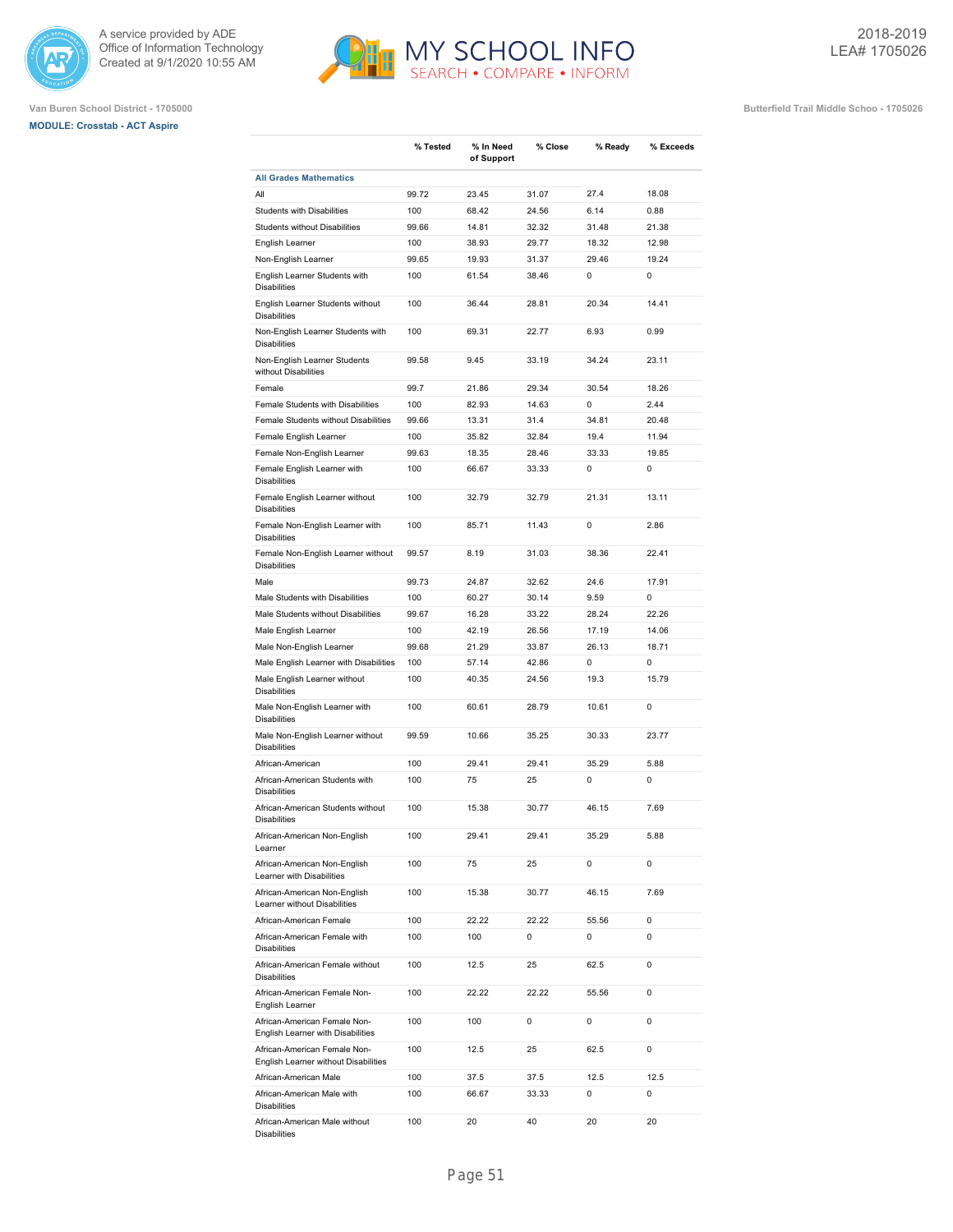



| African-American Male Non-English<br>Learner                      | 100   | 37.5           | 37.5  | 12.5  | 12.5        |
|-------------------------------------------------------------------|-------|----------------|-------|-------|-------------|
| African-American Male Non-English<br>Learner with Disabilities    | 100   | 66.67          | 33.33 | 0     | 0           |
| African-American Male Non-English<br>Learner without Disabilities | 100   | 20             | 40    | 20    | 20          |
| Hispanic                                                          | 100   | 31.98          | 30.23 | 22.09 | 15.7        |
| Hispanic Students with Disabilities                               | 100   | 73.68          | 26.32 | 0     | $\mathbf 0$ |
| Hispanic Students without Disabilities                            | 100   | 26.8           | 30.72 | 24.84 | 17.65       |
| Hispanic English Learner                                          | 100   | 41.74          | 29.57 | 18.26 | 10.43       |
| Hispanic Non-English Learner                                      | 100   | 12.28          | 31.58 | 29.82 | 26.32       |
| Hispanic English Learner with<br><b>Disabilities</b>              | 100   | 66.67          | 33.33 | 0     | 0           |
| Hispanic English Learner without<br><b>Disabilities</b>           | 100   | 38.83          | 29.13 | 20.39 | 11.65       |
| Hispanic Non-English Learner with<br><b>Disabilities</b>          | 100   | 85.71          | 14.29 | 0     | 0           |
| Hispanic Non-English Learner without<br><b>Disabilities</b>       | 100   | $\overline{2}$ | 34    | 34    | 30          |
| Hispanic Female                                                   | 100   | 29.41          | 35.29 | 18.82 | 16.47       |
| Hispanic Female with Disabilities                                 | 100   | 62.5           | 37.5  | 0     | 0           |
| Hispanic Female without Disabilities                              | 100   | 25.97          | 35.06 | 20.78 | 18.18       |
| Hispanic Female English Learner                                   | 100   | 38.71          | 33.87 | 17.74 | 9.68        |
| Hispanic Female Non-English                                       | 100   | 4.35           | 39.13 | 21.74 | 34.78       |
| Learner<br>Hispanic Female English Learner with                   | 100   | 66.67          | 33.33 | 0     | 0           |
| <b>Disabilities</b>                                               |       |                |       |       |             |
| Hispanic Female English Learner<br>without Disabilities           | 100   | 35.71          | 33.93 | 19.64 | 10.71       |
| Hispanic Female Non-English<br>Learner with Disabilities          | 100   | 50             | 50    | 0     | 0           |
| Hispanic Female Non-English<br>Learner without Disabilities       | 100   | 0              | 38.1  | 23.81 | 38.1        |
| Hispanic Male                                                     | 100   | 34.48          | 25.29 | 25.29 | 14.94       |
| Hispanic Male with Disabilities                                   | 100   | 81.82          | 18.18 | 0     | 0           |
| Hispanic Male without Disabilities                                | 100   | 27.63          | 26.32 | 28.95 | 17.11       |
| Hispanic Male English Learner                                     | 100   | 45.28          | 24.53 | 18.87 | 11.32       |
|                                                                   |       |                |       |       | 20.59       |
| Hispanic Male Non-English Learner                                 | 100   | 17.65          | 26.47 | 35.29 |             |
| Hispanic Male English Learner with<br><b>Disabilities</b>         | 100   | 66.67          | 33.33 | 0     | $\mathsf 0$ |
| Hispanic Male English Learner<br>without Disabilities             | 100   | 42.55          | 23.4  | 21.28 | 12.77       |
| Hispanic Male Non-English Learner<br>with Disabilities            | 100   | 100            | 0     | 0     | 0           |
| Hispanic Male Non-English Learner<br>without Disabilities         | 100   | 3.45           | 31.03 | 41.38 | 24.14       |
| Caucasian                                                         | 99.56 | 20.84          | 30.82 | 29.93 | 18.4        |
| Caucasian Students with Disabilities                              | 100   | 66.67          | 23.81 | 8.33  | 1.19        |
| Caucasian Students without<br><b>Disabilities</b>                 | 99.46 | 10.35          | 32.43 | 34.88 | 22.34       |
| Caucasian English Learner                                         | 100   | 50             | 50    | 0     | 0           |
| Caucasian Non-English Learner                                     | 99.56 | 20.71          | 30.73 | 30.07 | 18.49       |
| Caucasian English Learner without<br><b>Disabilities</b>          | 100   | 50             | 50    | 0     | 0           |
| Caucasian Non-English Learner with<br><b>Disabilities</b>         | 100   | 66.67          | 23.81 | 8.33  | 1.19        |
| Caucasian Non-English Learner<br>without Disabilities             | 99.46 | 10.14          | 32.33 | 35.07 | 22.47       |
| Caucasian Female                                                  | 99.52 | 20.77          | 25.6  | 34.78 | 18.84       |
| Caucasian Female with Disabilities                                | 100   | 87.1           | 9.68  | 0     | 3.23        |
| Caucasian Female without Disabilities                             | 99.44 | 9.09           | 28.41 | 40.91 | 21.59       |
| Caucasian Female Non-English<br>Learner                           | 99.52 | 20.77          | 25.6  | 34.78 | 18.84       |
| Caucasian Female Non-English<br>Learner with Disabilities         | 100   | 87.1           | 9.68  | 0     | 3.23        |
| Caucasian Female Non-English<br>Learner without Disabilities      | 99.44 | 9.09           | 28.41 | 40.91 | 21.59       |
| Caucasian Male                                                    | 99.59 | 20.9           | 35.25 | 25.82 | 18.03       |
| Caucasian Male with Disabilities                                  | 100   | 54.72          | 32.08 | 13.21 | 0           |
| Caucasian Male without Disabilities                               | 99.48 | 11.52          | 36.13 | 29.32 | 23.04       |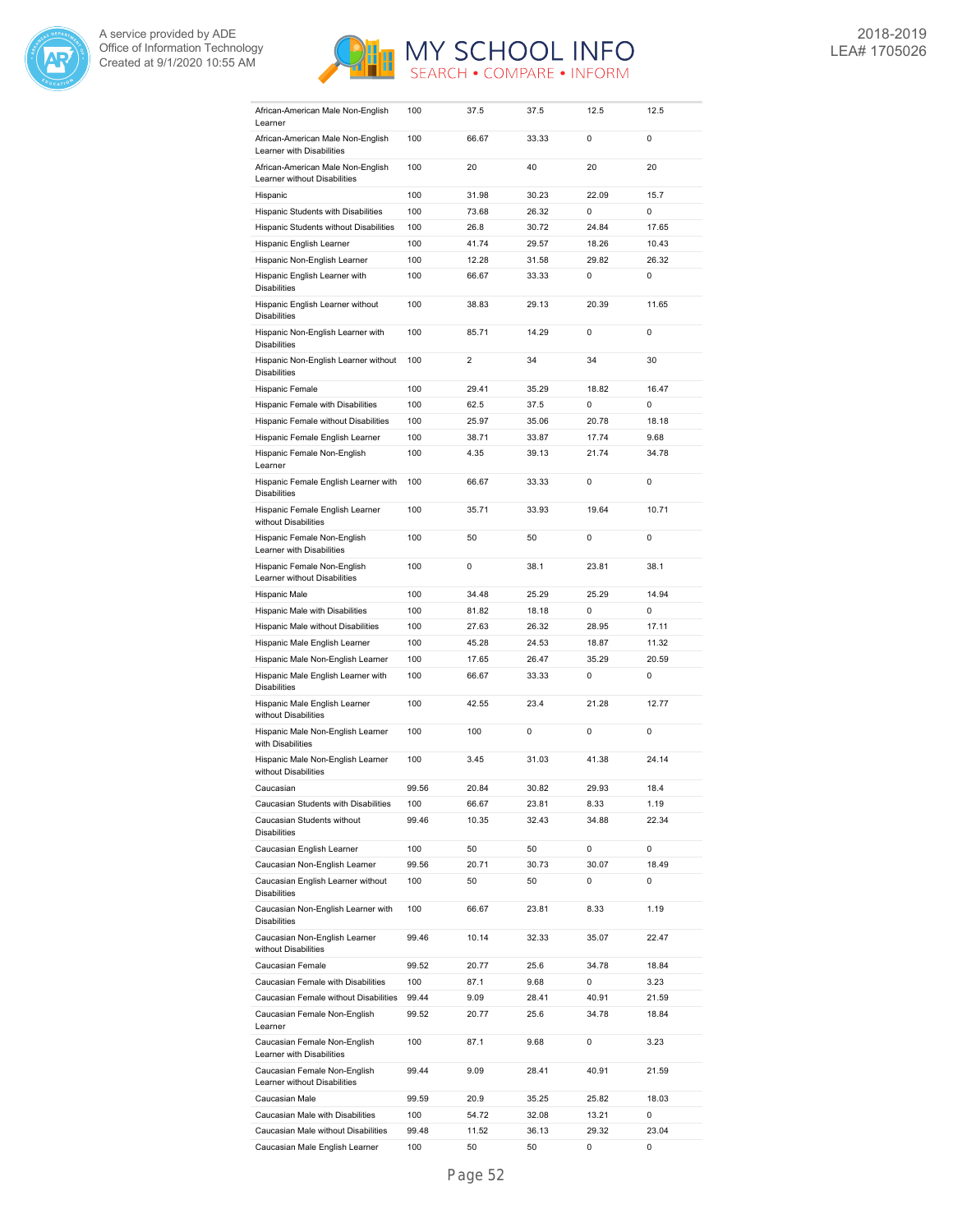



| Caucasian Male Non-English Learner                         | 99.59 | 20.66 | 35.12 | 26.03 | 18.18 |
|------------------------------------------------------------|-------|-------|-------|-------|-------|
| Caucasian Male English Learner<br>without Disabilities     | 100   | 50    | 50    | 0     | 0     |
| Caucasian Male Non-English Learner<br>with Disabilities    | 100   | 54.72 | 32.08 | 13.21 | 0     |
| Caucasian Male Non-English Learner<br>without Disabilities | 99.47 | 11.11 | 35.98 | 29.63 | 23.28 |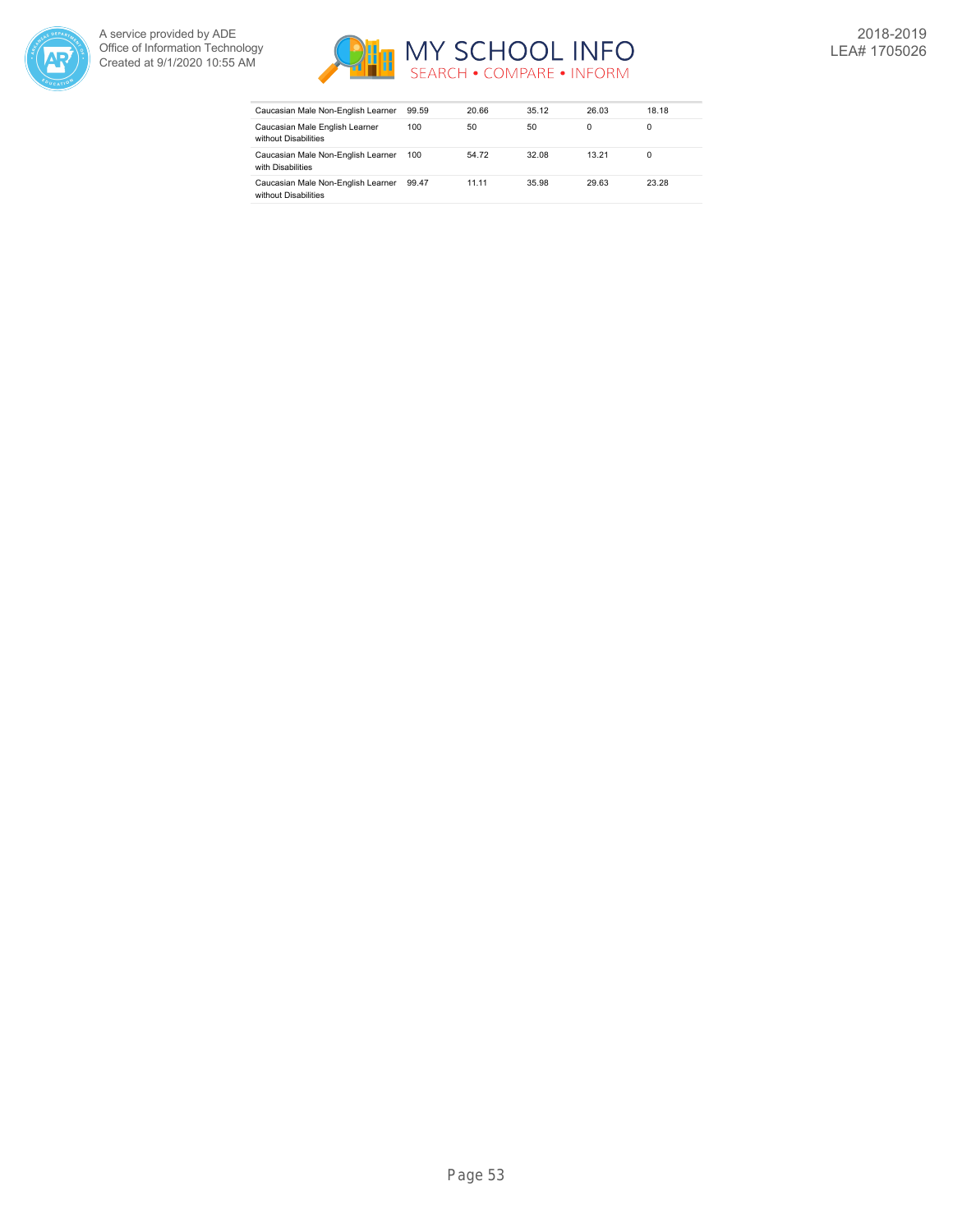

# **MODULE: Crosstab - ACT Aspire**



**% Tested % In Need**

**% Close % Ready % Exceeds**

**Van Buren School District - 1705000 Butterfield Trail Middle Schoo - 1705026**

|                                                                      |       | of Support |       |       |       |
|----------------------------------------------------------------------|-------|------------|-------|-------|-------|
| <b>All Grades Science</b>                                            |       |            |       |       |       |
| All                                                                  | 99.72 | 40.11      | 21.33 | 21.75 | 16.81 |
| <b>Students with Disabilities</b>                                    | 100   | 87.72      | 9.65  | 2.63  | 0     |
| Students without Disabilities                                        | 99.66 | 30.98      | 23.57 | 25.42 | 20.03 |
| English Learner                                                      | 100   | 49.62      | 25.95 | 13.74 | 10.69 |
| Non-English Learner                                                  | 99.65 | 37.95      | 20.28 | 23.57 | 18.2  |
| English Learner Students with<br><b>Disabilities</b>                 | 100   | 76.92      | 23.08 | 0     | 0     |
| English Learner Students without<br><b>Disabilities</b>              | 100   | 46.61      | 26.27 | 15.25 | 11.86 |
| Non-English Learner Students with<br><b>Disabilities</b>             | 100   | 89.11      | 7.92  | 2.97  | 0     |
| Non-English Learner Students<br>without Disabilities                 | 99.58 | 27.1       | 22.9  | 27.94 | 22.06 |
| Female                                                               | 99.7  | 37.13      | 20.06 | 24.85 | 17.96 |
| Female Students with Disabilities                                    | 100   | 85.37      | 12.2  | 2.44  | 0     |
| Female Students without Disabilities                                 | 99.66 | 30.38      | 21.16 | 27.99 | 20.48 |
| Female English Learner                                               | 100   | 49.25      | 25.37 | 10.45 | 14.93 |
| Female Non-English Learner                                           | 99.63 | 34.08      | 18.73 | 28.46 | 18.73 |
| Female English Learner with<br><b>Disabilities</b>                   | 100   | 50         | 50    | 0     | 0     |
| Female English Learner without<br><b>Disabilities</b>                | 100   | 49.18      | 22.95 | 11.48 | 16.39 |
| Female Non-English Learner with<br><b>Disabilities</b>               | 100   | 91.43      | 5.71  | 2.86  | 0     |
| Female Non-English Learner without<br><b>Disabilities</b>            | 99.57 | 25.43      | 20.69 | 32.33 | 21.55 |
| Male                                                                 | 99.73 | 42.78      | 22.46 | 18.98 | 15.78 |
| Male Students with Disabilities                                      | 100   | 89.04      | 8.22  | 2.74  | 0     |
| Male Students without Disabilities                                   | 99.67 | 31.56      | 25.91 | 22.92 | 19.6  |
| Male English Learner                                                 | 100   | 50         | 26.56 | 17.19 | 6.25  |
| Male Non-English Learner                                             | 99.68 | 41.29      | 21.61 | 19.35 | 17.74 |
| Male English Learner with Disabilities                               | 100   | 100        | 0     | 0     | 0     |
| Male English Learner without<br><b>Disabilities</b>                  | 100   | 43.86      | 29.82 | 19.3  | 7.02  |
| Male Non-English Learner with<br><b>Disabilities</b>                 | 100   | 87.88      | 9.09  | 3.03  | 0     |
| Male Non-English Learner without<br><b>Disabilities</b>              | 99.59 | 28.69      | 25    | 23.77 | 22.54 |
| African-American                                                     | 100   | 64.71      | 17.65 | 17.65 | 0     |
| African-American Students with<br><b>Disabilities</b>                | 100   | 100        | 0     | 0     | 0     |
| African-American Students without<br><b>Disabilities</b>             | 100   | 53.85      | 23.08 | 23.08 | 0     |
| African-American Non-English<br>Learner                              | 100   | 64.71      | 17.65 | 17.65 | 0     |
| African-American Non-English<br>Learner with Disabilities            | 100   | 100        | 0     | 0     | 0     |
| African-American Non-English<br>Learner without Disabilities         | 100   | 53.85      | 23.08 | 23.08 | 0     |
| African-American Female                                              | 100   | 55.56      | 22.22 | 22.22 | 0     |
| African-American Female with<br><b>Disabilities</b>                  | 100   | 100        | 0     | 0     | 0     |
| African-American Female without<br><b>Disabilities</b>               | 100   | 50         | 25    | 25    | 0     |
| African-American Female Non-<br>English Learner                      | 100   | 55.56      | 22.22 | 22.22 | 0     |
| African-American Female Non-<br>English Learner with Disabilities    | 100   | 100        | 0     | 0     | 0     |
| African-American Female Non-<br>English Learner without Disabilities | 100   | 50         | 25    | 25    | 0     |
| African-American Male                                                | 100   | 75         | 12.5  | 12.5  | 0     |
| African-American Male with                                           | 100   | 100        | 0     | 0     | 0     |

100 100 0 0 0

100 60 20 20 0

Disabilities

Disabilities

African-American Male without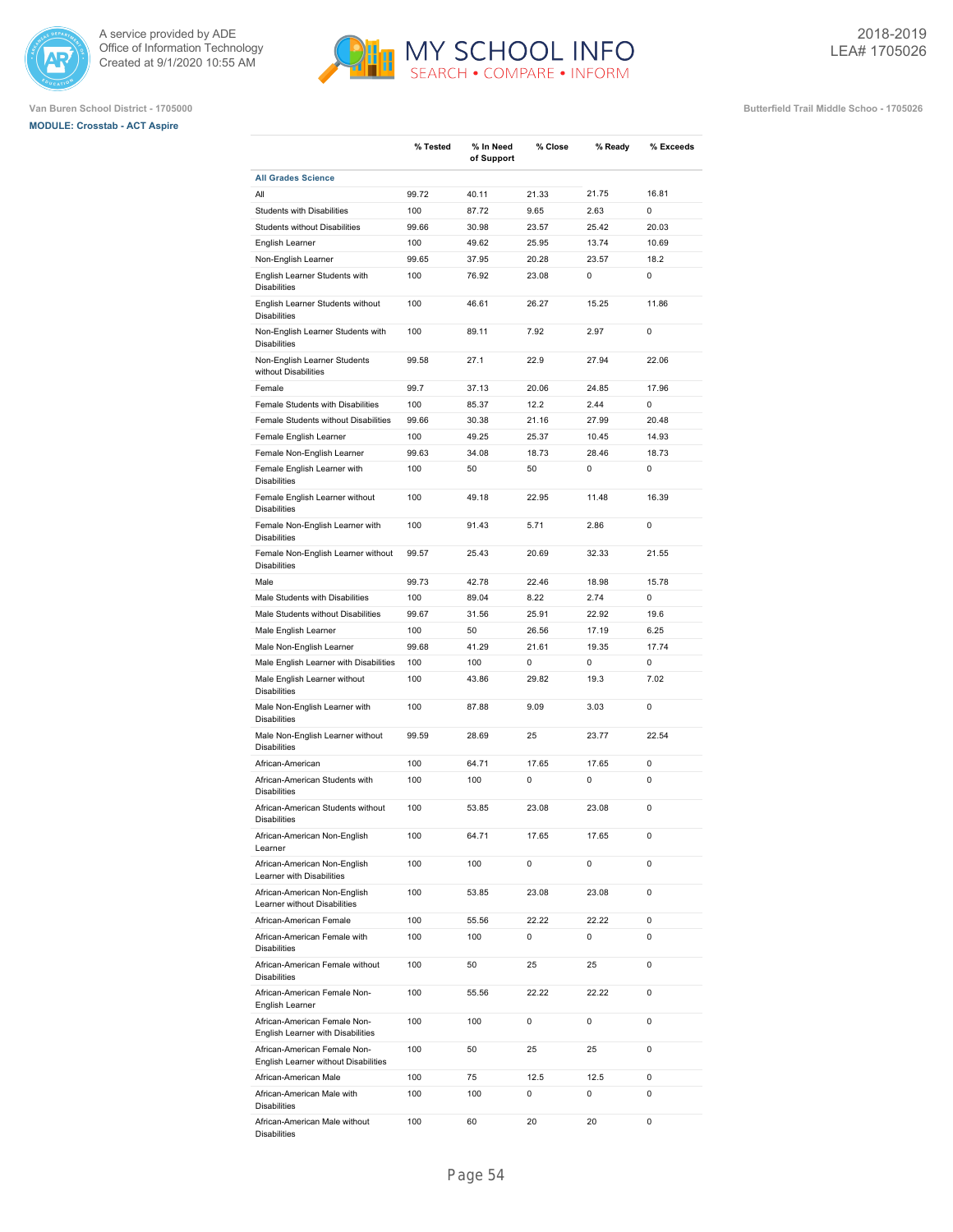



| African-American Male Non-English<br>Learner                   | 100   | 75    | 12.5  | 12.5  | 0           |
|----------------------------------------------------------------|-------|-------|-------|-------|-------------|
| African-American Male Non-English                              | 100   | 100   | 0     | 0     | 0           |
| Learner with Disabilities<br>African-American Male Non-English | 100   | 60    | 20    | 20    | 0           |
| Learner without Disabilities                                   |       |       |       |       |             |
| Hispanic                                                       | 100   | 45.93 | 23.84 | 14.53 | 15.7        |
| Hispanic Students with Disabilities                            | 100   | 84.21 | 15.79 | 0     | 0           |
| Hispanic Students without Disabilities                         | 100   | 41.18 | 24.84 | 16.34 | 17.65       |
| Hispanic English Learner                                       | 100   | 50.43 | 26.96 | 11.3  | 11.3        |
| Hispanic Non-English Learner                                   | 100   | 36.84 | 17.54 | 21.05 | 24.56       |
| Hispanic English Learner with<br><b>Disabilities</b>           | 100   | 75    | 25    | 0     | 0           |
| Hispanic English Learner without<br><b>Disabilities</b>        | 100   | 47.57 | 27.18 | 12.62 | 12.62       |
| Hispanic Non-English Learner with<br><b>Disabilities</b>       | 100   | 100   | 0     | 0     | 0           |
| Hispanic Non-English Learner without<br><b>Disabilities</b>    | 100   | 28    | 20    | 24    | 28          |
| Hispanic Female                                                | 100   | 47.06 | 24.71 | 11.76 | 16.47       |
| Hispanic Female with Disabilities                              | 100   | 62.5  | 37.5  | 0     | $\mathbf 0$ |
| Hispanic Female without Disabilities                           | 100   | 45.45 | 23.38 | 12.99 | 18.18       |
|                                                                |       |       | 27.42 |       |             |
| Hispanic Female English Learner                                | 100   | 51.61 |       | 6.45  | 14.52       |
| Hispanic Female Non-English<br>Learner                         | 100   | 34.78 | 17.39 | 26.09 | 21.74       |
| Hispanic Female English Learner with<br><b>Disabilities</b>    | 100   | 50    | 50    | 0     | 0           |
| Hispanic Female English Learner<br>without Disabilities        | 100   | 51.79 | 25    | 7.14  | 16.07       |
| Hispanic Female Non-English<br>Learner with Disabilities       | 100   | 100   | 0     | 0     | 0           |
| Hispanic Female Non-English<br>Learner without Disabilities    | 100   | 28.57 | 19.05 | 28.57 | 23.81       |
| Hispanic Male                                                  | 100   | 44.83 | 22.99 | 17.24 | 14.94       |
| Hispanic Male with Disabilities                                | 100   | 100   | 0     | 0     | $\mathbf 0$ |
| Hispanic Male without Disabilities                             | 100   | 36.84 | 26.32 | 19.74 | 17.11       |
| Hispanic Male English Learner                                  | 100   | 49.06 | 26.42 | 16.98 | 7.55        |
| Hispanic Male Non-English Learner                              | 100   | 38.24 | 17.65 | 17.65 | 26.47       |
| Hispanic Male English Learner with<br><b>Disabilities</b>      | 100   | 100   | 0     | 0     | 0           |
| Hispanic Male English Learner<br>without Disabilities          | 100   | 42.55 | 29.79 | 19.15 | 8.51        |
| Hispanic Male Non-English Learner<br>with Disabilities         | 100   | 100   | 0     | 0     | $\mathbf 0$ |
| Hispanic Male Non-English Learner<br>without Disabilities      | 100   | 27.59 | 20.69 | 20.69 | 31.03       |
| Caucasian                                                      | 99.56 | 37.69 | 20.62 | 24.17 | 17.52       |
| Caucasian Students with Disabilities                           | 100   | 86.9  | 9.52  | 3.57  | 0           |
| Caucasian Students without<br><b>Disabilities</b>              | 99.46 | 26.43 | 23.16 | 28.88 | 21.53       |
| Caucasian English Learner                                      | 100   | 100   | 0     | 0     | 0           |
| Caucasian Non-English Learner                                  | 99.56 | 37.42 | 20.71 | 24.28 | 17.59       |
| Caucasian English Learner without<br><b>Disabilities</b>       | 100   | 100   | 0     | 0     | 0           |
| Caucasian Non-English Learner with<br><b>Disabilities</b>      | 100   | 86.9  | 9.52  | 3.57  | 0           |
| Caucasian Non-English Learner<br>without Disabilities          | 99.46 | 26.03 | 23.29 | 29.04 | 21.64       |
| Caucasian Female                                               | 99.52 | 34.3  | 18.84 | 28.99 | 17.87       |
| Caucasian Female with Disabilities                             | 100   | 90.32 | 6.45  | 3.23  | 0           |
| Caucasian Female without Disabilities                          | 99.44 | 24.43 | 21.02 | 33.52 | 21.02       |
| Caucasian Female Non-English<br>Learner                        | 99.52 | 34.3  | 18.84 | 28.99 | 17.87       |
| Caucasian Female Non-English<br>Learner with Disabilities      | 100   | 90.32 | 6.45  | 3.23  | 0           |
| Caucasian Female Non-English<br>Learner without Disabilities   | 99.44 | 24.43 | 21.02 | 33.52 | 21.02       |
| Caucasian Male                                                 | 99.59 | 40.57 | 22.13 | 20.08 | 17.21       |
| Caucasian Male with Disabilities                               | 100   | 84.91 | 11.32 | 3.77  | 0           |
| Caucasian Male without Disabilities                            | 99.48 | 28.27 | 25.13 | 24.61 | 21.99       |
| Caucasian Male English Learner                                 | 100   | 100   | 0     | 0     | 0           |
|                                                                |       |       |       |       |             |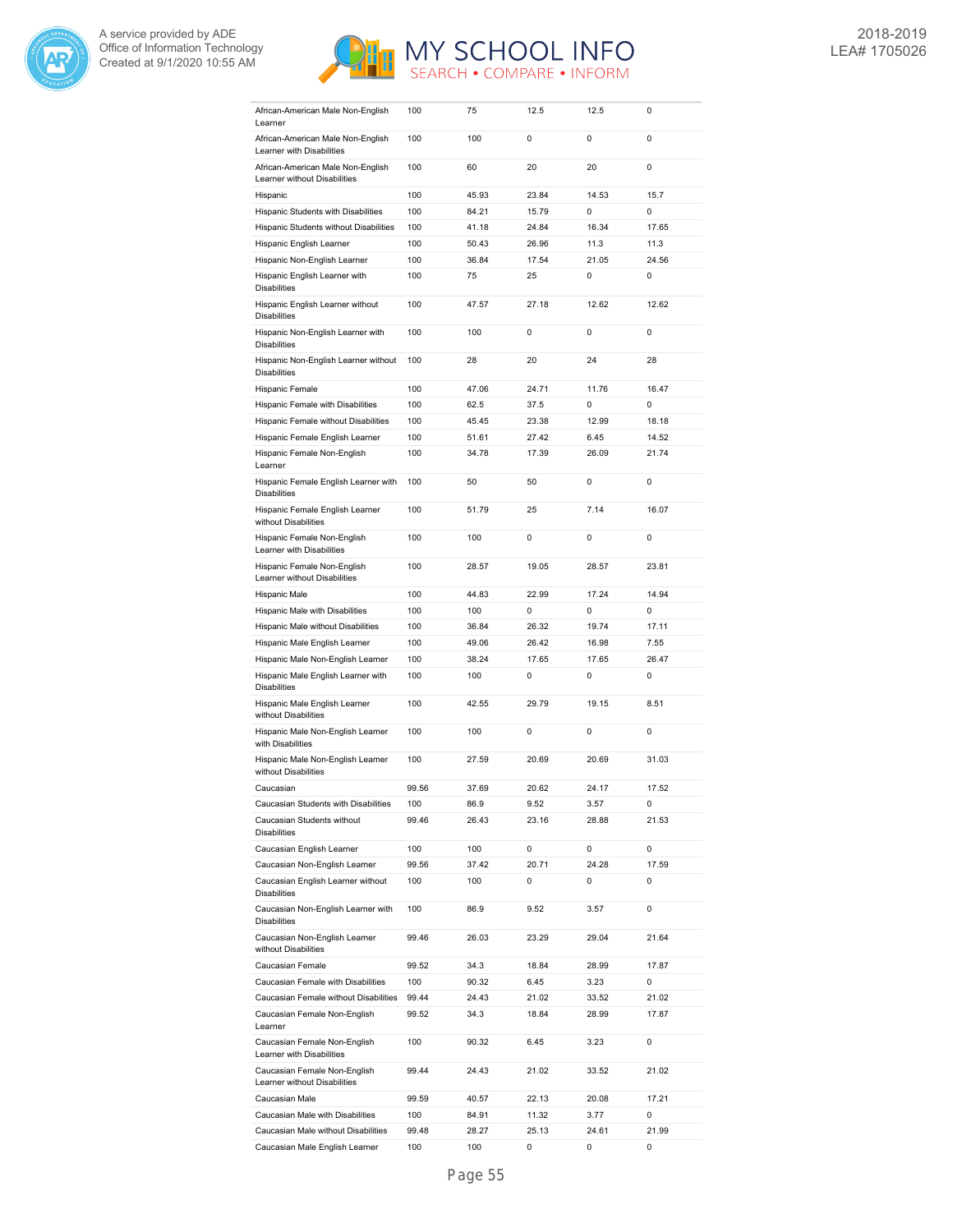



| Caucasian Male Non-English Learner                         | 99.59 | 40.08 | 22.31    | 20.25 | 17.36 |
|------------------------------------------------------------|-------|-------|----------|-------|-------|
| Caucasian Male English Learner<br>without Disabilities     | 100   | 100   | $\Omega$ |       | 0     |
| Caucasian Male Non-English Learner<br>with Disabilities    | 100   | 84.91 | 11.32    | 3.77  | 0     |
| Caucasian Male Non-English Learner<br>without Disabilities | 99.47 | 27.51 | 25.4     | 24.87 | 22.22 |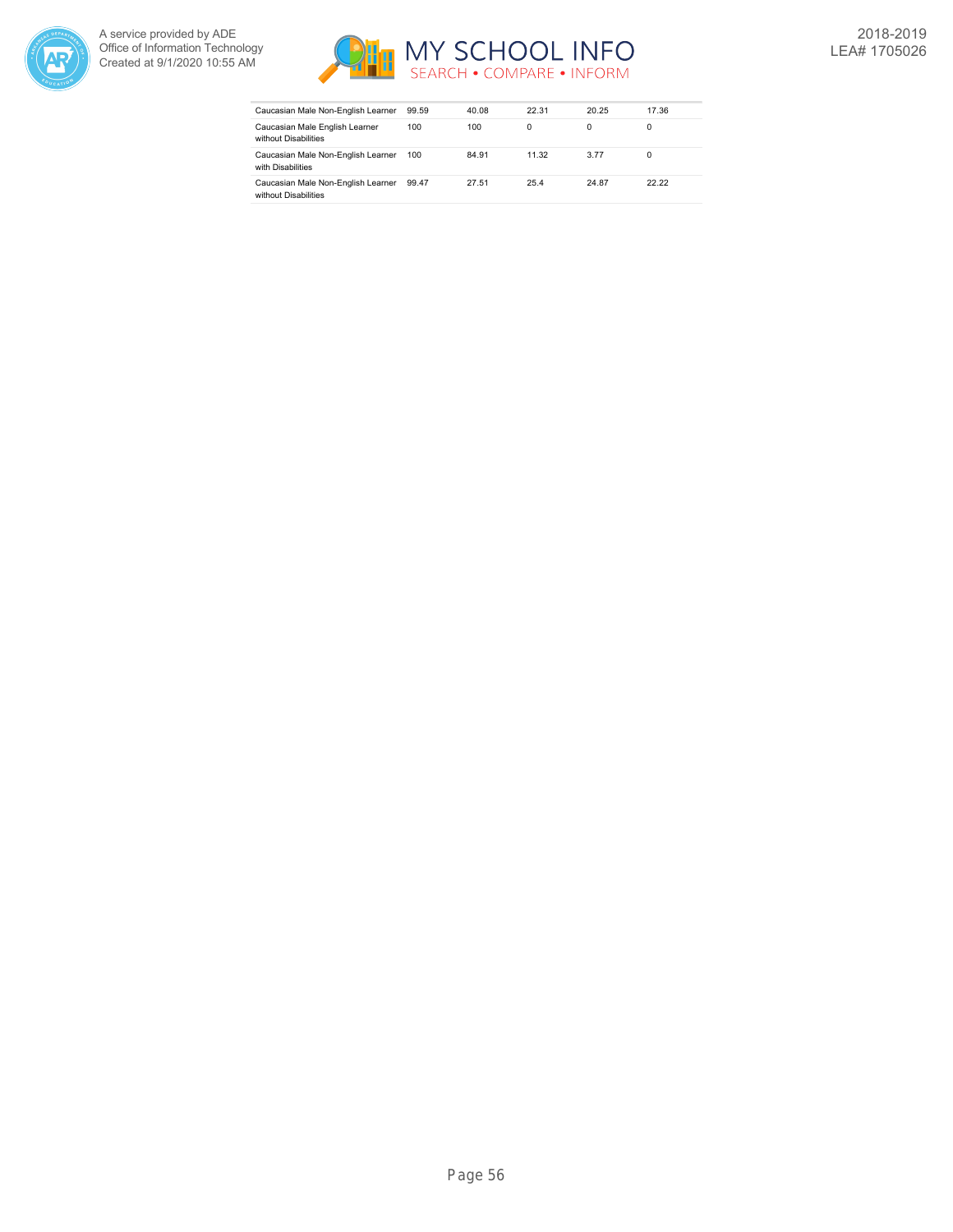



**MODULE: Crosstab - Graduation Rates**



**Van Buren School District - 1705000 Butterfield Trail Middle Schoo - 1705026**

**Four Year Graduation Rates** Four Year Graduation Rates are not available.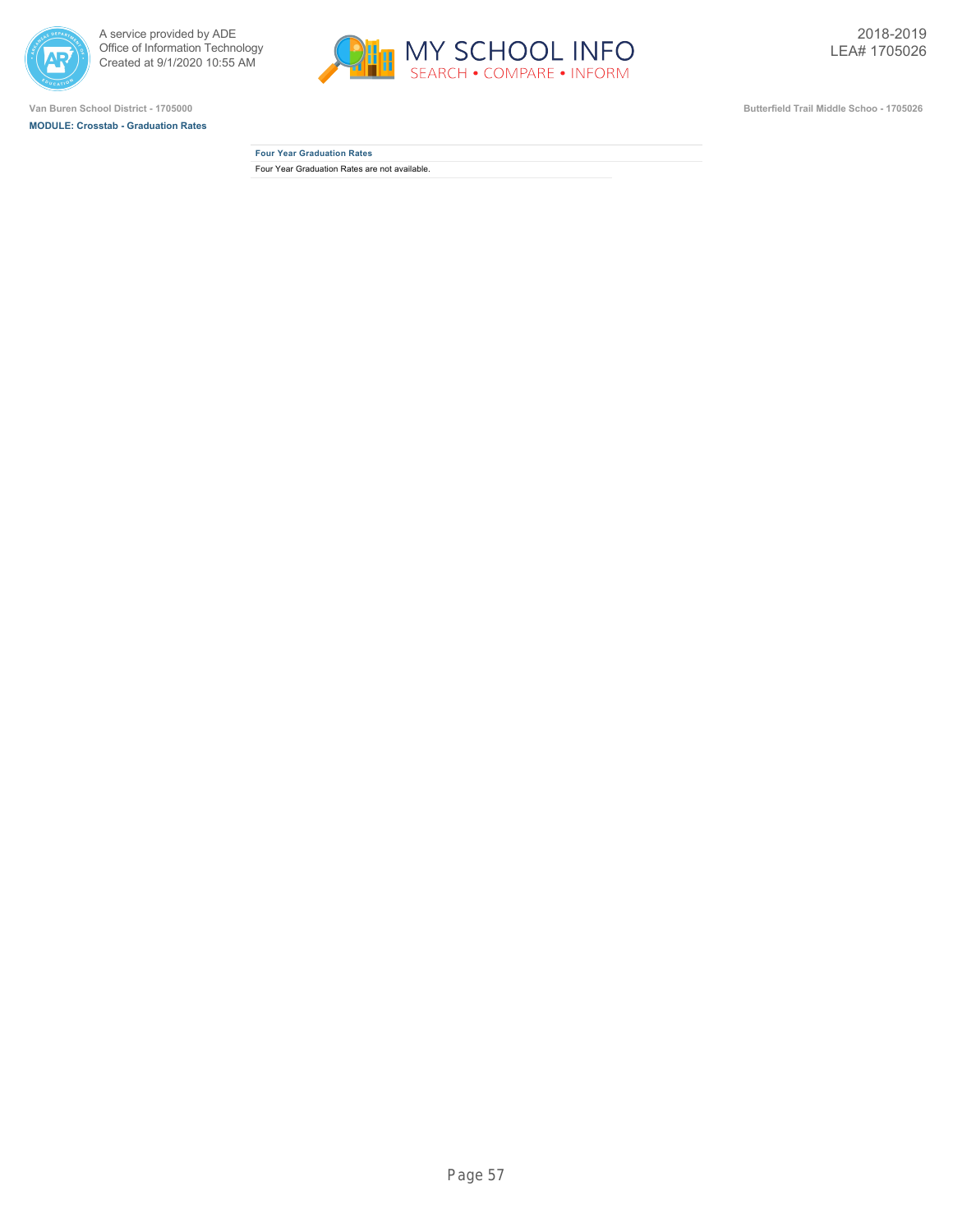



**MODULE: Crosstab - Graduation Rates**



**Van Buren School District - 1705000 Butterfield Trail Middle Schoo - 1705026**

**Five Year Graduation Rates** Five Year Graduation Rates are not available.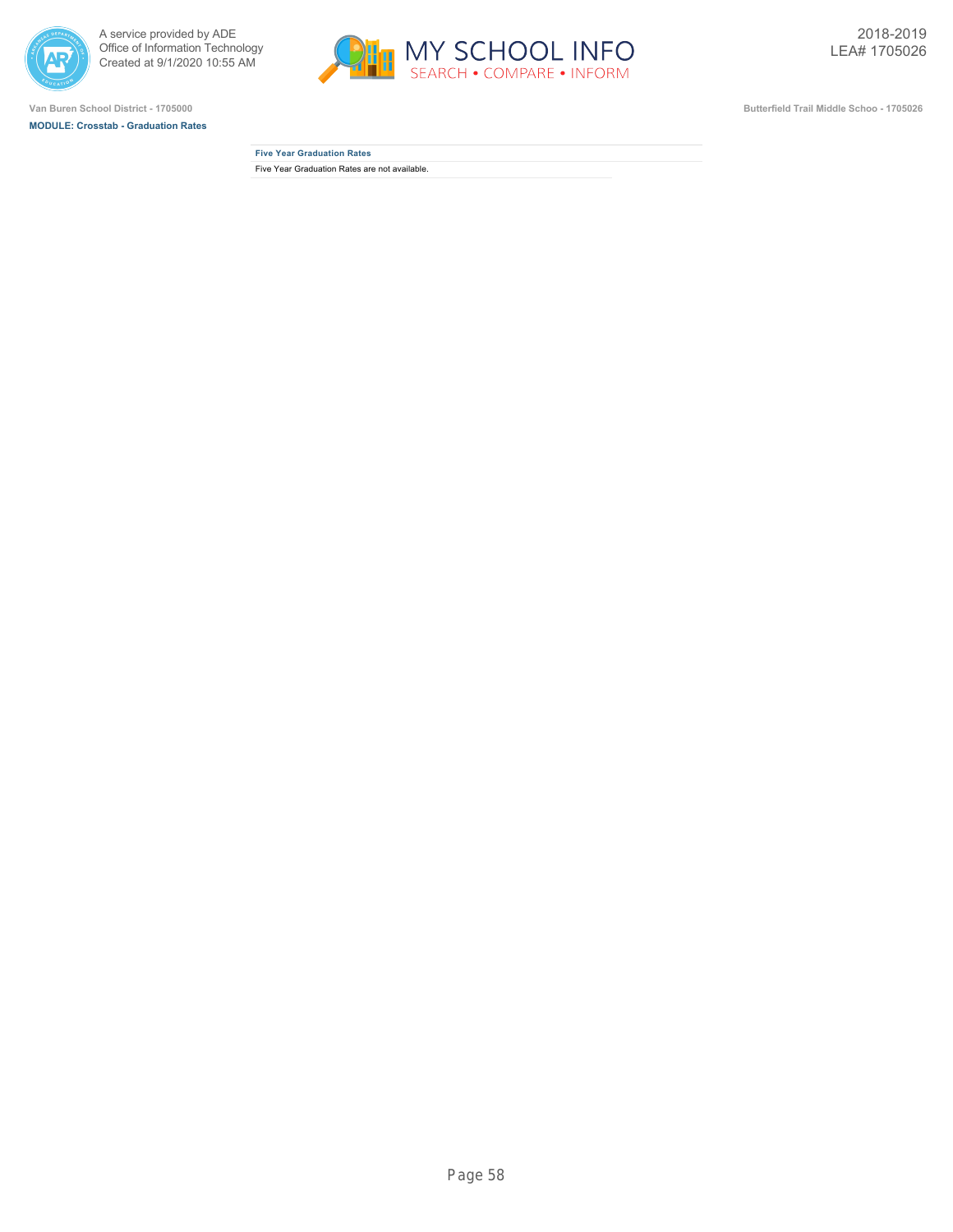



## **Van Buren School District - 1705000 Butterfield Trail Middle Schoo - 1705026**

**MODULE: Crosstab - Growth**

|                                                                          | <b>Mean Math</b><br><b>VAS</b> | Mean ELA<br><b>VAS</b> | Mean<br>Content<br>VAS | Mean<br><b>Science</b><br>VAS | <b>Mean ELP</b><br><b>VAS</b> | Mean<br>Content<br>w/ELP VAS |
|--------------------------------------------------------------------------|--------------------------------|------------------------|------------------------|-------------------------------|-------------------------------|------------------------------|
| Grade 6                                                                  |                                |                        |                        |                               |                               |                              |
| All                                                                      | 85.29                          | 79.97                  | 82.63                  | 81.8                          | 91.86                         | 83.88                        |
| Students with Disabilities                                               | 79.57                          | 80.51                  | 80.04                  | 75.19                         | 95.38                         | 81.14                        |
| <b>Students without Disabilities</b>                                     | 86.54                          | 79.85                  | 83.2                   | 83.17                         | 91.52                         | 84.43                        |
| English Learner                                                          | 85.84                          | 81.75                  | 83.8                   | 81.99                         | 91.86                         | 87.77                        |
| Non-English Learner                                                      | 85.19                          | 79.63                  | 82.41                  | 81.76                         | $\overline{\phantom{a}}$      | ---                          |
| English Learner Students with Disabilities                               | 78.51                          | 80.37                  | 79.44                  | 81.06                         | 95.38                         | 87.41                        |
| English Learner Students without Disabilities                            | 86.52                          | 81.88                  | 84.2                   | 82.08                         | 91.52                         | 87.81                        |
| Non-English Learner Students with Disabilities                           | 79.66                          | 80.53                  | 80.09                  | 74.67                         | ---                           | ---                          |
| Non-English Learner Students without Disabilities                        | 86.54                          | 79.41                  | 82.98                  | 83.41                         | $\overline{\phantom{a}}$      | $\overline{a}$               |
| Female                                                                   | 85.1                           | 79.71                  | 82.4                   | 81.83                         | 93.73                         | 84.15                        |
| Female Students with Disabilities                                        | 79.95                          | 78.24                  | 79.09                  | 77.6                          | 97.58                         | 80.63                        |
| Female Students without Disabilities                                     | 85.71                          | 79.88                  | 82.8                   | 82.33                         | 93.52                         | 84.53                        |
| Female English Learner                                                   | 88.46                          | 81.16                  | 84.81                  | 79.02                         | 93.73                         | 89.27                        |
| Female Non-English Learner                                               | 84.35                          | 79.38                  | 81.87                  | 82.46                         | $\overline{a}$                | $\overline{a}$               |
| Female English Learner with Disabilities                                 | 83.17                          | 75.51                  | 79.34                  | 102.72                        | 97.58                         | 88.46                        |
| Female English Learner without Disabilities                              | 88.76                          | 81.47                  | 85.11                  | 77.7                          | 93.52                         | 89.32                        |
| Female Non-English Learner with Disabilities                             | 79.62                          | 78.51                  | 79.07                  | 75.08                         | $\overline{a}$                | $\overline{a}$               |
| Female Non-English Learner without Disabilities                          | 84.98                          | 79.5                   | 82.24                  | 83.45                         | ---                           | $\overline{a}$               |
| Male                                                                     | 85.47                          | 80.22                  | 82.84                  | 81.77                         | 89.5                          | 83.62                        |
| Male Students with Disabilities                                          | 79.42                          | 81.41                  | 80.41                  | 74.17                         | 94.29                         | 81.34                        |
| Male Students without Disabilities                                       | 87.44                          | 79.83                  | 83.63                  | 84.07                         | 88.77                         | 84.31                        |
| Male English Learner                                                     | 82.72                          | 82.46                  | 82.59                  | 85.52                         | 89.5                          | 85.94                        |
| Male Non-English Learner                                                 | 85.92                          | 79.85                  | 82.88                  | 81.15                         | ---                           | ---                          |
| Male English Learner with Disabilities                                   | 76.18                          | 82.81                  | 79.49                  | 70.23                         | 94.29                         | 86.89                        |
| Male English Learner without Disabilities                                | 83.66                          | 82.41                  | 83.03                  | 87.71                         | 88.77                         | 85.79                        |
| Male Non-English Learner with Disabilities                               | 79.67                          | 81.3                   | 80.48                  | 74.5                          | $\overline{a}$                | $\overline{a}$               |
| Male Non-English Learner without Disabilities                            | 88.17                          | 79.33                  | 83.75                  | 83.37                         | $\overline{a}$                | $\overline{a}$               |
| African-American                                                         | 89.75                          | 82.15                  | 85.95                  | 64.99                         | $\overline{a}$                | $\overline{a}$               |
| African-American Students with Disabilities                              | 79.33                          | 79.96                  | 79.65                  | 47.46                         | $---$                         | $---$                        |
| African-American Students without Disabilities                           | 92.35                          | 82.7                   | 87.53                  | 69.37                         | $---$                         | $---$                        |
| African-American Non-English Learner                                     | 89.75                          | 82.15                  | 85.95                  | 64.99                         | $\overline{a}$                | $---$                        |
| African-American Non-English Learner with Disabilities                   | 79.33                          | 79.96                  | 79.65                  | 47.46                         | $---$                         | $---$                        |
| African-American Non-English Learner without Disabilities                | 92.35                          | 82.7                   | 87.53                  | 69.37                         | $\overline{a}$                | $\overline{a}$               |
| African-American Female                                                  | 102.7                          | 85.73                  | 94.21                  | 64.73                         | $\overline{a}$                | $\overline{a}$               |
| African-American Female with Disabilities                                | ---                            | $\overline{a}$         | $\overline{a}$         | $\overline{a}$                | $\overline{a}$                | $\overline{a}$               |
| African-American Female without Disabilities                             | 102.7                          | 85.73                  | 94.21                  | 64.73                         | $\overline{a}$                | $\overline{a}$               |
| African-American Female Non-English Learner                              | 102.7                          | 85.73                  | 94.21                  | 64.73                         | $\overline{a}$                | ---                          |
| African-American Female Non-English Learner with                         |                                |                        |                        | ---                           |                               |                              |
| <b>Disabilities</b>                                                      |                                |                        |                        |                               |                               |                              |
| African-American Female Non-English Learner without<br>Disabilities      | 102.7                          | 85.73                  | 94.21                  | 64.73                         |                               |                              |
| African-American Male                                                    | 81.12                          | 79.76                  | 80.44                  | 65.16                         | ---                           | ---                          |
| African-American Male with Disabilities                                  | 79.33                          | 79.96                  | 79.65                  | 47.46                         | $---$                         | ---                          |
| African-American Male without Disabilities                               | 82.01                          | 79.66                  | 80.84                  | 74.02                         | ---                           | ---                          |
| African-American Male Non-English Learner                                | 81.12                          | 79.76                  | 80.44                  | 65.16                         | $---$                         | ---                          |
| African-American Male Non-English Learner with Disabilities              | 79.33                          | 79.96                  | 79.65                  | 47.46                         | ---                           | ---                          |
| African-American Male Non-English Learner without<br><b>Disabilities</b> | 82.01                          | 79.66                  | 80.84                  | 74.02                         | ---                           | ---                          |
| Hispanic                                                                 | 85.39                          | 81.1                   | 83.25                  | 81.84                         | 91.63                         | 86.17                        |
| Hispanic Students with Disabilities                                      | 76.59                          | 77.48                  | 77.03                  | 73.55                         | 95.69                         | 83.25                        |
| Hispanic Students without Disabilities                                   | 86.07                          | 81.38                  | 83.72                  | 82.32                         | 91.34                         | 86.39                        |
| Hispanic English Learner                                                 | 84.67                          | 81.46                  | 83.06                  | 81.44                         | 91.63                         | 87.35                        |
| Hispanic Non-English Learner                                             | 86.23                          | 80.69                  | 83.46                  | 82.32                         | ---                           | ---                          |
| Hispanic English Learner with Disabilities                               | 71.87                          | 86.17                  | 79.02                  | 80.39                         | 95.69                         | 87.35                        |
| Hispanic English Learner without Disabilities                            | 85.58                          | 81.12                  | 83.35                  | 81.51                         | 91.34                         | 87.35                        |
| Hispanic Non-English Learner with Disabilities                           | 81.32                          | 68.78                  | 75.05                  | 59.88                         | ---                           | ---                          |
| Hispanic Non-English Learner without Disabilities                        | 86.63                          | 81.69                  | 84.16                  | 83.25                         | ---                           | ---                          |
| Hispanic Female                                                          | 86.55                          | 81.11                  | 83.83                  | 79.9                          | 93.73                         | 87.59                        |
| Hispanic Female with Disabilities                                        | 82.61                          | 74.11                  | 78.36                  | 81.3                          | 97.58                         | 84.76                        |
| Hispanic Female without Disabilities                                     | 86.82                          | 81.6                   | 84.21                  | 79.8                          | 93.52                         | 87.77                        |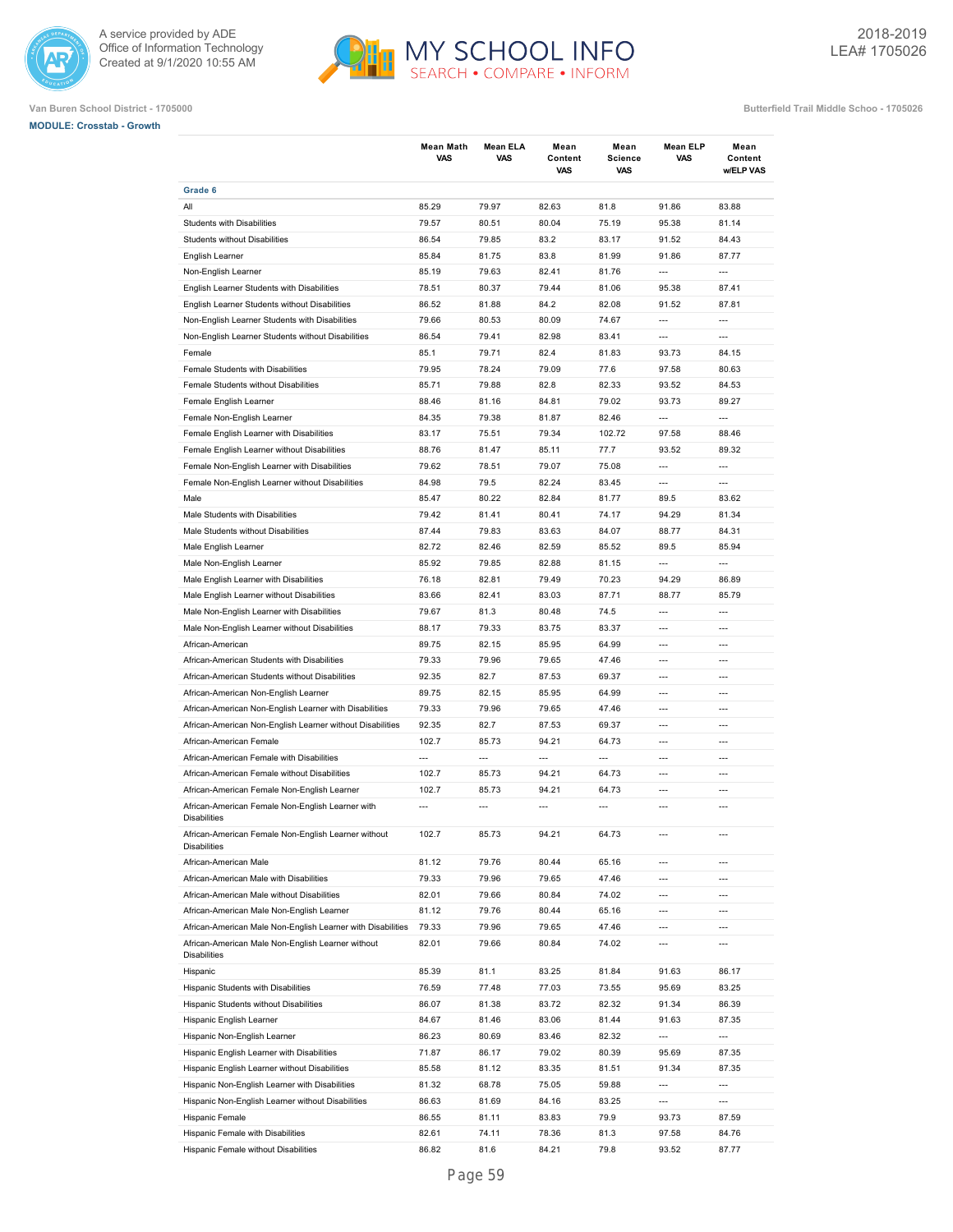



|                                                           | <b>Mean Math</b> | <b>Mean ELA</b> | Mean  | Mean                     | <b>Mean ELP</b>          | Mean           |
|-----------------------------------------------------------|------------------|-----------------|-------|--------------------------|--------------------------|----------------|
| Caucasian Male Non-English Learner without Disabilities   | 86.93            | 78.27           | 82.6  | 83.31                    | $\overline{a}$           | ---            |
| Caucasian Male Non-English Learner with Disabilities      | 80.21            | 81.78           | 81    | 75.82                    | $\overline{a}$           | $\overline{a}$ |
| Caucasian Male English Learner without Disabilities       | 80.2             | 92              | 86.1  | 85.44                    | 82.96                    | 85.05          |
| Caucasian Male Non-English Learner                        | 84.87            | 79.35           | 82.11 | 81.09                    | $\overline{a}$           | ---            |
| Caucasian Male English Learner                            | 80.2             | 92              | 86.1  | 85.44                    | 82.96                    | 85.05          |
| Caucasian Male without Disabilities                       | 86.68            | 78.78           | 82.73 | 83.39                    | 82.96                    | 82.73          |
| Caucasian Male with Disabilities                          | 80.21            | 81.78           | 81    | 75.82                    | $\overline{a}$           | ---            |
| Caucasian Male                                            | 84.75            | 79.68           | 82.21 | 81.2                     | 82.96                    | 82.22          |
| Caucasian Female Non-English Learner without Disabilities | 85.08            | 79.67           | 82.38 | 83.51                    | $\overline{\phantom{a}}$ | ---            |
| Caucasian Female Non-English Learner with Disabilities    | 79.35            | 79.16           | 79.26 | 76.77                    | $\overline{a}$           | ---            |
| Caucasian Female Non-English Learner                      | 84.29            | 79.6            | 81.94 | 82.58                    | $\overline{a}$           | ---            |
| Caucasian Female without Disabilities                     | 85.08            | 79.67           | 82.38 | 83.51                    | ---                      | ---            |
| Caucasian Female with Disabilities                        | 79.35            | 79.16           | 79.26 | 76.77                    | $---$                    | ---            |
| Caucasian Female                                          | 84.29            | 79.6            | 81.94 | 82.58                    | ---                      | ---            |
| Caucasian Non-English Learner without Disabilities        | 85.97            | 79              | 82.48 | 83.42                    | ---                      | ---            |
| Caucasian Non-English Learner with Disabilities           | 79.97            | 81.04           | 80.51 | 76.1                     | $\overline{a}$           | ---            |
| Caucasian English Learner without Disabilities            | 80.2             | 92              | 86.1  | 85.44                    | 82.96                    | 85.05          |
| Caucasian Non-English Learner                             | 84.6             | 79.46           | 82.03 | 81.78                    | ---                      | ---            |
| Caucasian English Learner                                 | 80.2             | 92              | 86.1  | 85.44                    | 82.96                    | 85.05          |
| Caucasian Students without Disabilities                   | 85.87            | 79.23           | 82.55 | 83.45                    | 82.96                    | 82.55          |
| Caucasian Students with Disabilities                      | 79.97            | 81.04           | 80.51 | 76.1                     | ---                      | ---            |
| Caucasian                                                 | 84.54            | 79.64           | 82.09 | 81.84                    | 82.96                    | 82.1           |
| Hispanic Male Non-English Learner without Disabilities    | 89.15            | 81.6            | 85.37 | 83.27                    | $\overline{a}$           | ---            |
| Hispanic Male Non-English Learner with Disabilities       | 80.59            | 64.85           | 72.72 | $\overline{\phantom{a}}$ | $\overline{\phantom{a}}$ | ---            |
| Hispanic Male English Learner without Disabilities        | 79.87            | 80.48           | 80.18 | 88.37                    | 87.43                    | 83.8           |
| Hispanic Male English Learner with Disabilities           | 60.57            | 96.83           | 78.7  | 58.05                    | 93.8                     | 86.25          |
| Hispanic Male Non-English Learner                         | 88.54            | 80.4            | 84.47 | 83.27                    | ---                      | ---            |
| Hispanic Male English Learner                             | 78.12            | 81.97           | 80.04 | 85.61                    | 88.01                    | 84.03          |
| Hispanic Male without Disabilities                        | 85.12            | 81.11           | 83.11 | 85.49                    | 87.43                    | 84.42          |
| Hispanic Male with Disabilities                           | 70.58            | 80.84           | 75.71 | 58.05                    | 93.8                     | 81.74          |
| Hispanic Male                                             | 83.95            | 81.09           | 82.52 | 84.34                    | 88.01                    | 84.2           |
| Hispanic Female Non-English Learner without Disabilities  | 83.66            | 81.79           | 82.73 | 83.23                    | ---                      | ---            |
| Hispanic Female Non-English Learner with Disabilities     | 82.04            | 72.71           | 77.38 | 59.88                    | $\overline{\phantom{a}}$ | ---            |
| Hispanic Female English Learner without Disabilities      | 88.76            | 81.47           | 85.11 | 77.7                     | 93.52                    | 89.32          |
| Hispanic Female English Learner with Disabilities         | 83.17            | 75.51           | 79.34 | 102.72                   | 97.58                    | 88.46          |
| Hispanic Female Non-English Learner                       | 83.53            | 81.04           | 82.28 | 81.29                    | $\overline{\phantom{a}}$ | ---            |
| Hispanic Female English Learner                           | 88.46            | 81.16           | 84.81 | 79.02                    | 93.73                    | 89.27          |

|                                                   | mean math<br><b>VAS</b> | IVICAII ELM<br><b>VAS</b> | меан<br>Content<br><b>VAS</b> | меан<br><b>Science</b><br><b>VAS</b> | MEAN ELF<br>VAS | меан<br>Content<br><b>w/ELP VAS</b> |
|---------------------------------------------------|-------------------------|---------------------------|-------------------------------|--------------------------------------|-----------------|-------------------------------------|
| Grade 7                                           |                         |                           |                               |                                      |                 |                                     |
| All                                               | 80                      | 83.67                     | 81.84                         | 81.14                                | 96.96           | 82.9                                |
| <b>Students with Disabilities</b>                 | 78.89                   | 83.31                     | 81.1                          | 77.79                                | ---             | $---$                               |
| <b>Students without Disabilities</b>              | 80.22                   | 83.75                     | 81.98                         | 81.81                                | 96.96           | 83.23                               |
| English Learner                                   | 71.68                   | 86.17                     | 78.93                         | 80.2                                 | 96.96           | 87.94                               |
| Non-English Learner                               | 80.68                   | 83.47                     | 82.08                         | 81.22                                | $---$           | $---$                               |
| English Learner Students with Disabilities        | ---                     | ---                       | $---$                         | $---$                                | ---             | $---$                               |
| English Learner Students without Disabilities     | 71.68                   | 86.17                     | 78.93                         | 80.2                                 | 96.96           | 87.94                               |
| Non-English Learner Students with Disabilities    | 78.89                   | 83.31                     | 81.1                          | 77.79                                | $---$           | ---                                 |
| Non-English Learner Students without Disabilities | 81.07                   | 83.51                     | 82.29                         | 81.97                                | ---             | $---$                               |
| Female                                            | 80.42                   | 85.83                     | 83.12                         | 81.59                                | 95.06           | 83.7                                |
| Female Students with Disabilities                 | 78.5                    | 86.52                     | 82.51                         | 75.9                                 | ---             | $---$                               |
| Female Students without Disabilities              | 80.72                   | 85.72                     | 83.22                         | 82.47                                | 95.06           | 83.87                               |
| Female English Learner                            | 74.53                   | 84.17                     | 79.35                         | 78.35                                | 95.06           | 87.21                               |
| Female Non-English Learner                        | 80.73                   | 85.91                     | 83.32                         | 81.76                                | ---             | ---                                 |
| Female English Learner with Disabilities          | ---                     | ---                       | ---                           | ---                                  | ---             | $---$                               |
| Female English Learner without Disabilities       | 74.53                   | 84.17                     | 79.35                         | 78.35                                | 95.06           | 87.21                               |
| Female Non-English Learner with Disabilities      | 78.5                    | 86.52                     | 82.51                         | 75.9                                 | $---$           | ---                                 |
| Female Non-English Learner without Disabilities   | 81.1                    | 85.82                     | 83.46                         | 82.73                                | $---$           | $---$                               |
| Male                                              | 79.53                   | 81.24                     | 80.38                         | 80.64                                | 97.99           | 82.05                               |
| Male Students with Disabilities                   | 79.19                   | 80.86                     | 80.02                         | 79.23                                | $---$           | $---$                               |
| Male Students without Disabilities                | 79.61                   | 81.33                     | 80.47                         | 80.99                                | 97.99           | 82.5                                |
| Male English Learner                              | 70.13                   | 87.26                     | 78.7                          | 81.2                                 | 97.99           | 88.35                               |
| Male Non-English Learner                          | 80.63                   | 80.53                     | 80.58                         | 80.58                                | ---             | ---                                 |
| Male English Learner with Disabilities            | $---$                   |                           | $---$                         | ---                                  | ---             |                                     |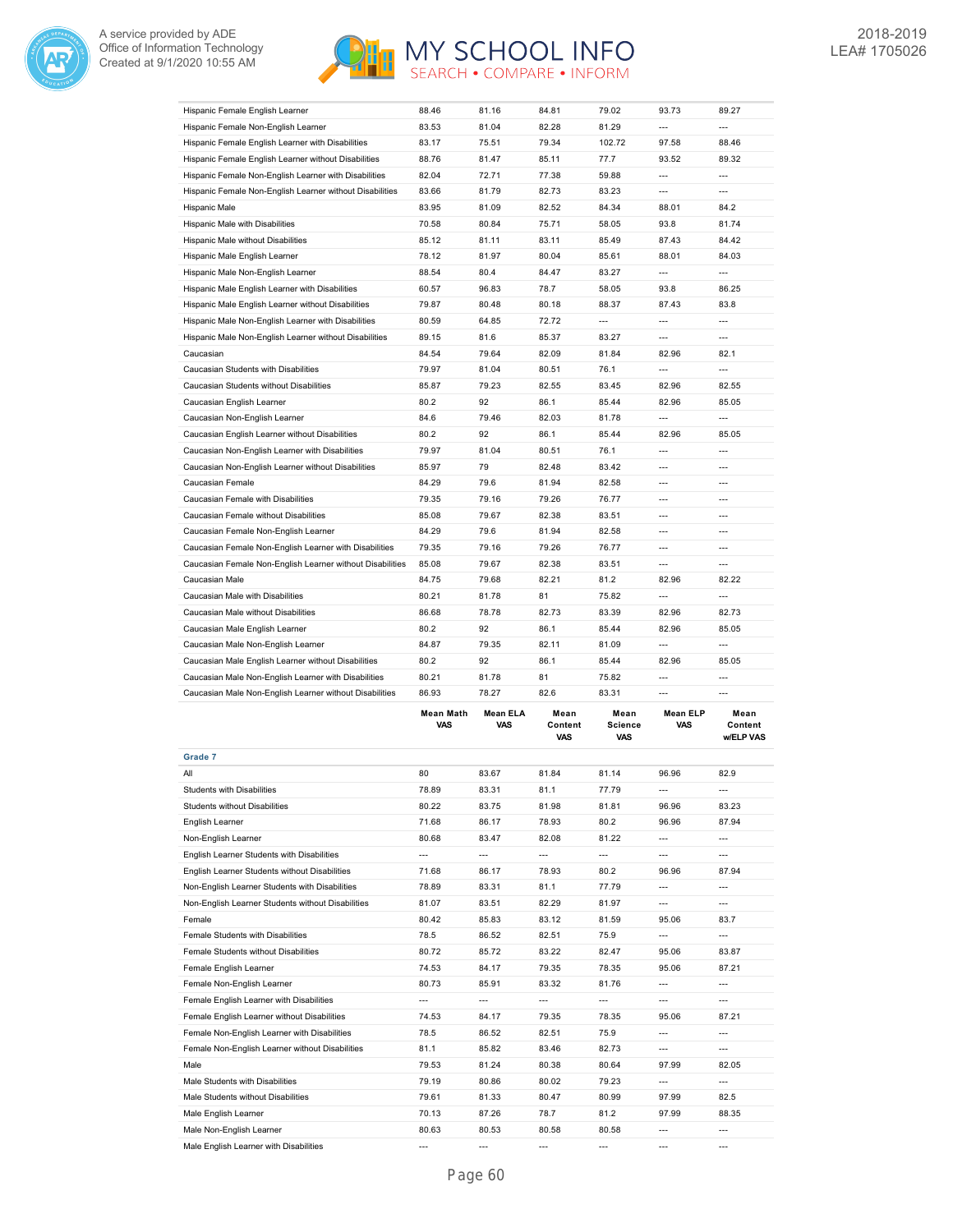



| Male English Learner without Disabilities                                  | 70.13                    | 87.26                    | 78.7           | 81.2                     | 97.99                    | 88.35                    |
|----------------------------------------------------------------------------|--------------------------|--------------------------|----------------|--------------------------|--------------------------|--------------------------|
| Male Non-English Learner with Disabilities                                 | 79.19                    | 80.86                    | 80.02          | 79.23                    | $\overline{\phantom{a}}$ | ---                      |
| Male Non-English Learner without Disabilities                              | 81.04                    | 80.44                    | 80.74          | 80.96                    | $---$                    | $---$                    |
| African-American                                                           | 83.3                     | 88.5                     | 85.9           | 73.56                    | ---                      | ---                      |
| African-American Students with Disabilities                                | 69.93                    | 78.75                    | 74.34          | 59.38                    | $---$                    | $---$                    |
| African-American Students without Disabilities                             | 89.99                    | 93.38                    | 91.68          | 80.64                    | ---                      | ---                      |
| African-American Non-English Learner                                       | 83.3                     | 88.5                     | 85.9           | 73.56                    | $\overline{a}$           | ---                      |
| African-American Non-English Learner with Disabilities                     | 69.93                    | 78.75                    | 74.34          | 59.38                    | $\overline{a}$           | $\overline{a}$           |
|                                                                            |                          |                          |                |                          |                          | $\overline{a}$           |
| African-American Non-English Learner without Disabilities                  | 89.99                    | 93.38                    | 91.68          | 80.64                    | $\overline{a}$           |                          |
| African-American Female                                                    | 81.82                    | 91.17                    | 86.5           | 76.58                    | $\overline{a}$           | $\overline{a}$           |
| African-American Female with Disabilities                                  | 58.92                    | 76.3                     | 67.61          | 69.04                    | ---                      | ---                      |
| African-American Female without Disabilities                               | 89.45                    | 96.13                    | 92.79          | 79.1                     | $\overline{a}$           | ---                      |
| African-American Female Non-English Learner                                | 81.82                    | 91.17                    | 86.5           | 76.58                    | $---$                    | $\overline{a}$           |
| African-American Female Non-English Learner with<br><b>Disabilities</b>    | 58.92                    | 76.3                     | 67.61          | 69.04                    | $\overline{a}$           | ---                      |
| African-American Female Non-English Learner without<br><b>Disabilities</b> | 89.45                    | 96.13                    | 92.79          | 79.1                     | $\overline{a}$           | ---                      |
| African-American Male                                                      | 86.26                    | 83.16                    | 84.71          | 67.51                    | $\overline{a}$           | ---                      |
| African-American Male with Disabilities                                    | 80.93                    | 81.21                    | 81.07          | 49.73                    | $---$                    | ---                      |
| African-American Male without Disabilities                                 | 91.59                    | 85.1                     | 88.35          | 85.29                    | $\overline{a}$           | ---                      |
| African-American Male Non-English Learner                                  | 86.26                    | 83.16                    | 84.71          | 67.51                    | ---                      | $\overline{\phantom{a}}$ |
|                                                                            |                          |                          |                |                          |                          | $\overline{a}$           |
| African-American Male Non-English Learner with Disabilities                | 80.93                    | 81.21                    | 81.07          | 49.73                    | $\overline{a}$           |                          |
| African-American Male Non-English Learner without<br><b>Disabilities</b>   | 91.59                    | 85.1                     | 88.35          | 85.29                    | ---                      | $\overline{a}$           |
| Hispanic                                                                   | 77.11                    | 84.41                    | 80.76          | 81.9                     | 96.95                    | 84.23                    |
| Hispanic Students with Disabilities                                        | 77.07                    | 82.72                    | 79.89          | 80.3                     | ---                      | $\overline{a}$           |
| Hispanic Students without Disabilities                                     | 77.12                    | 84.78                    | 80.95          | 82.25                    | 96.95                    | 84.95                    |
| Hispanic English Learner                                                   | 71.65                    | 85                       | 78.32          | 82.12                    | 96.95                    | 87.63                    |
| Hispanic Non-English Learner                                               | 79.16                    | 84.19                    | 81.67          | 81.81                    | ---                      | ---                      |
| Hispanic English Learner with Disabilities                                 | $\overline{a}$           | $\overline{a}$           | $\overline{a}$ | ---                      | $\overline{a}$           | $\overline{a}$           |
| Hispanic English Learner without Disabilities                              | 71.65                    | 85                       | 78.32          | 82.12                    | 96.95                    | 87.63                    |
|                                                                            |                          |                          |                |                          | $\overline{a}$           | ---                      |
| Hispanic Non-English Learner with Disabilities                             | 77.07                    | 82.72                    | 79.89          | 80.3                     |                          |                          |
| Hispanic Non-English Learner without Disabilities                          | 79.86                    | 84.67                    | 82.26          | 82.32                    | ---                      | ---                      |
| Hispanic Female                                                            | 77.95                    | 85.35                    | 81.65          | 81.87                    | 95.06                    | 84.16                    |
| Hispanic Female with Disabilities                                          | 79.14                    | 87.16                    | 83.15          | 79.57                    | ---                      | ---                      |
| Hispanic Female without Disabilities                                       | 77.59                    | 84.81                    | 81.2           | 82.55                    | 95.06                    | 84.4                     |
| Hispanic Female English Learner                                            | 74.53                    | 84.17                    | 79.35          | 78.35                    | 95.06                    | 87.21                    |
| Hispanic Female Non-English Learner                                        | 78.97                    | 85.7                     | 82.34          | 82.92                    | $\overline{\phantom{a}}$ | ---                      |
| Hispanic Female English Learner with Disabilities                          | $\overline{\phantom{a}}$ | ---                      | ---            | ---                      | $\overline{\phantom{a}}$ | ---                      |
| Hispanic Female English Learner without Disabilities                       | 74.53                    | 84.17                    | 79.35          | 78.35                    | 95.06                    | 87.21                    |
| Hispanic Female Non-English Learner with Disabilities                      | 79.14                    | 87.16                    | 83.15          | 79.57                    | $\overline{a}$           | $\overline{a}$           |
| Hispanic Female Non-English Learner without Disabilities                   | 78.9                     | 85.08                    | 81.99          | 84.35                    | $\overline{\phantom{a}}$ | $\overline{\phantom{a}}$ |
| Hispanic Male                                                              | 76.36                    | 83.56                    | 79.96          | 81.93                    | 98.2                     | 84.28                    |
| Hispanic Male with Disabilities                                            | 73.96                    | 76.07                    | 75.01          | 81.4                     | $\overline{a}$           | $---$                    |
| Hispanic Male without Disabilities                                         | 76.74                    | 84.76                    | 80.75          | 82.01                    | 98.2                     | 85.37                    |
|                                                                            |                          |                          |                |                          |                          |                          |
| Hispanic Male English Learner                                              | 69.73                    | 85.55                    | 77.64          | 84.64                    | 98.2                     | 87.92                    |
| Hispanic Male Non-English Learner                                          | 79.34                    | 82.67                    | 81             | 80.71                    | $\overline{a}$           | ---                      |
| Hispanic Male English Learner with Disabilities                            | ---                      | $\overline{\phantom{a}}$ | ---            | $\overline{\phantom{a}}$ | ---                      | ---                      |
| Hispanic Male English Learner without Disabilities                         | 69.73                    | 85.55                    | 77.64          | 84.64                    | 98.2                     | 87.92                    |
| Hispanic Male Non-English Learner with Disabilities                        | 73.96                    | 76.07                    | 75.01          | 81.4                     | ---                      | $\overline{a}$           |
| Hispanic Male Non-English Learner without Disabilities                     | 80.69                    | 84.32                    | 82.5           | 80.53                    | $\overline{a}$           | ---                      |
| Caucasian                                                                  | 81.51                    | 83.1                     | 82.3           | 81.76                    | $\overline{a}$           | ---                      |
| Caucasian Students with Disabilities                                       | 82.68                    | 83.69                    | 83.19          | 77                       | $---$                    | $\overline{\phantom{a}}$ |
| Caucasian Students without Disabilities                                    | 81.27                    | 82.98                    | 82.13          | 82.71                    | ---                      | ---                      |
| Caucasian English Learner                                                  | ---                      | ---                      | ---            | $\overline{\phantom{a}}$ | $---$                    | ---                      |
| Caucasian Non-English Learner                                              | 81.51                    | 83.1                     | 82.3           | 81.76                    | ---                      | ---                      |
| Caucasian English Learner without Disabilities                             | ---                      | ---                      | ---            | $\overline{\phantom{a}}$ | $---$                    | $\overline{a}$           |
| Caucasian Non-English Learner with Disabilities                            | 82.68                    | 83.69                    | 83.19          | 77                       | ---                      | ---                      |
| Caucasian Non-English Learner without Disabilities                         | 81.27                    | 82.98                    | 82.13          | 82.71                    | $---$                    | ---                      |
|                                                                            |                          |                          |                |                          | $\overline{a}$           | $\overline{a}$           |
| Caucasian Female                                                           | 81.05                    | 85.6                     | 83.32          | 82.12                    |                          |                          |
| Caucasian Female with Disabilities                                         | 80.26                    | 87.23                    | 83.74          | 74.21                    | $---$                    | ---                      |
| Caucasian Female without Disabilities                                      | 81.16                    | 85.36                    | 83.26          | 83.28                    | ---                      | $---$                    |
| Caucasian Female Non-English Learner                                       | 81.05                    | 85.6                     | 83.32          | 82.12                    | $---$                    | ---                      |
| Caucasian Female Non-English Learner with Disabilities                     | 80.26                    | 87.23                    | 83.74          | 74.21                    | ---                      | $---$                    |
|                                                                            |                          |                          |                |                          |                          |                          |
| Caucasian Female Non-English Learner without Disabilities                  | 81.16                    | 85.36                    | 83.26          | 83.28                    | $\overline{a}$           | $\overline{a}$           |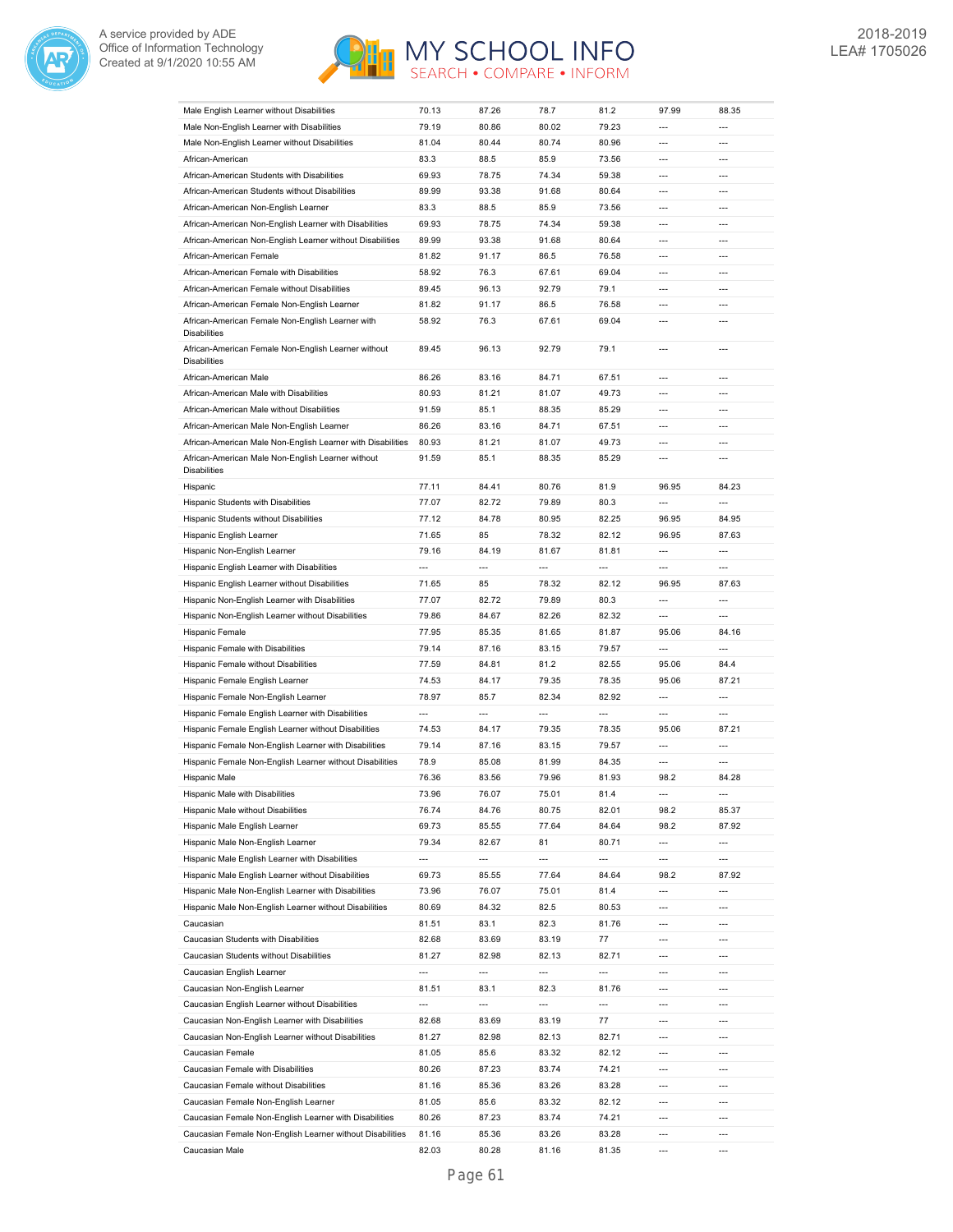



| Caucasian Male with Disabilities                                           | 84.36                    | 81.24           | 82.8                   | 78.93                         |                               |                              |
|----------------------------------------------------------------------------|--------------------------|-----------------|------------------------|-------------------------------|-------------------------------|------------------------------|
| Caucasian Male without Disabilities                                        | 81.41                    | 80.03           | 80.72                  | 81.99                         | $---$                         | ---                          |
| Caucasian Male English Learner                                             | $\overline{a}$           | $\overline{a}$  | $\overline{a}$         | ---                           | $\overline{a}$                | $\overline{a}$               |
| Caucasian Male Non-English Learner                                         | 82.03                    | 80.28           | 81.16                  | 81.35                         | ---                           | ---                          |
| Caucasian Male English Learner without Disabilities                        | $\overline{a}$           | $\overline{a}$  | $\overline{a}$         | ---                           | $\overline{a}$                | $\overline{a}$               |
| Caucasian Male Non-English Learner with Disabilities                       | 84.36                    | 81.24           | 82.8                   | 78.93                         | ---                           | ---                          |
| Caucasian Male Non-English Learner without Disabilities                    | 81.41                    | 80.03           | 80.72                  | 81.99                         | $---$                         | $---$                        |
|                                                                            |                          |                 |                        |                               |                               |                              |
|                                                                            | Mean Math<br><b>VAS</b>  | Mean ELA<br>VAS | Mean<br>Content<br>VAS | Mean<br><b>Science</b><br>VAS | <b>Mean ELP</b><br><b>VAS</b> | Mean<br>Content<br>w/ELP VAS |
| Grade 8                                                                    |                          |                 |                        |                               |                               |                              |
| All                                                                        | 81.15                    | 82.09           | 81.62                  | 79.72                         | 89.67                         | 82.39                        |
| <b>Students with Disabilities</b>                                          | 78.04                    | 83.12           | 80.58                  | 76.55                         | ---                           | ---                          |
| <b>Students without Disabilities</b>                                       |                          | 81.9            |                        |                               |                               | 82.68                        |
|                                                                            | 81.7                     |                 | 81.8                   | 80.29                         | 89.67                         |                              |
| English Learner                                                            | 75.21                    | 81.83           | 78.52                  | 77.11                         | 89.67                         | 84.34                        |
| Non-English Learner                                                        | 81.79                    | 82.11           | 81.95                  | 80.01                         | $\overline{a}$                | ---                          |
| English Learner Students with Disabilities                                 | $\overline{\phantom{a}}$ | $\overline{a}$  | ---                    | $\overline{\phantom{a}}$      | $\overline{\phantom{a}}$      | $\overline{\phantom{a}}$     |
| English Learner Students without Disabilities                              | 75.21                    | 81.83           | 78.52                  | 77.11                         | 89.67                         | 84.34                        |
| Non-English Learner Students with Disabilities                             | 78.04                    | 83.12           | 80.58                  | 76.55                         | ---                           | ---                          |
| Non-English Learner Students without Disabilities                          | 82.55                    | 81.91           | 82.23                  | 80.7                          | $\overline{a}$                | $\overline{a}$               |
| Female                                                                     | 80.89                    | 82.09           | 81.49                  | 79.64                         | 90.24                         | 82.7                         |
| Female Students with Disabilities                                          | 76.94                    | 83.89           | 80.42                  | 77.29                         | $\overline{a}$                | $\overline{a}$               |
| Female Students without Disabilities                                       | 81.53                    | 81.8            | 81.67                  | 80.03                         | 90.24                         | 83.01                        |
| Female English Learner                                                     | 75.26                    | 82.11           | 78.68                  | 76.89                         | 90.24                         | 84.65                        |
| Female Non-English Learner                                                 | 81.88                    | 82.09           | 81.99                  | 80.13                         | $\overline{a}$                | $\overline{a}$               |
| Female English Learner with Disabilities                                   | ---                      | ---             | ---                    | ---                           | ---                           | $\overline{a}$               |
| Female English Learner without Disabilities                                | 75.26                    | 82.11           | 78.68                  | 76.89                         | 90.24                         | 84.65                        |
|                                                                            |                          |                 |                        |                               |                               |                              |
| Female Non-English Learner with Disabilities                               | 76.94                    | 83.89           | 80.42                  | 77.29                         | $\overline{\phantom{a}}$      | ---                          |
| Female Non-English Learner without Disabilities                            | 82.86                    | 81.73           | 82.3                   | 80.69                         | $\overline{a}$                | ---                          |
| Male                                                                       | 81.36                    | 82.08           | 81.72                  | 79.79                         | 88.52                         | 82.13                        |
| Male Students with Disabilities                                            | 78.81                    | 82.58           | 80.69                  | 76.02                         | ---                           | $\overline{a}$               |
| Male Students without Disabilities                                         | 81.84                    | 81.99           | 81.92                  | 80.51                         | 88.52                         | 82.38                        |
| Male English Learner                                                       | 75.1                     | 81.24           | 78.17                  | 77.58                         | 88.52                         | 83.69                        |
| Male Non-English Learner                                                   | 81.73                    | 82.13           | 81.93                  | 79.92                         | $\overline{\phantom{a}}$      | $\overline{a}$               |
| Male English Learner with Disabilities                                     | ---                      | $\overline{a}$  | $\overline{a}$         | ---                           | $\overline{a}$                | $\overline{a}$               |
| Male English Learner without Disabilities                                  | 75.1                     | 81.24           | 78.17                  | 77.58                         | 88.52                         | 83.69                        |
| Male Non-English Learner with Disabilities                                 | 78.81                    | 82.58           | 80.69                  | 76.02                         | $\overline{a}$                | $---$                        |
| Male Non-English Learner without Disabilities                              | 82.33                    | 82.04           | 82.18                  | 80.71                         | ---                           | ---                          |
| African-American                                                           | 83.57                    | 87.3            | 85.44                  | 85.73                         | $\overline{a}$                | ---                          |
| African-American Students with Disabilities                                | 65.77                    | 80.97           | 73.37                  | 88.27                         | $\overline{a}$                | $\overline{a}$               |
| African-American Students without Disabilities                             | 87.13                    | 88.57           | 87.85                  | 85.22                         | $\overline{a}$                | $\overline{a}$               |
|                                                                            |                          |                 |                        |                               |                               |                              |
| African-American Non-English Learner                                       | 83.57                    | 87.3            | 85.44                  | 85.73                         | ---                           | $\overline{a}$               |
| African-American Non-English Learner with Disabilities                     | 65.77                    | 80.97           | 73.37                  | 88.27                         | ---                           |                              |
| African-American Non-English Learner without Disabilities                  | 87.13                    | 88.57           | 87.85                  | 85.22                         | ---                           | ---                          |
| African-American Female                                                    | 92.05                    | 91.96           | 92                     | 88.66                         | $---$                         | $\overline{\phantom{a}}$     |
| African-American Female with Disabilities                                  | $\overline{\phantom{a}}$ | ---             | ---                    | $\overline{\phantom{a}}$      | $\overline{a}$                | ---                          |
| African-American Female without Disabilities                               | 92.05                    | 91.96           | 92                     | 88.66                         | $---$                         | ---                          |
| African-American Female Non-English Learner                                | 92.05                    | 91.96           | 92                     | 88.66                         | $\overline{a}$                | ---                          |
| African-American Female Non-English Learner with                           | ---                      | ---             | ---                    | ---                           | ---                           | ---                          |
| <b>Disabilities</b>                                                        |                          |                 |                        |                               |                               |                              |
| African-American Female Non-English Learner without<br><b>Disabilities</b> | 92.05                    | 91.96           | 92                     | 88.66                         | ---                           | ---                          |
| African-American Male                                                      | 75.1                     | 82.65           | 78.87                  | 82.8                          | $---$                         | $\overline{\phantom{a}}$     |
| African-American Male with Disabilities                                    | 65.77                    | 80.97           | 73.37                  | 88.27                         | ---                           | ---                          |
| African-American Male without Disabilities                                 | 79.76                    | 83.49           | 81.63                  | 80.06                         | $---$                         | ---                          |
| African-American Male Non-English Learner                                  | 75.1                     | 82.65           | 78.87                  | 82.8                          | $\overline{a}$                | $\overline{a}$               |
| African-American Male Non-English Learner with Disabilities                | 65.77                    | 80.97           | 73.37                  | 88.27                         | $---$                         | $\overline{\phantom{a}}$     |
| African-American Male Non-English Learner without<br><b>Disabilities</b>   | 79.76                    | 83.49           | 81.63                  | 80.06                         | ---                           | $\overline{a}$               |
| Hispanic                                                                   | 79.5                     | 81.06           | 80.28                  | 78.36                         | 88.71                         | 83.05                        |
| Hispanic Students with Disabilities                                        | 84.9                     | 83.56           | 84.23                  | 81.74                         | ---                           | $\overline{\phantom{a}}$     |
| Hispanic Students without Disabilities                                     | 78.83                    | 80.75           | 79.79                  | 77.93                         | 88.71                         | 82.95                        |
| Hispanic English Learner                                                   | 73.61                    | 81.53           | 77.57                  | 75.9                          | 88.71                         | 83.4                         |
| Hispanic Non-English Learner                                               | 84.22                    | 80.68           | 82.45                  | 80.32                         | $\overline{a}$                | ---                          |
|                                                                            | ---                      | ---             | ---                    | ---                           | ---                           | ---                          |
| Hispanic English Learner with Disabilities                                 |                          |                 |                        |                               |                               |                              |
| Hispanic English Learner without Disabilities                              | 73.61                    | 81.53           | 77.57                  | 75.9                          | 88.71                         | 83.4                         |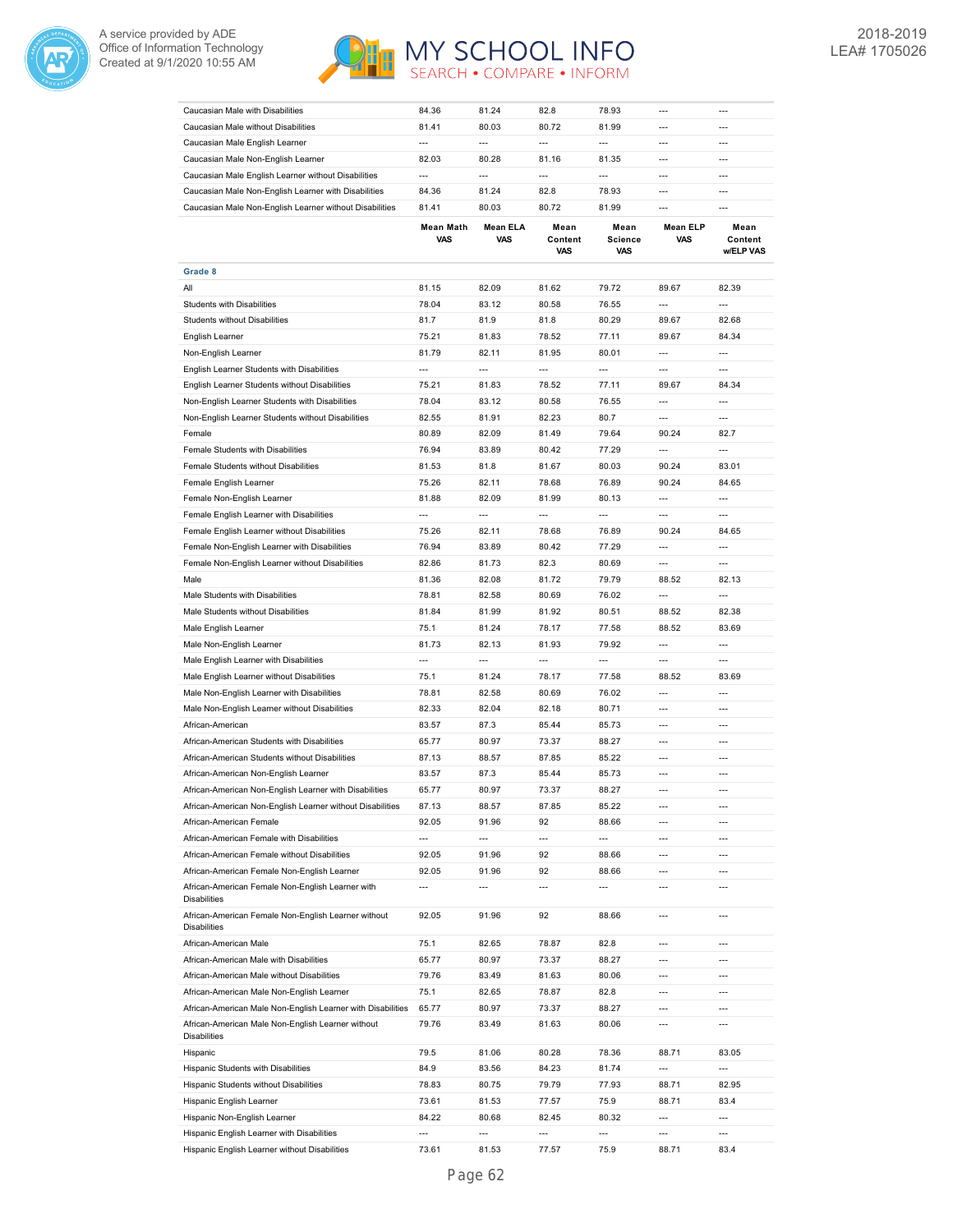



| Hispanic Non-English Learner with Disabilities            | 84.9                     | 83.56                    | 84.23                    | 81.74                    | $\overline{a}$           |                              |
|-----------------------------------------------------------|--------------------------|--------------------------|--------------------------|--------------------------|--------------------------|------------------------------|
| Hispanic Non-English Learner without Disabilities         | 84.05                    | 79.96                    | 82.01                    | 79.97                    | ---                      | $\overline{a}$               |
| Hispanic Female                                           | 78.5                     | 80.87                    | 79.69                    | 78.77                    | 90.24                    | 84.02                        |
| Hispanic Female with Disabilities                         | ---                      | $\overline{\phantom{a}}$ | $\overline{\phantom{a}}$ | $\overline{\phantom{a}}$ | ---                      | ---                          |
| Hispanic Female without Disabilities                      | 78.5                     | 80.87                    | 79.69                    | 78.77                    | 90.24                    | 84.02                        |
|                                                           |                          |                          |                          |                          | 90.24                    |                              |
| Hispanic Female English Learner                           | 75.26                    | 82.11                    | 78.68                    | 76.89                    | $\overline{a}$           | 84.65<br>$\overline{a}$      |
| Hispanic Female Non-English Learner                       | 84.59                    | 78.54                    | 81.56                    | 82.31                    |                          |                              |
| Hispanic Female English Learner with Disabilities         | $\overline{\phantom{a}}$ | $\overline{a}$           | $\overline{a}$           | $\overline{\phantom{a}}$ | $\overline{a}$           | ---                          |
| Hispanic Female English Learner without Disabilities      | 75.26                    | 82.11                    | 78.68                    | 76.89                    | 90.24                    | 84.65                        |
| Hispanic Female Non-English Learner with Disabilities     | $\overline{a}$           | $\overline{a}$           | $\overline{a}$           | $\overline{a}$           | $\overline{a}$           | $\overline{a}$               |
| Hispanic Female Non-English Learner without Disabilities  | 84.59                    | 78.54                    | 81.56                    | 82.31                    | $\overline{a}$           | $\overline{a}$               |
| Hispanic Male                                             | 80.55                    | 81.26                    | 80.91                    | 77.92                    | 84.61                    | 81.7                         |
| Hispanic Male with Disabilities                           | 84.9                     | 83.56                    | 84.23                    | 81.74                    | $\overline{a}$           | $\overline{a}$               |
| Hispanic Male without Disabilities                        | 79.27                    | 80.59                    | 79.93                    | 76.8                     | 84.61                    | 81.15                        |
| Hispanic Male English Learner                             | 68.65                    | 79.8                     | 74.23                    | 72.95                    | 84.61                    | 79.89                        |
| Hispanic Male Non-English Learner                         | 84.05                    | 81.69                    | 82.87                    | 79.38                    | $\overline{a}$           | $\overline{a}$               |
| Hispanic Male English Learner with Disabilities           | $\overline{\phantom{a}}$ | $\overline{a}$           | ---                      | ---                      | ---                      | $\overline{a}$               |
|                                                           | 68.65                    | 79.8                     | 74.23                    | 72.95                    | 84.61                    | 79.89                        |
| Hispanic Male English Learner without Disabilities        | 84.9                     | 83.56                    | 84.23                    | 81.74                    | $\overline{a}$           | ---                          |
| Hispanic Male Non-English Learner with Disabilities       |                          |                          |                          |                          |                          |                              |
| Hispanic Male Non-English Learner without Disabilities    | 83.69                    | 80.92                    | 82.3                     | 78.4                     | $\overline{a}$           | ---                          |
| Caucasian                                                 | 81.47                    | 82.44                    | 81.95                    | 79.5                     | ---                      | ---                          |
| Caucasian Students with Disabilities                      | 77.15                    | 82.99                    | 80.07                    | 75                       | ---                      |                              |
| Caucasian Students without Disabilities                   | 82.35                    | 82.32                    | 82.34                    | 80.43                    | $---$                    | ---                          |
| Caucasian English Learner                                 | ---                      | $\overline{a}$           | ---                      | ---                      | $\overline{a}$           | $\overline{a}$               |
| Caucasian Non-English Learner                             | 81.47                    | 82.44                    | 81.95                    | 79.5                     | $\overline{a}$           | ---                          |
| Caucasian English Learner without Disabilities            | $\overline{a}$           | $\overline{a}$           | ---                      | ---                      | $\overline{a}$           | $\overline{a}$               |
| Caucasian Non-English Learner with Disabilities           | 77.15                    | 82.99                    | 80.07                    | 75                       | $---$                    | $---$                        |
| Caucasian Non-English Learner without Disabilities        | 82.35                    | 82.32                    | 82.34                    | 80.43                    | $---$                    | $---$                        |
|                                                           |                          |                          |                          |                          |                          |                              |
| Caucasian Female                                          | 81.32                    | 82.08                    | 81.7                     | 79.44                    | $---$                    | ---                          |
| Caucasian Female with Disabilities                        | 76.7                     | 83.69                    | 80.19                    | 77.04                    | $---$                    | $---$                        |
| Caucasian Female without Disabilities                     | 82.41                    | 81.7                     | 82.06                    | 80.01                    | ---                      | $\overline{a}$               |
| Caucasian Female Non-English Learner                      | 81.32                    | 82.08                    | 81.7                     | 79.44                    | $\overline{a}$           | $\overline{a}$               |
| Caucasian Female Non-English Learner with Disabilities    | 76.7                     | 83.69                    |                          | 77.04                    | $\overline{a}$           |                              |
|                                                           |                          |                          | 80.19                    |                          |                          | $\overline{a}$               |
| Caucasian Female Non-English Learner without Disabilities | 82.41                    | 81.7                     | 82.06                    | 80.01                    | $\overline{a}$           | $\overline{a}$               |
| Caucasian Male                                            | 81.58                    | 82.7                     | 82.14                    | 79.55                    | $\overline{a}$           | ---                          |
| Caucasian Male with Disabilities                          | 77.56                    | 82.35                    | 79.95                    | 73.11                    | ---                      | ---                          |
| Caucasian Male without Disabilities                       | 82.31                    | 82.77                    | 82.54                    | 80.72                    | $\overline{a}$           | ---                          |
|                                                           |                          | $\overline{a}$           | $\overline{a}$           |                          | $\overline{a}$           | ---                          |
| Caucasian Male English Learner                            | $\overline{\phantom{a}}$ |                          |                          | $\overline{\phantom{a}}$ |                          | $\overline{a}$               |
| Caucasian Male Non-English Learner                        | 81.58                    | 82.7                     | 82.14                    | 79.55                    | $\overline{a}$           |                              |
| Caucasian Male English Learner without Disabilities       | $\overline{\phantom{a}}$ | $\overline{a}$           | $\overline{\phantom{a}}$ | $\overline{\phantom{a}}$ | ---                      | ---                          |
| Caucasian Male Non-English Learner with Disabilities      | 77.56                    | 82.35                    | 79.95                    | 73.11                    | $\overline{a}$           | $---$                        |
| Caucasian Male Non-English Learner without Disabilities   | 82.31                    | 82.77                    | 82.54                    | 80.72                    | $\overline{a}$           | $\overline{a}$               |
|                                                           | Mean Math<br>VAS         | an ELA<br>Μ6<br>VAS      | mean<br>Content<br>VAS   | Mean<br>Science<br>VAS   | mean ⊨∟r<br>VAS          | Mean<br>Content<br>w/ELP VAS |
| <b>All Grades</b>                                         |                          |                          |                          |                          |                          |                              |
| All                                                       | 82.12                    | 81.93                    | 82.02                    | 80.88                    | 92.32                    | 83.06                        |
| <b>Students with Disabilities</b>                         | 78.87                    | 82.26                    | 80.56                    | 76.51                    | 95.38                    | 80.96                        |
| <b>Students without Disabilities</b>                      | 82.76                    | 81.86                    | 82.31                    | 81.72                    | 92.19                    | 83.44                        |
|                                                           |                          |                          |                          |                          |                          |                              |
| English Learner                                           | 79.43                    | 82.79                    | 81.11                    | 80.13                    | 92.32                    | 86.75                        |
| Non-English Learner                                       | 82.45                    | 81.82                    | 82.14                    | 80.97                    | ---                      | ---                          |
| English Learner Students with Disabilities                | 78.51                    | 80.37                    | 79.44                    | 81.06                    | 95.38                    | 87.41                        |
| English Learner Students without Disabilities             | 79.46                    | 82.89                    | 81.18                    | 80.09                    | 92.19                    | 86.72                        |
| Non-English Learner Students with Disabilities            | 78.88                    | 82.31                    | 80.6                     | 76.38                    | ---                      | ---                          |
| Non-English Learner Students without Disabilities         | 83.24                    | 81.71                    | 82.48                    | 81.96                    | $---$                    | ---                          |
| Female                                                    | 82.07                    | 82.7                     | 82.39                    | 81.06                    | 92.56                    | 83.53                        |
| Female Students with Disabilities                         | 78.36                    | 83.4                     | 80.88                    | 76.83                    | 97.58                    | 81.28                        |
| Female Students without Disabilities                      | 82.61                    | 82.6                     | 82.61                    | 81.68                    | 92.44                    | 83.83                        |
| Female English Learner                                    | 81.42                    | 81.97                    | 81.69                    | 78.12                    | 92.56                    | 87.2                         |
| Female Non-English Learner                                | 82.16                    | 82.8                     | 82.48                    | 81.48                    | $\overline{\phantom{a}}$ | ---                          |
|                                                           |                          |                          |                          |                          |                          |                              |
| Female English Learner with Disabilities                  | 83.17                    | 75.51                    | 79.34                    | 102.72                   | 97.58                    | 88.46                        |
| Female English Learner without Disabilities               | 81.38                    | 82.13                    | 81.75                    | 77.49                    | 92.44                    | 87.16                        |
| Female Non-English Learner with Disabilities              | 78.24                    | 83.6                     | 80.92                    | 76.18                    | $\overline{a}$           | ---                          |
| Female Non-English Learner without Disabilities<br>Male   | 82.81<br>82.16           | 82.67<br>81.21           | 82.74<br>81.68           | 82.35<br>80.7            | ---<br>92.02             | ---<br>82.61                 |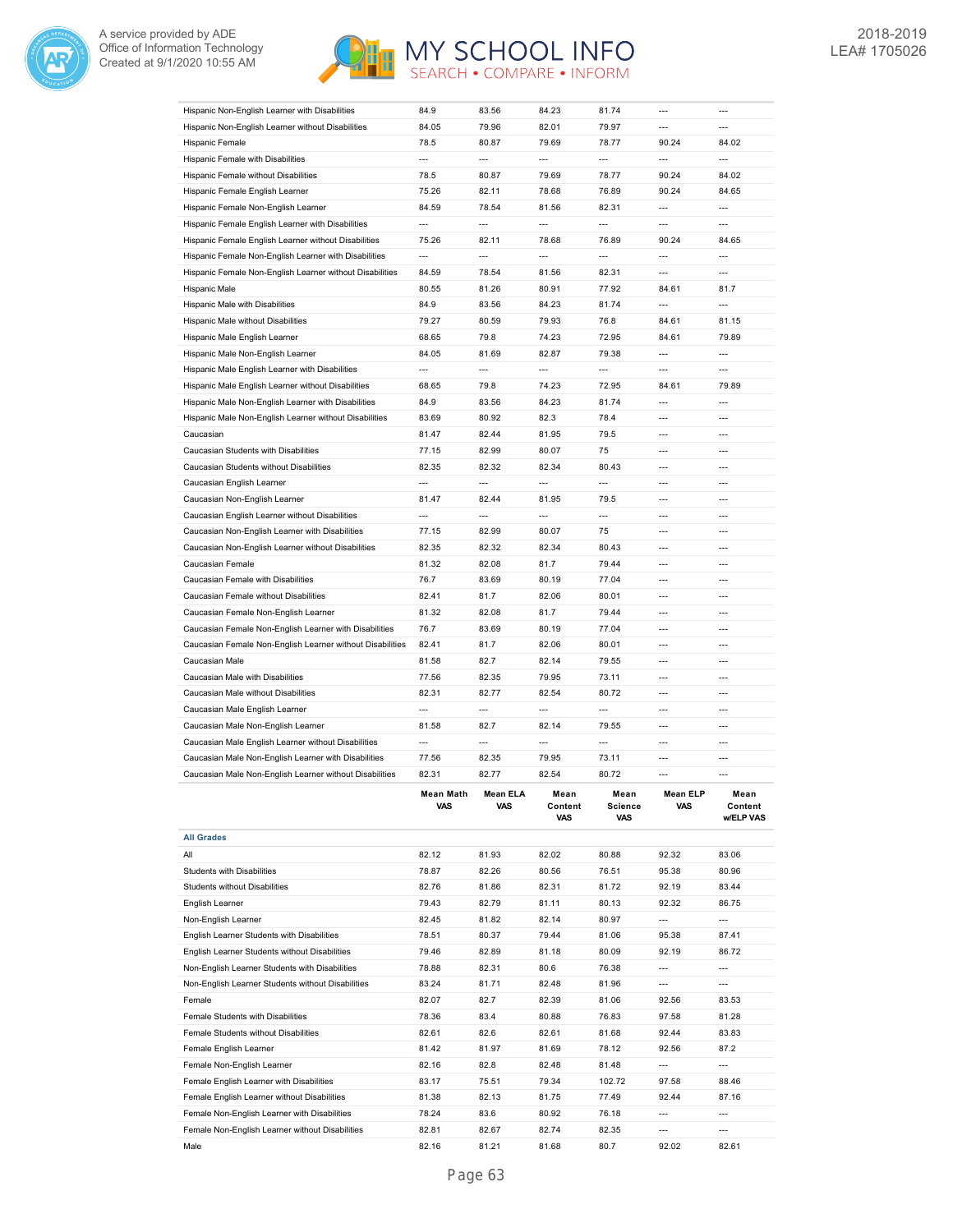



| Male Students with Disabilities                                            | 79.17          | 81.58        | 80.38          | 76.31          | 94.29                                                | 80.77                             |
|----------------------------------------------------------------------------|----------------|--------------|----------------|----------------|------------------------------------------------------|-----------------------------------|
| Male Students without Disabilities                                         | 82.91          | 81.11        | 82.01          | 81.77          | 91.88                                                | 83.04                             |
| Male English Learner                                                       | 77.08          | 83.76        | 80.42          | 82.49          | 92.02                                                | 86.22                             |
| Male Non-English Learner                                                   | 82.72          | 80.93        | 81.82          | 80.5           | $\overline{\phantom{a}}$                             | $\overline{\phantom{a}}$          |
|                                                                            |                |              |                |                |                                                      | 86.89                             |
| Male English Learner with Disabilities                                     | 76.18          | 82.81        | 79.49          | 70.23          | 94.29                                                |                                   |
| Male English Learner without Disabilities                                  | 77.13          | 83.82        | 80.48          | 83.25          | 91.88                                                | 86.18                             |
| Male Non-English Learner with Disabilities                                 | 79.26          | 81.54        | 80.4           | 76.5           | $\overline{a}$                                       | $\overline{a}$                    |
| Male Non-English Learner without Disabilities                              | 83.67          | 80.75        | 82.21          | 81.57          | ---                                                  | ---                               |
| African-American                                                           | 85.29          | 86.21        | 85.75          | 75.33          | $\overline{a}$                                       | $\overline{a}$                    |
| African-American Students with Disabilities                                | 71.24          | 79.61        | 75.42          | 63.62          | $\overline{\phantom{a}}$                             | ---                               |
| African-American Students without Disabilities                             | 89.62          | 88.24        | 88.93          | 78.94          | $\overline{a}$                                       | $---$                             |
| African-American Non-English Learner                                       | 85.29          | 86.21        | 85.75          | 75.33          | $\overline{a}$                                       | $---$                             |
| African-American Non-English Learner with Disabilities                     | 71.24          | 79.61        | 75.42          | 63.62          | $---$                                                | $---$                             |
| African-American Non-English Learner without Disabilities                  | 89.62          | 88.24        | 88.93          | 78.94          | $\overline{a}$                                       | ---                               |
| African-American Female                                                    | 89.87          | 90.22        | 90.05          | 77.97          | $\overline{a}$                                       | $\overline{a}$                    |
| African-American Female with Disabilities                                  | 58.92          | 76.3         | 67.61          | 69.04          | $\overline{a}$                                       | $\overline{a}$                    |
| African-American Female without Disabilities                               | 93.74          | 91.97        | 92.85          | 79.09          | $\overline{a}$                                       | $\overline{a}$                    |
| African-American Female Non-English Learner                                | 89.87          | 90.22        | 90.05          | 77.97          | $\overline{a}$                                       | $\overline{a}$                    |
| African-American Female Non-English Learner with                           | 58.92          | 76.3         | 67.61          | 69.04          | ---                                                  | ---                               |
| <b>Disabilities</b>                                                        |                |              |                |                |                                                      |                                   |
| African-American Female Non-English Learner without<br><b>Disabilities</b> | 93.74          | 91.97        | 92.85          | 79.09          | $\overline{a}$                                       | $\overline{a}$                    |
| African-American Male                                                      | 80.15          | 81.69        | 80.92          | 72.36          | $\overline{a}$                                       | $\overline{a}$                    |
| African-American Male with Disabilities                                    | 75.34          | 80.71        | 78.03          | 61.82          | $\overline{a}$                                       | $\overline{a}$                    |
| African-American Male without Disabilities                                 | 83.03          | 82.28        | 82.65          | 78.69          | $\overline{a}$                                       | $\overline{a}$                    |
| African-American Male Non-English Learner                                  | 80.15          | 81.69        | 80.92          | 72.36          | $\overline{a}$                                       | ---                               |
| African-American Male Non-English Learner with Disabilities                | 75.34          | 80.71        | 78.03          | 61.82          | $\overline{\phantom{a}}$                             | ---                               |
| African-American Male Non-English Learner without<br><b>Disabilities</b>   | 83.03          | 82.28        | 82.65          | 78.69          | $\overline{a}$                                       | ---                               |
| Hispanic                                                                   | 80.77          | 82.26        | 81.51          | 80.85          | 91.86                                                | 84.62                             |
| Hispanic Students with Disabilities                                        | 79.03          | 81.84        | 80.43          | 79.58          | 95.69                                                | 81.89                             |
| Hispanic Students without Disabilities                                     | 81.02          | 82.31        | 81.66          | 81.02          | 91.74                                                | 84.91                             |
| Hispanic English Learner                                                   | 78.26          | 82.3         | 80.28          | 79.89          | 91.86                                                | 86.16                             |
| Hispanic Non-English Learner                                               | 82.57          | 82.23        | 82.4           | 81.54          | $\overline{\phantom{a}}$                             | $\overline{a}$                    |
| Hispanic English Learner with Disabilities                                 |                |              |                |                |                                                      |                                   |
|                                                                            | 71.87          | 86.17        | 79.02          | 80.39          | 95.69                                                | 87.35                             |
| Hispanic English Learner without Disabilities                              | 78.46          | 82.17        | 80.32          | 79.88          | 91.74                                                | 86.12                             |
| Hispanic Non-English Learner with Disabilities                             | 79.87          | 81.33        | 80.6           | 79.48          | $\overline{a}$                                       | ---                               |
| Hispanic Non-English Learner without Disabilities                          | 83.19          | 82.43        | 82.81          | 81.99          | $\overline{a}$                                       | ---                               |
| Hispanic Female                                                            | 81.44          | 82.42        | 81.93          | 80.21          | 92.56                                                | 85.53                             |
| Hispanic Female with Disabilities                                          | 80.01          | 83.9         | 81.95          | 80             | 97.58                                                | 83.69                             |
|                                                                            |                |              |                |                |                                                      |                                   |
| Hispanic Female without Disabilities                                       | 81.6           | 82.25        | 81.93          | 80.24          | 92.44                                                | 85.68                             |
| Hispanic Female English Learner                                            | 81.42          | 81.97        | 81.69          | 78.12          | 92.56                                                | 87.2                              |
| Hispanic Female Non-English Learner                                        | 81.46          | 82.87        | 82.17          | 82.31          | $\overline{\phantom{a}}$                             | $\overline{a}$                    |
| Hispanic Female English Learner with Disabilities                          | 83.17          | 75.51        | 79.34          | 102.72         | 97.58                                                | 88.46                             |
| Hispanic Female English Learner without Disabilities                       | 81.38          | 82.13        | 81.75          | 77.49          | 92.44                                                | 87.16                             |
| Hispanic Female Non-English Learner with Disabilities                      | 79.55          | 85.09        | 82.32          | 76.76          | $\overline{\phantom{a}}$                             | $\overline{\phantom{a}}$          |
| Hispanic Female Non-English Learner without Disabilities                   | 81.87          | 82.4         | 82.13          | 83.48          | $\overline{\phantom{a}}$                             | $\overline{\phantom{a}}$          |
| Hispanic Male                                                              | 80.07          | 82.08        | 81.08          | 81.53          | 90.76                                                | 83.54                             |
| Hispanic Male with Disabilities                                            | 78.32          | 80.34        | 79.33          | 79.24          | 93.8                                                 | 80.53                             |
| Hispanic Male without Disabilities                                         | 80.37          | 82.38        | 81.37          | 81.88          | 90.63                                                | 83.94                             |
| Hispanic Male English Learner                                              | 73.2           | 82.82        | 78.01          | 82.73          | 90.76                                                | 84.51                             |
| Hispanic Male Non-English Learner                                          | 83.43          | 81.72        | 82.58          | 80.93          | ---                                                  | $\overline{\phantom{a}}$          |
| Hispanic Male English Learner with Disabilities                            | 60.57          | 96.83        | 78.7           | 58.05          | 93.8                                                 | 86.25                             |
|                                                                            | 73.73          |              |                |                |                                                      |                                   |
| Hispanic Male English Learner without Disabilities                         |                | 82.24        | 77.99          | 83.76          | 90.63<br>$\overline{\phantom{a}}$                    | 84.44<br>$\overline{a}$           |
| Hispanic Male Non-English Learner with Disabilities                        | 80.09          | 78.69        | 79.39          | 81.59          |                                                      |                                   |
| Hispanic Male Non-English Learner without Disabilities                     | 84.25          | 82.46        | 83.35          | 80.78          | $\overline{\phantom{a}}$                             | $\overline{\phantom{a}}$          |
| Caucasian                                                                  | 82.49          | 81.72        | 82.1           | 80.95          | 82.96                                                | 82.11                             |
| Caucasian Students with Disabilities                                       | 79.77          | 82.41        | 81.09          | 75.98          | ---                                                  | $\overline{\phantom{a}}$          |
| Caucasian Students without Disabilities                                    | 83.11          | 81.56        | 82.34          | 82.09          | 82.96                                                | 82.34                             |
| Caucasian English Learner                                                  | 80.2           | 92           | 86.1           | 85.44          | 82.96                                                | 85.05<br>---                      |
| Caucasian Non-English Learner                                              | 82.5           | 81.68        | 82.09          | 80.93          | ---                                                  |                                   |
| Caucasian English Learner without Disabilities                             | 80.2           | 92           | 86.1           | 85.44          | 82.96<br>$\overline{\phantom{a}}$                    | 85.05<br>$\overline{\phantom{a}}$ |
| Caucasian Non-English Learner with Disabilities                            | 79.77          | 82.41        | 81.09          | 75.98          |                                                      | $\overline{a}$                    |
| Caucasian Non-English Learner without Disabilities<br>Caucasian Female     | 83.13<br>82.18 | 81.5<br>82.5 | 82.32<br>82.34 | 82.07<br>81.37 | $\overline{\phantom{a}}$<br>$\overline{\phantom{a}}$ | $\overline{\phantom{a}}$          |